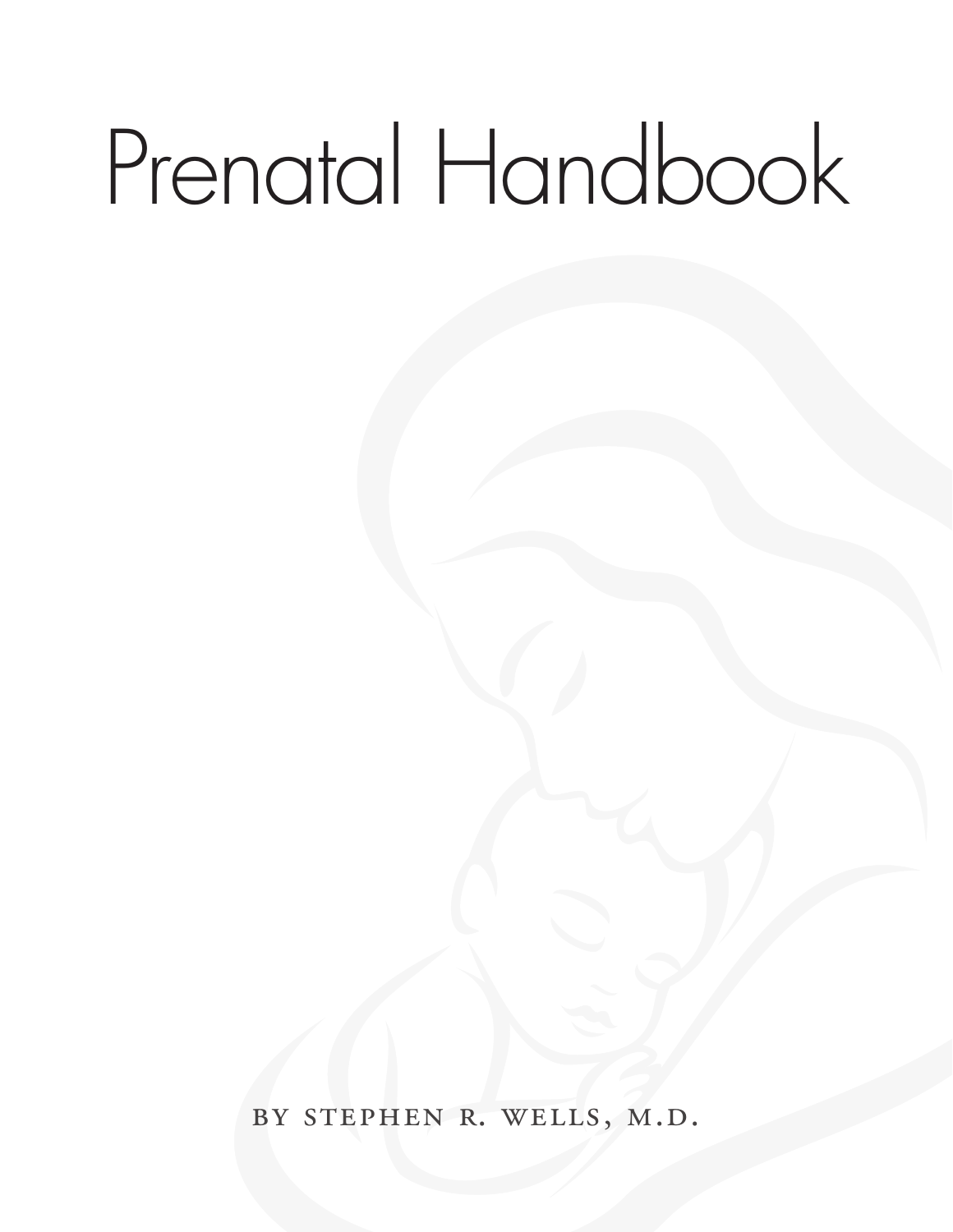**s you begin this journey of creating life, I welcome the opportunity to care for you and share in this adventure. My goal is for you to have a wonderful experience, both in becoming a new mother (or a mother again) and also as a patient in my practice. I have put together a small handbook to help orient you to our office. I feel we run the most efficient kind of practice possible, given the extremely erratic nature of our business. I try to run on time at all times, but please realize that deliveries and emergencies may cause us to run late or may require rescheduling of appointments. You can be sure that I'm never sitting around in the doctor's lounge reading a newspaper or chitchatting. If I'm running late, it's usually because I'm trying to give another patient the time she needs. Yet it is my primary goal that my midwives, my nurse practitioner, my entire staff, and I provide you with the most positive pregnancy experience possible. A**

### **TABLE OF CONTENTS**

| A. On Being A Mother                          | Page | $\mathbf{1}$            |
|-----------------------------------------------|------|-------------------------|
| <b>B.</b> First Things First                  |      | 2                       |
| <b>C. About Our Practice</b>                  |      | 3                       |
| D. Who's Who in the Office                    |      | $\overline{\mathbf{4}}$ |
| <b>E. Midwifery Services</b>                  |      | 5                       |
| F. I Can't Believe I'm Pregnant               |      | 6                       |
| G. A Schedule of Visits                       |      | 7                       |
| H. Purpose of Prenatal Visits                 |      | 8                       |
| I. Prenatal Checklist                         |      | 9                       |
| J.<br>Answers to the Most Common Questions    |      |                         |
| <b>Hair Coloring</b>                          |      | 10                      |
| <b>Tanning Lotions</b>                        |      | 10                      |
| <b>Teeth Whitening</b>                        |      | 10                      |
| <b>Artificial Sweeteners</b>                  |      | 10                      |
| Caffeine                                      |      | 10                      |
| Alcohol                                       |      | 10                      |
| <b>Recreational Drugs</b>                     |      | 11                      |
| Smoking                                       |      | 11                      |
| <b>Eating Fish</b>                            |      | 11                      |
| <b>Soft Cheeses</b>                           |      | 11                      |
| Deli Meats                                    |      | 12                      |
| <b>Appropriate Weight Gain</b>                |      | 12                      |
| Baby's Weight Gain                            |      | 13                      |
| Cats                                          |      | 13                      |
| Lying on My Back                              |      | 13                      |
| <b>Sex</b>                                    |      | 14                      |
| <b>Hot Tubs</b>                               |      | 14                      |
| <b>Birth Plans</b>                            |      | 15                      |
| Doulas                                        |      | 15                      |
| Ultra-natural childbirth / The Bradley Method |      | 15                      |
| Photographing the Big Event                   |      | 16                      |
| Anemia in Pregnancy                           |      | 16                      |
| <b>Herpes in Pregnancy</b>                    |      | 17                      |
| <b>Umbilical Cord Blood Storage</b>           |      | $17 - 18$               |
| Normal Fetal Heart Rate Range                 |      | 18                      |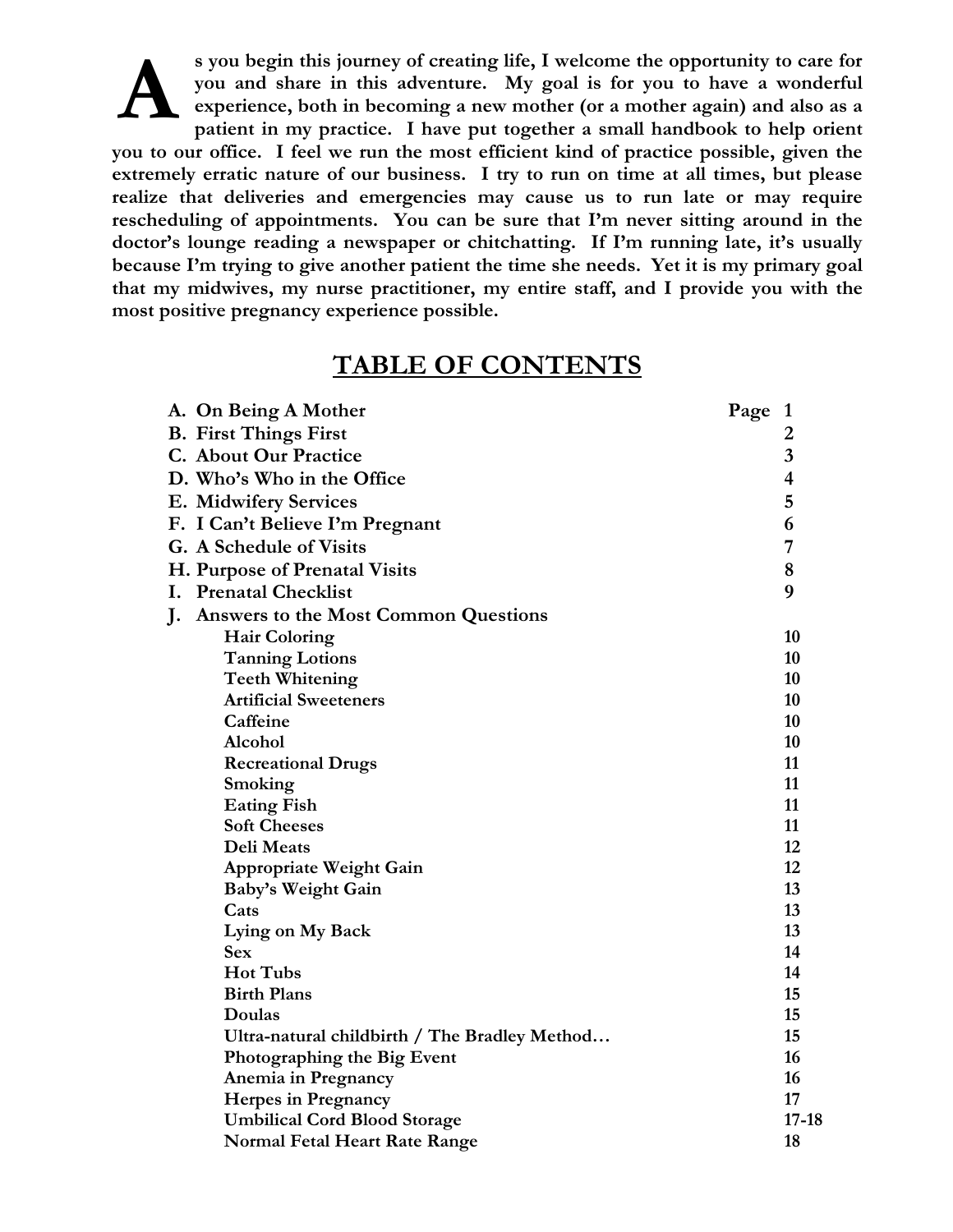| <b>Dental Work During Pregnancy</b>                       | Page | 18        |
|-----------------------------------------------------------|------|-----------|
| <b>Massage During Pregnancy</b>                           |      | 19        |
| <b>Bleeding Following Cervical Exams</b>                  |      | 19        |
| Frequency of Vacuum / Forceps Deliveries                  |      | $19 - 20$ |
| <b>Painting During Pregnancy</b>                          |      | 20        |
| Influenza (Flu) Vaccine During Pregnancy                  |      | 20        |
| <b>Whooping Cough</b>                                     |      | 21        |
| <b>Wearing Seat Belts</b>                                 |      | 21        |
| <b>Domestic Violence</b>                                  |      | 21        |
| <b>Delayed Cord Clamping</b>                              |      | $21 - 22$ |
| <b>Placental Encapsulation</b>                            |      | 22        |
| K. More Miscellaneous Stuff                               |      |           |
| <b>Prenatal Vitamins</b>                                  |      | 23        |
| <b>Medications Safe to Take in Pregnancy</b>              |      | $24 - 26$ |
| <b>Exercise During Pregnancy</b>                          |      | $27 - 28$ |
| <b>Travel During Pregnancy</b>                            |      | 29        |
| <b>Medical Problems</b>                                   |      | $30 - 31$ |
| Slap Cheek (Parvovirus / 5 <sup>th</sup> 's Disease)      |      | 32        |
| Groups B Streptococcus (Beta-Strep / GBS)                 |      | 33        |
| <b>Kick Counts</b>                                        |      | 34        |
| <b>Induction of Labor</b>                                 |      | $35 - 37$ |
| Vaginal Birth After Cesarean (VBAC)                       |      | $38-39$   |
| Twins                                                     |      | 40-42     |
| <b>Preterm Labor</b>                                      |      | 43-44     |
| <b>Home on Bedrest</b>                                    |      |           |
|                                                           |      | 45        |
| Breech Presentation and what to do about it               |      | 46        |
| L. Genetic Testing Options: The New State Testing Pathway |      | 47        |
| <b>Nuchal Translucency</b>                                |      | 48        |
| <b>AFP (Triple Marker Test)</b>                           |      | 49        |
| <b>Chorionic Villus Sampling (CVS)</b>                    |      | 50        |
| Amniocentesis - The Gold Standard                         |      | 50        |
| <b>Summary of Options</b>                                 |      | 51        |
| <b>Risks of Genetic Abnormalities based on Age</b>        |      | 51        |
| M. Genetic Testing for Specific Populations               |      |           |
| <b>Cystic Fibrosis</b>                                    |      | 52        |
| Ashkenazi Jewish Carrier Panel                            |      | 53        |
| Sickle Cell Anemia                                        |      | 54        |
| N. Prenatal Care – Visit to Visit                         |      |           |
| Weeks 10 to 13                                            |      | 55        |
| Weeks 14 to 17                                            |      | 56        |
| Weeks 18 to 21                                            |      | 57        |
| Weeks 22 to 25                                            |      | 58        |
| Weeks 26 to 29                                            |      | 59        |
| Weeks 30 to 31                                            |      | 60        |
| Weeks 32 to 33                                            |      | 61        |
| Weeks 34 to 35                                            |      | 62        |
| Weeks 36 to 37                                            |      | 63        |
| Weeks 37 to 40+ $\prime$ Labor - When to call             |      | 64        |
| O. Our Birth Plan $\odot$                                 |      | 65-66     |
|                                                           |      | 67-70     |
| P. Labor & Delivery What You've Been Waiting For!!!       |      |           |
| Q. Home From the Hospital                                 |      | 71-73     |
| R. Postpartum Blues vs. Depression                        |      | 74        |
| S. CONTRACEPTION                                          |      | 75-78     |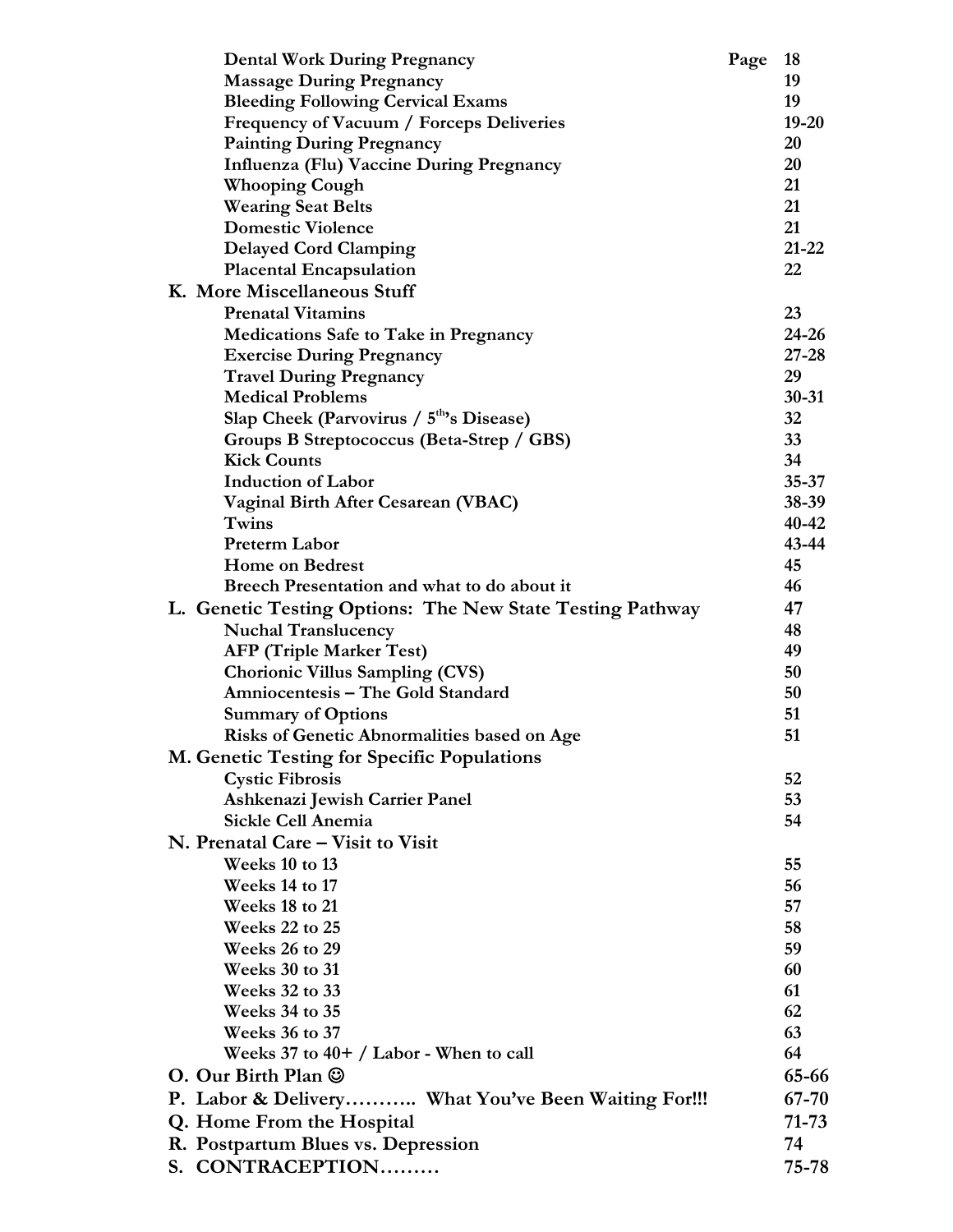## **On Being a Mother**

We are sitting at lunch when my daughter casually mentions that she and her husband are thinking of "starting a family."

"We're taking a survey," she says, half-jokingly. "Do you think I should have a baby?"

"It will change your life," I say, carefully keeping my tone neutral.

"I know," she says, "no more sleeping in on weekends, no more spontaneous vacations…"

But that is not what I meant at all. I look at my daughter, trying to decide what to tell her. I want her to know what she will never learn in childbirth classes. I want to tell her that the physical wounds of childbearing will heal, but that becoming a mother will leave her with an emotional wound so raw that she will forever be vulnerable.

I consider warning her that she will never again read a newspaper without asking, "What if it were MY child?" and that every plane crash, every house fire, will haunt her. That when she sees pictures of starving children, she will wonder if anything could be worse than watching your child die.

I look at her carefully manicured nails and stylish suit and think that no matter how sophisticated she is, becoming a mother will reduce her to the primitive level of a bear protecting her cub. That an urgent call of "Mom!" will cause her to drop a soufflé or her best crystal without a moment's hesitation.

I feel I should warn her that no matter how many years she has invested in her career, she would be professionally derailed by motherhood. She might arrange for childcare, but one day she will be going into an important business meeting and she will think of her baby's sweet smell. She will have to use every ounce of her discipline to keep from running home, just to make sure her baby is all right.

I want my daughter to know that everyday decisions will no longer be routine. That a five-year-old boy's desire to go to the men's room rather than the women's at McDonalds will become a major dilemma. That right there, in the midst of clattering trays and screaming children, issues of independence and gender identity will be weighed against the prospect that a child molester may be lurking in that restroom.

However decisive she may be at the office, she will second-guess herself constantly as a mother. Looking at my attractive daughter, I want to assure her that eventually she will shed the pounds of pregnancy, but she will never feel the same about herself. That her life, now so important, will be of less value to her once she has a child. That she would give it up in a moment to save her offspring, but will also begin to hope for more years – not to accomplish her own dreams, but to watch her child accomplish theirs.

I want her to know that a cesarean scar or shiny stretch marks will become badges of honor. My daughter's relationship with her husband will change, but not in the way she thinks. I wish she could understand how much more you can love a man who is careful to powder the baby or who never hesitates to play with his child. I think she should know that she would fall in love with him again for reasons she would now find very unromantic.

I wish my daughter could sense the bond she will feel with women throughout history who have tried to stop war, prejudice and drunk driving. I hope she will understand why I can think rationally about most issues, but become temporarily insane when I discuss the threat of nuclear war to my children's future.

I want to describe to my daughter the exhilaration of seeing your child learn to ride a bike. I want to capture for her the belly laugh of a baby who is touching the soft fur of a dog or a cat for the first time. I want her to taste the joy that is so real it actually hurts…

My daughter's quizzical look makes me realize that tears have formed in my eyes. "You'll never regret it," I finally say. Then I reach across the table, squeeze my daughter's hand and offer a silent prayer for her, and for me, and for all of the mere mortal women who stumble their way into this most wonderful of callings. This blessed gift from God…that of being a Mother.

Author Unknown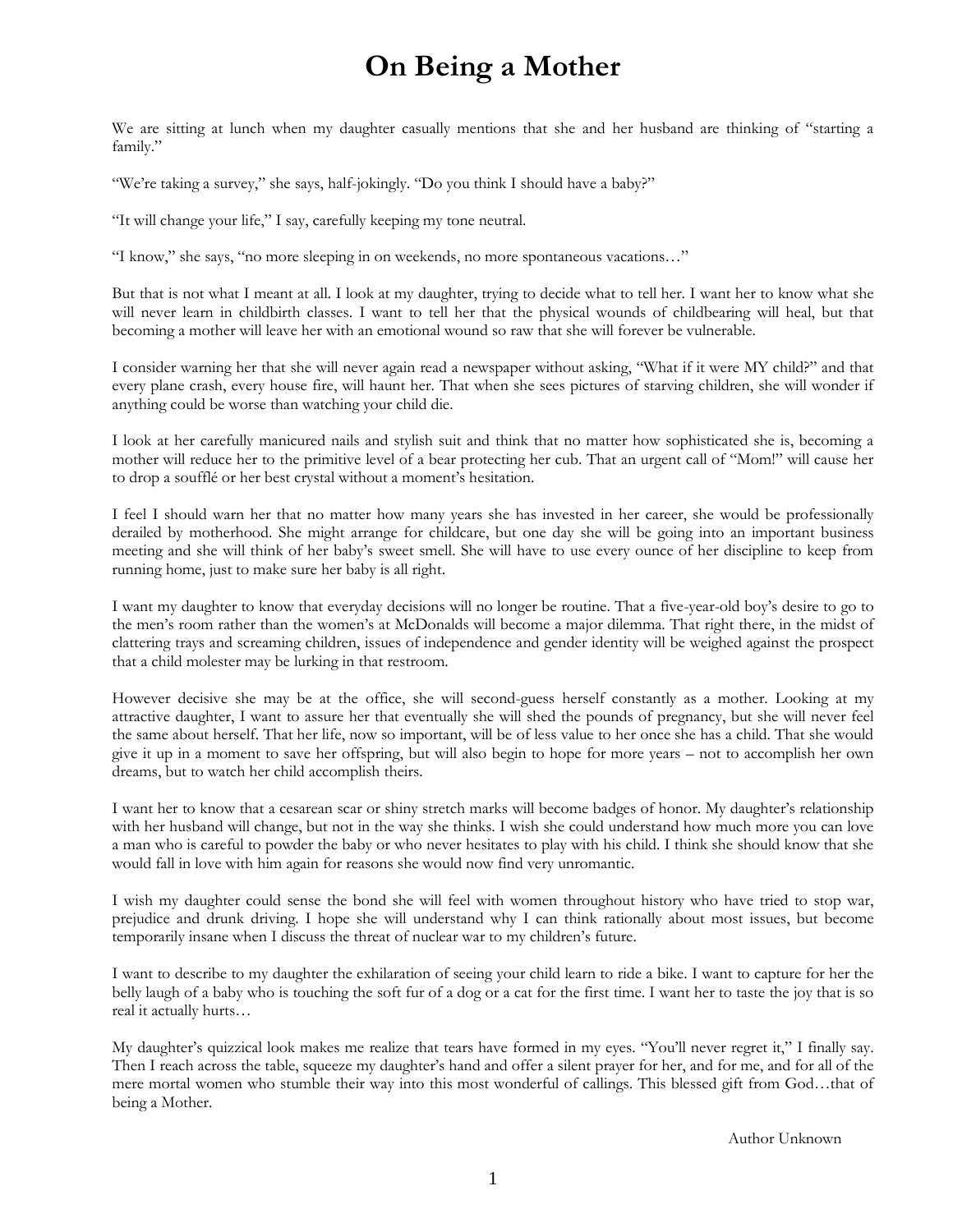# **First Things First…**

## **About this handbook:**

I would ask that you read over most of this booklet, which contains a majority of the answers to questions you may have during and after your pregnancy. Also, I would ask that you continue to refer to it when certain questions come up. It took me hours and hours to write. So when patients ask, "I was exposed to Fifth's disease. What should I do?" I cringe, because I know that there is a whole page in here about what to do if you're exposed to Fifth's disease. On the other hand, when patients call and say, "I need to come in to get a blood test, because I was exposed to Fifth's disease and I read in your handbook that I need to…," I get very happy because I know all of my hard work has not been in vain.

## **By your next Visit:**

It is important that you take care of a few things as soon as possible.

- 1. **Schedule an appointment for your 1st official OB visit** (we call it a "New OB" visit). This visit should happen at around 12 weeks of pregnancy. We will review your medical and pregnancy history, perform a complete physical exam if needed, and review some basic pregnancy information.
- 2. **Have your blood drawn**. We will give you a lab slip for routine state-mandated lab tests. Please make sure to go to a lab *approved by your insurance*.
- 3. **Decide on which genetic screening tests, if any, you would like to do**—they are timesensitive tests.
	- a. For the **Nuchal Translucency screening test, call Diablo Valley Perinatal Associates ASAP** for an appointment between 11 and 14 weeks (they book up appointments quickly—if you wait too long to call for an appointment, you will not be able to do this test). They are located downstairs from our office.
	- b. **You will also be offered the AFP test (to be done between 15 and 20 weeks)**. For more details, see the section on genetic testing, *specifically the summary of options on page 51.*
- 4. **Decide on any available genetic testing mentioned on page 52–54**.
- 5. **Schedule your Level 2 Fetal Ultrasound appointment**. This is done during the second trimester of your pregnancy, between 16 and 20 weeks. This is also done in the office of Diablo Valley Perinatal Associates by physicians who are specially trained to use ultrasound to look for birth defects.
	- a. **If you will be less than 35 years of age by your due date**, you should call to schedule the appointment for around 20 weeks.
	- b. **If you will be ≥35 years of age by your due date** *and* want to have genetic counseling and possibly an amniocentesis, you should call to set up the appointment for around 16 weeks *(please refer to the genetic testing chapter on page 50).*
	- c. **If you will be 35 years of age by your due date and know that you do not want genetic counseling** or an amniocentesis unless the AFP comes back abnormal, please call to set up the appointment for around 20 weeks *(please refer to the genetic testing chapter on page 50).*

#### **Okay, now that we've covered the time-sensitive stuff, on to the rest…**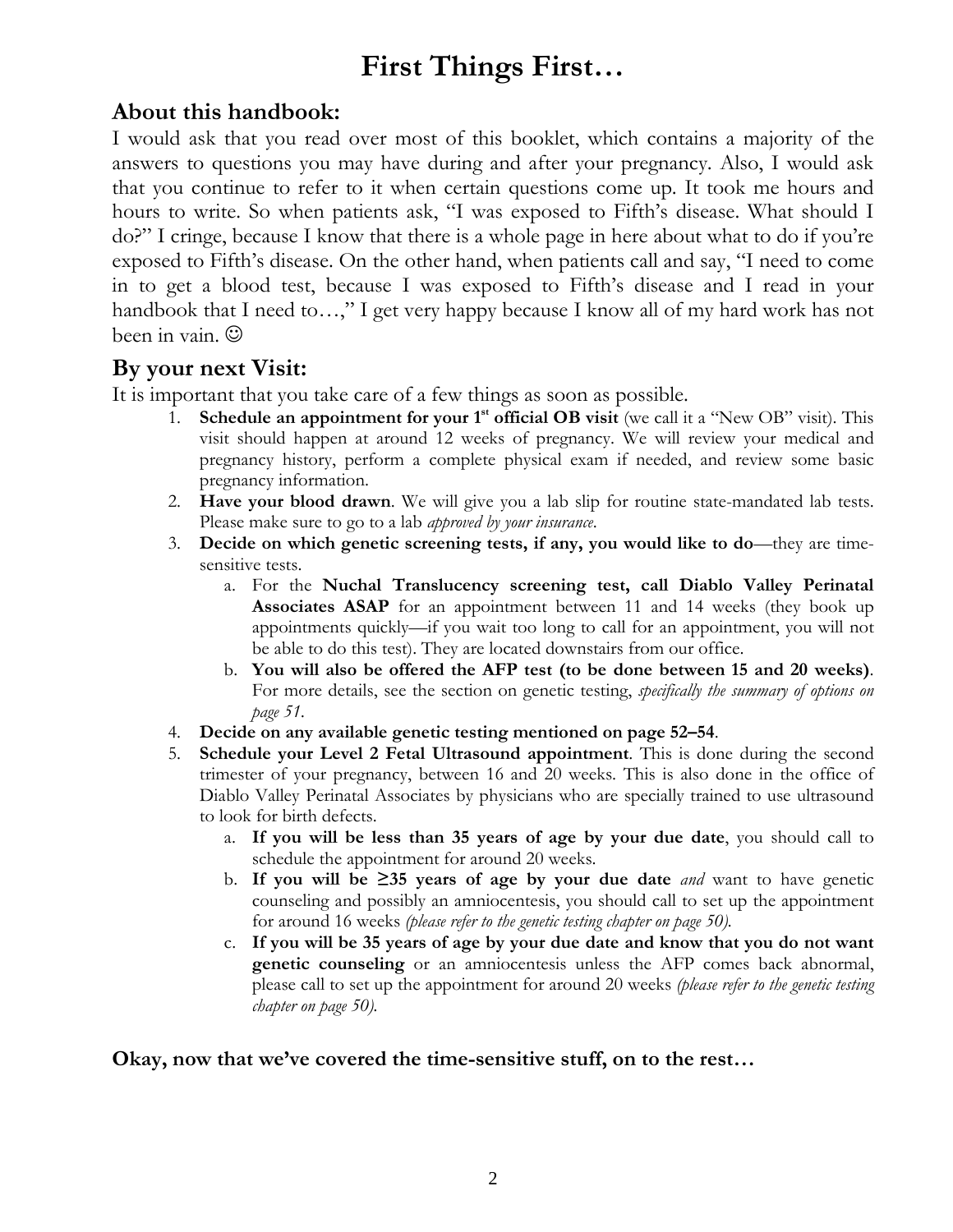## **About Our Practice**

In 2001, I transitioned away from a larger group practice with two office locations. It was very busy, at times chaotic, and as a result, somewhat impersonal. I wanted something different, so I went "solo"—something nearly unheard of. I began my solo physician practice with the help of Jennifer Boyce, a nurse practitioner I had previously worked with at John Muir's Labor & Delivery. The practice grew and ultimately I hired another nurse practitioner, Jen Butler, who subsequently moved out of state. More recently, I hired Monica Gardner, who works in my office and also on Labor & Delivery at John Muir.

Since the time I began my own practice, I have been in a call group with 4 other physicians. Although I technically was on call every  $5<sup>th</sup>$  night and every  $5<sup>th</sup>$  weekend, I would nevertheless deliver about 96% of my own patients. That meant I would come in, even if not on call, to deliver my own patients whenever I possibly could. I have always wanted my patients to see a familiar and trusted face at the pinnacle moment of their child's birth.

Fast-forward many, many years and roughly 6,000 deliveries later; my desire is still the same. However, I have more recently had a God-given Reality Check—if I keep up this pace, I will likely burn out professionally while still young(ish). I had thought about partnering with another physician, but that creates a completely different level of complexity in a practice, and I've been down that road before. Also, I very much still like being "solo," while still being part of my call group.

Then I had an epiphany: Have a midwife join my practice, so that our patients can still have someone they know and trust deliver their child, while preserving my professional passion in a healthier way. When I met Sonya Jubb, CNM for the first time, we hit it off. She possesses such a calming and confident demeanor that I knew immediately she would fit perfectly into the essence of our practice. I hired her immediately and she has been a phenomenal addition to my practice. Our arrangement was so successful that I sought out and found another midwife, hiring Amanda Machette, CNM. She also has an endearing personality and skill to match. We have had rave reviews for both Sonya and Amanda since they have joined our practice.

So your next question may be "what's the difference between a Nurse Practitioner and a Midwife?" Nurse Practitioners are highly qualified and well trained, and are actively involved with childbirth education and general patient education. They will often be able to spend more time answering questions than I will; and they will be able to continue seeing patients in the office when I am called out to attend deliveries or handle potentially life-threatening emergencies.

Midwives, on the other hand, can see patients in the office, but are also highly qualified and trained to manage labors and deliver women with low-complexity pregnancies. They have a more holistic approach to pregnancy and the labor process, but also utilize medications for labor augmentation when appropriate and pain relief when desired by the patient. They cannot, however, perform cesarean sections or forceps/vacuum-assisted deliveries. Interestingly and as expected, midwives have a very high success rate in achieving vaginal deliveries without requiring these procedures.

I would love for you to alternate visits throughout your pregnancy. We all have unique perspectives to offer that are invaluable. When that special day comes, my desire is, as always, for you to see a familiar face when you deliver. For more information regarding how our on-call schedule works, please refer to my section regarding Labor & Delivery.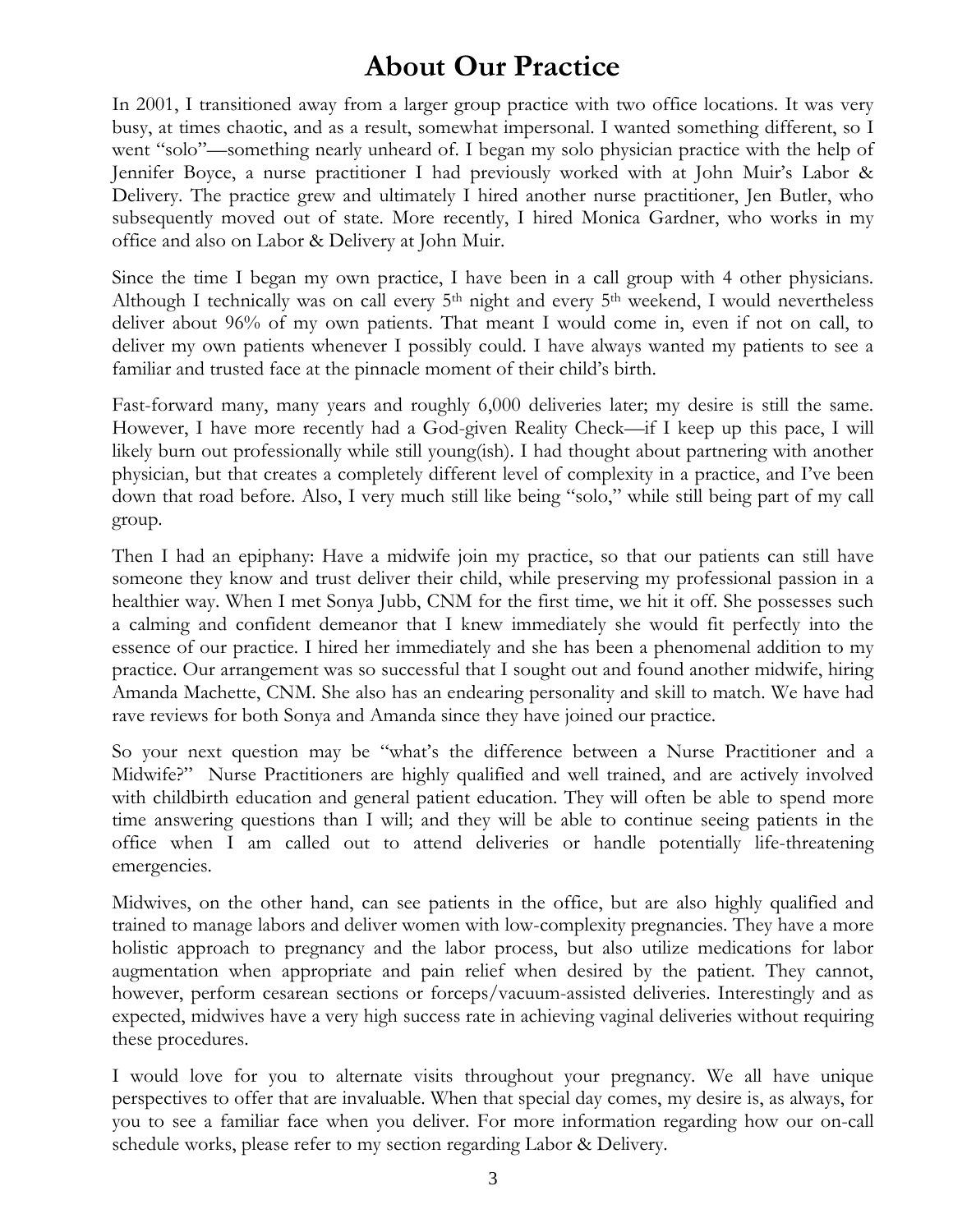## **Who's Who in the Office**

Each person in the office is responsible for certain aspects of your prenatal care. The following is a list of those who are here to help you:

**Ambur, Julie, Jess, and Marivic** are our friendly receptionists and are often able to accomplish the impossible with regard to scheduling appointments. They will be happy to make appointments, answer any medical questions you may have *that are already answered for you in this booklet*, or direct you to anyone else in the office. Reach them by dialing our main office phone number 925-935-5356. When you call and speak with Ambur, Julie, Jess, or Marivic about questions that will require us to call you back, give them every number possible so that we can answer back quickly and easily. At any time during your pregnancy, *they can schedule several appointments in advance for you* (absolutely the best way of decreasing any hassles regarding obtaining appointments that work with YOUR schedule).

**Jess** is also in charge of disability forms. During your pregnancy, you may need us to fill these forms out. When you bring them in, give them to Jess, who will fill them out, place a copy in your electronic chart, and send the original in to the appropriate disability department. Or, check out our website for instructions and links to do the entire process online (the easy way…).

**Jody** is our Office Manager and billing coordinator. She is able to answer questions related to billing and insurance authorizations. Please call her with billing or administrative questions or suggestions that would help our office run more smoothly (*constructive* criticism is always welcome…) or email her at **jody@stephenwellsmd.com**

**Jessica** works one day per week helping Jody with administrative tasks. They work seamlessly together and can handle billing or administrative questions interchangeably. She can be reached at **Jessica@stephenwellsmd.com**

**Maria and Heather** are the medical assistant who works with our midwives Sonya and Amanda, nurse practitioners Jennifer and Monica and Dr Wells (Maria works mostly with Dr. Wells) Please contact Heather first for questions to be directed to the midwives or nurse practitioners. She is fully prepared to provide basic information regarding certain laboratory test results or needed tests during your pregnancy. If you think that you need to be squeezed in for a visit at any time, ask to speak to Heather, and she'll pave the way… Similarly, Maria is very capable of giving basic information for lab results and basic questions regarding your prenatal care. And for any other complex questions to be directed to, and that require Dr Wells instead of our other providers, please call and ask for Maria.

**Jennifer Boyce and Monica Gardner** are our licensed nurse practitioners. As mentioned before, they assist in providing prenatal care. Because their schedules are purposefully less busy, they are usually able to respond to phone-call questions intermittently throughout the day. Dr. Wells usually answers phoned-in questions during the lunch hour (he rarely has time to actually *eat* lunch because he is usually at the hospital in surgery or on Labor & Delivery) or after seeing patients scheduled in the afternoon. **For most any question about pregnancy (routine/unusual symptoms, concerns, problems, laboratory interpretation, etc.), or if you have any special needs, please call and ask for Jennifer or Monica.** 

**Sonya Jubb and Amanda Machette** are our Certified Nurse Midwives. See the next page for more information about Sonya and Amanda!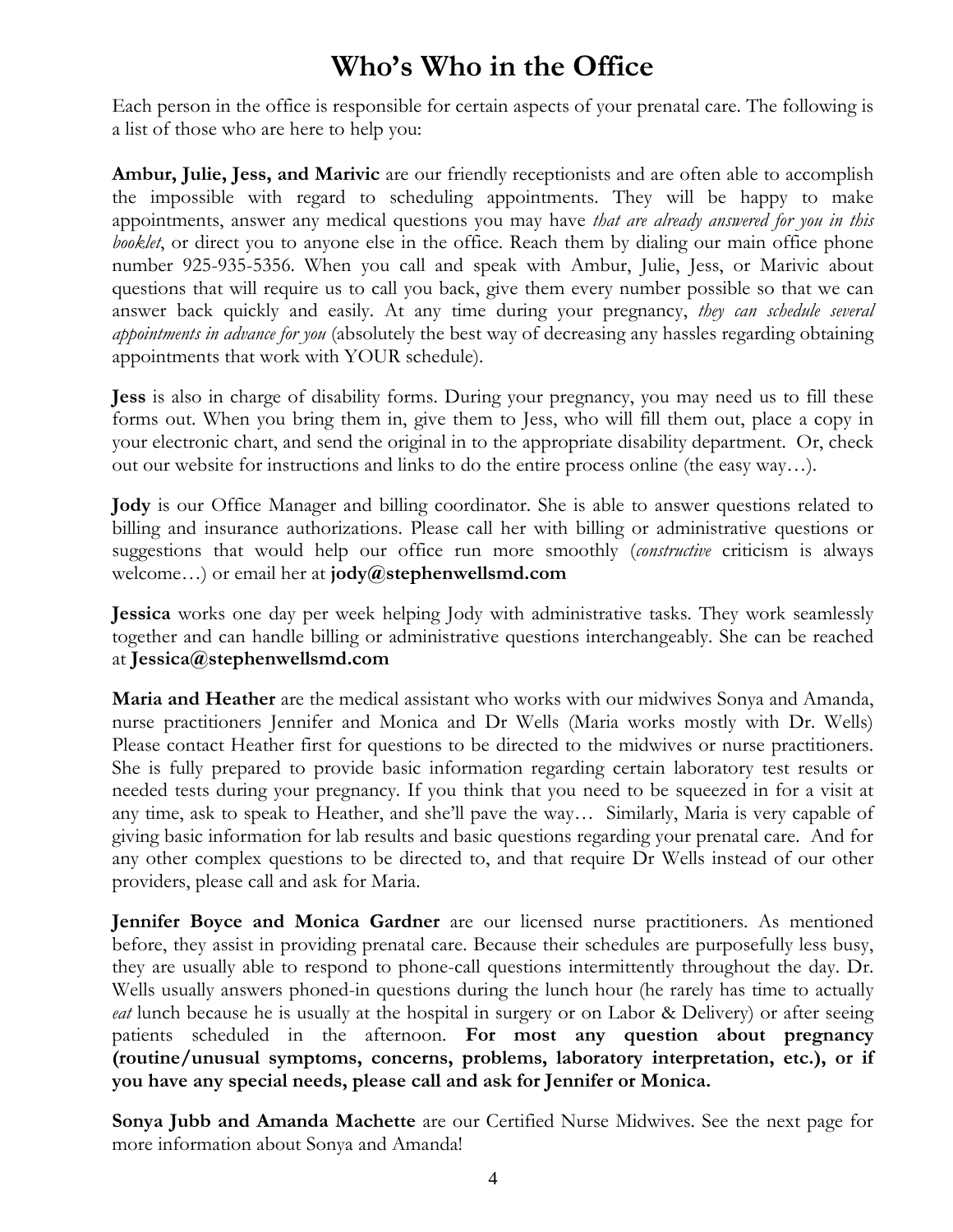## **Midwifery Services**

I am very proud to offer my patients a new opportunity! For the first time ever, John Muir Medical Center is now allowing well-trained and certified nurse midwives the opportunity to deliver low-risk patients on their Labor & Delivery unit. Although commonplace at other hospitals in the Bay Area, this unprecedented move finally places John Muir on the cutting edge in providing a comprehensive spectrum of birthing options for women.

In response to survey results from my patients, where over two thirds expressed interest in a midwife option, I began the arduous task of presenting data to John Muir's Obstetrical Department, Interdisciplinary Committee, Medical Executive Committee, and finally the Board of Directors. Their response has been overwhelmingly supportive, and approval on all levels was swift. This ninemonth journey was finally completed with the addition of Sonya Jubb, CNM to my team! Sonya has been working in my office for the last few years, delivering hundreds of babies! Because of such positive feedback, I have more recently brought on Amanda Machette, CNM to provide yet more birthing options.

The questions many patients will be asking depend on their desires for childbirth. First, why bring on a midwife, and not another doctor? My response is simple: to offer my patients another alternative. I appreciate that patients like my style of practice and trust my judgment and skill. I am also sensitive that some patients may prefer a more low-intervention experience, and am humble enough to recognize that midwives like Sonya and Amanda have been specially trained to provide such an experience. Midwives also historically provide care to women in childbirth that is associated with lower incidences of cesarean sections and vacuum or forceps use.

Another question patients may ask is related to an age-old stereotype. The simple answer is no, midwives don't just do homebirths. In fact, in the U.S. only 2% of midwives do them. Another 2% deliver in freestanding birthing centers. The remaining 96% of midwives deliver women in the hospital, under the supervision of Obstetricians, and within well-defined policies and procedures. So NO, WE DO NOT OFFER HOME BIRTHS. Although we recognize that some couples may choose this option, this is not something we feel comfortable with. At all.

In regard to the personal benefits of having Sonya or Amanda attending birth, think of them as the perfect combination of doula and obstetrician: a labor-support person who can also deliver. If a woman's labor changes to a more complex situation requiring an obstetrician for operative delivery, she will continue to be able to provide support before, during and after delivery.

So as you consider what type of delivery would be best for you, let me explain how care is offered in my office. First, it is important to understand that Sonya and Amanda only attend low-risk births, and although they will be available many days to attend delivery, they may not be available every day. We will likely share in delivering women, and I will still be in my same call group, sharing call with my obstetrician partners. If I am on call, I will be the face you see for delivery. If I am not on call or am on vacation, then it may be me or Sonya or Amanda, depending on the day. If I am away or on vacation, and you prefer to be delivered by an MD, you can choose instead to be delivered by one of my obstetrician call partners. But my goal is, as it always has been, to have nearly all of my patients be delivered by a "familiar face." In 2015, I still delivered about 254 babies, while Sonya about 105, and Amanda, who just started, about 14. My physician call partners delivered about 8 of our patients, way fewer since Sonya and Amanda joined.

I am thrilled to have Sonya and Amanda on my team and hope you will enjoy all that they will be able to offer to make your birthing experience everything you hope it to be.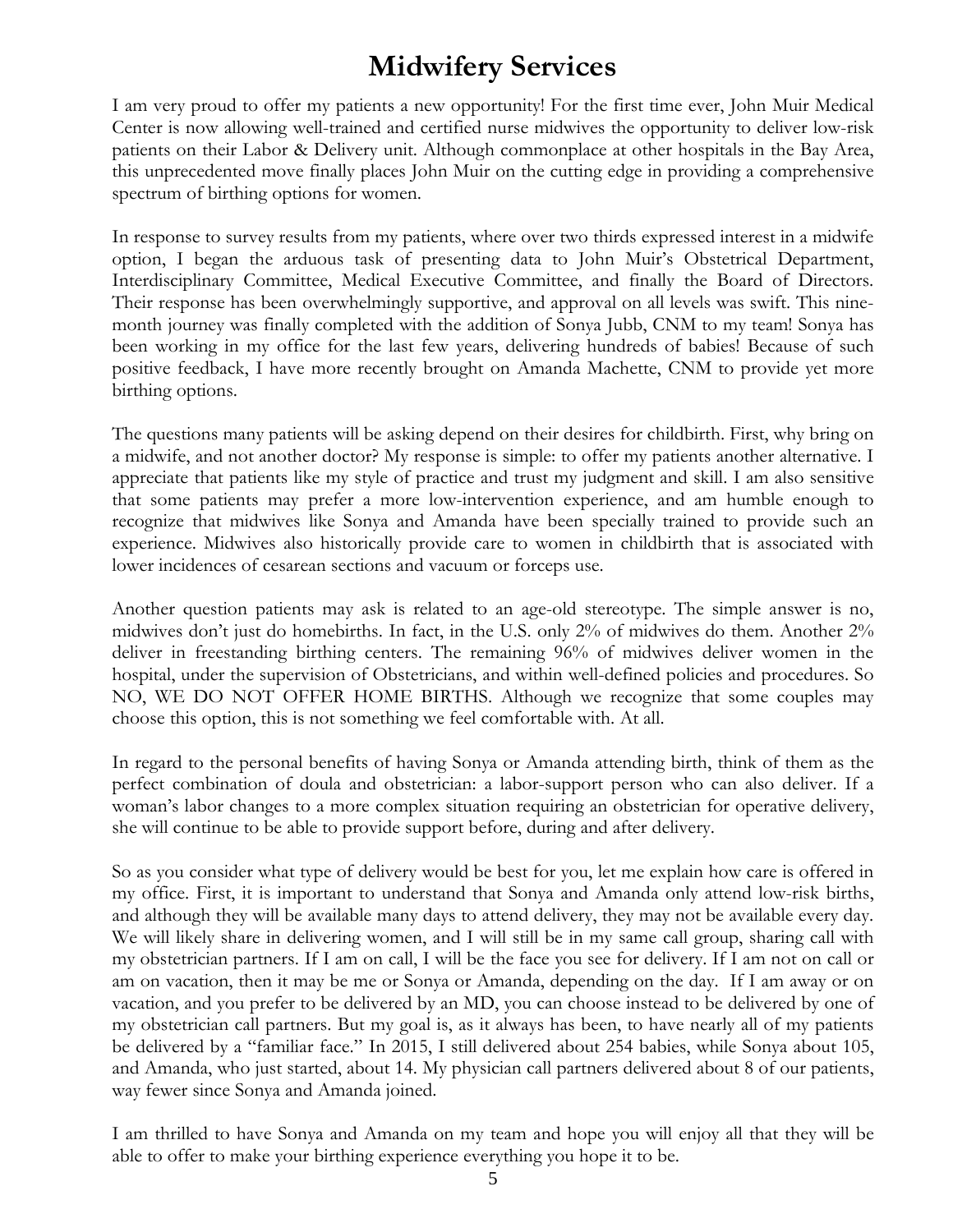## **I Can't Believe I'm Pregnant**

Something truly miraculous has begun within your body, and as this process begins there are several important pieces of information you need to know to get you through the first several weeks. Here is a list of the **most common pregnancy-related symptoms** you may be experiencing and their significance:

- 1. **Bleeding:** This is perhaps the most important problem to address in the first few weeks of pregnancy. Between twenty to twenty-five percent of all women who are pregnant will spot or bleed to some degree in the first several weeks of pregnancy. If an ultrasound examination confirms a living embryo, the risk of miscarriage is about 3–5%. If we are unable to confirm the presence of a beating heart, half of these women will lose the pregnancy, and half will go on to carry their baby to term. If heavy bleeding occurs, call us day or night. Provided bleeding is not extremely heavy we will ask you to come in for an ultrasound evaluation and obtain blood hormone levels. **If bleeding is very heavy we may ask you to go to the emergency room**. **If in the middle of the night there is spotting only, and you are not experiencing pain, you may wait until morning to call us**. If bleeding is recent, and your blood type warrants, we will administer an injection of Rhogam, a medicine that prevents a build-up of maternal antibodies that may harm the present or future pregnancy.
- 2. **Pain:** Some cramping during early pregnancy is quite normal. We call this cramping "growing pains." Cramping in the absence of bleeding does not represent an impending miscarriage. **Severe** cramping and pain, however, is outside of what should be expected, and we want you to **contact us if you think it is becoming unbearable**.
- 3. **Fatigue:** Extreme fatigue is one of the most common symptoms you may experience. Our advice: **Don't fight it. Nap if you can**. If you have small children, then you know that when they nap you can get things done. But, we recommend that you get some sleep instead. **This fatigue will last until about 14 to 16 weeks**.
- 4. **Nausea and vomiting:** Also very common and frustrating. **These symptoms usually go away by 14 to 16 weeks, but sometimes can persist for longer**. We can give you excellent medications to help if you absolutely need them, but sometimes using little tricks can suffice, i.e., **eating dry bread or crackers, sipping ginger ale or other clear sodas, sipping the juice from canned peaches or pears, and avoiding foods that make the sensation of nausea worse**. *Motion sickness wristbands help occasionally*. In severe cases of nausea and vomiting, we need to admit patients into the hospital and re-hydrate them with intravenous fluid (which makes you feel OOOHHH so much better!!!). Warning signs of significant dehydration are severe headache, dizziness with standing, urinating infrequently with dark colored urine, a racing heartbeat, vomiting blood, and an inability to keep any liquids down. If you suffer from these symptoms, please call us. We'll ask you to come in and we'll check your urine to see how concentrated it is. **If your symptoms warrant, we'll send you to the hospital to get "tuned up."**
- **5. Constipation**: Early in pregnancy, progesterone is produced in high amounts and serves to support a pregnancy and to prevent bleeding. But progesterone is also considered a *"smooth muscle relaxer."* Since intestines are made up of "smooth muscle," they relax, slow down and fill up with air, causing bloating and constipation. **To combat constipation, drink plenty of fluids. Include juices, such as prune juice. Eat foods high in fiber, such as raw fruits, vegetables, and bran cereals. You may also take stool softeners such as Colace (available at pharmacy stores without a prescription) several times daily. Milk of Magnesia works well too!**
- 6. **Breast tenderness:** This is almost inevitable, so be prepared. **Wear gradually larger bras that are comfortable**, but well supportive.
- 7. **Headaches:** These may be very uncomfortable, and **migraine sufferers are most likely to experience an increase in frequency and intensity**. If you can, get by with extra-strength Tylenol. If you think you need more, please call us. There are excellent medications, especially for migraines, that are safe in pregnancy.

#### **The next section will explain the purpose and flow of prenatal visits.**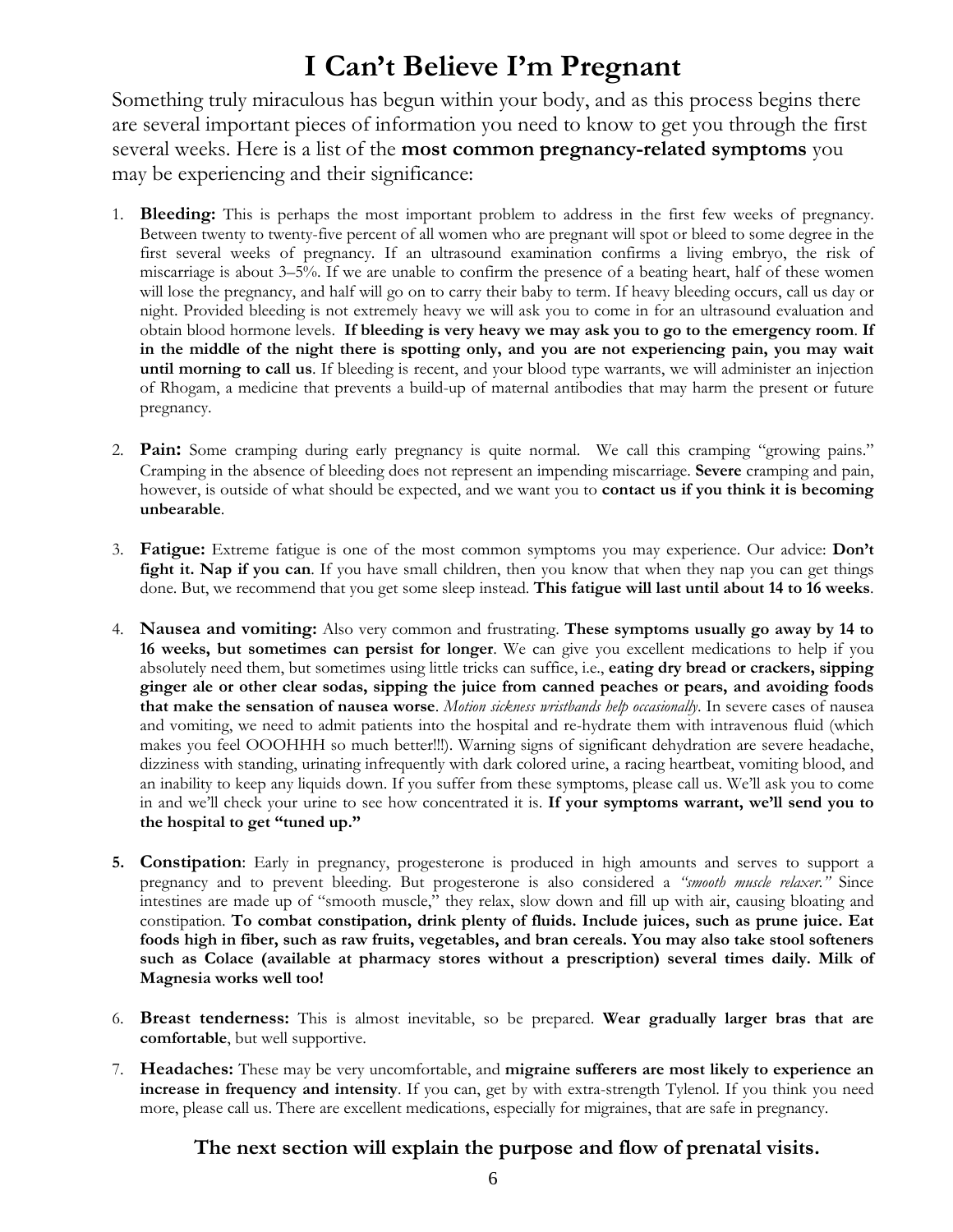# **A Schedule of Visits**

Visits in our office are set up in a way that is comparable to other physician offices. We do deviate in some areas, which we feel allow us to provide better care. The following outline of prenatal visits refers to uncomplicated, low-risk patients. Special circumstances in your pregnancy may cause a change in this schedule.

- 1. **10–12 week First official Obstetrical (New OB) visit**. This appointment will typically be scheduled with Sonya Jubb, or Amanda Machette. We will obtain a thorough history and perform a complete physical examination, unless an exam has recently been done in our office. Labs drawn previously (hopefully…) will be reviewed. Goals for weight gain, nutrition, and exercise may be reviewed during this appointment.
- 2. **Monthly interval examinations** will continue until about 30 weeks. If you have had symptoms of bleeding or cramping, or if you have other concerns, please discuss them with us during these visits. At your 14–16 week appointment, genetic screening tests will be discussed. At 28 weeks, a gestational diabetes screening blood test will be drawn, and we will check for anemia. If you have an Rh-negative blood type, we will give you an injection of Rhogam (a medicine to help protect your baby from maternal antibodies) 1 to 3 days after this visit. Please alternate visits with each potential delivering provider so you can get used to us! You will learn something different from each encounter. Also, feel comfortable seeing the nurse practitioners as well, if we make appointments for you with them.
- 3. **Biweekly (every 2 weeks) examinations** will continue from 30 to 36 weeks. These are easy visits. Questions will be answered, and we will check fetal growth and listen to the baby's heart rate. This is a good period of time to interview pediatricians. Bring in your insurance book if you need a referral from a limited number of physicians. Make sure you have registered at the hospital by this time (it should have been done by 15 weeks or so...). You may have started and nearly completed childbirth classes by now.
- 4. **Weekly visits** will continue from 36 weeks until delivery. In addition to checking growth and fetal heartbeat, we will be checking for changes in the cervix at each visit, beginning at 36 weeks. At each visit until the end, it is important to check the position of your baby. Make sure you have a pediatrician picked out by this time…
- **5. A postpartum visit** will be scheduled for 6 weeks following your delivery. If you have had a cesarean section, we will have you come in for an incision check at 2 weeks. We will discuss contraception, resumption of sexual activity, exercise, and proper diet, and will set up an appointment for your next annual exam. **Please read up on Postpartum Contraception (at the end of this booklet).**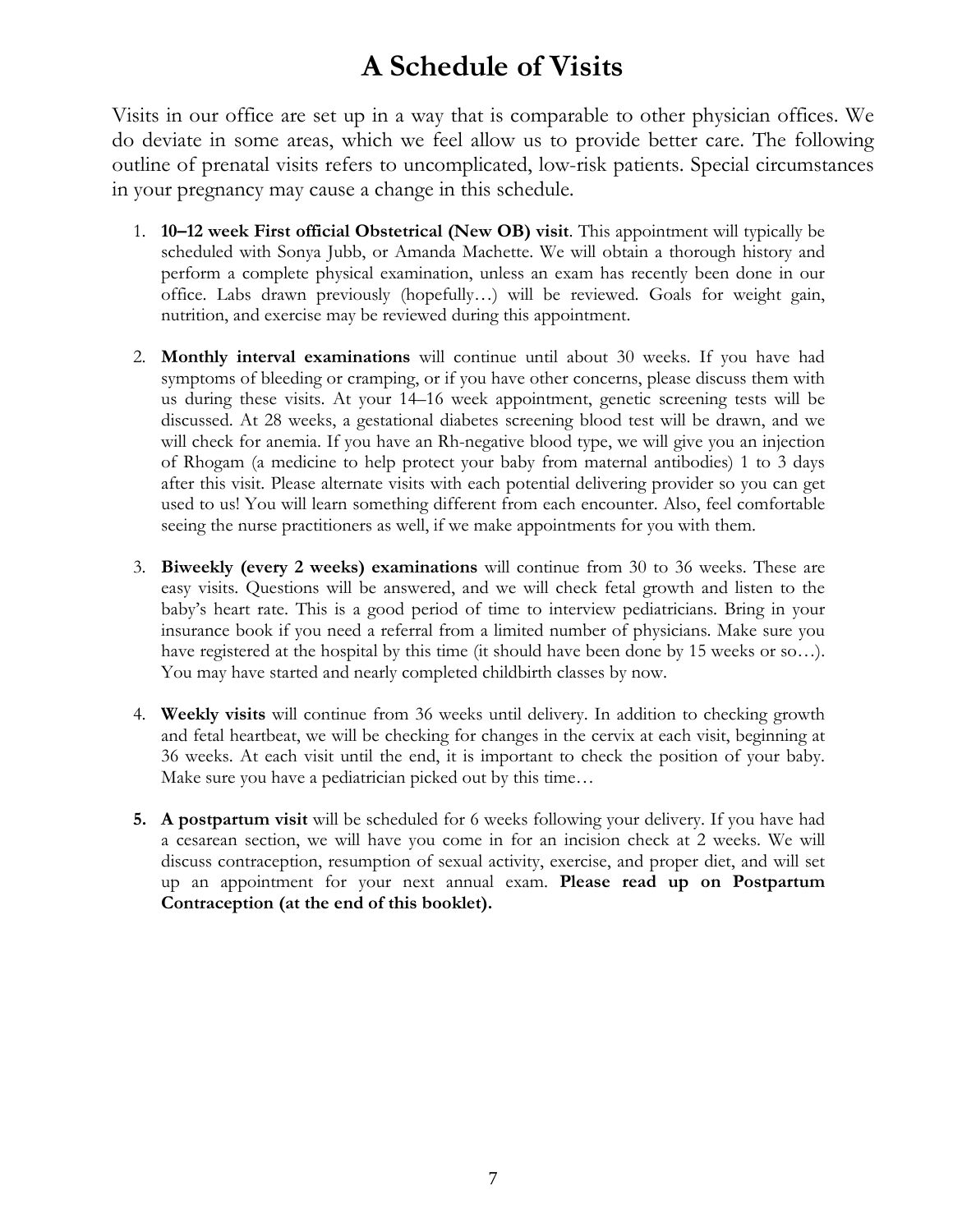## **Purpose of Prenatal Visits**

Frequent visits to our office serve multiple functions: monitoring you and the baby, and educating you about the changes taking place in your body. Obviously, most pregnancies are uncomplicated and end in the delivery of a healthy infant to a healthy mom. Although rare, unexpected problems can arise in women with the fewest risk factors. We believe that frequent monitoring of you and your baby can identify problems earlier so that treatments are instituted promptly. The result of this type of care is a greater chance for a healthy outcome.

In addition, questions can be answered regarding the health of your baby, normal and abnormal symptoms experienced during pregnancy, weight gain, exercise and activity restrictions, sexuality, and plans for labor and delivery. We also need a chance to dispel all of the myths and folklore taught by the lay person ("social professionals"): sex determined by fetal heart rate or the way you are carrying; head full of hair if you have lots of indigestion; "I can tell your baby has dropped or is too big or is too small," cord entanglement because of raising your arms above your head, etc.

## **What to Expect in Our Office**

Your prenatal-care appointments will take approximately 30–45 minutes, 10–15 minutes of which will be face to face with one of my nurse midwives, Sonya Jubb or Amanda Machette, with my nurse practitioners, Jennifer or Monica, or with me. On the way back to the exam room, one of our medical assistants, Maria or Heather, will ask you to weigh yourself and to provide a sample of urine. The urine will be tested for the presence of *glucose* (indicator for diabetes) and *protein* (indicator for urinary tract infections that may be present with no symptoms). Protein may also provide evidence of developing toxemia *if* present in combination with elevated blood pressure. Once in the room, your blood pressure will be taken. If you are 36 weeks or later in your pregnancy or if you are experiencing abnormal uterine activity, you will be asked to undress from the waist down for a cervical examination.

The nurse midwife, nurse practitioner or I will then come in to ask questions and to examine you. Before twenty weeks, the exam consists mostly of listening to the baby's heartbeat. After twenty weeks, we'll ask more detailed questions about you and your baby and we'll measure your uterus to assess proper fetal growth. **It is very important to tell us if you've experienced a decrease in your baby's movement patterns, if you've had vaginal bleeding or leaking of water from the vagina, or if you've had contractions.** We'll also check for adequate weight gain and answer questions you may have regarding any aspect of your pregnancy.

Like every other OB/GYN office in our area, we do not provide routine ultrasounds during each prenatal visit, but refer patients for ultrasounds when appropriate to physicians specially trained and licensed to do so. Please understand our position on this. We used to do them more frequently, but the medico-legal environment we now live in has squelched fun things like that…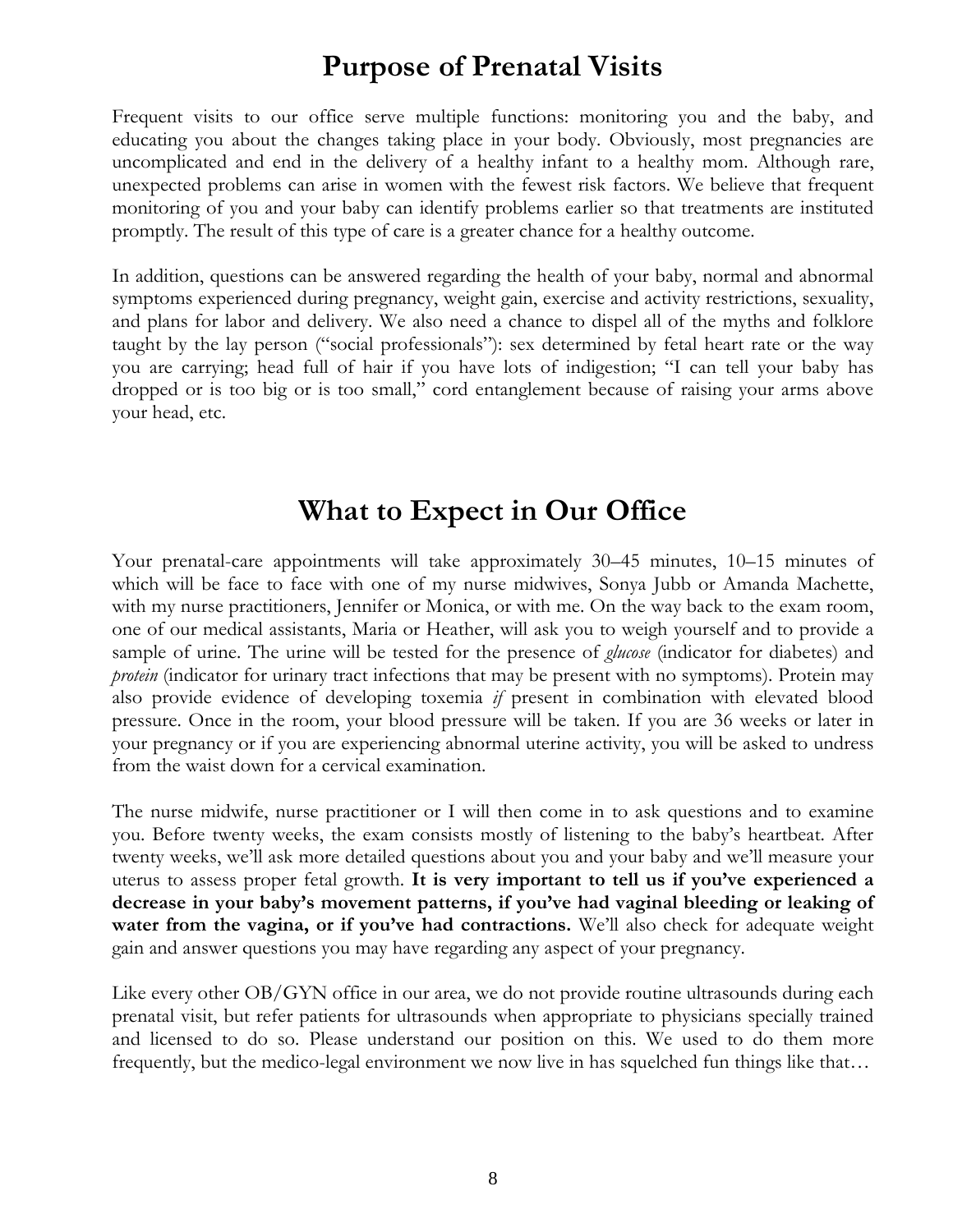## **Prenatal Checklist**

Keep referring to this page as you go through your prenatal care in our office. It will help remind you when to get certain special tests and to schedule classes. Keep in mind that not all tests will coincide with your office visits, and some tests are time sensitive (there is a "window of opportunity"). After you've completed each task, CHECK IT OFF!

#### **First Trimester**

- \_\_\_\_\_ 1) **Blood draw** for routine prenatal laboratory tests. This should have been done prior to your first "obstetrical" visit. **Additional testing for Cystic Fibrosis, Ashkenazi Jewish Panel, or Sickle Cell are offered. IF YOU WOULD LIKE THESE TO BE DONE, YOU MUST LET US KNOW!** (Read pages 52–54 for details. Insurance may or may not cover this extra testing.)
- \_\_\_\_\_ 2) Call the perinatologist office if you are interested in having the **First Trimester Prenatal Screening test (Nuchal Translucency, or NT) or genetic counseling/amniocentesis** (refer to the genetic testing section on page 47 in this handbook for details). **The NT test may only be done between 11–14 weeks. Schedule far in advance!**
	- \_\_\_\_\_ 3) Call the perinatologists at Diablo Valley Perinatal Associates (925-891-9033) to set up an appointment for a **Level II 20 week ultrasound** (Believe it or not, they are extremely busy and it is best to call *way* in advance). Make sure that Diablo Valley Perinatal Associates accepts your insurance and ask them whether the ultrasound needs to be pre-authorized. Everyone receives a 20-week ultrasound.

#### **Second Trimester**

- \_\_\_\_\_ 4) Maternal **AFP**, if desired, to be done between 15–20 weeks, (ideally between 17–18 weeks).
	- \_\_\_\_\_ 5) Obstetrical **Level II Anatomic Ultrasound** at 20–21 wks.
- \_\_\_\_\_ 6) Fill out/send in Hospital **Registration forms** at 15 weeks, **or do so on-line @ www.jmmdhs.com/maternity/**
- \_\_\_\_\_7)Call between the first trimester ultrasound appointment and the first official obstetrical appointment to sign up for **classes at the Women's Health Center in Walnut Creek**. I usually recommend the childbirth education (Lamaze) classes, infant CPR, and the Breastfeeding & Care of the Newborn class. They are supported by John Muir Medical Center Birth Center and they are AWESOME!!!

## **Third Trimester**

- \_\_\_\_\_ 8) **Blood draw at 28 weeks** (give or take one week).
	- One-hour post-glucola (screening test for diabetes) and a repeat Heme 4 (to check for anemia)
		- Antibody screen for moms who have Rh-negative blood
- \_\_\_\_\_ 9) **Rhogam injection at 28 weeks** ONLY for moms who have Rh-negative blood. This will be given 1–3 days after your antibody screen was drawn.
- \_\_\_\_ 10) **Tdap Vaccine** should be received sometime from 27–36 weeks, if not given previously in this pregnancy. For more information on this see the Common Questions section!
- \_\_\_\_ 11) **Vaginal culture** to identify carriers of Group B streptococcus (GBS). This culture will be done at 36 weeks. Be sure to ask for results at the very next appointment. Be sure to read the section on GBS.
- \_\_\_\_ 12) Call and interview with a **pediatrician** if you do not already have one. It is important that you have one picked out by the time you enter the hospital.

#### **Postpartum**

- \_\_\_\_ 13) Schedule an appointment for 6 weeks following your delivery (2 weeks if you've had a cesarean section). At this visit we'll perform a **pelvic exam and discuss contraception**…
	- \_\_\_\_ 14) If you had **gestational diabetes**, you will need a follow-up two-hour post-glucola test.
- \_\_\_\_ 15) If you had an **abnormal PAP smear** during your pregnancy, you will need follow-up at this visit or soon after.
	- \_\_\_\_ 16) If you have thyroid disease, we will need to test your blood again.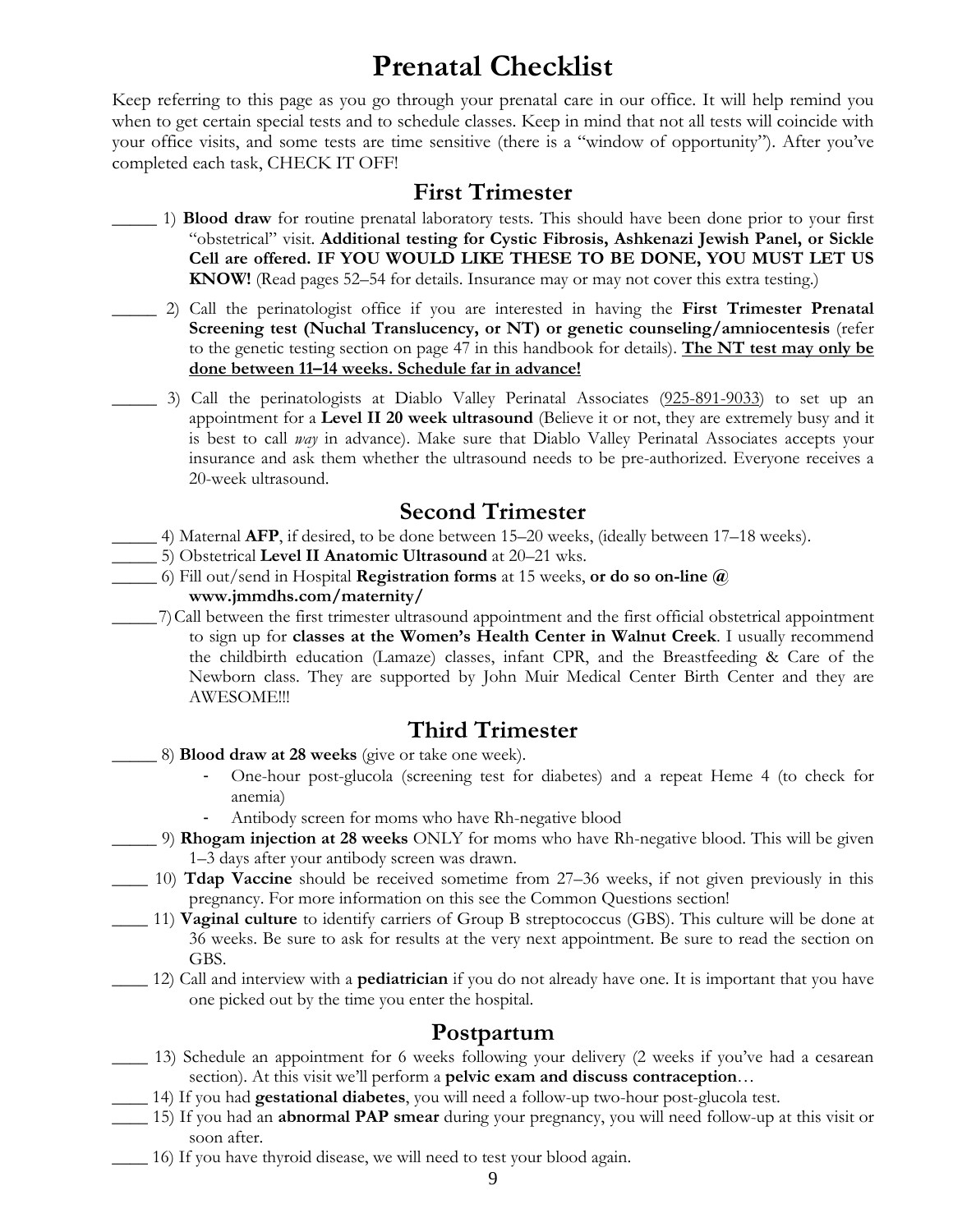# **Common Questions**

#### **CAN I COLOR MY HAIR?**

Although it is safest to avoid exposure to unnecessary medications or chemicals during the first 12 weeks of pregnancy, **no data has shown any birth defects or fetal problems associated with the use of hair dyes or peroxide before 12 weeks**. Additionally, chemicals of all types are very poorly absorbed through the skin, so we would say yes, you can color your hair any time during pregnancy. Be aware, however, that because of the change in hormones during pregnancy, your hair color may not come out as expected.

#### **ARE TANNING LOTIONS SAFE?**

Tanning lotions are basically dyes that color the skin. Since the skin is such a great barrier in its function as the primary defense mechanism for our bodies, chemicals almost have to be specifically designed to penetrate skin layers to be absorbed. So yes, tanning lotions or sprays are safe, and are certainly safer than the radiation effects of tanning beds.

#### **WHAT ABOUT TEETH-WHITENING PRODUCTS?**

Unfortunately, we do not have any evidence that these products are safe or not safe. My guess would be that they're harmless, but since there are no medical studies to say either way, I'd advise not using these products until after you are done with the pregnancy and breastfeeding.

#### **CAN I STILL USE ARTIFICIAL SWEETENERS?**

**Yes, you can use aspartame** (in Equal brand sweeteners). The FDA has stated, as has the World Health Organization, that Sucralose, found in **Splenda, is completely safe in pregnancy**. In 2005, the American College of Obstetrics & Gynecology **okayed the moderate use of saccharine** found in Sweet and Low brand sweeteners. And by the way, sugar-free gum is fine to chew during pregnancy.

#### **DO I NEED TO STOP ALL CAFFEINE INTAKE?**

When caffeine is used in moderation, there has been no association with birth defects, miscarriages, preterm delivery, or low birth weight. However, with consumption of high doses, there has been an association with miscarriages and infertility. **The bottom line is that caffeine intake during pregnancy is fine in moderation**, so we would recommend limiting your intake of any caffeinated beverages to **three or less per day**. Remember that caffeine is found not only in coffee, but also to a lesser degree in teas and sodas. (If you are a coffee addict, you might try putting half decaf and half regular in your cup.) Decaffeinated drinks are better for your health in general anyway, so now is a good time to lower your intake of caffeine.

#### **CAN I STILL DRINK ALCOHOL WHEN I AM PREGNANT?**

Because it is currently **unclear how much alcohol in pregnancy is harmful**, the best advice is to not drink at all. **Having a half glass of wine on a special occasion is most likely harmless**. However, women who abuse alcohol in pregnancy increase their odds of having a miscarriage, a premature baby, or delivering a baby with fetal alcohol syndrome. This syndrome can lead to growth problems, heart defects, facial defects, and behavioral problems. The women with the highest risk for delivering a baby with Fetal Alcohol Syndrome are those who drink two alcoholic beverages a day for the entire pregnancy and those who binge drink.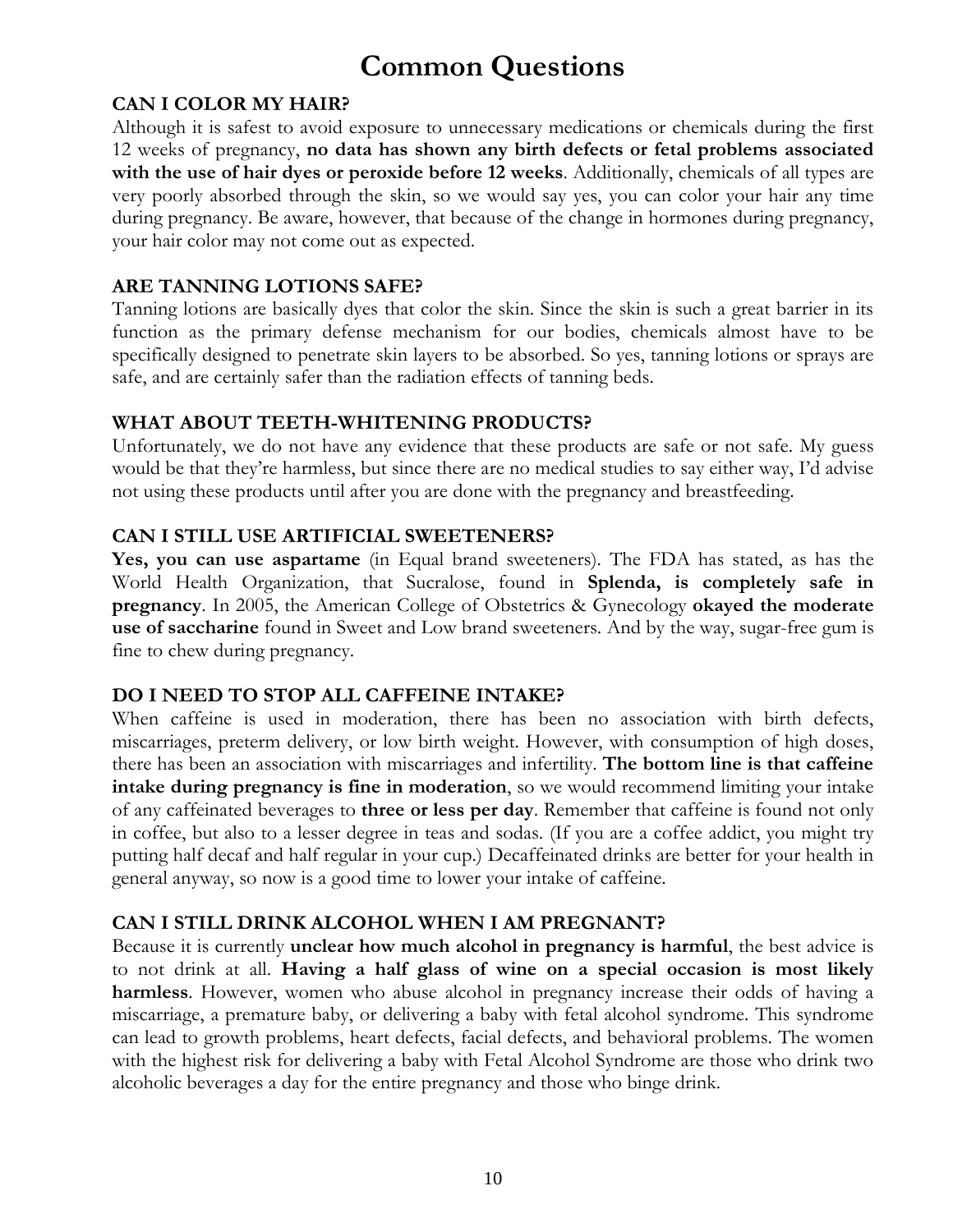#### **CAN I USE RECREATIONAL DRUGS DURING PREGNANCY?**

NO. Enough said. Just don't do it. Come on, seriously...you're about to be a parent  $\mathcal{O}$ .

#### **DOES SMOKING REALLY HURT THE BABY?**

**Absolutely**. Every puff taken by a pregnant mom gets to the baby and can put the pregnancy at risk for miscarriage, bleeding, stillbirth, pre-term delivery, deformed lungs, and mental defects. In addition to the very serious problems that can result with smoking during your pregnancy, if you or your partner smokes after the baby is born, you are raising your child's odds of developing asthma and sudden infant death syndrome (SIDS). The sooner you quit, the better. **Let us know if you need help, as heavy smokers can benefit from using nicotine patches or gum during pregnancy.**

#### **CAN I EAT FISH DURING PREGNANCY?**

Recently the FDA published an advisory on methylmercury in fish, and established guidelines to help women understand the hazards of consuming certain kinds of fish. This advice also applies to breastfeeding moms and small children.

Fish such as **shark, swordfish, king mackerel, and tilefish** contain high levels of a form of mercury called methylmercury that may harm your baby's developing nervous system. These fish live for long periods of time, and feed on smaller fish, thereby accumulating larger quantities of methylmercury.

Since we know that fish and other forms of seafood can be healthy during pregnancy, *the FDA's advice only applies to the aforementioned fish*. **Shellfish, canned fish, smaller ocean fish, or farmraised fish can be safely eaten during pregnancy.** The FDA has stated that **women should limit the intake of these "safe" fish to an average of 12 ounces per week**. A typical serving of fish is approximately 3 to 6 ounces.

There is no harm in eating more than 12 ounces of fish in one week as long as you don't do it on a regular basis. One week's consumption does not change the level of methylmercury in the body much at all. **If you eat a lot of fish in one week, you can cut back the next week or two and be just fine**. Just make sure you *average* 12 ounces or less of fish per week.

#### **WHAT ABOUT SOFT CHEESES?**

The concern here is related to the bacteria called Listeria, **which is commonly found in unpasteurized soft cheeses**. Listeriosis can be transmitted through the placenta and to the fetus, without the mother realizing she has been infected with the bacteria. It is best to simply avoid soft cheeses and thus avoid the risk of developing listeriosis.

Soft cheeses to be avoided include *unpasteurized* feta, Brie, Camembert, blue-veined cheeses, and Mexican-style cheeses such as "queso blanco fresco." The key word here is "unpasteurized."

Safe cheeses are hard cheeses, semi-soft cheeses such as mozzarella, pasteurized processed cheese slices and spreads, cream cheese, and cottage cheese or any other cheese that is pasteurized.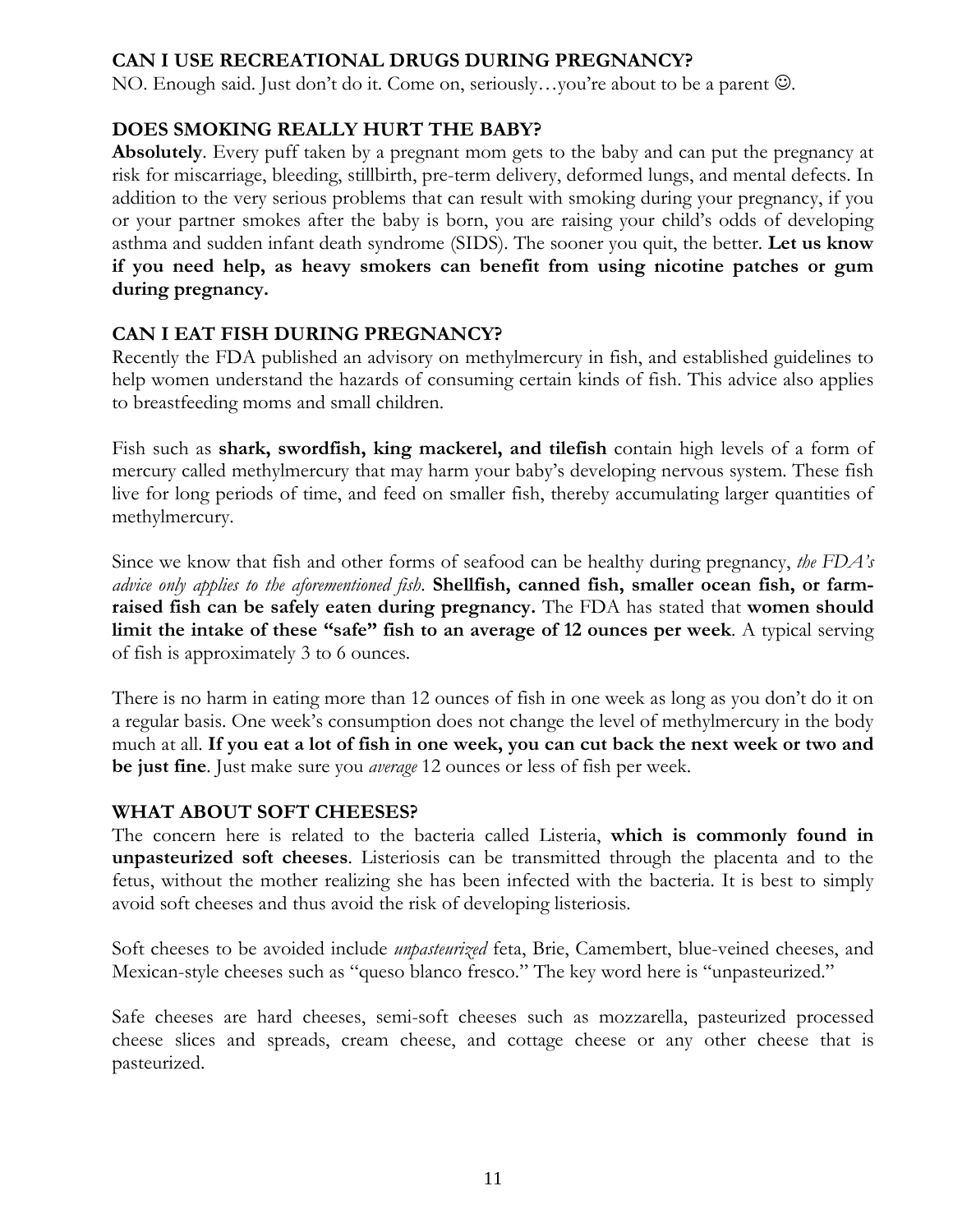#### **MY FRIENDS TELL ME I CAN'T EAT DELI MEAT. WHAT'S UP WITH THAT?**

The concern here is also related to contamination of deli meat with the bacteria Listeria. This is a challenging topic, because it is always easier to say "Don't" than "Yes, it's okay." This is like asking me "Is it safe to drive on the freeway while pregnant?" My answer would be "Yes, as long as nothing bad happens…" So you have a choice to drive on the freeway or not. You can certainly reach most of your destinations using side streets, but it's just less convenient.

First, how common are Listeria infections? According to the CDC, there are about 1600 illnesses and 260 deaths annually in the United States. From 2009–2011, that translated into 0.29 documented cases of Listeria per 100,000 people. More than one half of all infections occurred in those older than 65, and about 14% of cases of Listeria occurred in pregnant women, occasionally causing miscarriage, preterm labor, and rarely stillbirth. So it can be devastating, but again, so can driving on the freeway.

I'm not sure the recommendations by the CDC hold water. They recommend heating deli meats until "they are steaming" immediately prior to consumption. But these meats are already precooked or cured. So Listeria must come to deli meats from another source, like someone's refrigerator or transport containers, etc. One Listeria outbreak in 2011 came from cantaloupes from a farm in Colorado. Do we then heat up cantaloupes and therefore all fruits and vegetables?

So I would say, yes you can drive on the freeway. And yes you can eat deli meat. You can heat it up if you choose, or not. Regardless, this infection is incredibly rare and can be deadly whether it comes from deli meat, cheese, fruits, or vegetables.

Hot dogs, on the other hand, must be heated up because they are just plain gross cold, but are great on the grill as long as you don't think too much about what's in them…

#### **HOW MUCH WEIGHT SHOULD I GAIN?**

How much weight you should gain during the pregnancy depends on how much you weighed before you became pregnant. The average recommended weight gain is 25 to 35 pounds. However, underweight women should gain a bit more, and obese women should gain less.

| <b>Condition before pregnancy</b> | Weight gain advised in pounds |
|-----------------------------------|-------------------------------|
| Underweight                       | $28$ to $40$                  |
| Normal weight                     | 25 to 35                      |
| Overweight                        | $15 \text{ to } 25$           |
| Obese                             | 15                            |
| Carrying twins                    | 35 to 45                      |
|                                   |                               |

Also keep in mind that during pregnancy we need only an **additional 300 calories per day** compared to a non-pregnant caloric intake. That adds up pretty fast, so keep an eye on your diet. (A non-pregnant woman needs between 1800 and 2200 calories a day.)

Women who do not gain enough weight put their babies at risk for being small (less than  $5\frac{1}{2}$ ) pounds). This can produce associated health problems for the baby. **Women who gain too much weight have an absolutely profound increased risk of developing high blood pressure, diabetes, and delivering a very large baby.**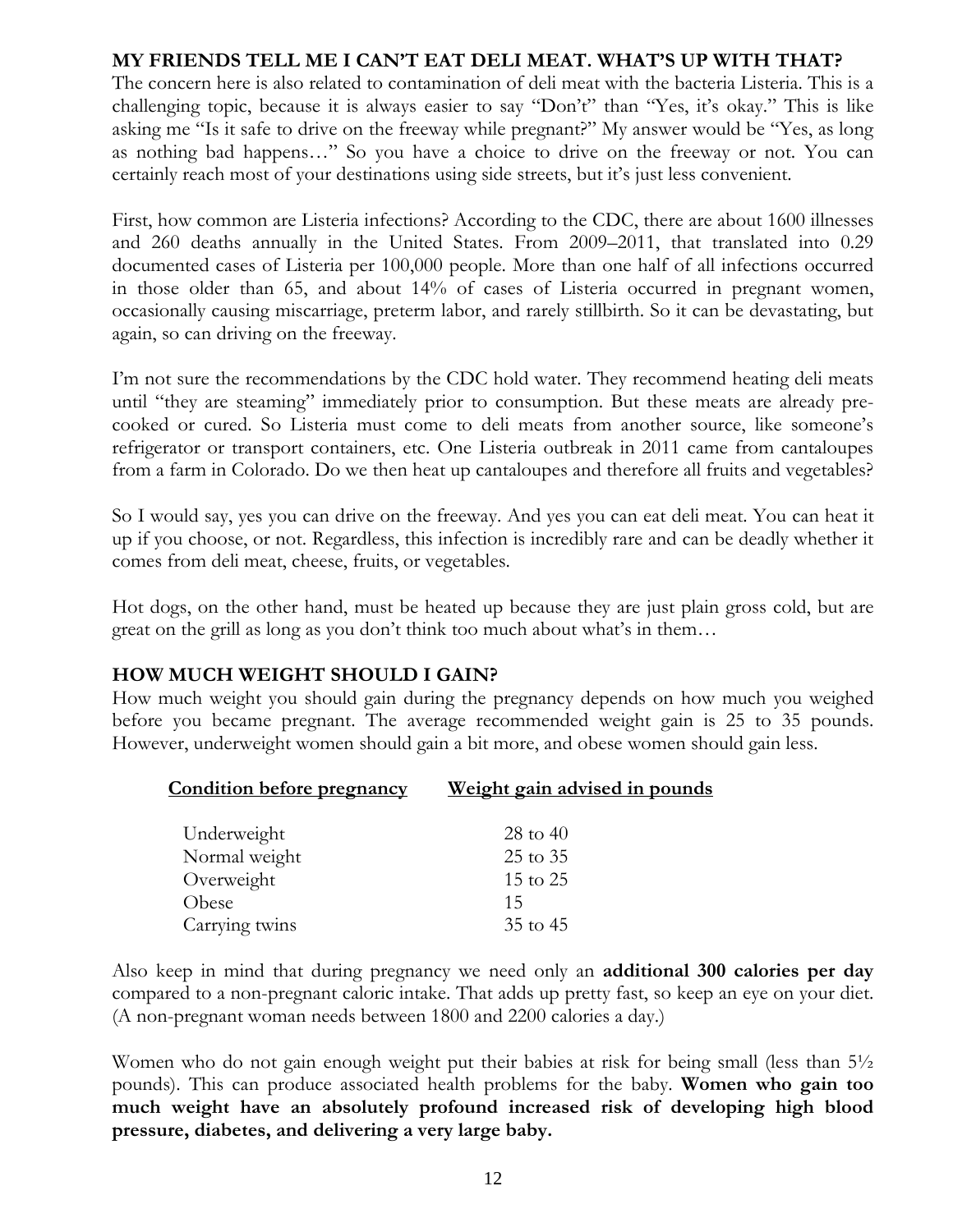#### **HOW MUCH WEIGHT IS MY BABY GAINING DURING THE PREGNANCY?**

Your baby grows at different rates, depending on how far along you are in your pregnancy. We call these differing growth rates "**cell growth phases**." Roughly speaking, your baby gains 5 grams per day at 15 weeks, 15-20 grams per day (slightly more than 1/4 pound per week) at 24 - 33 weeks, and 30-35 grams per day **(1/2 pound per week) at and after 34 weeks**. These rates are not absolutes for every baby, though…

#### **WHAT SHOULD WE DO ABOUT OUR CATS?**

Cats that are "hunters" may carry a parasite called Toxoplasma gondii. Strictly indoor cats are less likely to carry this disease-causing organism. The best advice is to **let someone else clean the cat litter, where the highest concentration of Toxoplasmosis is likely to reside**. If you must do it yourself for some reason, **wear gloves and wash your hands immediately** after changing the litter. Also, wash your hands after handling your cat. Toxoplasmosis is very rare and I've never actually seen a case of a woman's pregnancy being complicated by the disease. Chances are likely I never will. That's how rare it is.

#### **CAN I LIE ON MY BACK DURING MY PREGNANCY?**

Yes you can. Unfortunately, what used to be "lying on your left side is best" has now become "therefore when you lie on your back, it's bad." However, this latter statement, which was perpetuated by those with no medical background and medical personnel alike, has misled countless pregnant women. We recommend lying on the left side in only very few situations.

Along the right side of your spine runs the largest vein in the body, called the vena cava. Since the uterus in pregnancy is rotated slightly to the right side of your body (because the lower part of your colon runs along the left side of your pelvis thereby pushing the uterus forward and to the right), it can compress the vena cava. This compression of the vena cava may inhibit the blood flow returning to your heart. If there is less blood flow returning to your heart, then there is less blood pumping out of your heart back down to the uterus and other organs. When lying on your left side the uterus is shifted off of the vena cava, thus increasing blood flow returning to the heart.

That being said, **how important is this reduction of blood flow returning to the heart to the health of the baby?? The answer is "it depends."** In rare circumstances, the change in blood flow can have a substantial impact on the pregnancy. In women with **hypertension**, bedrest with lying on the left side decreases blood pressure and can prolong pregnancy to term. In women with pregnancies complicated by **intrauterine fetal growth restriction**, lying on the left side may help bring more nutrients and oxygen to the deficient fetus.

Additionally, women with **twins**, because of an extremely large uterus, are recommended to stay on the left side as much as possible. Other than these circumstances, women can safely lie on their backs as long as it is comfortable for them. If there is reduced blood flow to the heart and therefore from the heart, keep in mind that there is also decreased blood flow and oxygenation to the brain. **Your brain is VERY sensitive to this change and will prompt you to change your position** (nausea and light-headedness are often "prompts" from the brain). **If you are asleep, know that your brain is very much awake and will protect you and baby by rolling you over onto your side or into a position that will increase blood flow and oxygenation**.

So don't worry about the lying-on-your-back thing. **If you have a normal healthy pregnancy, lying on your back will not jeopardize your baby.**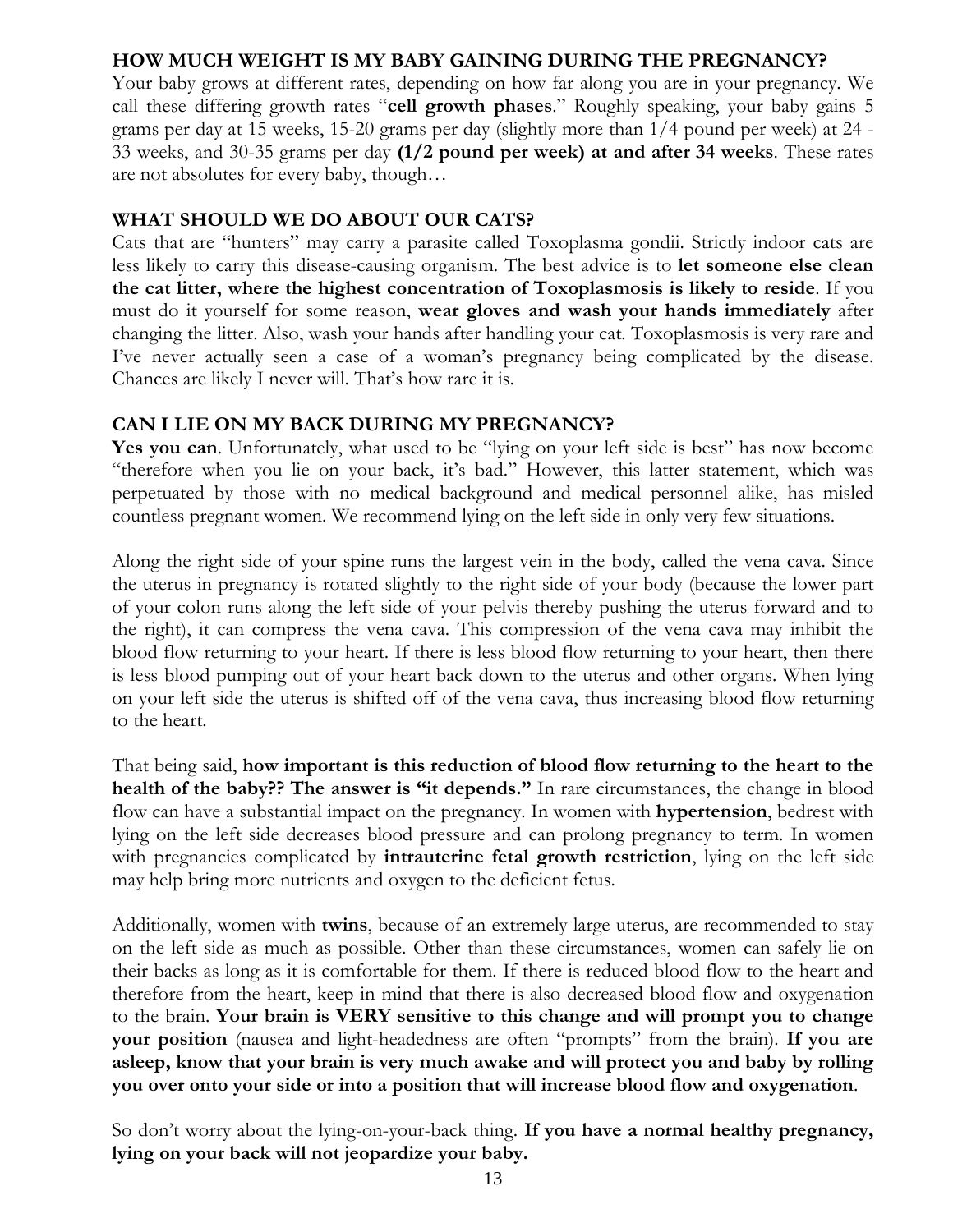#### **IS IT SAFE TO HAVE SEX DURING PREGNANCY?**

**Unless we advise you not to, it is safe to have sex throughout the pregnancy until labor**. Examples of complications of pregnancy in which we may advise you to abstain would be preterm labor, placenta previa (a condition where the placenta covers all or part of the cervix), bleeding of unknown origin, or ruptured membranes. Keep in mind that you may have to be a bit creative with positioning as you get farther along in your pregnancy…

#### **WILL A HOT TUB HURT MY BABY?**

I have extensively reviewed available medical literature regarding use of hot tubs during pregnancy. **What I discovered is rather encouraging as long as certain guidelines are adhered to**.

Whether or not hyperthermia (fever, or increased body temperature from immersion in hot tubs or sauna use) is teratogenic (able to cause fetal abnormalities) remains slightly obscure. It has been suggested in some studies that hyperthermia early in the first trimester (specifically the first 6 weeks of pregnancy) may be responsible for so-called neural tube defects such as spina bifida and anencephaly. In addition, significant hyperthermia very early in pregnancy has been associated with spontaneous miscarriage. **Later in pregnancy, there does not appear to be much risk to the baby.**

While the exact temperature elevation that is responsible for fetal damage is not precisely defined, it appears that there must be a **critical temperature at a critical developmental stage** for there to be damage. This is usually during the time from attachment of the developing embryo to the uterus, until the completion of organogenesis (formation of all internal organ systems).

**It is generally believed that the body temperature must reach at least 102**°**F in order to increase the risk of neural tube defects.** It is uncertain whether or not a hot tub in typical use would raise the core body temperature to this level. In one medical study, 20 non-pregnant women sat in hot tubs heated to 102°F and 105.8°F. Only six were able to continue immersed until their core body temperature reached 102°F. **None of the women reached a core body temperature of 102**°**F when they spent 15 minutes in the 102**°**F tub and 10 minutes in the 105.8**°**F tub**.

From the information in all of these in-depth studies, our recommendations are to **enjoy the relaxation provided by hot tubs, keeping the following pointers in mind**:

- a. Avoid Jacuzzi hot tubs *during the first 12 weeks* of pregnancy.
- b. Avoid *prolonged exposure* in the hot tub. **Get in for short periods of time (10-15 minutes), then get out for brief periods to let your body cool down**. This will prevent your core body temperature from increasing to a dangerous level. If you prefer to keep the water hotter, stay in for shorter periods of time.
- c. Avoid the Jacuzzi if you have *high blood pressure or if we've told you that your baby is not growing properly.* (During periods of hyperthermia blood is shunted from the uterus, intestines, liver, and other organs to blood vessels just underneath the skin in an effort to release the body's heat. In a pregnancy that is jeopardized already, we want to minimize the diversion of blood flow from the uterus.)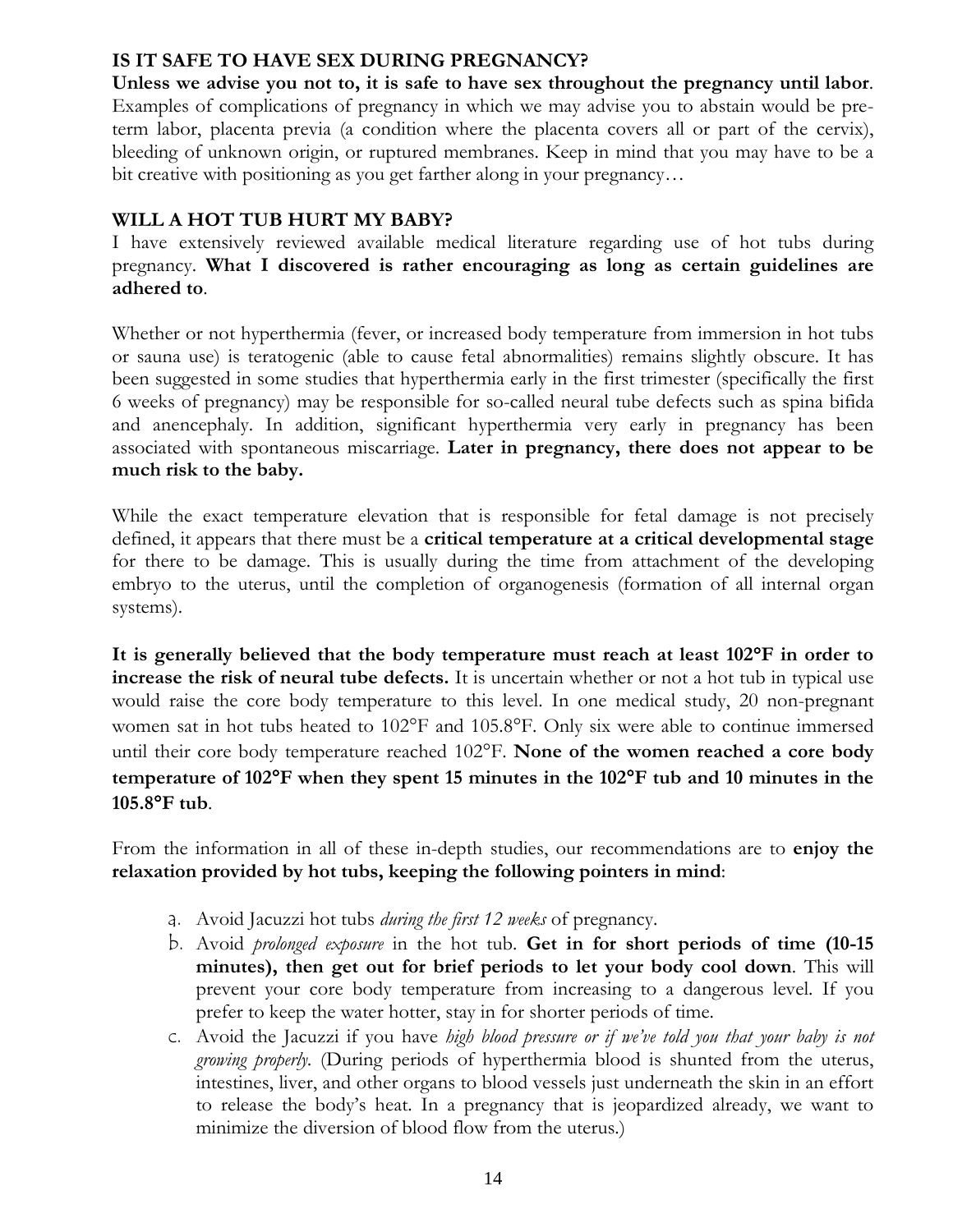#### **SHOULD MY HUSBAND AND I COME UP WITH A BIRTH PLAN?**

You may come up with a birth plan if you wish, although it is not necessary. **More often than not, what you come up with is what we usually do as a routine.** Regarding pain management, you can have whatever you want **or go without**. When your baby is born, **assuming all is well**, we put your little one on your stomach immediately. We'll clamp the umbilical cord and **your husband may cut the cord if he desires. I don't do routine episiotomies**, but if I recommend it, please listen to my advice. I am looking out for the longterm benefit of your perineum…

#### **MY FRIENDS TELL ME WE SHOULD HIRE A DOULA. WHAT DO YOU THINK?** Interesting topic: Here is the "bullet", but **please refer to my section called Labor & Delivery for more information about what happens at this stage.** Wikipedia defines a doula as an assistant who provides non[-medical](http://en.wikipedia.org/wiki/Obstetrics) and non[-midwifery](http://en.wikipedia.org/wiki/Midwifery) physical and emotional support during labor and childbirth. I have worked with a number of doulas over the years. In my experience at John Muir, **the Labor & Delivery nurses who care for laboring women are excellent in providing support, and they encourage husbands/partners to be involved in providing support as well.** I have found that IN GENERAL, husbands/partners can be very attentive and helpful, if given the opportunity. **Between your L&D nurse and your partner, I am confident you will do very well and have a great birth experience. A close,** calming **friend can be very helpful as well, and they usually don't charge for their services .** If you think you need to have a doula, talk to me first…

#### **I WANT TO DO THE BRADLEY METHOD OF CHILDBIRTH. WHAT DO YOU THINK?**

Although less common, **I have helped many women in my practice deliver their infants in an un-medicated fashion.** I always leave the decision to receive pain medication, either by epidural or narcotics, to my patients. However, **the Bradley method of natural childbirth is not the same as "un-medicated birth."** In my experience, the Bradley method tends to allow couples to take their eye off the ultimate prize – safe childbirth, and focus instead on an entirely, previously planned process of labor and delivery. I liken the Bradley method to riding a bike without a helmet, or driving a car without a seatbelt. Most of the time you can ride or drive to your destination without a hitch, but **sometimes seatbelts (i.e., so-called "unnecessary interventions") and helmets (i.e., fetal monitoring during labor) can save lives.**

It seems that I spend a great deal of time trying to explain to my Bradley patients that they can benefit from my experience of delivering over six thousand babies, and I know all the "tricks of the trade" to get babies out safely and usually vaginally. **Sometimes "nature" isn't all that kind and doesn't listen to what we want to have happen, like back in the 1800s.** Although I respect couples' wishes to undergo un-medicated, un-monitored, no-intervention-at-all-cost births, **I would rather have a relationship with my patients that includes trust in my expertise so we can walk through labor as a real team.**

I have always felt that my "Bradley patients" harbor a certain degree of distrust in my recommendations, and those of the Labor & Delivery nursing staff. **So, if you wish to go through labor and delivery using the Bradley method, please let me know. I will be happy to** refer you to another colleague…Seriously! (And no, I'm not a hater…). **I would ask that you read my section on "Labor & Delivery" to better understand my birthing philosophy. I desire a happy and healthy outcome to your pregnancy with a wonderful birth experience!**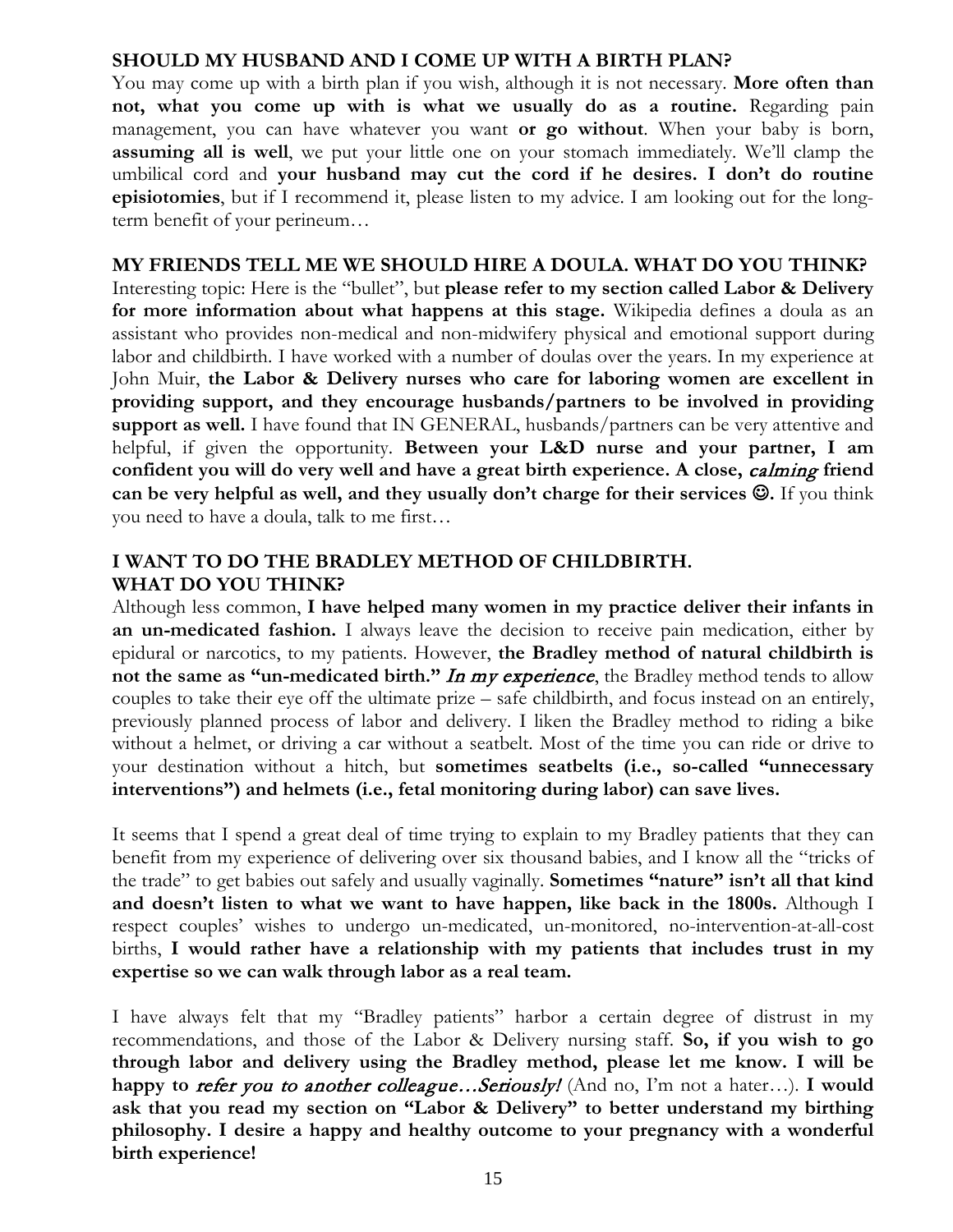#### **WE WOULD LIKE TO TAKE PICTURES AND VIDEOTAPE THE BIRTH. IS THAT OKAY?**

I would love to have you record the big event! So make sure you have fresh batteries and enough memory on your card. **Take all the pictures and video you want!** A few things I should mention: First, the hospital allows pictures and video as long as everything is going okay. If problems suddenly arise during your labor or delivery, the nursing staff will ask you to shut down camera and video use and stay out of the way so we can take care of business quickly. (Hospital policy... no negotiations  $\mathcal{O}$ ).

**Lastly, pick the person you want to take pictures or videotape very carefully**. For example, there's Grandma, thrilled to be a part of the birth and given the task ("Sure I'll do it," she said excitedly) of videotaping the "once in a lifetime event…" On the camcorder screen, there is her daughter and her husband, with delivery close at hand. A perfectly framed couple on the video screen in the most exciting moment of their lives…The baby's head starts to come out, and suddenly on the video screen is the floor alternating with grandma's shoes, a discarded pillow, and a gum wrapper on the ground. The camcorder is held in grandma's left hand as her right hand loosely covers her mouth. She can't see clearly as tears fill her eyes as she witnesses the miracle. And in the background of the video is grandma's shaky voice saying, "Oh my Lord, oh my…Sweetie, she's beautiful…Oh my Lord. Look at her"…(and there on the video screen is the floor and grandma's shoes again)…"Oh, how wonderful…Beautiful!!!" **Are you getting "the picture" yet??? (Love you Grandma!!)**

#### **I WAS TOLD I WAS ANEMIC. WHAT IRON SUPPLEMENT IS BEST FOR ME?**

If you were told either at the beginning of your pregnancy or at 28 weeks that you are anemic, don't worry. **Anemia in pregnancy is common, and the cause is more likely physiologic**, and not "pathologic." When we draw your blood into a tube, it is centrifuged in a lab and the **hemoglobin** and **hematocrit** are determined. **These are the markers we use to assess whether or not you are anemic**. The hematocrit is basically a percentage of blood cells to whole blood. Blood is made up of two components, blood cells and a straw-colored fluid called serum. When blood is centrifuged, the two components separate. If the blood cell portion represents half of the total volume of blood, the hematocrit would be 50%. If the blood cell portion represents 1/3 of the total volume, the hematocrit would be 33%. The normal hematocrit range for non-pregnant women is 37-47%. **Pregnant women progressively produce more serum than when not pregnant, making the percentage of blood cells to total volume of blood falsely lowered**. So we won't make too much of the anemia. **We do, however, recommend that you take iron supplements if your hemoglobin or hematocrit falls below a certain threshold**. The brand we recommend most is the over-the-counter supplement called **Slow-Fe or Bifera**. This is usually well tolerated and rarely causes stomach upset or constipation. **If you are intolerant to the over-the-counter supplements, a prescription-strength supplement called Chromagen Forte would work well**. Let us know if you need a prescription for Chromagen Forte.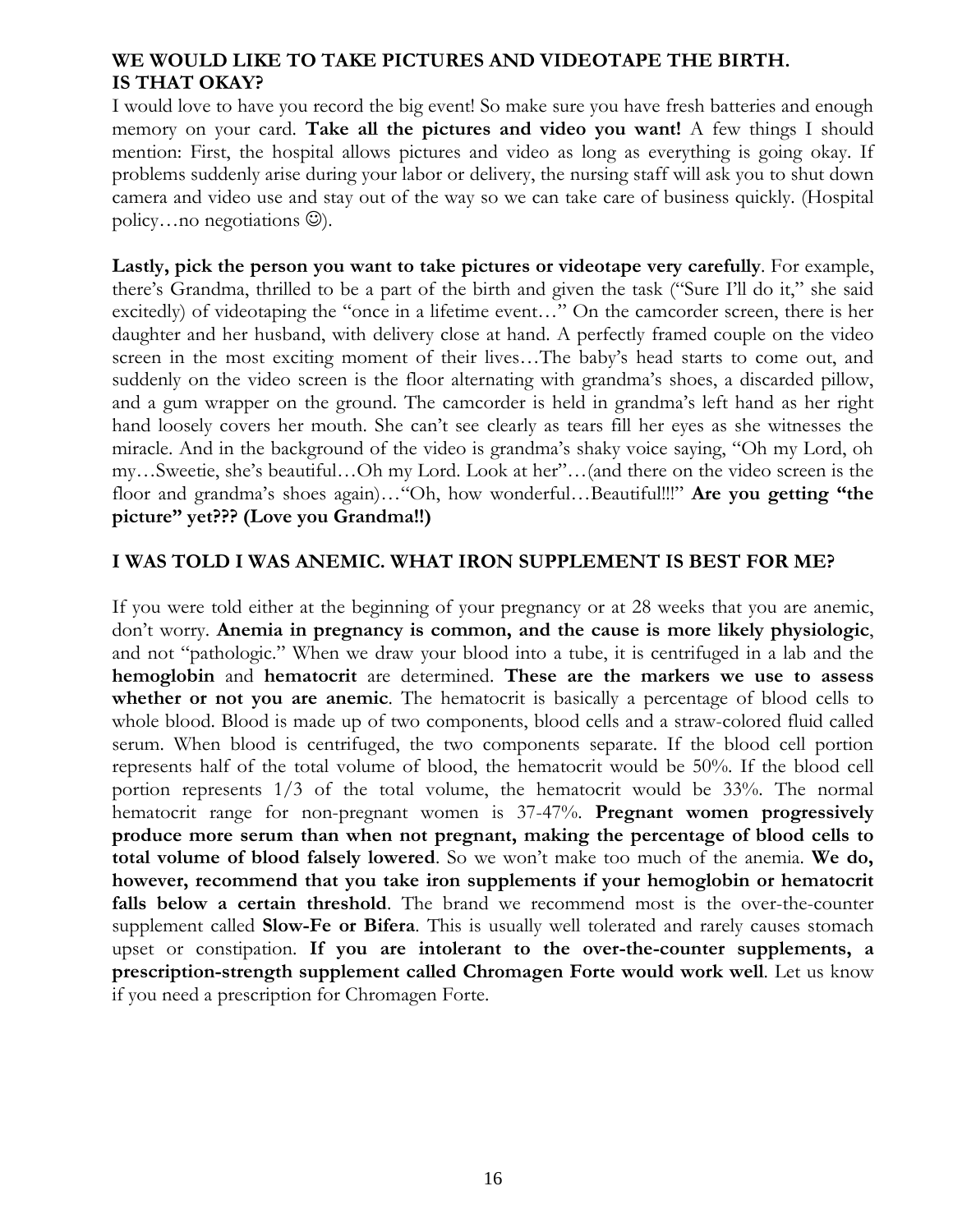#### **I HAVE HERPES. HOW CAN I PREVENT OUTBREAKS AND AVOID A CESAREAN SECTION?**

Herpes represents one of the most common viral STDs in the U.S. Although some studies indicate that 5% of reproductive-aged women reported having a history of herpes infection, **fully, 30% of women in the U.S. demonstrate antibodies against the virus.**

In regard to risk, having a first outbreak during pregnancy represents the largest risk to the fetus, with a 30% chance of transmission from mother to baby. Recurrent episodes don't seem to confer nearly the same risk, largely because of protective antibodies. **The risk of transmission with recurrent episodes appears to be less than 3%.**

**We recommend initiating antiviral therapy beginning at 36 weeks gestation**. The medication used for suppressive therapy is safe and **causes no harm to the fetus**. The reason we recommend antiviral medications is to prevent obvious outbreaks as well as asymptomatic shedding (it is possible to shed the virus into the vagina without ever feeling like you have an outbreak) at the time of delivery.

If you have an **obvious outbreak or symptoms like you are developing an active outbreak during labor, we will recommend a cesarean section**, thus bypassing the area where most women develop outbreaks. **For women who have non-genital outbreaks, a cesarean section is not necessary.** Instead, we will *cover non-genital lesions with an occlusive dressing* to prevent the spread onto bed sheets, etc. Once the non-genital lesions are covered, vaginal delivery can take place.

We recommend taking **Valtrex 500mg once daily beginning at 36 weeks** (earlier if you have a history of preterm labor or delivery…) if you have **infrequent** outbreaks. *If you have had several outbreaks* during *pregnancy, we recommend 1,000mg once daily*. **Numerous studies have documented the safety of these medications**, which in addition to suppressing outbreaks in the mother, are also known to pass through the placenta and concentrate in the amniotic fluid, after reaching therapeutic levels in the fetus.

#### **WHAT SHOULD WE DO ABOUT UMBILICAL CORD STORAGE?**

With excellent marketing in progress, we are seeing this question more and more frequently. The big marketing question is perfect: **"Wouldn't you do anything to assure the health and welfare of your child? Storing umbilical cord blood is just one more way to protect your child for years to come…"** Who could resist when put this way. *But here's what the American College of Obstetricians and Gynecologists (ACOG, our national specialty organization) says about cryo-storage of umbilical cord blood*: **"ACOG believes that there are many questions about this technology that remain unanswered. Parents should not be sold this service without a realistic assessment of their likely return on the investment. The odds of needing a stem cell transplant are low – estimated at between 1 in 1,000 and 1 in 200,000 by age 18. Commercial cord blood banks should not represent the service they sell as "doing everything possible" to endure the health of children, nor should parents be made to feel guilty if they are not eager or able to invest considerable sums in such a highly speculative venture."** (From ACOG News Release, December 12, 2001) It is currently unclear whether the stored umbilical cord blood can accomplish all that is described by the companies in a universally consistent manner.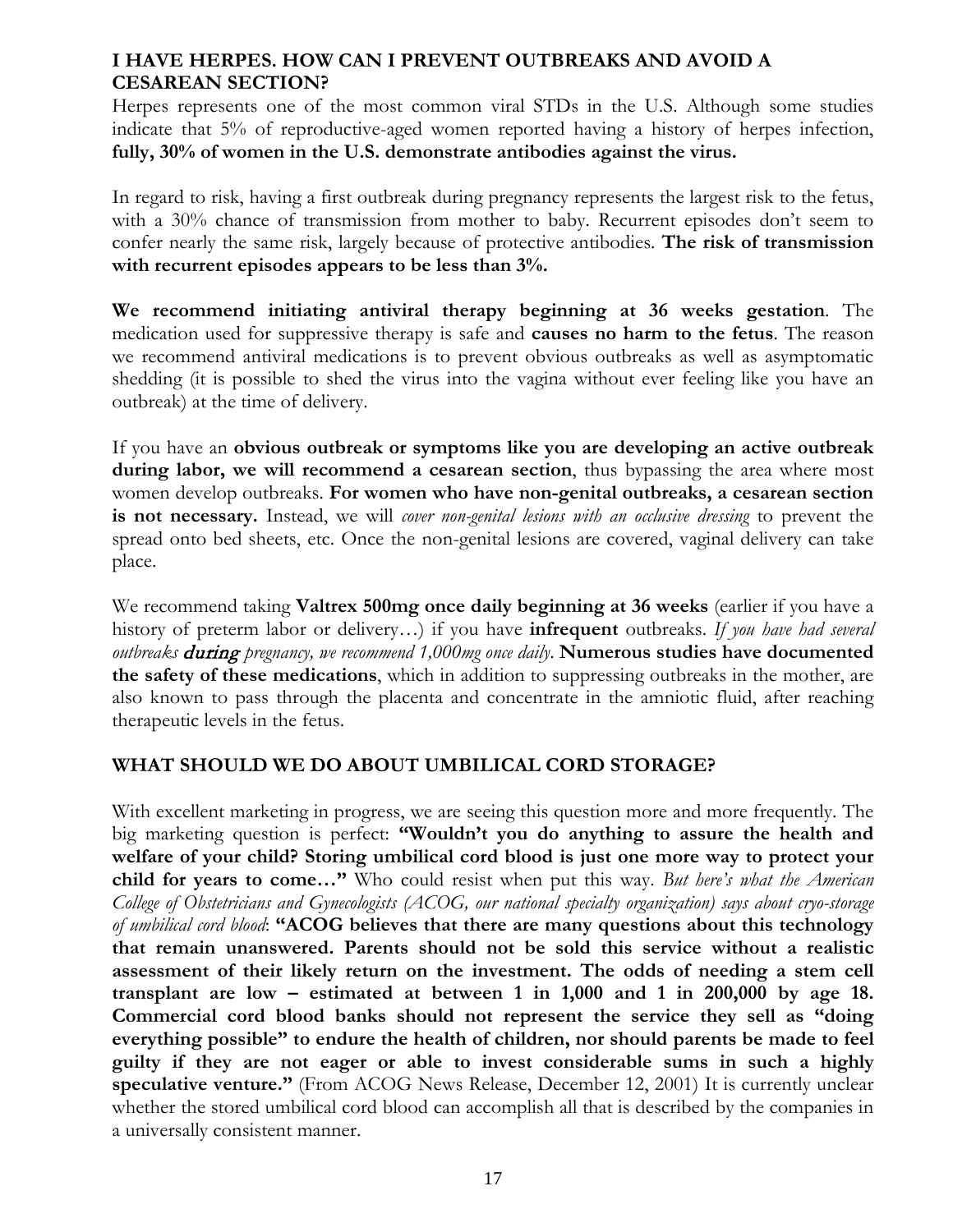More recently, ACOG has again revisited this topic. In ACOG Committee Opinion Number 399 (February 2008), it was suggested that the odds of needing a stem cell transplant may be approximately 1 in 2700. Since the first transplant was performed in 1988, there have been over 7000 transplants for the correction of inborn errors of metabolism, blood cell malignancies, and genetic disorders of blood and immune system. They still recommend that patients research carefully before moving forward with the process.

Yet even more recently, in Committee Opinion Number 648 (December 2015), the number of transplants increased to about 30,000 since the first one in 1988. Feel free to check this information out on ACOG.org then enter "committee opinion cord blood banking" in the search field.

In a previous edition of this handbook, I mentioned that I am asked to assist in collecting blood for storage for about 3 couples per year. In the most recent year, however, I would say that there has been increased interest in umbilical cord blood storage. I have collected blood for probably 10–12 couples in the last 3 months alone. I don't encourage or discourage couples from collecting cord blood for storage. I would say however, that if I were to have another child (meaning that my vasectomy has failed miserably…), I would be much more inclined to store blood than I would have been 10 years ago. **That being said, if you and your spouse wish to collect blood for storage, please notify me weeks prior to your delivery and again during your labor.** It cannot be collected in a haphazard manner. *I will draw the blood into the provided containers, and sign my name where you ask, but* it is entirely up to you to read and understand the instructions regarding packing, additional testing, paperwork, etc.

If you are interested in umbilical cord blood storage, please ask us – we have collection kits in the office that we can give to you.

#### **WHAT IS MY BABY'S NORMAL HEART RATE RANGE?**

The normal range for an unborn baby's heart rate is very wide. A heart rate from 120 to 160 beats per minute is considered normal. One rate does not indicate "good health" more than another, and unlike what you may have heard, you can't tell the sex of the baby by his or her heart rate. Additionally, the rate will likely be different each time you come in. We check the heart with a device that uses sound waves to identify and calculate the rate. This "Doppler" device will tell us the average heart rate at the time we listen. We will then let you know. Don't be concerned if one visit you come in and the rate is 155 and the next time we check it is 123. It does not mean that anything significant is going on with your baby. Typically, the heart rate is slower when the baby is resting and is elevated if the baby is exercising in the womb.

#### **I NEED TO SEE THE DENTIST. WHAT MAY AND MAY NOT BE DONE?**

Pregnancy should not steer you away from taking good care of your teeth. Some changes you may notice are gum sensitivity and gum swelling. If mild, this is to be expected. If you go to the dentist for routine care, **dental x-rays may be taken**. Just make sure they **use an abdominal shield** to protect your baby. The radiation produced from dental x-rays is *very* low; so don't be worried. With abdominal shielding, your baby will not be harmed. If you are in need of more invasive dental work, you can let your dentist know that from an obstetric standpoint, **numbing anesthetics such as Lidocaine or Novacaine are safe, although we discourage the use of epinephrine**. As long as you are not allergic, **antibiotics that are Penicillin-based, Keflex, or Erythromycin should be fine**. **Pain medications such as Tylenol with Codeine or Vicodin are safe to take during pregnancy**.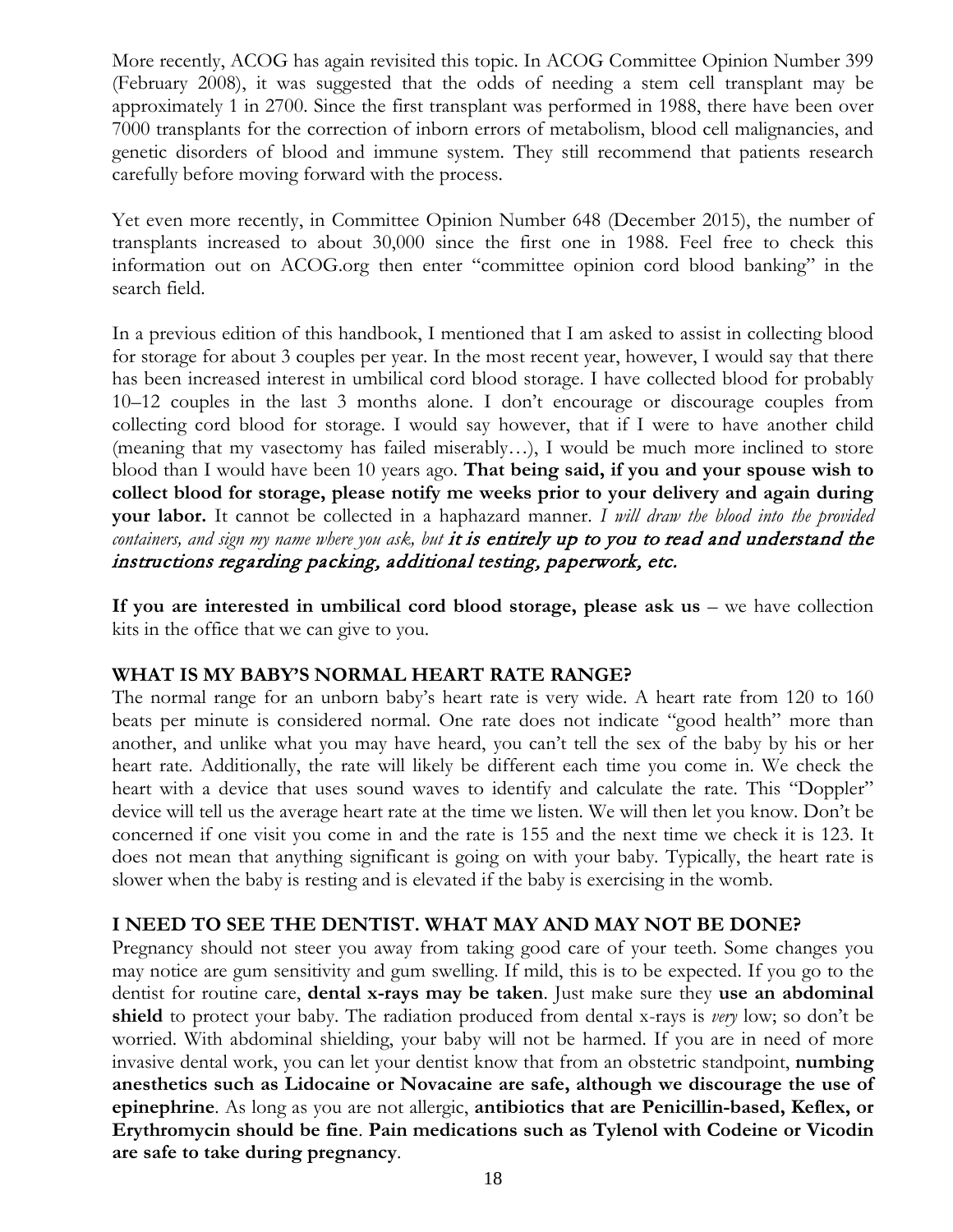#### **CAN I GET A MASSAGE DURING PREGNANCY?**

Absolutely!! Nothing can make you feel better than a massage performed by a therapist who works a great deal with pregnant clients. As pregnancy advances, muscles can stretch and become strained trying to maintain a normal posture and center of gravity. Sore muscles and joints are not likely to cause permanent harm but can sure be uncomfortable. The Women's Health Center staffs a full-time pregnancy massage therapist who understands what techniques work best at any stage of pregnancy. **HUSBANDS**: This is a good opportunity for you to let your wife know that you have **NO IDEA HOW SHE FEELS** but want to show her that you love her and want her to feel better…

#### **MY CERVIX WAS CHECKED AND NOW I'M BLEEDING. IS THAT DANGEROUS?**

Not usually. When we examine your cervix beginning at 36 weeks (in some circumstances before), bleeding may result. Bleeding typically lasts only a day and one half and consists mostly of spotting; so don't be too alarmed. At term the cervix is so vascular that it is not surprising that some bleeding occurs as our fingers gently stretch the cervix during our evaluation of cervical dilation. If the bleeding is heavy like a period or persists longer than expected, please notify us immediately so we can further evaluate the source of bleeding.

#### **HOW OFTEN DO YOU USE THE VACUUM OR FORCEPS?**

When I was in residency training at Los Angeles County USC Medical Center, I used forceps with great frequency. At that time the hospital was the busiest in the nation, delivering nearly 18,000 infants per year. At any given time, there would be 30 women laboring at once, and about 8–9 residents and interns to care for them. We had only six O.R. rooms in which to deliver them. If they weren't able to make it to one of the available rooms to deliver, then they would deliver in the labor room, with 3 other laboring women watching (much different from John Muir's private labor and delivery rooms). As a result, we didn't have much time to allow the women to push, because there were other women waiting for the rooms to clear out so they could deliver. So we'd wheel the women in, transfer them to the delivery table, put forceps on, deliver the baby, repair any lacerations or episiotomies, transfer them back onto the gurney, and wheel them out. It wasn't always like this, but some days it would be. After all, we'd deliver up to 80 infants in a 24-hour period. WHEW!! I'm glad those days are over!!

**In the past 16 years that I've been in private practice, I've never had to put on forceps**. With enough time, most women are able to deliver their babies with their own effort. There are occasions, however, when assistance is needed to deliver the baby. For these occasions, **I use the vacuum**. Historically, **I've consistently used the vacuum to accomplish approximately 6% of my deliveries**. My approach is very conservative, and **I'll only use the vacuum if I'm confident that I can safely accomplish the delivery**. Over the years, I have had to perform very few cesarean sections for an "unsuccessful attempt at vacuum delivery."

The vacuum instrument is very helpful in situations where the mom needs assistance. **The usual indication for the vacuum is when a mom has pushed for hours and has approached exhaustion**. Sometimes all that is needed is a little extra oomph to bring the baby completely around the pubic bone in the birth canal, which then leads to delivery. **Another use for the vacuum is to expedite delivery in situations where the baby is not tolerating labor well during the second stage (pushing stage) or will not tolerate a prolonged second stage**.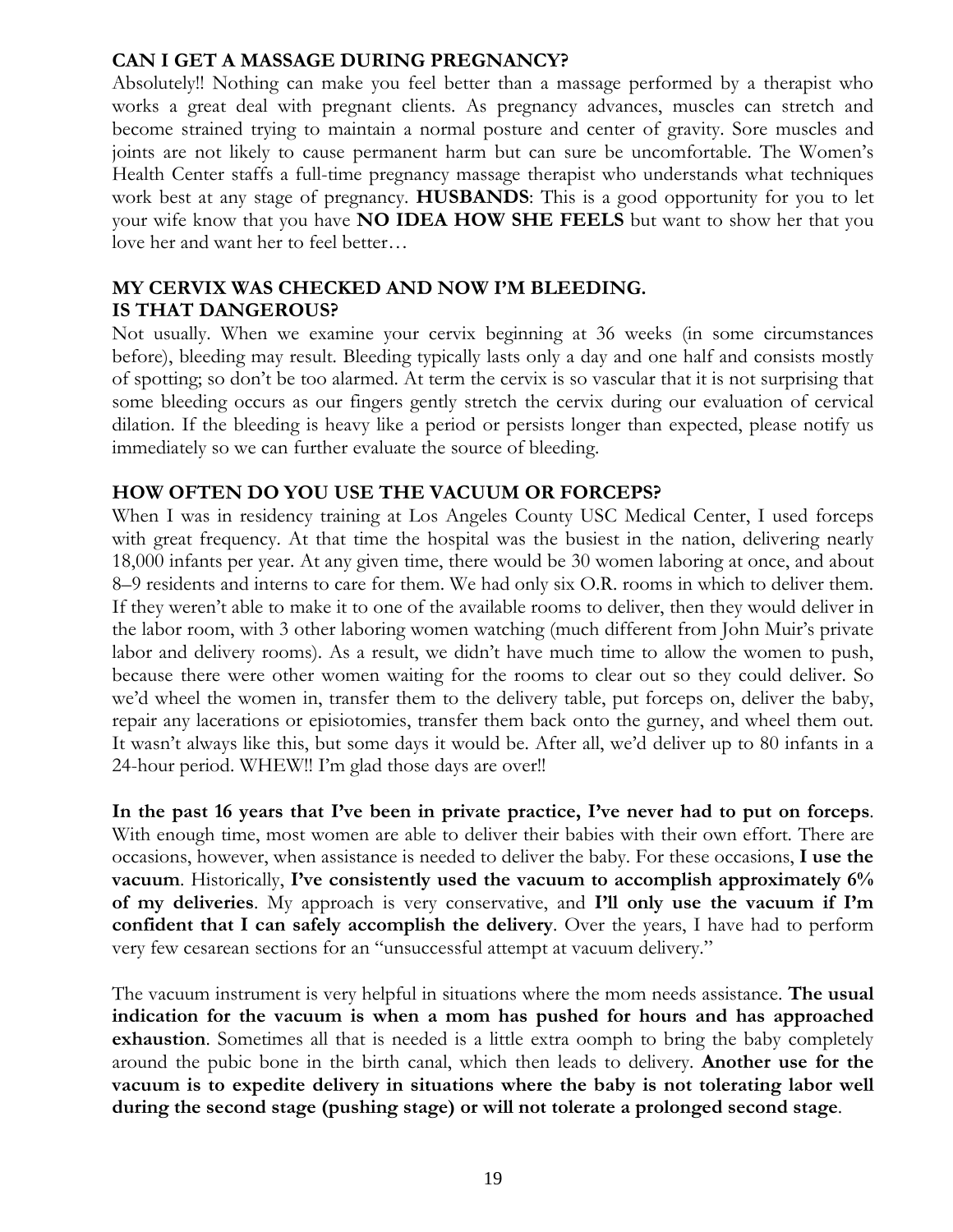When I use the vacuum, the baby has to be low enough in the pelvis to the point where I am confident delivery can be accomplished. **I'll feel comfortable pulling through the duration of three contractions, but rarely more**. If my sense is that the attempt won't be successful during the course of the first several pulls, I won't hesitate to abandon the attempt. **If the pulls aren't successful or if I abandon the attempt, I'll recommend cesarean delivery**. My goal is "healthy mom, healthy baby**."** I'm not interested in lowering my cesarean section rate. It's already low enough.

I feel comfortable with risks involved with the vacuum, so much so that *I didn't mind at all when my wife's obstetrician recommended and used the vacuum to deliver my second daughter*. The complications that arise from the vacuum are rare, and include minor **scalp abrasions** and occasionally **small lacerations**, and **hematomas** (blood collections). The types of blood collections include the **more common and less traumatic "cephalohematoma," occurring in up to 14%** of vacuum deliveries, and the **more rare but more traumatic "subgaleal hematoma," occurring in up to 2.5% of vacuum deliveries**. Interestingly, these two types of hematomas can also occur (although less frequently) in spontaneous, un-assisted deliveries and in cesarean sections. **When these complications occur, the infants are watched very carefully for resolution.**

#### Again, I do not use the vacuum frequently, and I'll only recommend its use if I think your infant is in potential jeopardy or if I think that you will be unable to deliver with your own pushing attempts.

#### **CAN I PAINT THE INSIDE OF OUR HOUSE DURING MY PREGNANCY?**

Indoor paints contain Latex base, which has not been shown to be harmful. My best recommendation would be first to let someone else do it, unless you love to paint and love to clean up the mess after you're done painting. If you decide to tackle the project yourself, make sure the room is well ventilated. Masks are not usually helpful to prevent breathing fumes unless you're wearing an industrial grade mask. If you find you're getting nauseated or dizzy while painting, there is obviously not enough ventilation, and you should abandon the project and let someone else do it for you. After the painting has been completed, you will still smell fumes for some time. Again, this should not cause harm, but make sure increased ventilation helps to dissipate the fumes in a short period of time.

#### **FLU SEASON IS JUST AROUND THE CORNER. SHOULD I GET VACCINATED**?

The American College of Obstetrics and Gynecology (ACOG) and the U.S. Public Health Service have recently expanded their recommendations for influenza vaccination to include all pregnant women during flu season, regardless of their gestational age. **Although the CDC states vaccine containing thimerosal (a preservative containing a small amount of mercury) is safe for use in pregnancy, California recently passed a law mandating the use of preservative-free vaccine** when available**. So, if you're pregnant during flu season, please call your primary care physician to receive the influenza vaccine. It's safe. That's why we recommend it. If the preservative-free vaccine is** not available**, the CDC (and California State government) still recommends receiving thimerosal-containing vaccine.**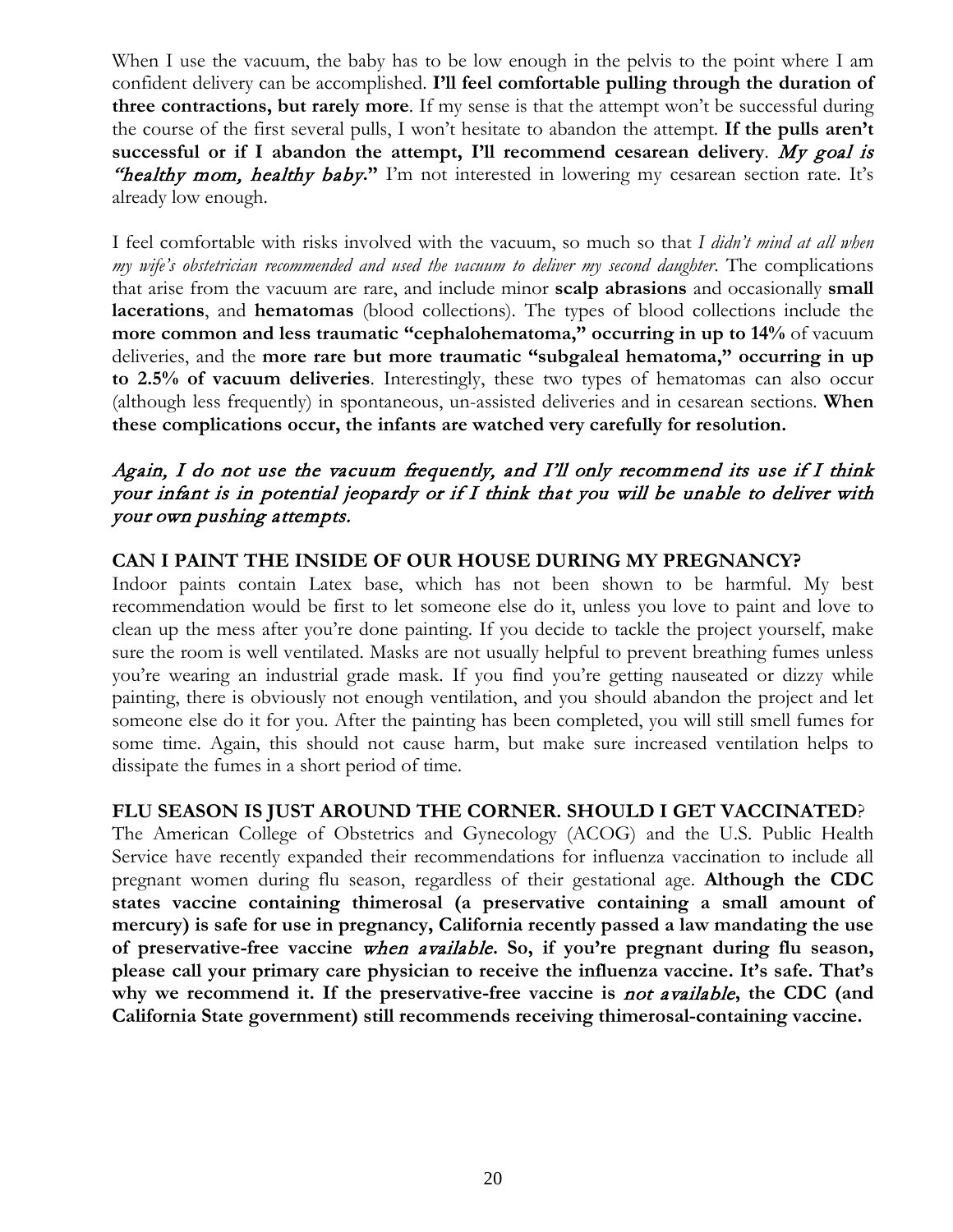#### **SHOULD I GET VACCINATED FOR WHOOPING COUGH?**

The CDC and the American College of Obstetrics and Gynecology (ACOG) strongly recommend all pregnant women to receive the Tdap vaccine during their pregnancy, **whether or not they have ever been vaccinated before.**

Pertussis, commonly referred to as whooping cough, is a highly contagious respiratory illness that is caused by the bacterium Bordetella pertussis. The disease is characterized by uncontrollable, violent coughing, which makes it hard to breathe, and often results in an inspiratory "whooping" sound after a coughing fit. **Pertussis most commonly affects infants and young children and can be fatal, especially in those less than 3 months of age.** 

Tdap given to pregnant women will stimulate the development of maternal antipertussis antibodies, which will **pass through the placenta, likely providing the newborn with adequate protection** against pertussis in early life until they are old enough to be vaccinated themselves. **Tdap may be administered any time during pregnancy, but vaccination during the third trimester from 27 – 36 weeks is considered best** in allowing for the highest concentration of maternal antibodies to be transferred to the baby closer to birth.

**If you have questions about the Tdap vaccine, please ask.** It is most commonly administered at a primary care physician office or local pharmacy. We will give you a prescription for this vaccine at roughly your 24-26 week visit.

#### **SHOULD I WEAR MY SEATBELT WHILE DRIVING?**

The American College of Obstetrics and Gynecology (ACOG) clearly recommends the use of seatbelts during pregnancy. Fetal risk is dramatically reduced in moms who are wearing their seatbelts when involved in automobile accidents. Additionally, there is no evidence that airbag use is detrimental to the pregnancy. So we definitely recommend that you wear your seatbelt at all times while driving. The lap belt should be placed under your belly and across your upper thighs. It should be worn snugly, but comfortably. Make sure the shoulder restraint is placed between your breasts and across your shoulder (Never slipped off your shoulder). IF YOU ARE INVOLVED IN AN AUTOMOBILE ACCIDENT, *NO MATTER HOW MINOR*, PLEASE CALL OUR OFFICE AS SOON AS YOU CAN. IF YOU ARE INJURED AND NEED IMMEDIATE ASSISTANCE, CALL 911 FIRST**.**

#### **I AM THE VICTIM OF DOMESTIC VIOLENCE. WHAT SHOULD I DO?**

Unfortunately, 2 million women report being abused in the home every year. Some studies reveal that domestic violence is found in 1% to 20% of pregnancies. The outcomes are never good. Please tell us if you do not feel safe in your home because of physical or mental abuse. Understand that in the future, you may not be the only victim…

#### **IS DELAYED CORD CLAMPING AT BIRTH A GOOD IDEA?**

Here is the bullet: It has been suggested that you can increase iron stores in infants by delaying the clamping and cutting of the umbilical cord until the cord spasms and stops pulsating. And this appears to be true. At 3 and 6 months, infants with delayed cord clamping had 8% incidence of iron deficiency compared to 14% of early cord clamping infants, according to a 2013 "metaanalysis" of 15 randomized trials out of Australia. This meta-analysis was considered to have only "moderate bias." It is important to keep in mind that also in this study, late cord clamping resulted in a 40% increase in newborns requiring phototherapy for jaundice. So on this one, pick your poison.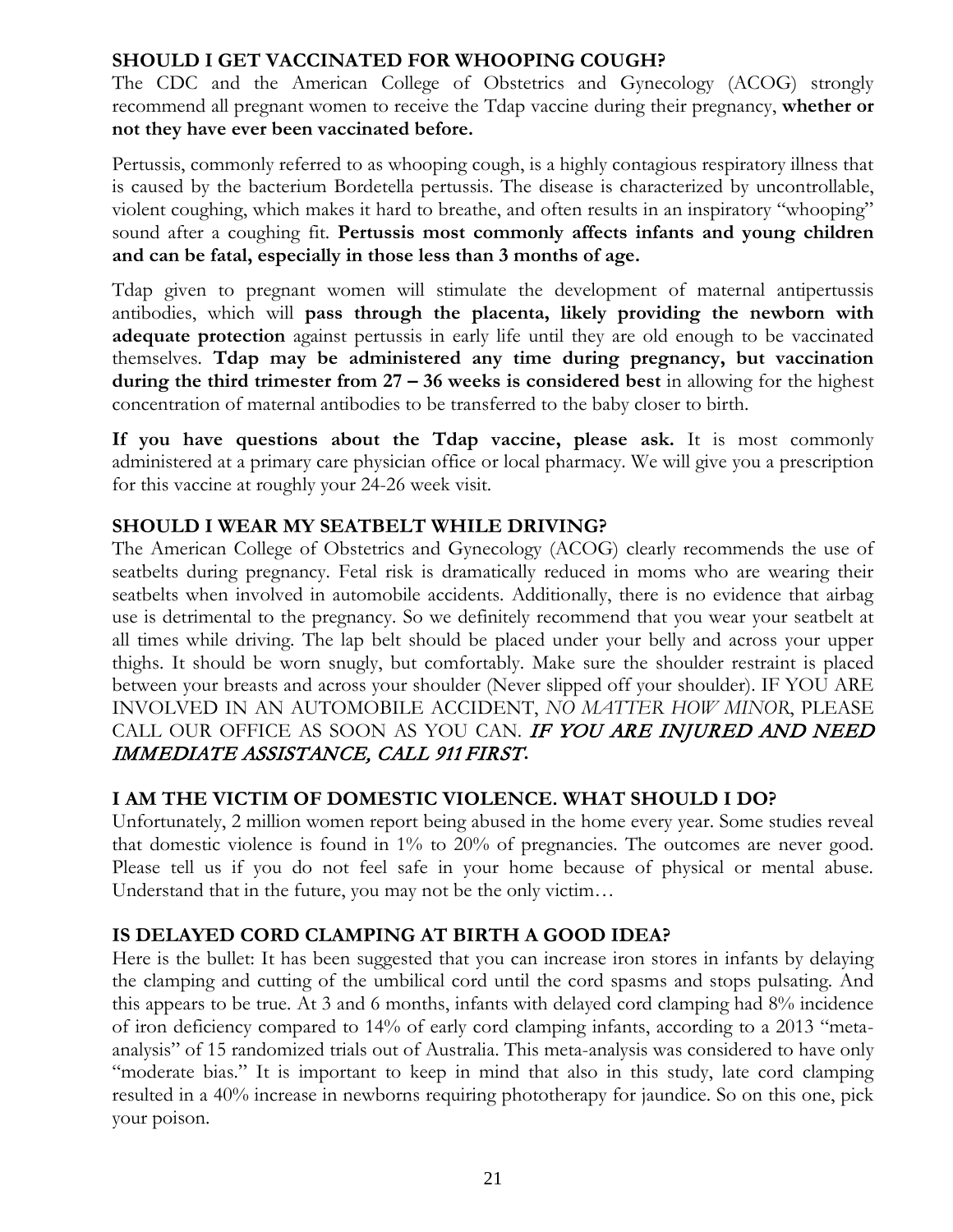There is no doubt, however, that delayed cord clamping is beneficial for preterm infants or those women in third world countries, where there is rampant maternal iron deficiency anemia and malnourishment among pregnant women. A 2012 meta-analysis of 15 studies concluded that premature infants demonstrated less iron deficiency anemia, less need for blood transfusion after birth, lower risk of developing necrotizing enterocolitis, and fewer infants developing intraventricular hemorrhage. Surprisingly, these infants did not demonstrate an increased risk for jaundice requiring phototherapy.

To "perform" delayed cord clamping properly, the infant is held at the level of the perineum after complete delivery for roughly 90 seconds to 2 minutes. Then the infant is placed on the maternal chest and the cord is clamped and cut (by dad…). Makes resuscitation, if needed, challenging, especially if meconium is present.

The American College of OB/GYNs offered a "Committee Opinion" in December 2012, where they concluded, **"Currently, insufficient evidence exists to support or to refute the benefits from delayed umbilical cord clamping for term infants that are born in settings with rich resources. Although a delay in umbilical cord clamping for up to 60 seconds may increase total body iron stores and blood volume, which may be particularly beneficial in populations in which iron deficiency is prevalent, these potential benefits must be**  weighed against the increased risk for neonatal phototherapy." So if you are malnourished or are interested in your baby requiring a little suntan therapy after birth, please let us know. We will be happy to accommodate your wishes on this. I, as a physician not bound to whimsical internet advice, don't think it is warranted unless your baby is premature, or sick in some other way that would benefit with more blood.

#### **I WANT TO TAKE MY PLACENTA HOME AND ENCAPSULATE IT**

You got me on this one. Knock your socks off! We'll bag it up for you to take home. In solid medical literature, there is one big black hole of information on this topic. It is said to cure just about everything like snake oil in the 1800's, despite the complete absence of quality medical studies on it. Yet, people make a bundle on this (and spend a bundle…).

My questions are always the same: what is the dehydration process like? What about sterile technique? Any quality controls? What happens to the proteins in the placenta? Are they denatured (rendered useless)? What about bacteria if you had an infection during labor? And how is it that the placental hormones that PREVENT women from initiating lactation during pregnancy all of a sudden HELP them produce more milk when they take the encapsulated pills? Lastly, what does powdered meconium taste like? Sorry, the scientist and the cynic in me is coming out…

In the complete absence of quality medical information about this, I would probably advise against it. Although the risks are likely low, they are at best, unknown.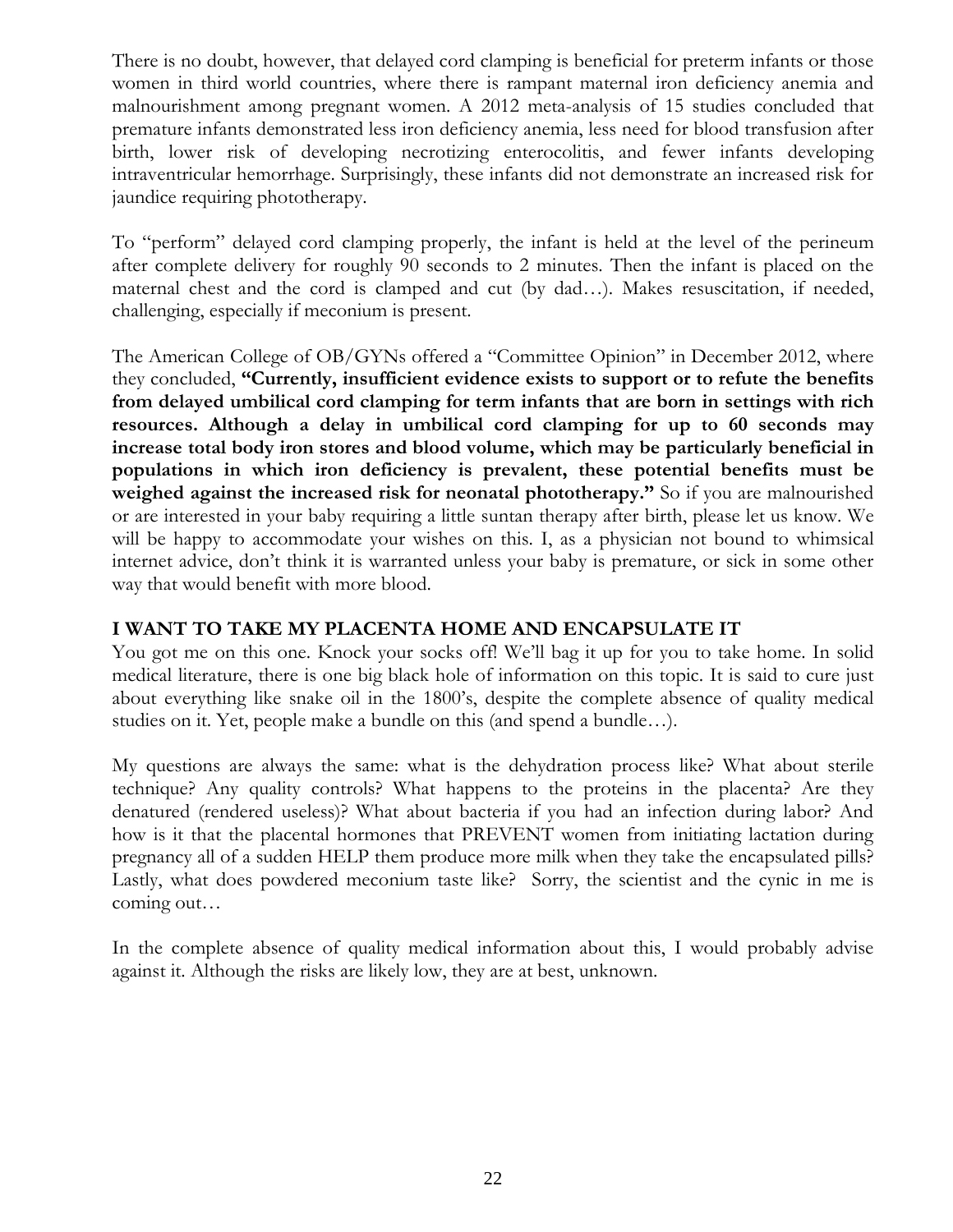## **Prenatal Vitamins**

Because of the increased nutritional demands during pregnancy, prenatal vitamins are essential. Prenatal supplements must provide increased amounts of folic acid, calcium and iron for both mother and baby. Research conducted over the last decade has verified the importance of specific supplementation before and throughout pregnancy.

**Folic acid, in the amount of 1 mg per day, is now recommended to protect against neural tube defects (spina bifida, meningomyelocele, and anencephaly).** By consuming adequate amounts of folic acid, 70% of all such neural tube defects may be prevented as well as other birth defects including cleft lip and palate, cardiovascular, urinary tract and limb defects. Because many of these structures form very early in pregnancy, we strongly recommend beginning supplementation prior to attempting conception. As pregnancy is not always a planned event, we recommend starting as soon as pregnancy is diagnosed. If you're looking at food sources for folic acid, try increasing the amount of green leafy vegetables, dark yellow or orange fruits and vegetables, liver, legumes and nuts, fortified breads, rice and pastas in your diet.

**Calcium is a very important supplement**. It is estimated that more than ninety percent of American women have diets lacking in adequate amounts of calcium. Deficiency of this important mineral has been linked to early onset pregnancy-induced hypertension. Although the exact role calcium plays in this process is not clear, supplementation of **between 1000 and 1500mg per day is recommended**. Understanding that an 8-oz glass of milk contains only 95 mg of elemental calcium makes it clear that supplementation beyond normal dietary sources is required. Other dietary sources of calcium besides dairy products include: sardines and salmon, collard, kale, spinach, turnip greens, and fortified orange juice. My favorite over-the-counter calcium supplement is **Viactiv**.

**Iron is needed specifically in pregnancy for the production of fetal and maternal red blood cells.** Because there is a natural tendency for anemia to develop during pregnancy, it is important to have adequate supplies of iron for red blood cell production. Low red cell counts have been associated with premature labor, and significant anemia at the time of delivery increases the likelihood of requiring a blood transfusion should an intrapartum or postpartum hemorrhage occur. In pregnancy, the demand for red cell production is so great that it is difficult to meet iron needs by diet alone. Dietary sources of iron include: lean red meat, liver, dried beans, whole-grain or enriched breads and cereals, prune juice, spinach, and tofu. My favorite over-the-counter supplement is **Slow-Fe or Bifera**.

## **Our Recommendation…**

**In choosing a prenatal vitamin we recommend prescription-strength, non-generic supplements** that are sure to provide adequate quantities of folic acid, calcium, and iron because of superior absorption characteristics. Generic brands simply are not reliable with regard to absorption characteristics. **We will be happy to provide you with a prescription for a suitable prenatal vitamin. Keep in mind that there are multiple brands of excellent prenatal vitamins in varying sizes, shapes and textures. If one doesn't agree with you, chances are we can find one that will.**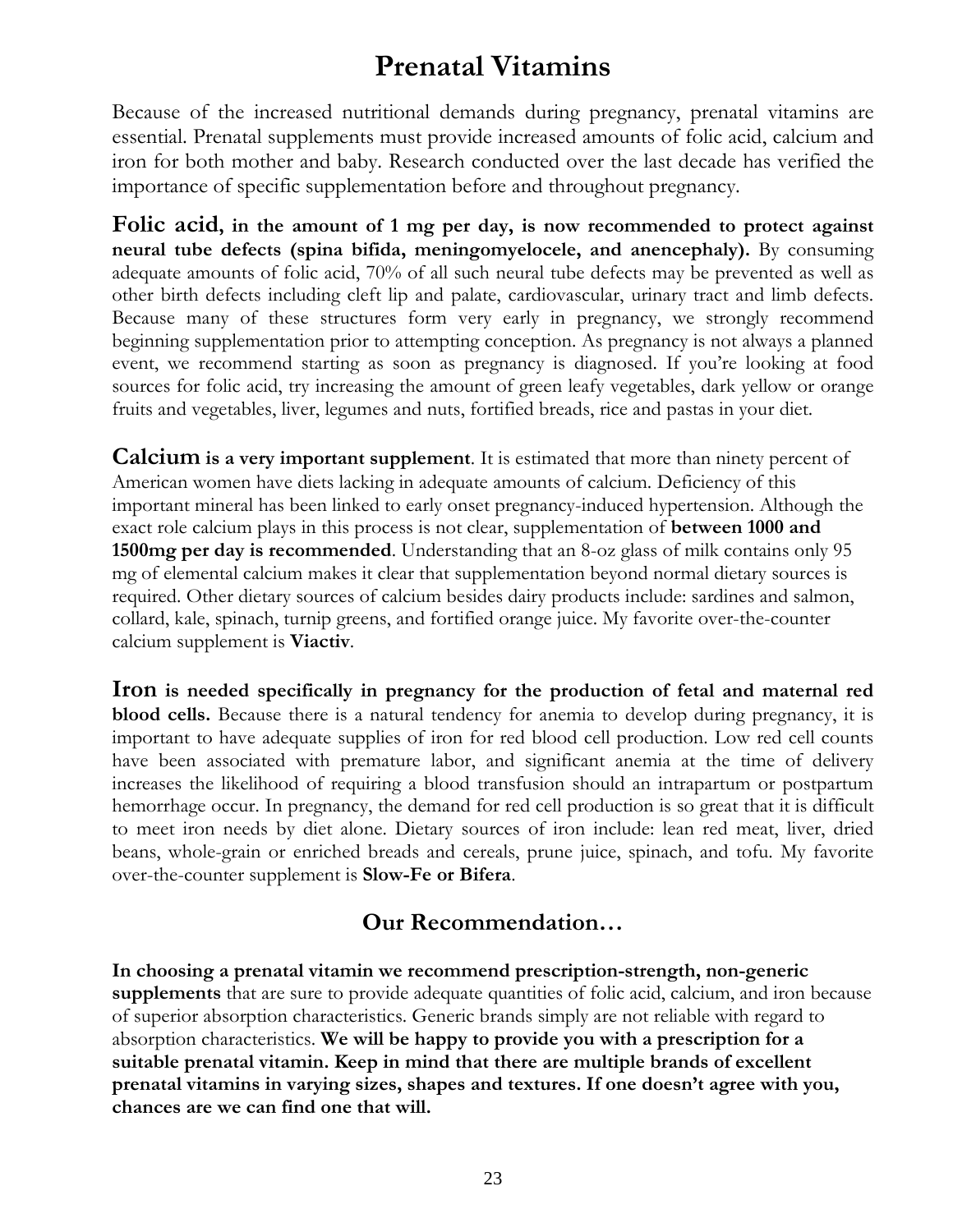## **Medications and Pregnancy**

Most medications can be safely used during pregnancy; however, we recommend their use only when clearly indicated. We have prepared a list of most medications that are commonly used during pregnancy. Although sometimes necessary, it is best to avoid use of medications during the interval period of "organogenesis." This begins at week 6 and continues until about week 10.

#### **Sore Throat/Cough Lozenges:**

#### 1. **Cepacol, Halls, or Robitussin**

#### **Cough & Cold Preparations**

- 1. **Tylenol** for general aches and pains, including joint pain and headaches and body aches. Use in such doses as necessary. As one regular Tylenol rarely will make a person feel any better, take it in the same way you would if you were not pregnant. **Tylenol PM** may be taken at night.
- 2. **Sudafed** or **Actifed** for runny nose and congestion
- 3. **Robitussin DM** for cough. **Robitussin AC** is available by prescription for patients with a cough not relieved by Robitussin DM and who are not allergic to Codeine.
- 4. **We still recommend rest, chicken soup, and time as the best medication for colds. Antibiotics are widely desired by patients for colds, but unfortunately colds are almost universally VIRAL in origin, which means that antibiotics are not helpful in their treatment, unless they last longer than 10 days.**

#### 5. **Other cough syrups, pills, and multi-symptom preparations:**

- a. **Robitussin** (Dextromethorphan Hydrobromide)
- b. **Triaminic** (Phenylpropanolamine/Chlorpheneramine)
- c. **Dimetapp**
- d. **Thera-flu** (Dextromethorphan/Chlorpheneramine/Pseudoephedrin)
- e. **Actifed Cold & Sinus** (Triprolidine)
- f. **Vick's Nyquil or Dayquil**
- g. **Mucinex**

#### **What do the ingredients in cough syrups do?**

**Guaifenesin**. Works as an expectorant. It makes lower respiratory tract fluid less viscous, which promotes removal of more mucous by making a dry non-productive cough more productive & less frequent

**Phenylpropanolamine** acts on alpha adrenergic receptors producing vasoconstriction, which results in shrinkage of swollen mucous membranes and an increase in nasal airway patency. This medication may cause drowsiness.

**Pheneramine maleate** is an "anti"-histamine. Histamine release causes capillary leaking, which leads to swollen mucous membranes. Marketed also as Brompheneramine and Chlorpheneramine.

**Dextromethorphan** is simply an anti-tussive or anti-cough medication that raises a person's threshold for needing to cough.

#### **Allergy Medications**

- 1. **Benadryl or Actifed** (can make you pretty drowsy…) **or non-drowsy sudaphedrine**
- 2. **Tavist-1 or Chlortrimaton**
- 3. **Afrin** nose spray (its use may be physically addicting because of rebound symptoms when you stop using it. Therefore, we like to limit its use to 3–4 days only)
- 4. **Claritin, Zyrtec, Allegra** are safe and VERY effective, and now available without a prescription.
- 5. **Naso-cort or Flonase** are safe for seasonal allergies.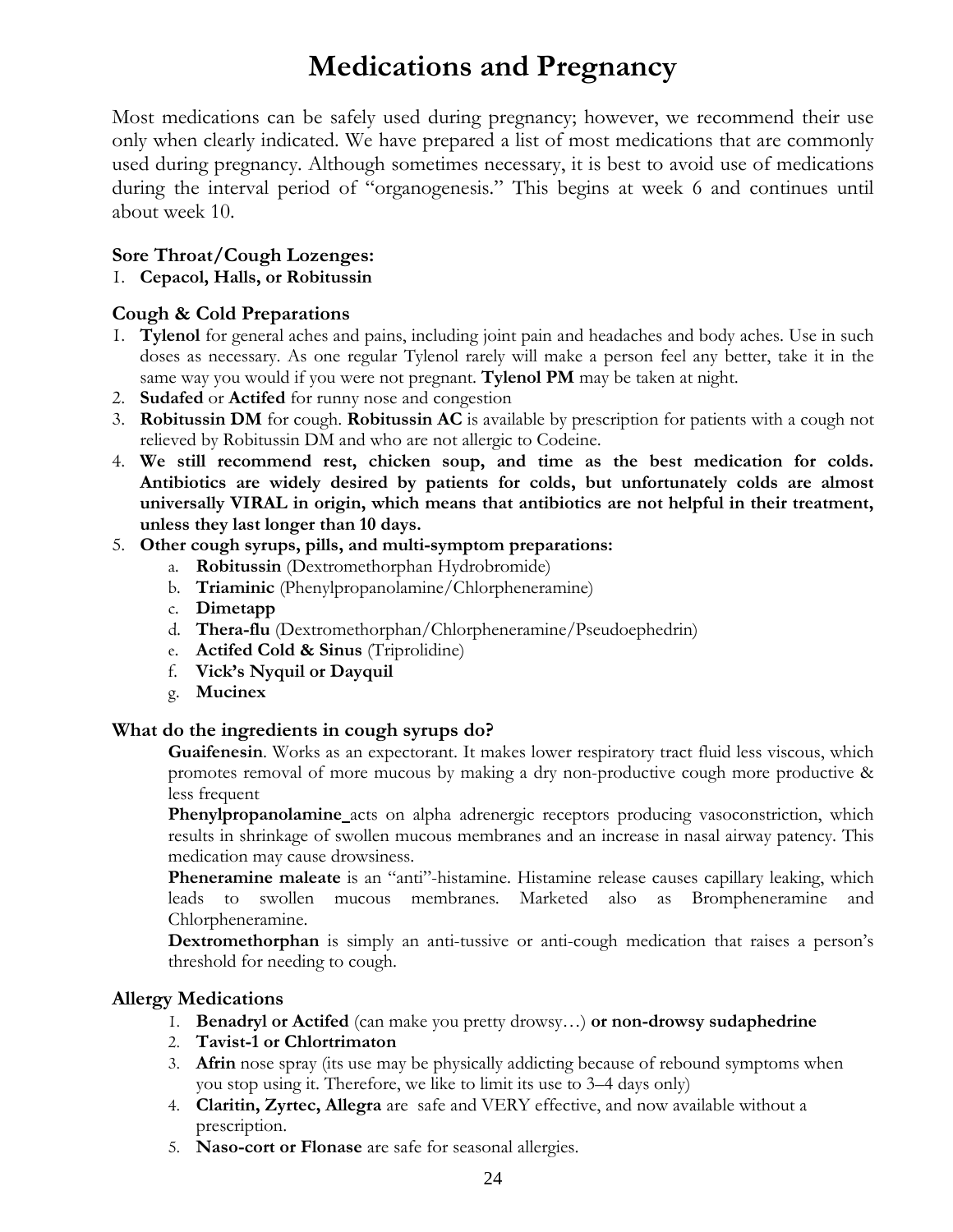## **Medications and Pregnancy, continued…**

#### **Yeast Infections**

- 1. Over-the-counter preparations such as **Monistat** or **Gyne-Lotrimin** are safe to use in pregnancy. The applicators can safely be inserted up to two inches into the vagina. If used only externally, yeast infections will rarely be treated appropriately.
- 2. Oral yeast medications such as **Diflucan** should probably be used as a second line medication and only after the end of the first trimester, since the vaginal preparations have such a well-established safety profile. **Diflucan** can, however, be used freely while breastfeeding.

#### **Nausea & Vomiting**

When the usual preventative measures you have read about do not work well enough, we can **prescribe** a number of medications, depending on severity and duration of symptoms. At times, medications alone aren't enough. For prolonged periods of nausea and vomiting, severe dehydration may result, which may require hospitalization for rehydration and electrolyte management.

- 1. **Compazine** or **Phenergan**. Both come orally or in rectal suppositories.
- 2. **Reglan**. This stimulates gastric muscles to empty the stomach quicker, thus decreasing nausea.
- 3. **Zofran**. A powerful anti-nausea medication used for stubborn cases. This works very well.
- 4. **Diclegis.** The active ingredients in this medication have been around for a LONG time and have proven to be very safe during pregnancy. The dosing regimen is a little complicated, but it is long lasting, and very effective.

#### **Headaches**

- 1. **Tylenol** usually suffices. Take 2–3 extra-strength if needed.
- 2. **Advil** is safe to use for headaches that occur *infrequently* until 30 weeks of pregnancy, after which we discourage its use.
- 3. For migraine sufferers, we typically prescribe **Midrin**, which is taken as follows: 2 pills orally, followed by 1 pill every hour until headache is gone. There is a maximum of 5 pills used per 12 hours.
- 4. Alternatives for severe headaches include **Tylenol with codeine** or **Vicodin**.

#### **Skin Rashes**

1. **1% Hydrocortisone cream**. Since this medication is poorly absorbed through the skin and does not cross the placenta, it is recommended for use with various skin rashes.

#### **Hemorrhoids**

- 1. **Hydrocortisone cream 1%.** This works well. For severe hemorrhoids, this may be obtained via prescription in a stronger **2.5%** formula.
- 2. **Cortizone 10**
- 3. **Preparation H – useless in my opinion**
- 4. **Anusol HC**
- 5. **Tucks medicated pads** (contains 50% witch hazel)
- 6. **Nupercainal**

#### **Diarrhea**

1. **Kaopectate or Imodium AD.** If diarrhea persists for several days despite use of these medications, please let us know.

#### **Constipation**

- 1. **Colace** 100mg twice daily
- 2. **Milk of Magnesia** 30 cc twice daily
- 3. **Metamucil**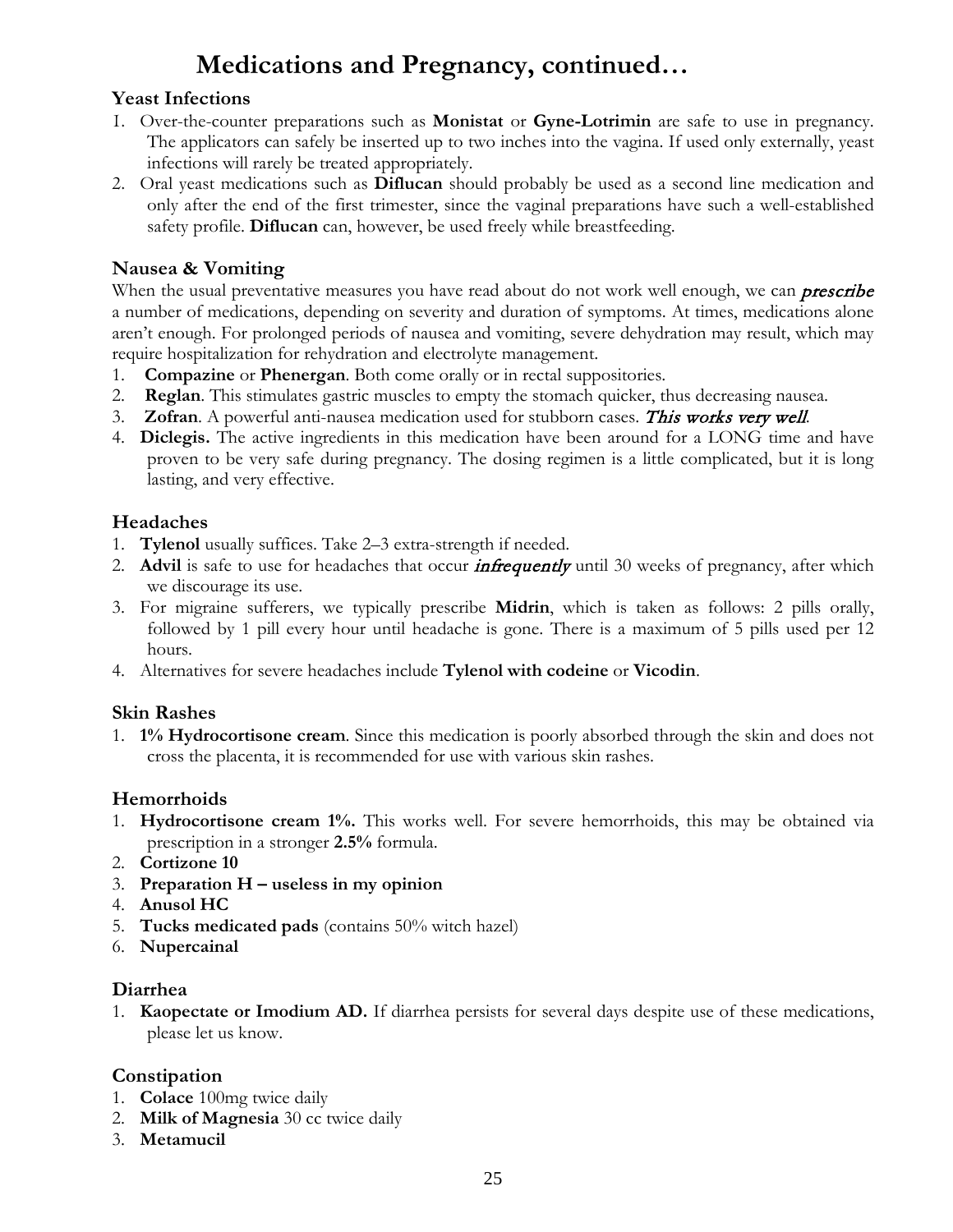## **Medications and Pregnancy, continued…**

#### **Gas Pain**

- 1. **Gas – X**
- 2. **Simethicone**

#### **Milk Intolerance**

- 1. **Lactaid**
- 2. **Dairyease**

#### **Indigestion or reflux (GERD)**

- 1. **Tums, Maalox or Mylanta**
- 2. **Zantac 150 once or twice daily (my personal favorite), Prilosec 40mg, or Pepcid AC**

#### **Vaginal Dryness**

1. **Replens, Lubrin, and Vagisil** all work well as needed.

#### **Sleep Aids**

- 1. **Benadryl/Tylenol P.M.**
- 2. **Hot shower**
- 3. **A** very occasional **glass of wine**
- 4. **Boring book**

#### **Muscular aches and pains**

- 1. **Tylenol** for minor aches and pains of pregnancy. The most common safe medication taken.
- 2. **Advil** is safe to use *periodically* until 30 weeks of pregnancy, after which we discourage its use.
- 3. **Flexeril** is a potent muscle relaxer that may be used safely in pregnancy for severe muscle strains. This comes by prescription only.
- 4. **Rest and a heating pad. Probably the best medicine.**

#### **Herpes Virus Outbreaks** (oral or genital lesions)

1. All of the medications related to **Acyclovir** may be used during pregnancy. This list includes **Zovirax**  (oral capsules or cream)**, Valtrex,** and **Famvir.**

#### **Antibiotics**

Safe antibiotics include: **Amoxicillin**, **Penicillin, Zithromax (azithromycin), Erythromycin, clindamycin, Keflex, and topical triple antibiotic ointment (Neosporin). Macrobid can be used**  but should be avoided during the last few weeks of pregnancy and while breastfeeding.

The antibiotics **NOT** recommended during pregnancy include **Doxycycline** and **Tetracycline**, and **sulfur-containing** antibiotics.

#### **Vaccines safe to receive during pregnancy**

**Tetanus – diphtheria** booster (every 10 years normally, but definitely you should get this during each pregnancy, even if closely spaced), **Hepatitis A**, **Hepatitis B**, **Influenza** (now recommended for all pregnant women during flu season, regardless of gestational age), and **Pneumococcal**.

#### **Miscellaneous:**

Other medications for medical conditions include the following: **Synthroid**/**levo-thyroxine** for hypothyroidism, inhalers for asthma such as **Proventil, Albuterol, atro-vent**, and **steroid-containing inhalers, Terbutaline or Nifedipine** for premature labor, and **Progesterone suppositories or tablets** for bleeding early in pregnancy; these medications can be used safely during pregnancy.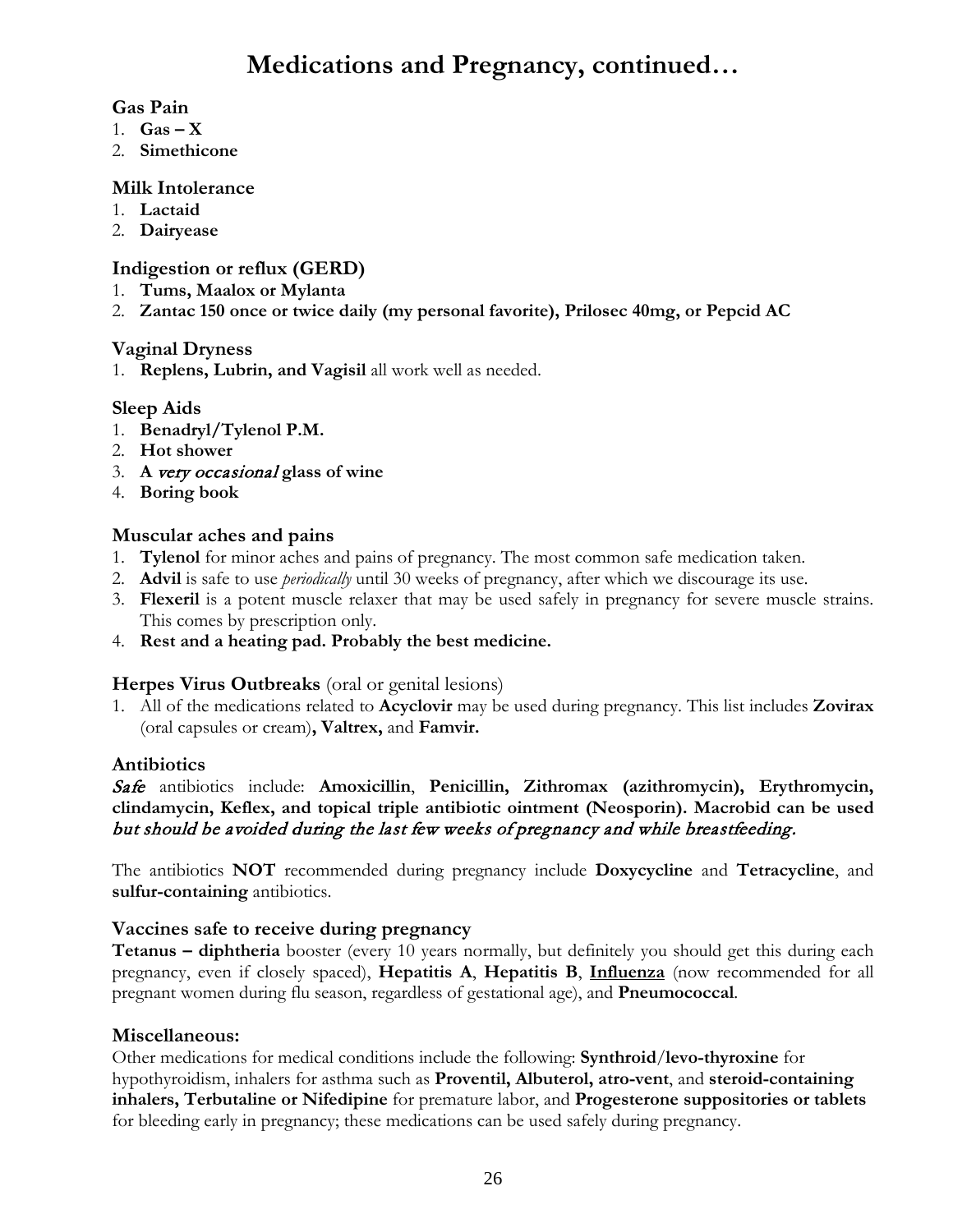# **Exercise During Pregnancy**

We generally recommend exercise through the entire course of the pregnancy. Some special circumstances during your pregnancy may cause us to change our recommendation for you. In general it is a good idea to **keep up regular exercise on a near-daily basis**. Medical studies have shown that women who exercise during the entire course of their pregnancy tend to experience **less discomfort during pregnancy** and **less pain during labor**. Additionally some **labors are thought to progress quicker** in women who have been participating in regular aerobic exercise.

There are some things that are important to consider when deciding which exercises will be best for you.

- 1. **Increased Stress on Joints**: Hormones produced during pregnancy cause ligaments that support the joints to become relaxed. This is especially true later in pregnancy. This will make your joints more mobile and at risk for injuries. Therefore we would discourage you from participating in jerky, bouncy, or high impact motions that would increase your risk of injury.
- 2. **Balance**: As the uterus grows, you will be carrying as much as 20 to 30 pounds by the end of your pregnancy, primarily located in the front of your normal center of gravity. This will affect your balance and again place you at risk if you are participating in higher risk exercises. Additionally, the shift in balance will cause more back pain and back strain.
- 3. **Heart rate**: Current recommendations regarding maximal heart rate during exercise have been removed from the American Congress of Obstetrics and Gynecology's opinion on exercise during pregnancy. A recent article written by exercise guru and my former mentor at USC mention that heart rate monitoring was inherently inaccurate and instead a numeric scale on perceived intensity should be adopted. However, to simplify, I would simply recommend that if you can carry on a conversation while exercising, you should be fine. If you are gasping for air while you are exercising, you are likely overdoing it. Relax. You are exercising, not running from the police…

It is important to choose safe exercises, keeping the above in mind. Most exercises are safe during pregnancy. However, we would discourage you from exercises such as water skiing, snow skiing (after 16 weeks), surfing, scuba diving (because of pressure changes), roller-blading, horseback riding, mountain biking, and *high*-impact aerobics. Additionally, we would recommend that you avoid deep knee bends, such as squats, and exercises that cause you to strain in the same way as if trying to have a bowel movement when constipated (we'll save this exercise for labor and delivery…).

**Exercises we would encourage** are walking, jogging, walking on a treadmill, cycling on a stationary bike, and using a Stairmaster or Orbitrek elliptical trainer. The exercises I recommend most are swimming (best for overall toning, strengthening, and stamina), walking hills, or riding a stationary bike. Sit-ups may be done early in the pregnancy; however, after approximately 20 weeks of pregnancy, you will find that it is more uncomfortable to do sit-ups, and you will see little benefit. Modified small crunches can be done during the entire pregnancy to maintain strength in your abdominal muscles.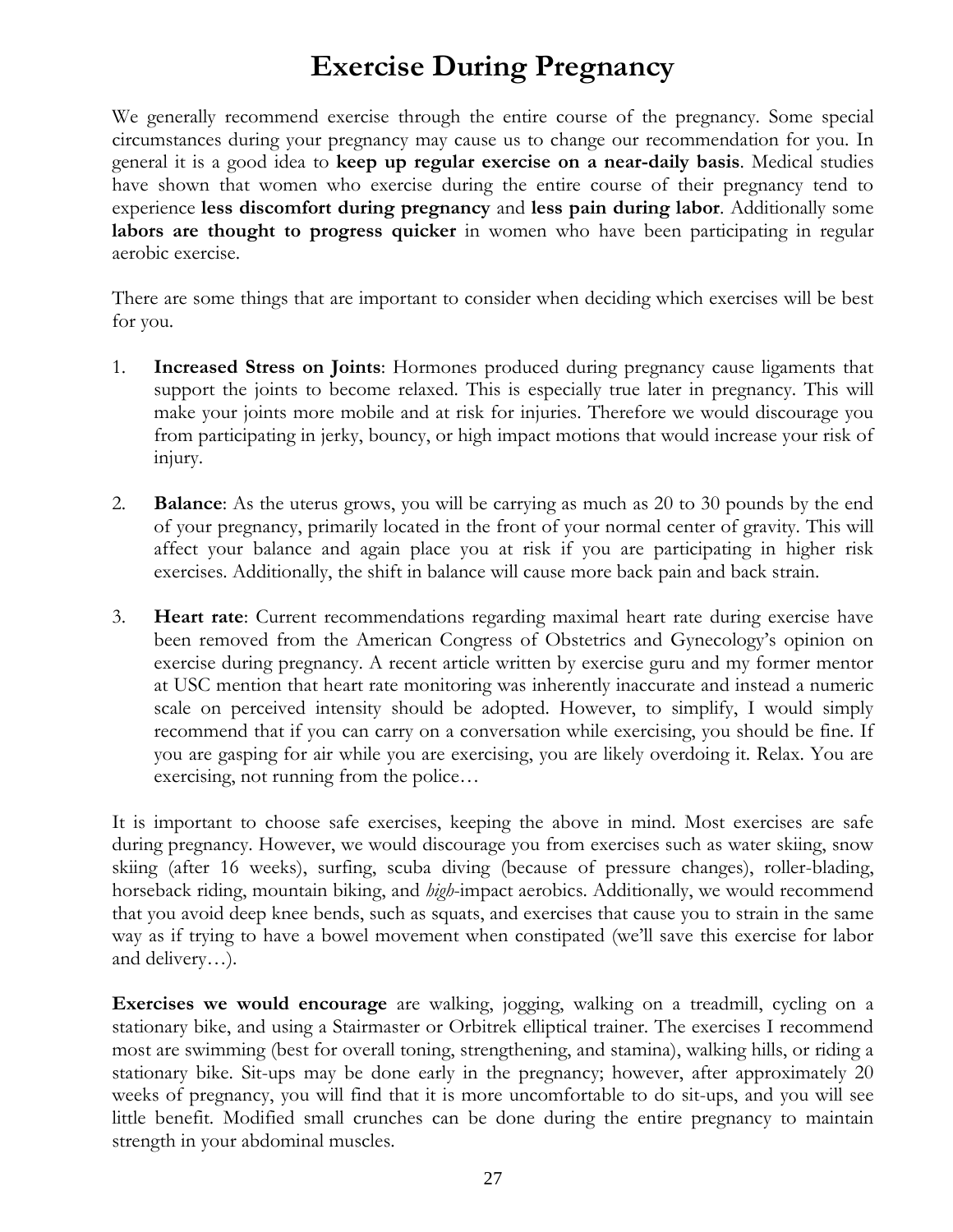During the course of exercise, remember to **keep yourself well hydrated**. Constantly take sips of water to prevent dehydration and to keep your body cool.

Dress so that you **stay cool as you exercise**. Do not bundle up too much and increase your core body temperature.

It is best to start with a **5-minute warm-up** to prevent joint or muscle injury and to end with a **5 to 10 minute cool-down period**. The length of time that you exercise is entirely up to you, but 45 minutes at a shot seems like a good time period, and can be done every day.

Please call us as soon as possible if you experience any chest pain or unusual shortness of breath during exercise. You should also contact us if you experience an irregular heartbeat, bleeding or a gush of water from the vagina, or contractions every 10 minutes or closer for at least two hours that do not resolve with rest (and if you are less than 36 weeks).

**Again, the benefits of exercise clearly outweigh the risks. We would encourage you to continue until the end of pregnancy and be consistent on a near-daily basis along the way.**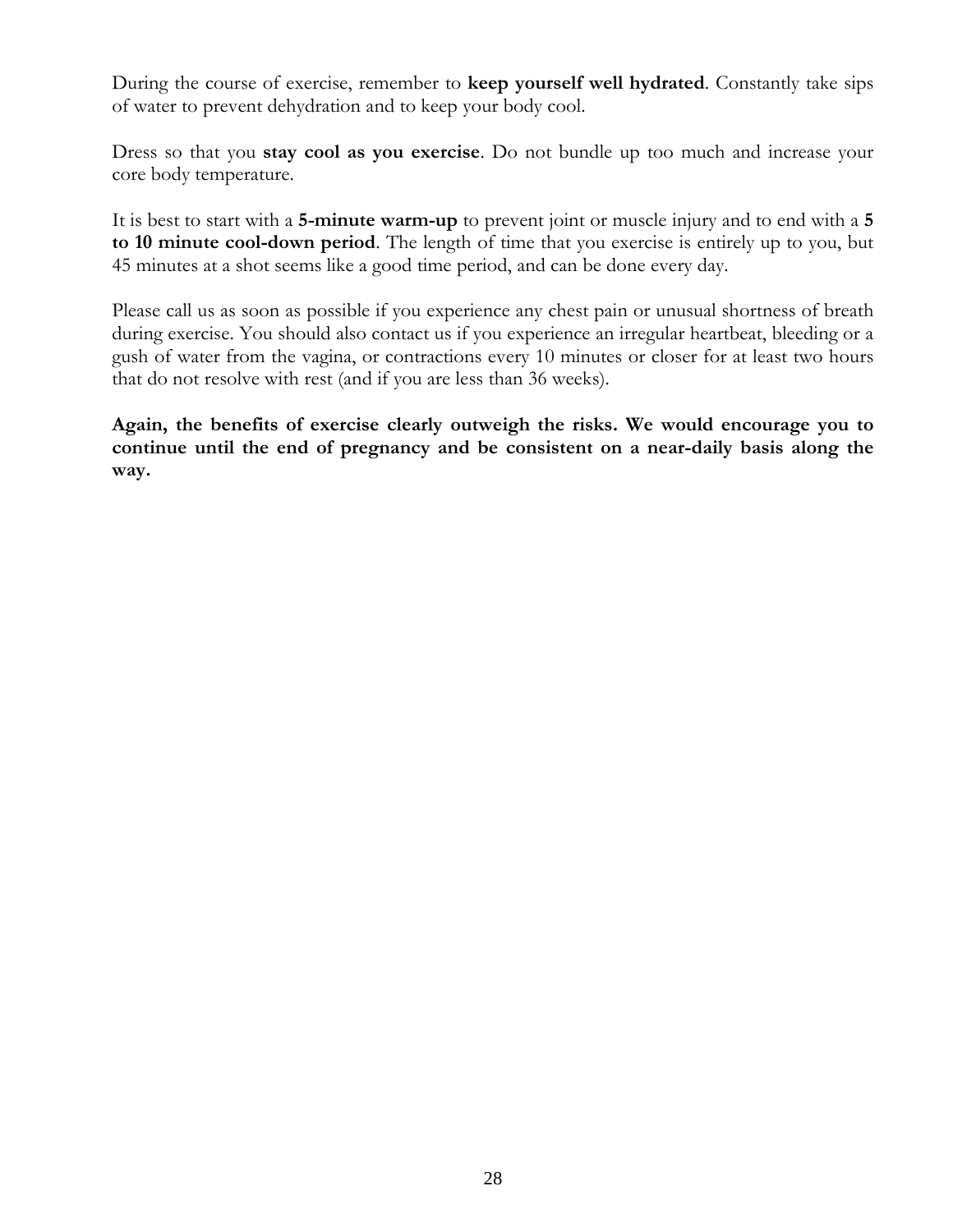# **Travel During Pregnancy**

Most women can travel safely until 36 weeks by following a few simple guidelines. Women who have special health problems that may need special medical care should consult their doctor prior to any travel, as it may not be advisable.

**The most comfortable time for most pregnant women to travel is during the second trimester (14-28 weeks of pregnancy).** We do not recommend travel in the late third trimester unless specifically cleared by the physician.

**A copy of your prenatal records should be obtained and carried with you at all times beyond 24 weeks of pregnancy.** You may request this from our receptionist prior to your departure.

#### **TIPS FOR PLANE TRAVEL:**

**Keep your plans simple**. As pregnancy can become suddenly complicated, where travel should be restricted, you may want to consider travel insurance for non-refundable tickets.

**Get an aisle seat** so that you can walk around and get to the bathroom easily. Also do leg extension and flexion exercises to help prevent swelling and leg cramps.

The **forward part of the plane** usually provides a more stable ride.

**Wear a few layers of light clothing** that will allow you to bundle up or remove a layer or two. Wear shoes, and clothing that doesn't bind.

**Eat lightly** to avoid being airsick. Take some crackers, juice, or other light snacks with you to prevent nausea.

**Drink plenty of fluids** because the air in the cabin is dry.

**Walk around frequently** – every hour or so. This decreases swelling and helps make you more comfortable.

#### **TIPS FOR AUTO TRAVEL:**

Make each day's drive short enough to be fun. **No more than five or six hours of driving each day is a good target**. Take 10–15 minute "stretch" breaks every hour.

Air bags do not replace seat belts. It is always safer to **wear a seat belt** than not to wear one. Unless the mother has a serious injury, the fetus is not likely to be harmed. However, if you are in an accident, you should call us and come in so that we can make sure that you and your baby are okay.

**Flexion and extension of the legs** periodically will help with swelling and leg cramping if they occur. Do these frequently as a preventive measure.

#### **TIPS FOR FOREIGN TRAVEL:**

When traveling to areas that may expose you to the bacteria that cause traveler's diarrhea, we recommend the following:

- Drink only pure bottled water, canned or bottled juices and soft drinks, or pasteurized dairy products. Don't put ice in your drinks.
- Drink only out of paper cups or from the bottle or can itself. Don't drink out of glasses that may have been washed with unpurified water.
- Eat fresh fruit and vegetables only if they have been cooked or peeled.
- Avoid raw or undercooked fish or meat.

When you are **traveling abroad** to areas of the world that may expose you to different and unusual illnesses, you may want to check out the **CDC's web site [\(www.cdc.gov\)](http://www.cdc.gov/) for world travel health information.**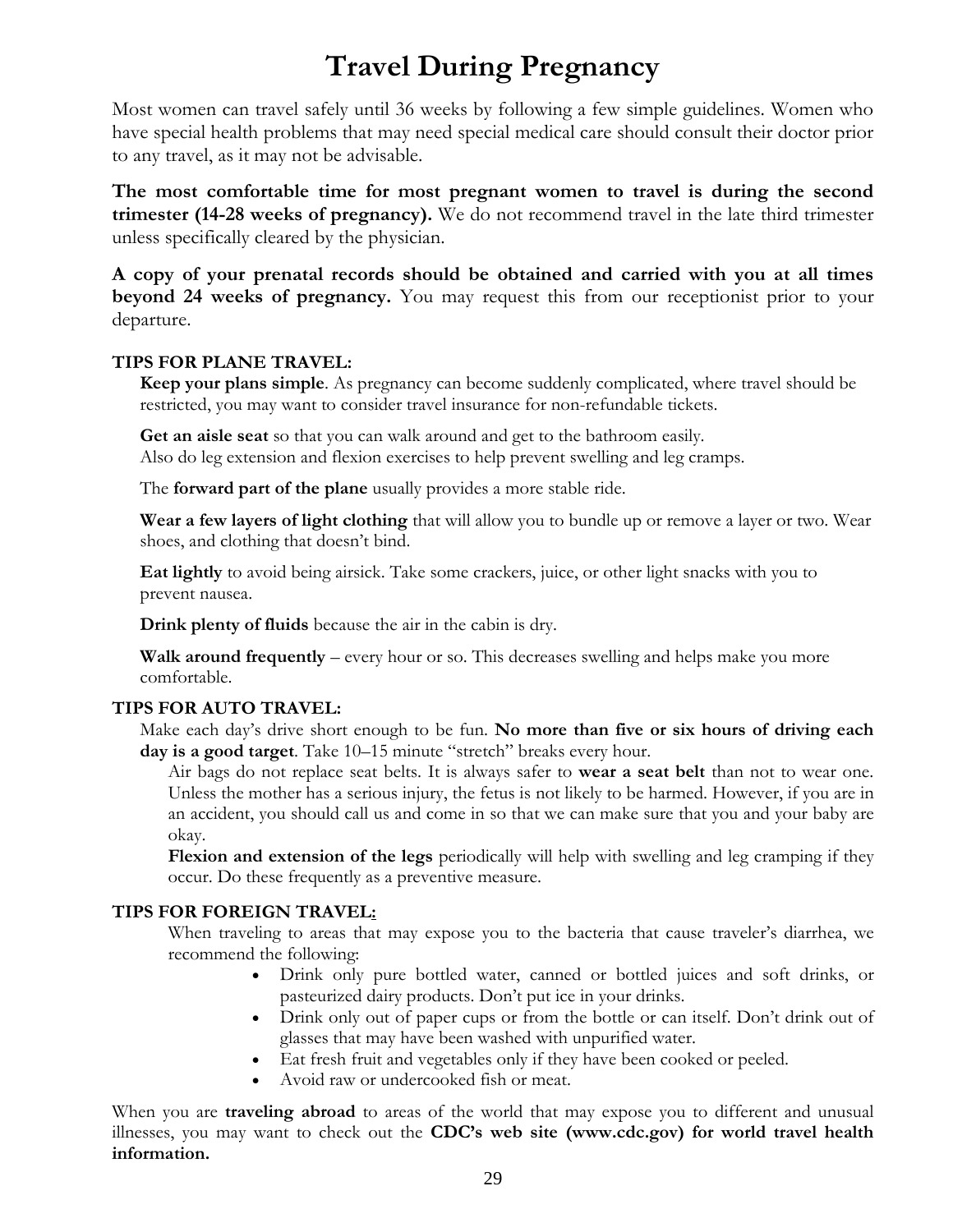# **Medical problems**

- 1. **Hypertension.** High blood pressure may be pre-existing to pregnancy, called "chronic hypertension" or may arise during pregnancy. If you have chronic hypertension, it is important that the condition is under control prior to conception. Some anti-hypertensive medications are not safe during pregnancy. Therefore, it is important that you speak with us so that you may change your medication if needed to one that is known to be safe during pregnancy. Major risks during pregnancy in women with chronic hypertension include having a baby that is too small (called intrauterine growth restriction) or premature separation of the placenta from the wall of the uterus prior to delivery. In addition, chronic hypertension may lead to a potentially more serious hypertensive illness known as toxemia. FREQUENT BLOOD PRESSURE MONITORING AND FETAL TESTING LATER IN PREGNANCY IS PARAMOUNT TO ACHIEVING A HEALTHY OUTCOME.
- 2. **Diabetes**. This condition, if it exists prior to pregnancy, should absolutely be under control prior to conception. There is a blood test called Hemoglobin A1C that will indicate the adequacy of glucose control prior to conception. The reason that control prior to conception is important is that diabetes is associated with a high rate of fetal malformations if it is not controlled before the period of organogenesis (6–10 weeks of pregnancy or 2–6 weeks past a missed period). If you take insulin regularly for a longstanding condition, it is probably best that a perinatologist take care of you for the duration of your pregnancy. Risks associated with "pre-existing diabetes" include development of toxemia, polyhydramnios (overproduction of amniotic fluid, which can cause premature labor and delivery), macrosomia (a larger-than-normal baby that may complicate a spontaneous vaginal delivery), birth defects, miscarriage, and stillbirth. If you have had "gestational diabetes," or pregnancyinduced diabetes during a previous pregnancy, then you should have early testing to see if the condition is recurrent. It is okay to be cared for by a regular obstetrician as long as you attend visits at a hospital-based diabetes center. If you require insulin during pregnancy, we will help you coordinate the start and maintenance with an endocrinologist. If insulin is started, it will be important to monitor your baby later in pregnancy with twice-weekly visits to the hospital.
- 3. **Asthma**. This lung disorder that causes wheezing and breathing problems fortunately does not necessarily worsen because of pregnancy. Most women with asthma can go safely through pregnancy. Most of the medicines are safe to take (check out the Medications in Pregnancy section). Pregnant women with acute exacerbations should be treated aggressively to maintain good oxygen flow to the growing fetus.
- 4. **Epilepsy**. If you have a seizure disorder, you will need to discuss which medication you are taking, as some medications are to be avoided during pregnancy. As a general rule, however, if your seizures have been frequent but are controlled on a specific medication, we will most likely keep you on that medication for the duration of your pregnancy. In this situation, the risk of the illness is greater than the risk to the fetus.
- 5. **Lupus and other rheumatologic illnesses**. Systemic lupus erythematosus (SLE) is a disease that can affect nearly every organ system in the body. There is an associated risk of miscarriage, preterm birth, fetal heart defects and arrhythmias, and stillbirth in pregnancies complicated by SLE. Typically, pregnant women with SLE and other arthritic illnesses such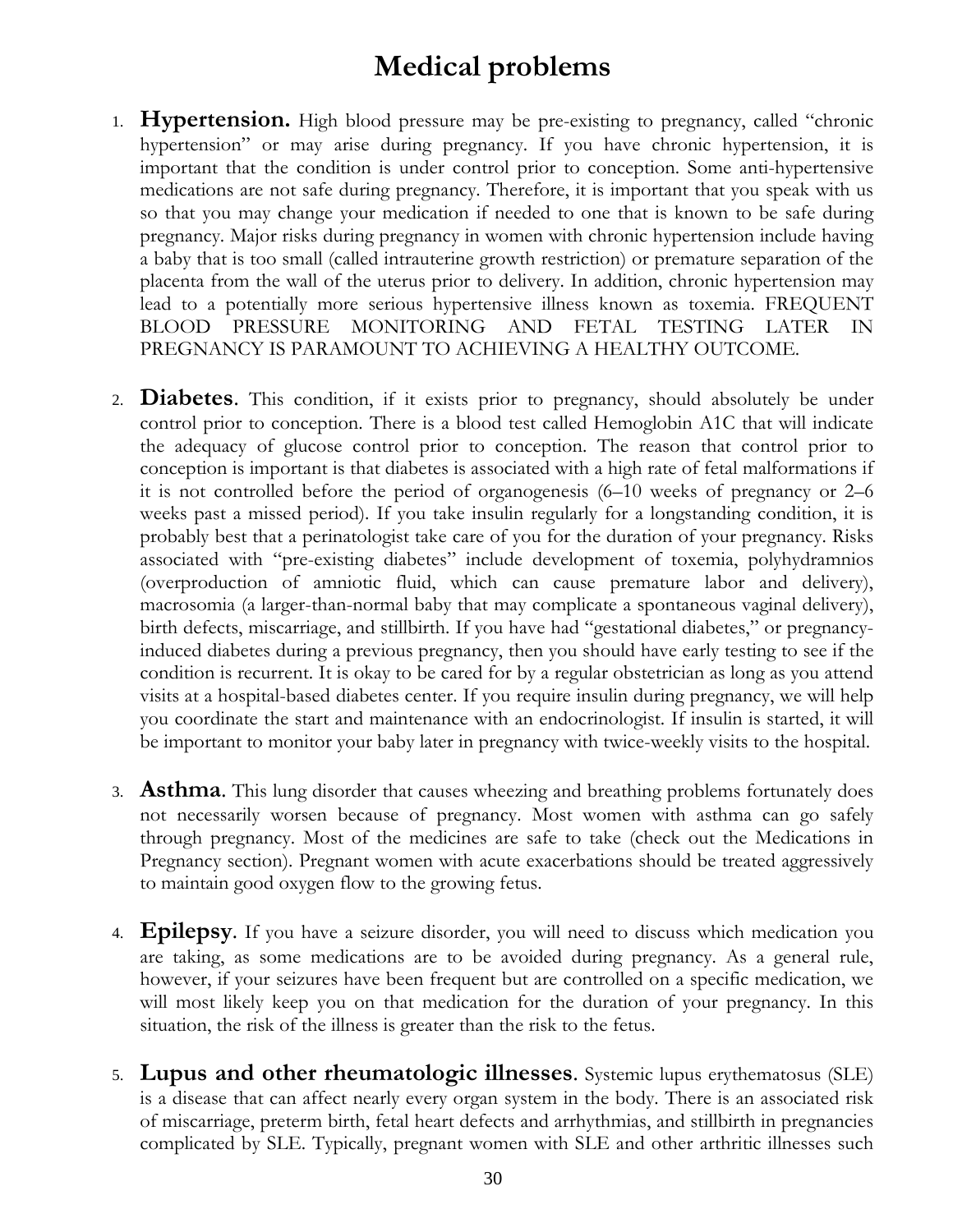as rheumatoid arthritis will need perinatology consultation early in pregnancy. In addition, corticosteroids (safe for the fetus) and aspirin-like medications will need to be taken during pregnancy.

- 6. **Thyroid disease**. The demand for thyroid hormone increases during pregnancy. If you have hypothyroidism, it will be important to make sure your dose is adjusted correctly prior to the start of your pregnancy. Interval blood tests will reveal whether or not your medication will need to be increased or decreased. If your condition is under control, you should anticipate no problems related to the thyroid gland during your pregnancy.
- 7. **Heart disease**. Mitral Valve Prolapse (MVP) is very common and should not complicate your pregnancy. If you have MVP, you will need to take prophylactic antibiotics during labor and delivery or for any invasive procedures. Other structural heart defects must carefully be reviewed, as some are quite dangerous for a woman because of fluid changes associated with pregnancy. If you are aware that you have a structural heart defect such as mitral stenosis, Tetralogy of Fallot (uncorrected), Marfan syndrome, pulmonary hypertension, or a history of a myocardial infarction, please discuss this early in pregnancy. You will need to see a perinatologist due to the high-risk nature of these defects.

**If you are aware of any other medical problem that you feel may cause a problem for you during your pregnancy, please let us know. Consultation will be available for you if necessary.**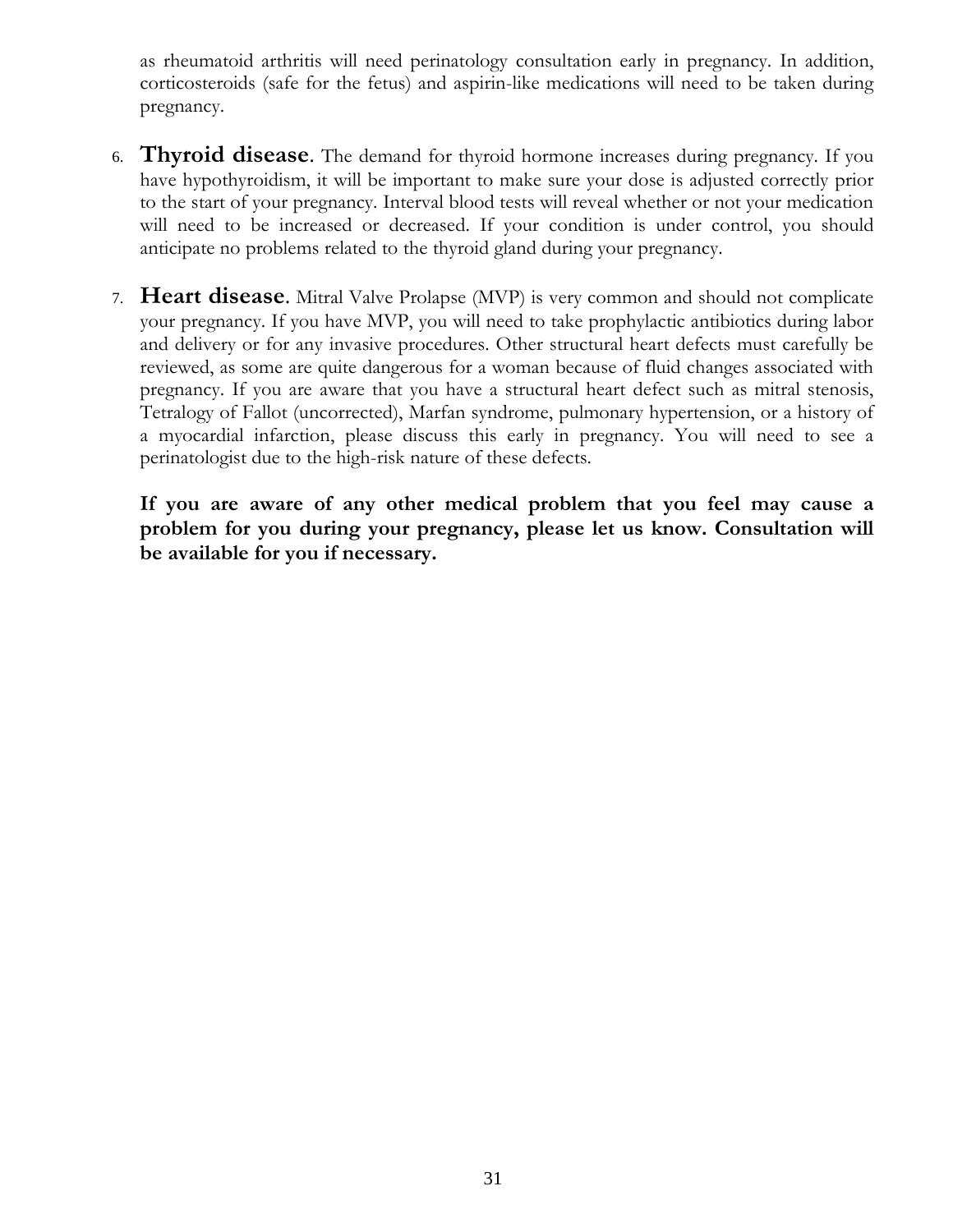# "**Slap-Cheek**"

The agent that causes **"fifth disease" (erythema infectiosum, or "slap-cheek")** is actually a VIRUS called **parvovirus B19**. It affects only humans, and it is transmitted by spread of respiratory secretions and hand-to-mouth contact. Many pregnant women are concerned about exposure and the potential effects on the fetus. We have listed "the true facts" related to the virus:

- 1. The infected person is contagious 5–10 days after exposure, yet prior to the onset of the characteristic rash or other symptoms.
- 2. **Approximately 50% of pregnant women are IMMUNE to parvovirus B19. In other words, half of women can't get it because they've had it before and are unlikely to get it again.**
- 3. Only 5% of women who are casually exposed will become infected (if they are part of the susceptible 50%).
- 4. Susceptible women who have intense and prolonged exposure to parvovirus B19 infection (teachers in a school with a parvovirus epidemic) have about a 20% risk of infection.
- 5. Women in households where children or other household members are infectious have up to a 50% risk of infection.
- 6. When maternal parvovirus B19 infection occurs in pregnancy, THE FETUS IS USUALLY NOT AFFECTED. The maternal-fetal transmission rate is about 20%.
- 7. The risk of fetal death related to infection appears to be less than 10%. The major risk of infection is miscarriage (between 10 and 20 weeks). Fetal anomalies (deformities) have *not* been associated with maternal infection.

#### **What to do if exposed:**

If you are **directly** exposed to "slap-cheek," don't panic. First, let's find out if you're immune. **Call us and we'll send you for a blood test** to see if you've been exposed and built up antibodies against the virus some time in your past. **If the blood tests indicate that you're immune, that's the end of it. No risk for you or baby.** If you are not immune, we'll have you return in three weeks to have the same blood tests to see if you've become infectious.

If you become infectious, we will begin following you with ultrasounds to see if the growing fetus begins to show signs of infection. Keep in mind that the **FETUS IS USUALLY NOT AFFECTED…**

**One extra note: If your child was exposed to another child infected with Parvovirus B19 at school, it does not count as an exposure to you!**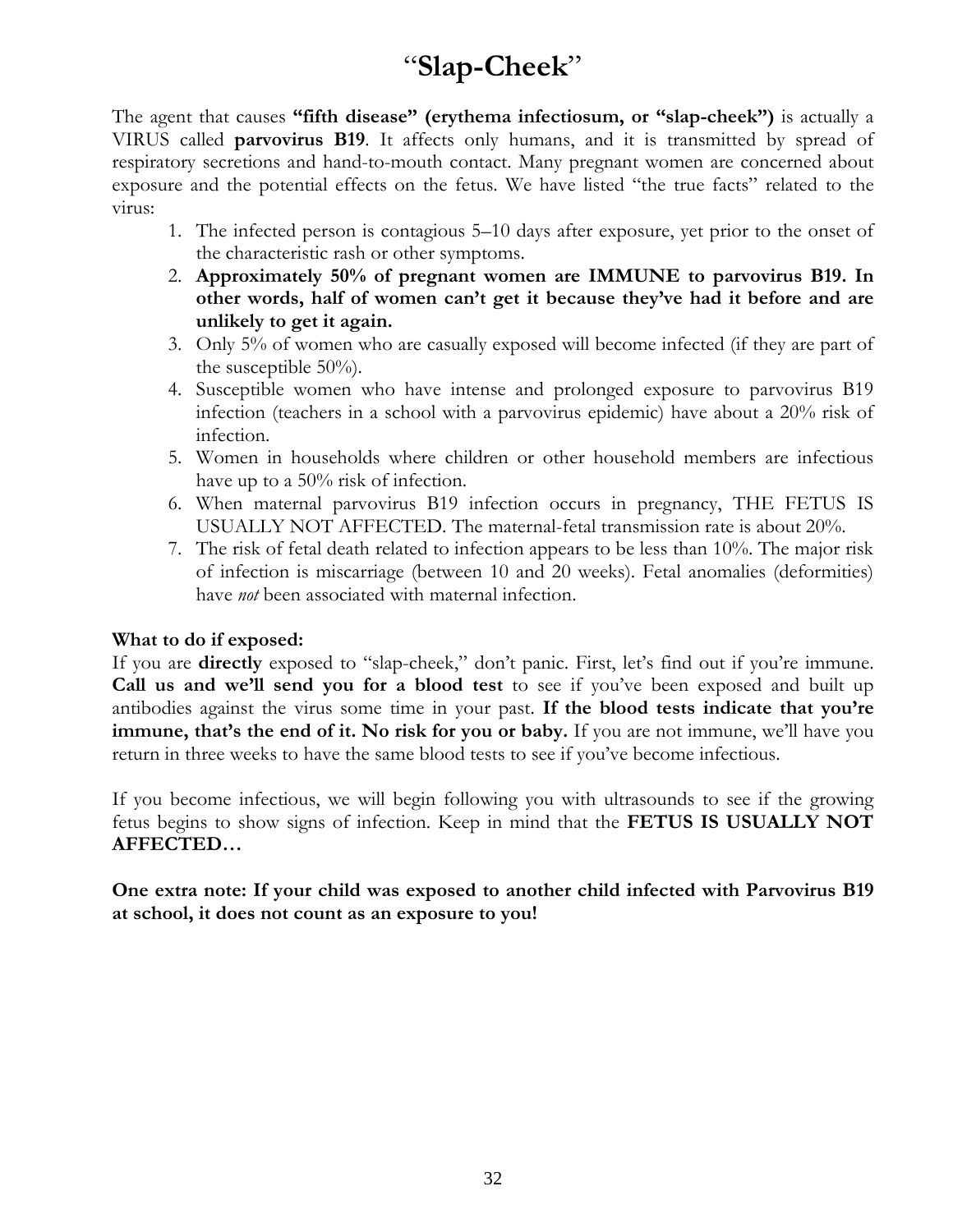## **Group B Streptococcus (Beta-Strep)**

Since the early 1970s, the bacteria called Group B streptococcus (GBS) has been identified as a cause of infections in newborn babies. This bacteria is normally found in the vagina and/or lower intestine of roughly 30% of all healthy, adult women. It is not considered to be a sexually transmitted disease. Women who test positive for GBS are considered to be "colonized." Group B streptococcus should not be confused with the streptococcus that causes strep throat. Fortunately, there is testing and a preventive treatment available that can help prevent neonatal GBS infections.

## **GBS and Pregnancy**

If 1,000 women had a vaginal culture taken, about 30% would test positive for GBS. Because GBS usually does not cause symptoms, most women who harbor it in the vagina do not know it. Yet, it can cause serious illness in babies born to women who are colonized with the bacteria during childbirth.

**Out of every 1,000 births, one to two babies will become seriously ill with GBS if the mother is** not **treated during labor. This illness can consist of pneumonia and/or meningitis, and can unfortunately be fatal.**

Risks of GBS increase when labor is premature, when there is premature rupture of membranes, when there is prolonged rupture of membranes before the baby is born, if the mother has a fever before or during labor, and in women who have a history of GBS previously. The risks may be much less if the labor is rapid.

## **How Do I Know if I Carry GBS?**

We will perform a vaginal culture during your routine visit between 35 and 36 weeks. We use a small Q-tip sized swab that we place into the vagina and around the anus to obtain a culture. Sometimes, GBS can be present in small amounts on one day but not on another, which could result in a negative culture on the day we do the test. Therefore, one negative culture result does not guarantee that you will be negative on the day you deliver. This is another reason why prepregnant history is important, too. For moms who have had a positive culture previously, we just assume the culture would be positive and would treat them accordingly. We don't need to repeat the culture**. If you test positive, we will document the result in your chart and it will be available for review when you go into labor. PLEASE ASK US FOR THE RESULT DURING THE NEXT VISIT AFTER IT IS DONE**. Regardless, we will know the result and treat you accordingly when you come to the hospital in labor.

## **What To Expect If You Test Positive**

**If you test positive for GBS, we will treat you intravenously during labor with an appropriate antibiotic. Giving antibiotics intravenously to the mother during labor can reduce by 50% the frequency of serious GBS infection in the baby after birth or during the first week of life.** Treating the mother with oral antibiotics earlier in pregnancy may decrease the amount of GBS for a short time, but it will not eliminate the bacteria completely. Also, waiting to treat the mother or baby with antibiotics after birth is often too late to prevent illness, which is why IV therapy during labor is recommended.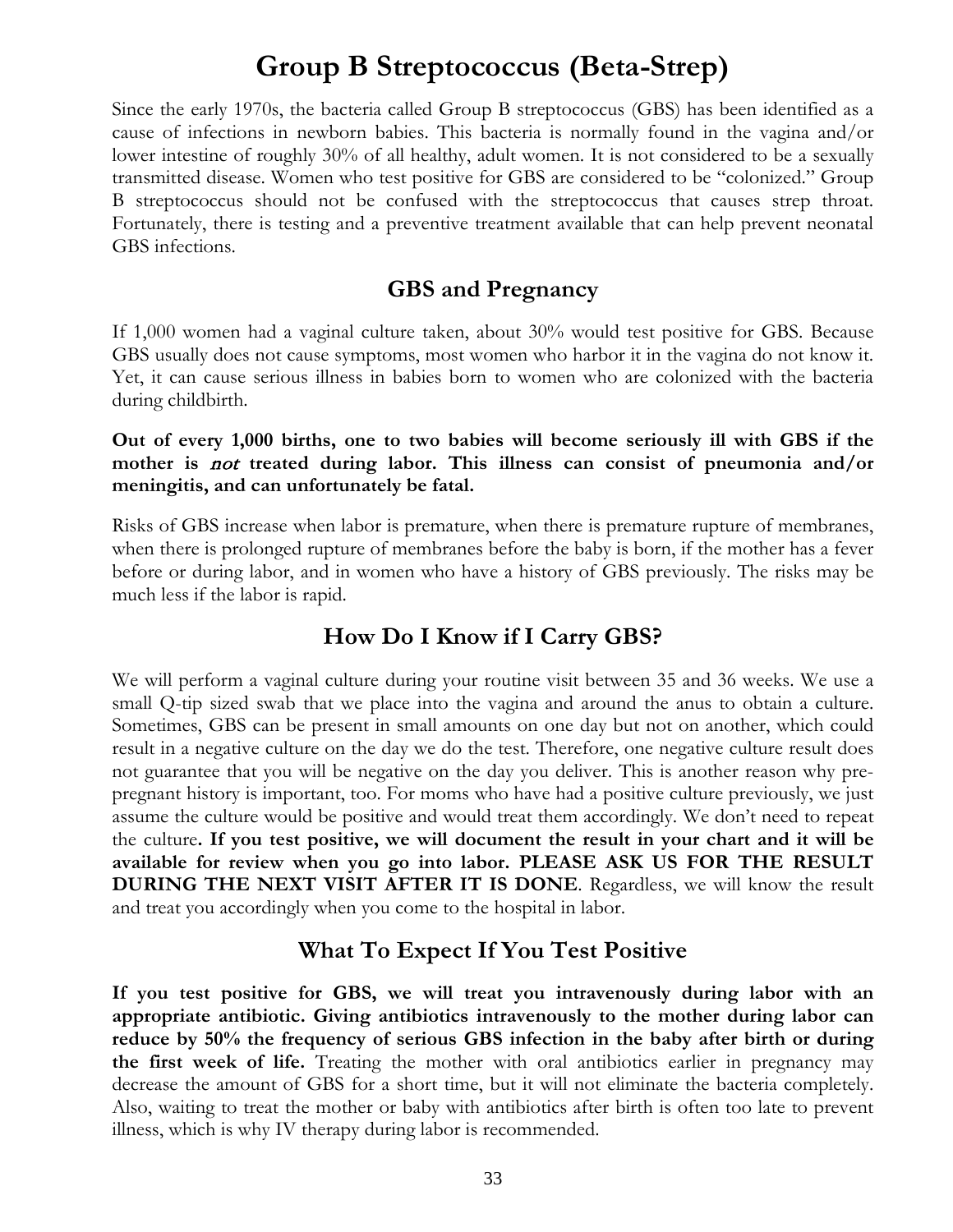# **Kick Counting**

Fetal movement awareness (or baby kick counting) has long been known to indicate the wellbeing of the baby while inside the uterus. The range of normal fetal movements varies greatly between babies and pregnancies. Unfortunately, there is no exact number of baby movements that automatically indicates that the fetus is at risk for problems or may be developing a problem. Studies have shown, however, that an **unusual decrease in fetal movements may often be associated with a baby in distress or a baby somehow in jeopardy inside the uterus**. An increase in movement is NOT associated with fetal distress.

By counting your baby's movement, you can monitor the baby yourself to reassure you and us on a daily basis that all seems to be going smoothly for the baby before it is born.

Kick counting is usually easier to interpret later in pregnancy but can be done whenever the fetus has well-established movement patterns (usually after 28 weeks). We would ask that you **initiate kick counting whenever you perceive that there has been a decrease in the baby's usual activity pattern**. Here are some guidelines to help you count:

- 1. When counting fetal movements, try to lie on your side or just sit quietly and comfortably. Baby movements are often difficult to feel or be aware of when the mother is active, so this "test" of movement monitoring requires mom to be in a "quiet" mode.
- 2. How you perceive "movements" will vary. They may be a "jab," a "roll," a "kick" or you may feel the baby "balling up inside." Whichever of these you feel you should count as one movement. Do not count hiccups and flutters as "movements." If you are having difficulty feeling movement from "inside," try placing your hands on your abdomen.
- 3. Count "baby kick counts" or fetal movements two to three times a day. It is best to do this after you have completed a meal. This is a time the baby is most likely to move since it responds to your digestive sounds. **The baby should move 4–5 times in the hour following your meal, or 10 times in the 2 hours after you have finished eating.** NOTE: If the baby moves 4–5 times in 15 minutes after your meal, you do not have to continue counting for the whole hour. You can stop counting as soon as you have felt 4– 5 movements.
- 4. If the baby does not move as directed above, get up, drink a big glass of cold juice, and try counting again after about 10 minutes. If the baby still has a decrease in movements, call us at (925) 935-5356 to report your findings. **Call at the time you are testing.** We do not want you to wait. Even if this is on a weekend or at night, **WE WANT TO KNOW ABOUT IT NOW, NOT LATER.** Don't ever feel you are bothering us when you call. This is important.

Thank you for being aware of your baby's activity level and acting on any concern you may have!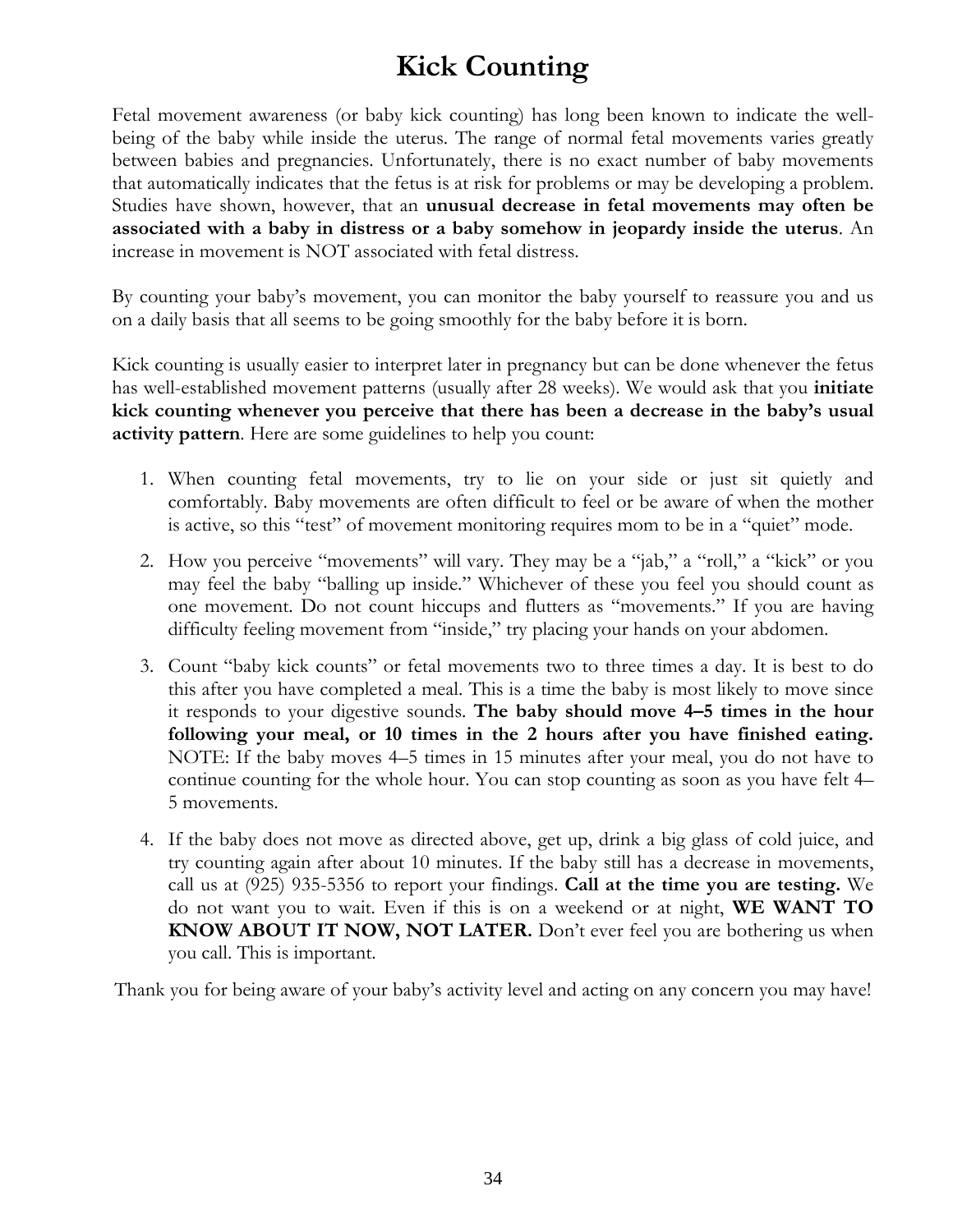## **Induction of Labor**

Pregnant women have vastly different views on the subject of labor induction. In the beginning of the pregnancy, most women think, "I hope I don't have to be induced." Invariably, a larger percentage of women at the very end of pregnancy think something far different, such as, "I'm miserable. I can't believe this yo-yo is making me stay pregnant a second longer. I would do just about anything to get myself into labor so I can get this over with."

### **THE MYTH:**

"LABORS THAT ARE INDUCED HURT MORE THAN NATURAL LABORS"

### **THE REALITY:**

LABOR HURTS, PERIOD!!! (THANK HEAVEN FOR EPIDURALS...)

If you measure the strength of uterine contractions in a woman in spontaneous "natural" labor, the strength can be every bit as strong as the strength of labors induced with Pitocin. How do we know? We occasionally place a catheter into the uterus next to the baby that measures the strength of the contractions in millimeters of mercury so we know exactly how strong contractions are.

## **SO WHAT MAKES PITOCIN DIFFERENT?**

The normal progress of labor, **generally** speaking, progresses slowly, with contractions first 30 minutes apart, then 25, then 20 minutes apart. Then they increase in intensity and strength and become 15, then 10, then 5, then 3 to 4 minutes apart. **Nice slow warm-up, building up into the real thing.** 

Pitocin may make women acutely aware of strong contractions that may start every 10 minutes, then 5, then 3 to 4 minutes apart. **WHAM!! Labor begins with very little warm-up**. Thus, all of your friends may relate to you that the contractions hurt soooo much more, but in reality the strength may be equal to those experienced by a woman who is in natural labor.

Is that good or bad?? Well, *it depends on your perspective*. If you are admitted to labor and delivery to have your labor induced, contractions are kind of the goal. Otherwise, we would not call it labor induction. We would just call it resting comfortably in a hospital bed, waiting.

Another thought expressed by friends and family looking out for your best interests regarding induction is that, by altering the natural course of pregnancy, you may increase the risk of cesarean section. Certainly lots of good medical studies have proven that the risk of cesarean section increases if labors are induced. **BUT KEEP READING. . .**

## **MY THOUGHTS ON INDUCTIONS**

I am probably in the minority when compared to the opinions of my colleagues in that **I really do not have a problem with the concept of "elective induction."** Obviously induction is indicated in certain situations, including worsening hypertension, diabetes, or other medical problems complicating pregnancy. Those inductions aside, let's talk about "I'm tired of this and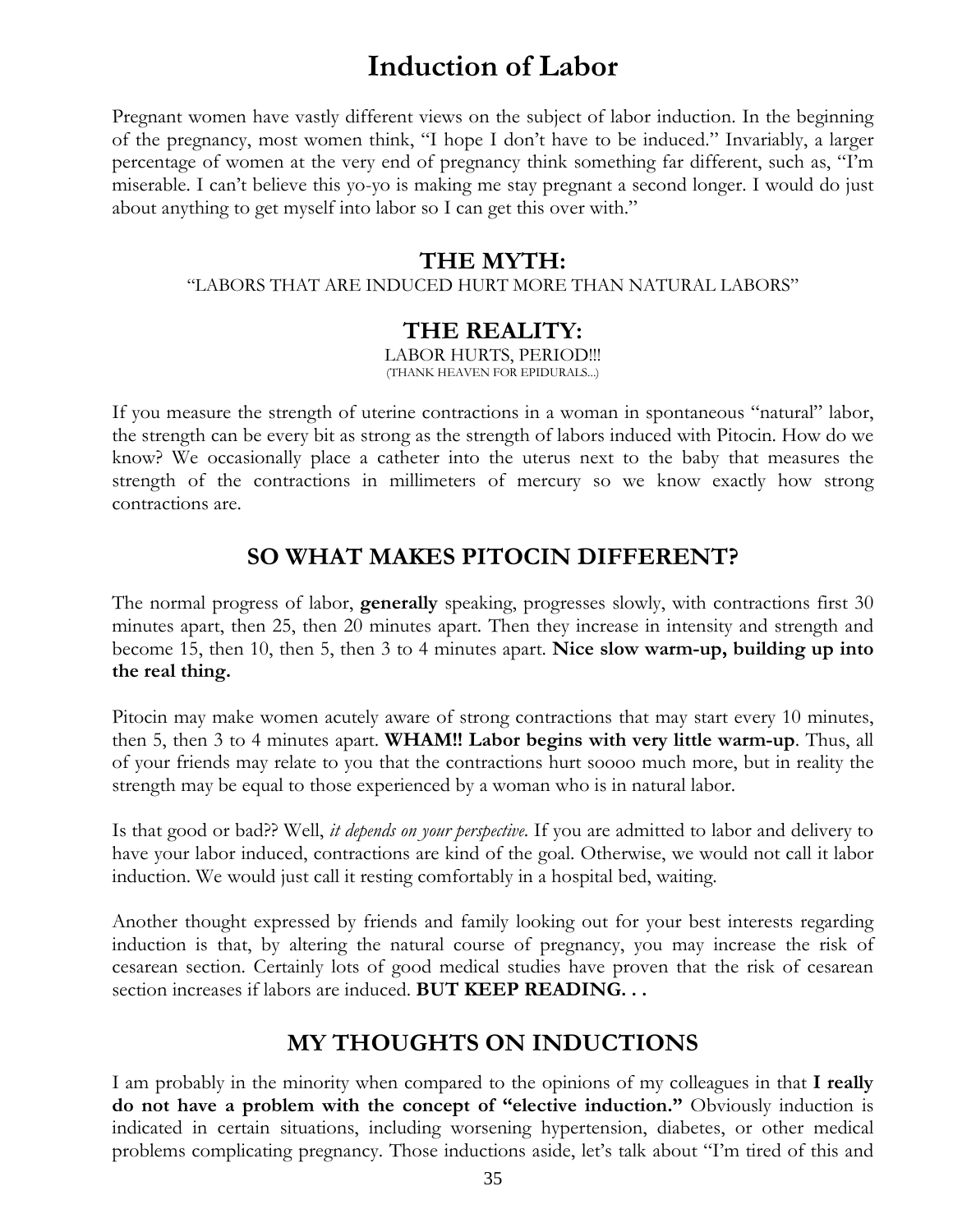want to be delivered" inductions OR other reasons for inductions that are more social and less medical.

My feeling is that **I really do not want to do anything to jeopardize the opportunity of your having a vaginal birth**. But if I feel that an induction will be successful and lead to a vaginal birth, I have no problem with it. **My only requirement is that the baby must be ready** and thoroughly "cooked." The standard is about **39 weeks** (one week prior to your due date). For inductions prior to this time, there must be a valid medical reason. **Additionally, the cervix must be "ripe"** so that the odds for vaginal delivery are increased. This means that the cervix must be **dilated and thinned** out with the baby's head low in the pelvis. This is a gestalt feeling on my part (having delivered over 6,000 kids).

### **SCHEDULING THE EVENT**

If you would like to be induced, we need to keep in mind who will be the delivering provider (Sonya, Amanda, or myself…) and on what days they deliver, what your starting cervical exam is, and how many children you have already delivered. **The process is probably more complicated than you would expect, as there are only so many spots for inductions on L&D and there are other doctors with patients wanting inductions as well.** And we all have to play in the same sandbox. That being said, our medical assistant Maria is in charge of scheduling inductions. And always, inductions are considered a reservation, but not a guarantee. The reality is that sometimes L&D is too busy to safely bring women in for elective inductions of labor. In these cases, the dates of ELECTIVE inductions may need to be altered a bit. So, FLEXIBILITY is the key here. My staff and I can only control so much. IF YOU HAVE ANY QUESTIONS REGARDING SETTING UP AN INDUCTION, PLEASE SPEAK WITH MARIA, WHO IS IN VERY WELL WITH THE L&D SCHEDULE COORDINATOR…

## **SO WHAT IS INVOLVED WITH INDUCTION?**

When you are brought in for an induction, all of the procedures that are normally done on labor and delivery will be accomplished as if you were in labor already. An IV will be started and **we**  will usually begin Pitocin, starting slowly and then increasing the concentration at 15-minute intervals. Your contractions will begin quickly or they may not become strong until higher doses of Pitocin have been given. At some point in time, usually early in the process, we will come in and **rupture the membranes**, releasing the amniotic fluid from its sac. This will allow the baby's head to settle against the cervix and help with its dilation. **You can have an epidural whenever you want it,** regardless of how dilated your cervix is. The belief that this slows labor is false, especially since you are on Pitocin.

Women are usually amazed at how smooth induction of labor can be. Rarely will labors be longer than anticipated. Typically, if a woman begins induction at 7:30 a.m., delivery occurs sometime between 12:00 noon and 5:00 p.m. depending on what number baby it is and how dilated the cervix is at the start of the induction. Additional factors to take into account are your expectations and whether or not you have a rigid birth plan. Left to our expertise, labors are usually straightforward and timely. We have delivered thousands and thousands of babies and understand the small details and intricacies that can affect the labor process either positively or negatively. Always keep in mind that a rigid birth plan can derail an otherwise straightforward induction. We will abide by your plan if you insist, as long as no harm will come to you or your baby, even if we know that your plan will end up in a cesarean section.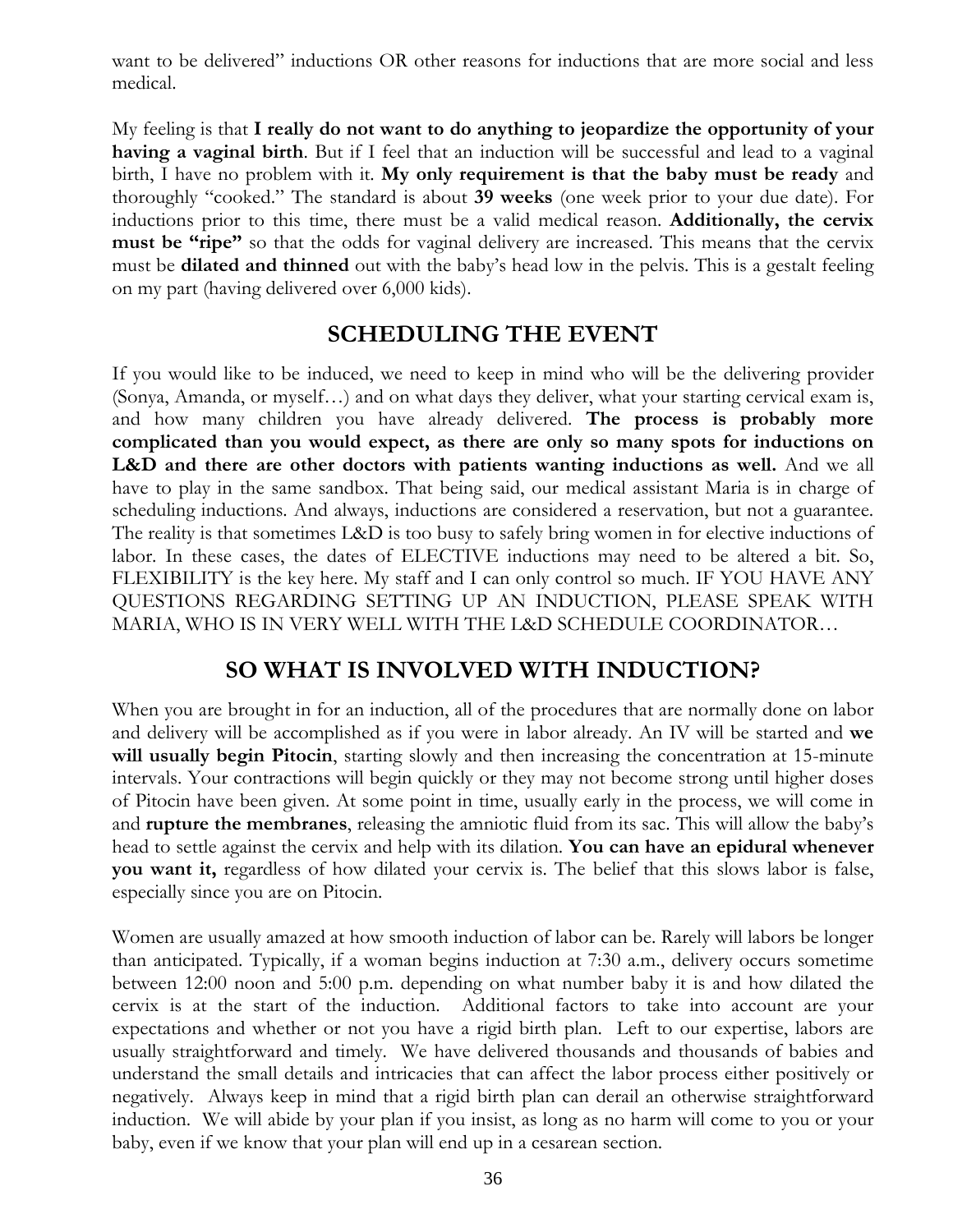If an induction is indicated for medical and/or obstetrical reasons, the same type of management plan as described above will be utilized. If the cervix is not "favorable," however, a different approach is taken. **We may recommend that you come in to the office the afternoon prior to the anticipated delivery day for placement of a cervical balloon catheter that will serve to "ripen" the cervix.** During a speculum exam, a small rubber catheter is inserted through the cervix and then inflated with sterile water. We will then ask you to go into Labor & Delivery later in the evening. Throughout the night, the catheter is then pulled back slowly through the cervix, thus dilating it to about 3.5 centimeters. Once the catheter falls out, it does not need to be replaced. Most women will sleep (restlessly) until morning. The membranes may then be ruptured and the rest of the induction should proceed as described above.

## **HOW SUCCESSFUL ARE THE INDUCTIONS?**

Each year the hospital gives us our "statistics" for how we performed with our obstetric patients; i.e., how many patients we delivered and by which route (vaginally or by cesarean section), how many inductions we performed, how successful the inductions were in achieving vaginal deliveries, etc. This is done to compare ourselves to our peers and for quality purposes. The year 2013 statistics are slightly different from the 2000 stats from the previous edition of this handbook, but all in all, each year's numbers tend to be very similar. Anyway, here they are:

#### **In the year 2013,**

- a. I delivered 265 babies;
- b. I induced the labors of 96 women (this means I induced 36% of the women; the department average was 28%).
- c. **Of those women whose labors were induced, 5 (5.2%) required a cesarean section. Interestingly, the cesarean section rate was higher (7.3%) if labor was spontaneous…**

**Certainly if you have any questions regarding my views on labor induction or the methods I use for induction, please do not hesitate to ask!**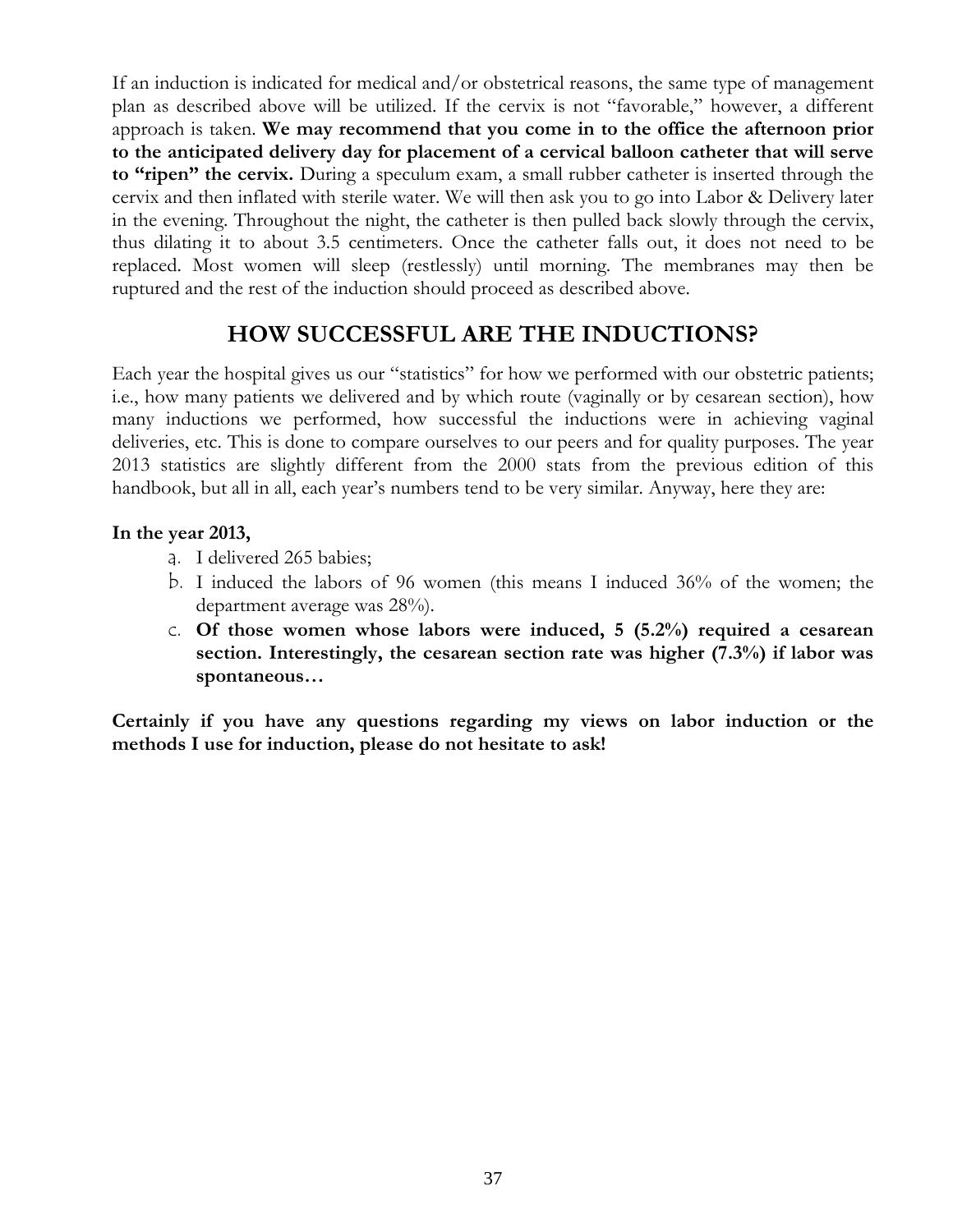# **Vaginal Birth After Cesarean**

If you have had a cesarean section in a previous pregnancy, this topic will undoubtedly come up during your prenatal care. I'm sure you'll catch an earful from friends and family about the risks of the endeavor. So let's review some information about "VBAC."

First off, my approach to obstetric care and medical care in general is that **I will never recommend something unless I'd recommend it for my wife, my sister, or my mother**. That being said, my first daughter was born out of necessity by cesarean section. My second daughter was born by the vaginal approach (VBAC). What a wonderful experience both births were! My wife would have to say (and I'd have to agree…) that the recovery from the second birth was far superior compared to that of the first.

Knowing the risks involved with a vaginal birth after cesarean, I felt comfortable with this approach for the birth of my younger daughter. I believe that many women are excellent candidates for the VBAC approach, **but I do not think it is safe for everyone**. I don't hold to hard and fast rules, as they often don't apply to everyone. **I like to assess each pregnant woman individually to determine whether or not she would be a good candidate and that the VBAC route would be safe.**

Interestingly, we are hearing more and more press regarding the risks and complications associated with VBAC. Yet the risks reported in a large study 20 years ago are the same as what is being reported more recently. In addition, hospitals are more and more commonly requiring that patients fill out a special consent form that is designed to confirm that the patient has made an informed decision. Apparently as a result of this consent form, we have seen a decline in women attempting the VBAC. This is unfortunate as I firmly believe that there are many excellent VBAC candidates who are led to believe that cesarean section carries with it little to no risks (when in fact there are risks involved in any route of delivery).

**So what are the risks of VBAC?** The main risk quoted by articles and friends and family members, and the risk that usually steers women away from the VBAC is the risk of **uterine rupture**. During labor (actually it can even happen prior to labor or even after a vaginal delivery has been accomplished, but more commonly it happens during labor), the line of uterine incision from a prior cesarean section can separate to varying degrees. **If it separates minimally, usually there is no consequence. If it separates completely, maternal hemorrhage may occur, and the fetus may be in severe distress and require immediate delivery. If interventional procedures (cesarean section) are not readily available, the baby may die or be born with severe physical and mental handicaps. Additionally, if the bleeding that occurs is uncontrollable, hysterectomy may be required. That is the worst-case scenario in a nutshell.** So the question remains, "Who in their right mind would want to attempt something that carries with it such horrible risks?" The answer is tricky, and it depends on the comfort level of the individual. **How often does uterine rupture occur in women who attempt the VBAC?? Not 20%, not 10%, not 5%, not even 1%. Uterine rupture occurs in 0.8% of women who attempt the delivery**. Of these, only a fraction require hysterectomy or have the complications listed above. In my lifetime, I've had to operate emergently to rescue babies that have passed through ruptured uteri into the abdominal cavity. I've had to perform hysterectomies to save women's lives due to a ruptured uterus. **I must say, however, that I've performed more hysterectomies in my career in women who delivered vaginally having**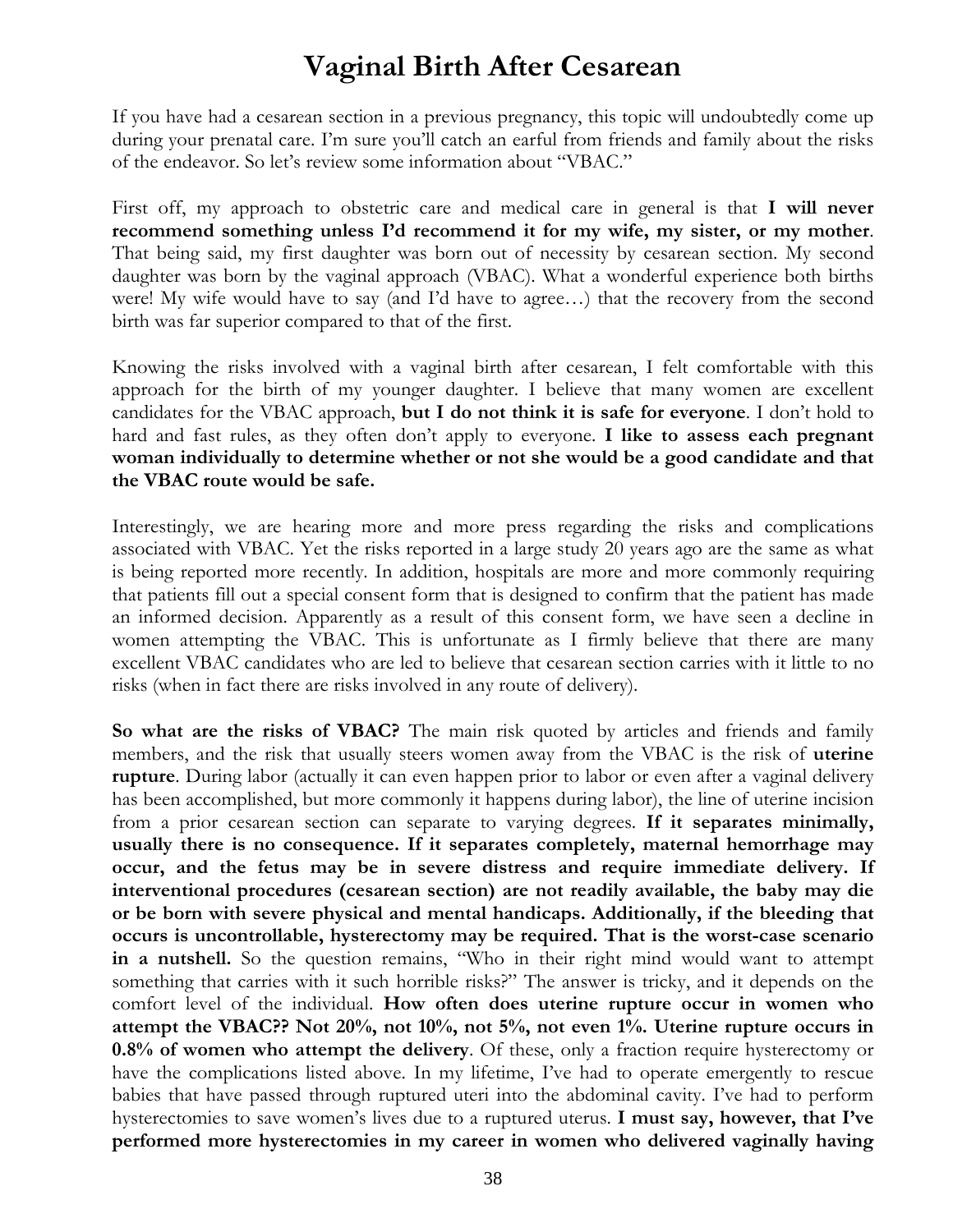#### **never had a cesarean section or during elective cesarean sections for uncontrollable hemorrhage than I have for complications of VBAC.**

The bottom line is that there is risk to mom and baby regardless of the route of delivery. Thankfully, the risks are small, and unfortunate occurrences are rare.

**Nevertheless, I am comfortable with the prospect of VBAC**, and last year attended more VBAC deliveries than any other staff physician at John Muir. I carefully selected women I thought would make good VBAC candidates, and didn't "push the ticket." As a result, there was 100% success in VBAC attempts. That is, all of the women who attempted a VBAC delivery did so with no adverse events to mom or baby. **I attribute that to God's grace and good patient selection.** My overall cesarean section rate is low, and I don't feel a need to make it lower by talking women into VBAC deliveries.

If you have had a cesarean section and would like to attempt a VBAC delivery, let's talk about it. I always like to **wait until 36 weeks before having serious talks about the delivery route**. To do so before that time is usually pointless, as so many things can occur that would make the discussion all for naught. **At 36 weeks, I can usually judge the odds of success versus failure**. If you are a good candidate and want to give it a try, I'm behind you 100%. Oftentimes I would consider an **induced labor at 39 weeks if the cervix is "ripe."** Medical studies don't advocate "chemical cervical ripening agents" which are sometimes used to soften the cervix prior to the use of Pitocin. I agree with these studies and do not use these agents. I do cautiously use Pitocin, an agent nearly identical to the body's own hormone Oxytocin, which is produced in the brain and brings on contractions. **I also advocate using an intrauterine pressure catheter, which allows us to assess exactly how strong contractions are, and is an instrument which may indicate whether or not a uterine rupture may be in progress.** Additionally, I love epidurals, which allow a woman to relax during all of the normal movements of the fetus through the birth canal. **I believe this regimen has allowed for the large number of successful VBACs that I've been a part of.** 

**The other aspect that offers significant reassurance is the facility at John Muir Medical Center.** The fact that John Muir offers the presence of an **"**IN-HOUSE" obstetrician, anesthesiologist, and pediatrician, available from within the hospital nearly instantly 24 hours a day makes me feel more comfortable. Should the need arise in that rare circumstance, I know I have the appropriate personnel available to help me take care of you and your baby**.**

**If you are interested in attempting VBAC, please ask me to go over hospital consent forms with you prior to the onset of labor.** The forms basically include all of the information in this section but are required by the hospital.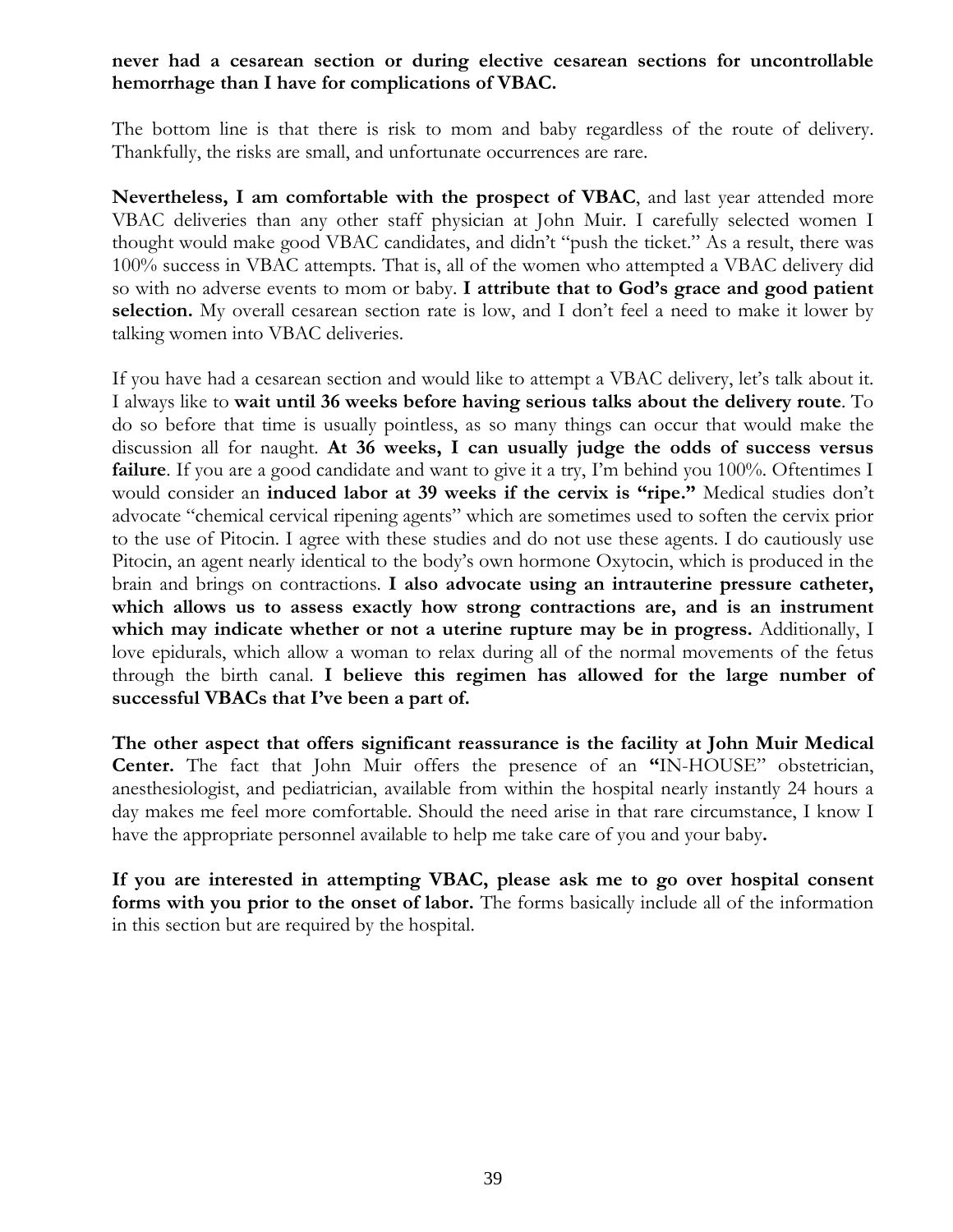## **Twins**

Twin pregnancies are seen now with ever-increasing frequency, largely a result of successful invitro fertilization. Even so, "spontaneous twins" are still seen and are always fun for me to diagnose. The faces of shocked disbelief on the faces of couples often nervous about ONE addition to the family, let alone TWO…

After the realization of anticipated exponential growth of the family has sunk in, we are faced with the realities of the next eight months of pregnancy. So here goes…

The *thought* of having twins is considerably "cuter" than the *reality*. We treat twin pregnancies differently than "singleton," simply because they may represent a more *risky venture*. As a result, we adopt a different approach in the management of twin pregnancies.

Regarding the frequency of visits, **expect to see us more frequently**. Additionally, you will be having **ultrasounds on a monthly basis** until delivery, to ensure adequate growth of *both* babies. Our goal would be to **stagger the visits** between us and your ultrasound visits with Diablo Valley Perinatal Associates. So beginning at 20 weeks, when you'll have your first detailed ultrasound, you'll see the perinatologists, then 2 weeks later you'll see us, then 2 weeks later you'll see the perinatologists, etc. **Later, you'll see us every 2 weeks or every week, depending on how things are going with you and the babies**.

**We would encourage you to attend classes taught by John Muir Medical Center's Women's Health Center (call them at 925-947-3331) regarding multiple pregnancies**. These are excellent classes and are a time for you to learn a great deal about twins, as well as share with other women who are in the same situation. Because some women with twins may need to be placed on bedrest early, we would encourage taking the classes around 20–24 weeks, so be sure to register early!

So other than the frequency of visits and need for multiple ultrasounds, **what are the other factors of the prenatal care that are different?**

If you are a type A person (often the case with people having twins), I would encourage you to **change your way of thinking**. The course of pregnancy with twins can be **very unpredictable**, and it is best to allow a great deal of **flexibility** into your schedule. Let me say this again so you and your husband can be clear on this most important principle: **THE COURSE OF PREGNANCY WITH TWINS CAN BE VERY UNPREDICTABLE, AND IT IS BEST TO ALLOW A GREAT DEAL OF FLEXIBILITY INTO YOUR SCHEDULE**. Many women ignore this advice and think that complications are likely to happen to "other women" and are quite shocked when they themselves are placed on bedrest for weeks at a time. **I have found that women who alter their lifestyle to be more "low stress" early in pregnancy tend to go for a much longer time in their pregnancy problem free.**

Regarding **activity and exercise** early in pregnancy, expect to feel normal and for things to go relatively smoothly. For the most part, **women can exercise at a near normal pace until 24 to 26 weeks**. After 26 weeks, you may notice things changing. You may feel fatigue sooner than you expect, and you may feel winded easily. These are normal symptoms in a twin pregnancy. Since twins may make you more uncomfortable than usual during pregnancy, **resting** for periods during the day will help give you energy. **Avoid standing for long periods** of time and lifting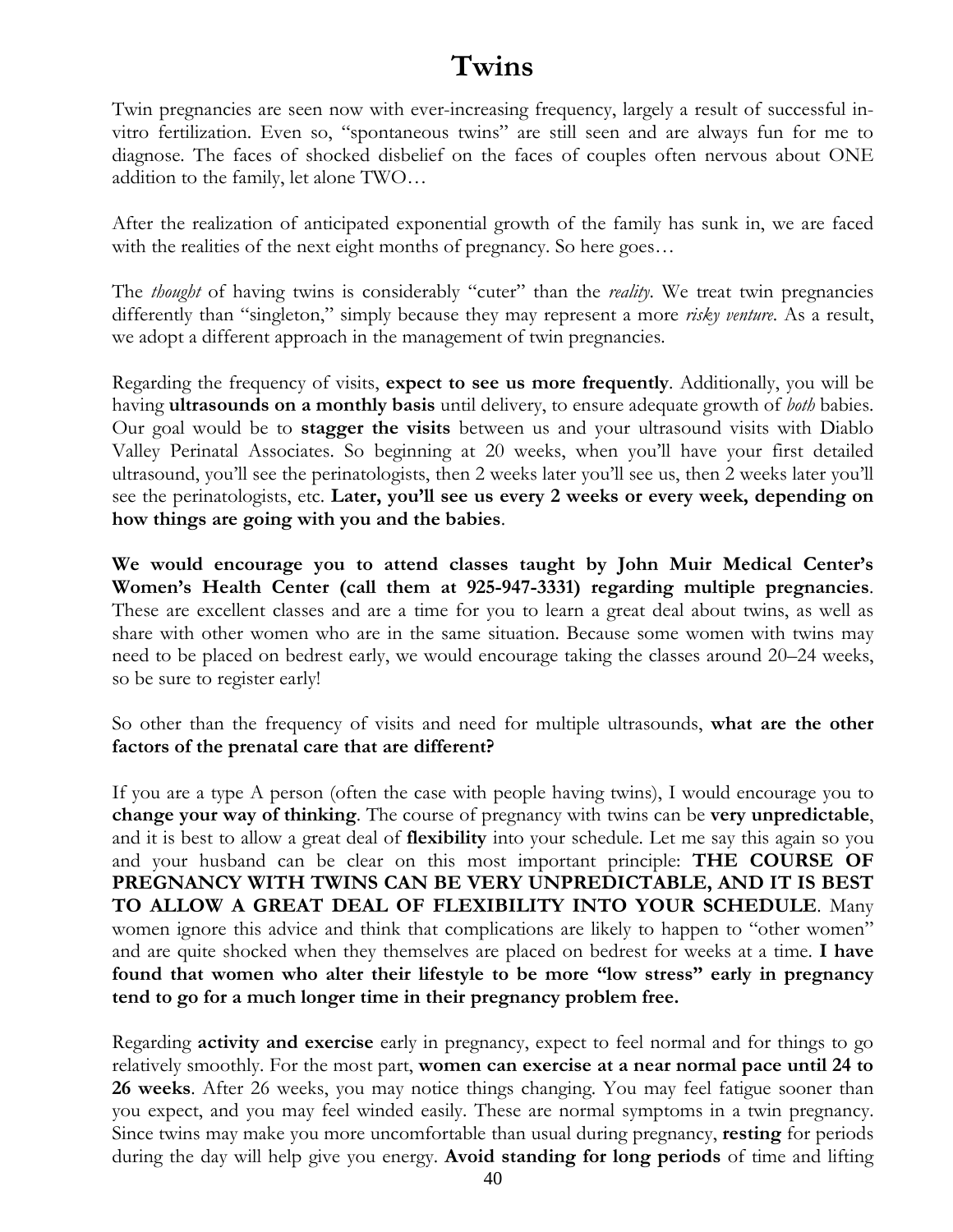heavy objects. Your back will be much more vulnerable to injury compared to if you were carrying just one baby. **Toning exercises will be fine as long as you do not strain too much. The best exercises with twins are swimming (the best exercise), walking, and riding a stationary bike.**

**Regarding work**, plan on being able to carry on normally until 26 weeks. After that, we'll be looking closely at factors that may preclude your continuing in your usual fashion. Ask your employer well in advance about alterations in your schedule, and whether telecommuting is possible. **Travel by both car and plane should be fine up to 26 weeks** as long as you have not had any problems up to this time.

So let's review the most common problems with twin pregnancies that we need to treat:

- 1. **Preterm labor** is one of the most common complications we see with a twin pregnancy. This can result in preterm birth, and in fact about **half of all twins are born pre-term**. This oftentimes results in prolonged hospital stays in a neonatal nursery. If we discover that you may be entering into preterm labor, we will markedly reduce your activities and even consider hospitalization until delivery. **The use of medications to stop contractions at some point during the pregnancy is almost universal**. Terbutaline or Nifedipine are the medications we use most commonly. They work well but may have some side effects. Most women, however, get used to them and are able to tolerate the medication without any problem. To help diagnose preterm contractions or preterm labor that needs to be treated, **we may check your cervix, send you to Labor and Delivery at John Muir Medical Center to monitor activity of your uterus, or we may perform a vaginal swab to test for the presence of Fetal Fibronectin.** This new test can predict the likelihood of your delivering early with great accuracy. If the test returns **negative**, then there is a **99% chance that you will not deliver in the next two weeks**. If it returns positive, there is a 16% chance that you will deliver in the next week or two. Said another way, if the test returns **positive, there is an 84% chance that you will not deliver in the next week or two**. If your cervix is dilated, or if you are having frequent strong contractions, or if you test positive for the fetal fibronectin test, WE WILL BE VERY AGGRESSIVE TO GET YOUR UTERINE ACTIVITY TO STOP. This may include more medication, conversion to markedly reduced activity or complete bedrest, or hospitalization.
- 2. Another risk factor with twin pregnancies is **premature rupture of membranes**. This is where the membranes that hold the amniotic fluid in the uterus rupture early in the pregnancy prior to the start of labor. Sometimes the membranes may rupture in a very small area, resulting in a small leak. Regardless, this is called premature rupture of membranes, and moms who are in this situation are at high risk for **preterm labor, preterm delivery, and infection**. With premature rupture of membranes prior to the onset of labor, mothers are hospitalized and treated with antibiotic therapy, steroids when necessary to help speed the lung maturation process within the babies, and possibly medications to prevent the onset of labor. Each situation is different, although we are **often able to continue the pregnancy for long periods of time, allowing the babies to grow, substantially increasing their odds for survival and good health.**
- 3. **High blood pressure** that occurs for the first time in pregnancy is called pregnancyinduced hypertension. Women with twins are at higher risk for developing hypertension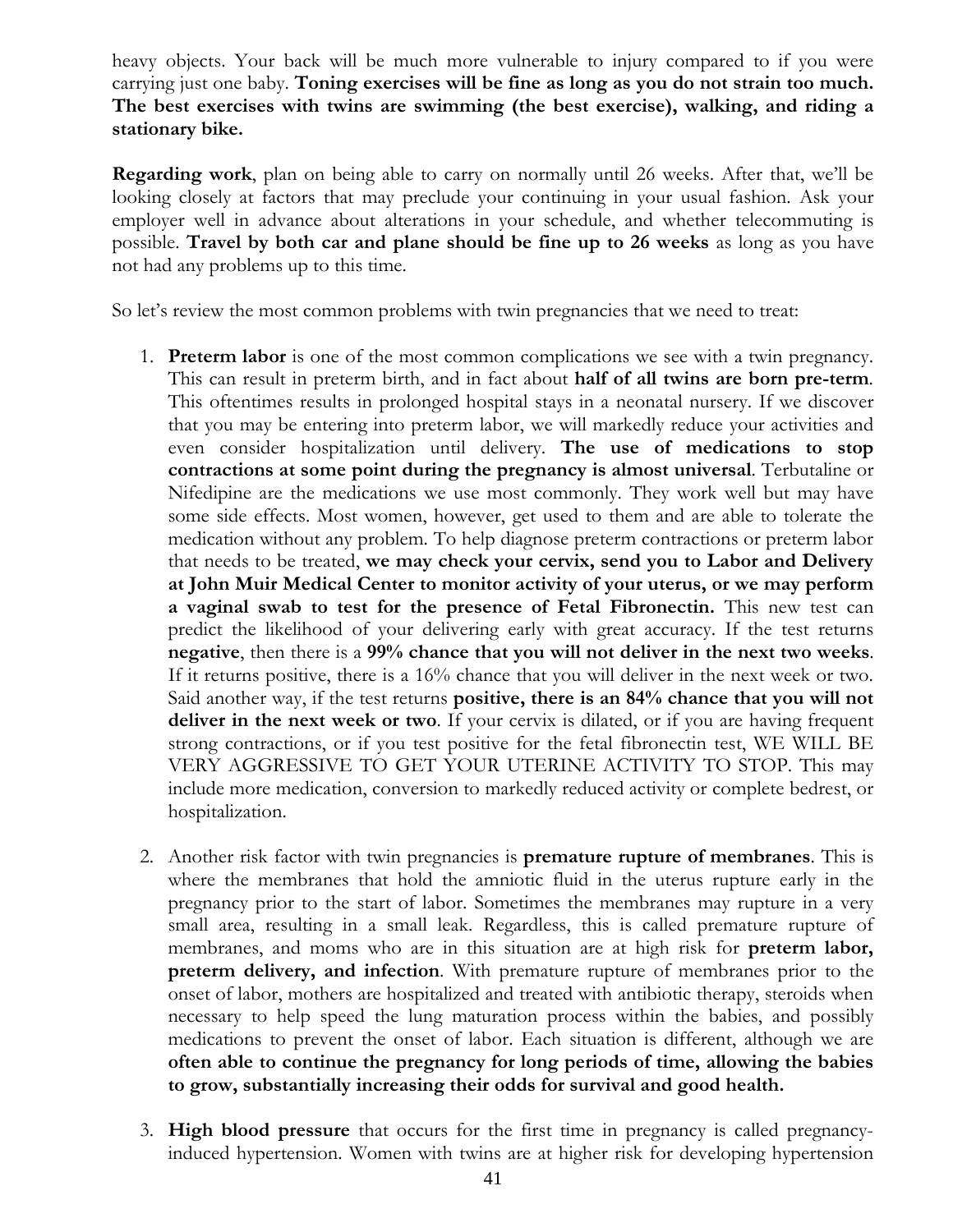during pregnancy. Therefore, it is important that blood pressure be controlled during the pregnancy. The way we can do so is oftentimes simple, and strict **bedrest** may be sufficient. This would obviously require a woman to stop working for the remainder of the pregnancy. Warning signs of pregnancy-induced hypertension may be elevated blood pressure AND severe or constant headaches, very sudden swelling especially in the face, blurred vision, pain in the right upper part of the abdomen, or sudden weight gain of more than 1 pound a day.

4. Twins are more likely to experience **growth problems**. Intrauterine growth restriction (IUGR) is a term for slow growth of babies during pregnancy. This is why we utilize ultrasound more frequently with twin pregnancies. When we identify these problems early, **bedrest** is usually recommended, and the babies are more closely monitored and may need to be delivered early. Sometimes twins grow at different rates and may become "discordant" if one is much smaller than the other. This may be due to one twin getting more blood and having more amniotic fluid than the other, poor functioning of the placenta, or birth defects. The smaller baby is more likely to have problems during pregnancy and after birth. Early delivery may be needed if either baby shows signs of having problems before term. Should there be any evidence of discordance, then fetal surveillance with twice-weekly monitoring will be required. This is done at John Muir Medical Center. We will assist you in arrangements should the need arise.

**Delivery** of twins may require cesarean birth; however, **most are delivered vaginally**. The only requirement I have to attempt a vaginal birth is that the first twin be head down in the birth canal. If the second twin is head down, it makes things very straightforward. If the second baby is in a breech position, it may be safely delivered by breech extraction shortly after delivery of the first twin. However, if the first baby is in the breech position in the birth canal, then cesarean section is required. Bummer. But, let's face it…the most important thing is healthy mom and healthy babies…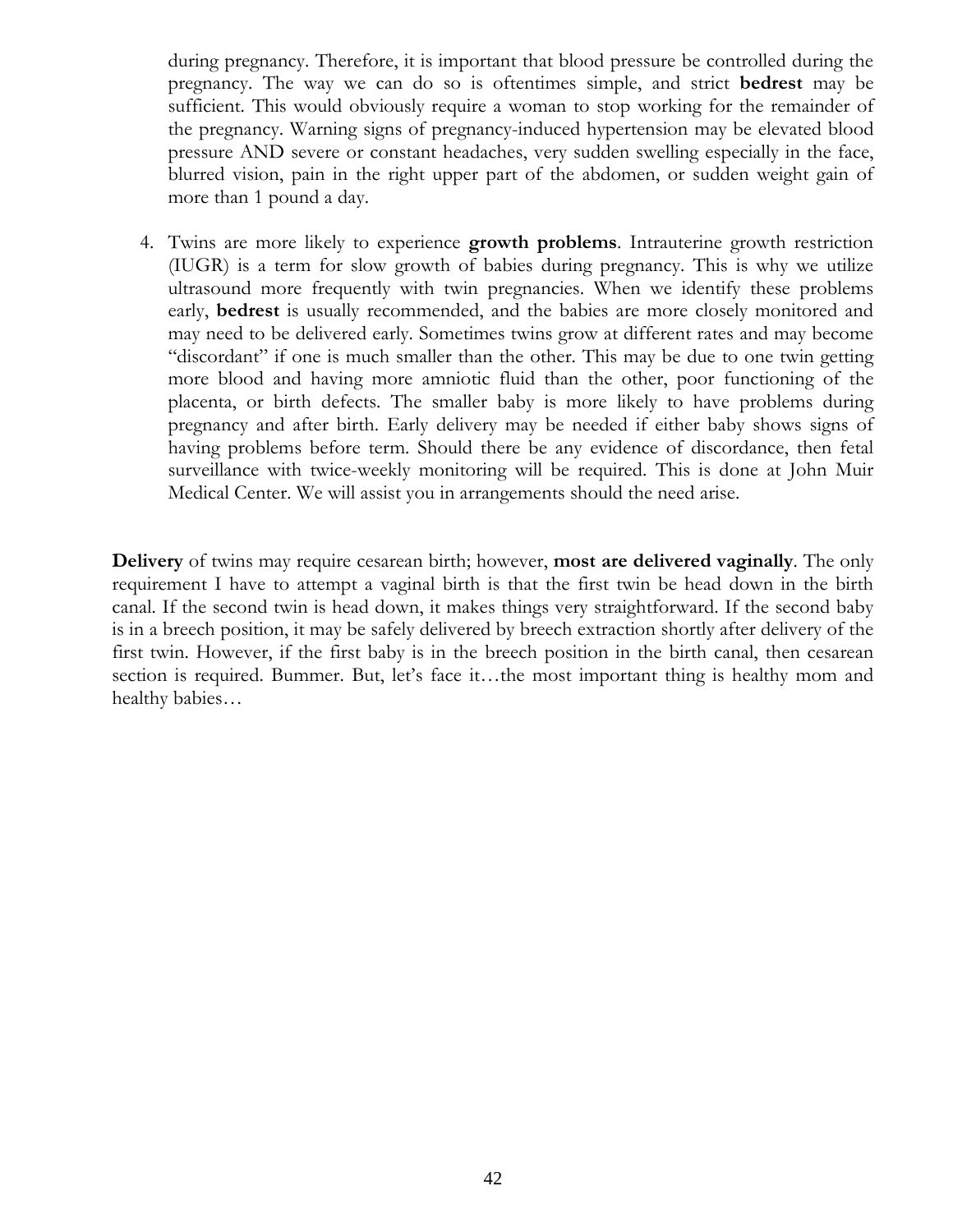# **Preterm Labor**

Determining the difference between "preterm (also called premature) labor" and "preterm contractions" is often very challenging, both for the pregnant woman and for the obstetrician. **Preterm labor can be loosely defined as contractions prior to 36 completed weeks that are regular and of sufficient strength to cause a change in the cervix**. Preterm labor can and sometimes does lead to preterm birth. Preterm contractions may be described as painless to painful. They don't, however, produce a change in the cervix. In this section, we won't try to determine what is real labor at term and what is not. We'll be concerned with what happens prior to 36 completed weeks.

**It is entirely normal to experience uterine contractions periodically during your pregnancy.** Expect to have 15 to 20 on a daily basis. If you bend over then stand up straight, or pick something up, or roll over in bed and stand up, or exercise, or move too quickly, you may experience one or more contractions subsequently. **They should go away soon after you stop whatever activity precipitated them**. That is what makes the difference between something we should be concerned about and a physiologic event that is to be expected. The bottom line is that the *contractions should not be persistent*.

If the contractions are persistent **AND** increasing in intensity **AND** increasing in duration, or if you are unsure but are concerned about them, or if you have suddenly noticed a clear or blood tinged mucous-like vaginal discharge, *please call us so we can sort it out together*. **Before you call, however, try resting quietly for an hour and drink lots of fluids to see if that is enough to stop the contractions**. If you call us and it seems like you may be having preterm or premature labor as opposed to benign preterm contractions, **we may ask that you come into the office or even go directly to labor and delivery at John Muir Medical Center for further evaluation.**

## **FETAL FIBRONECTIN**

**This test was recently developed and has helped us differentiate between women whose contractions are worrisome versus those who may not warrant aggressive therapy**. A vaginal swab can be performed that detects the presence of fibronectin, a protein released when the placental membranes are disturbed by subtle changes in the cervix secondary to uterine activity. **If the fetal fibronectin is negative, that's good.** It means that there is a greater than 95% chance that a woman will not deliver in the following 2 weeks (the test only predicts for a 2 week time frame). If there is still concern at the end of a 2-week period, the test may be repeated. **If, however, the test returns positive, the risk of delivery in the very near future is approximately 16%.** Positive results allow us to formulate a more aggressive plan to manage the contractions and thus prevent premature delivery.

**If the test is negative, we can be reasonably assured that you will not deliver**, and so we may follow a slightly more conservative approach to managing your contractions. **The test is invalid**, and cannot be performed, if you have had a **cervical exam in the last 24 hours**, or if you have had **intercourse in the last 24 hours**, or if you are **bleeding** at all. Otherwise, we can perform this test and have **results in a matter of several hours.**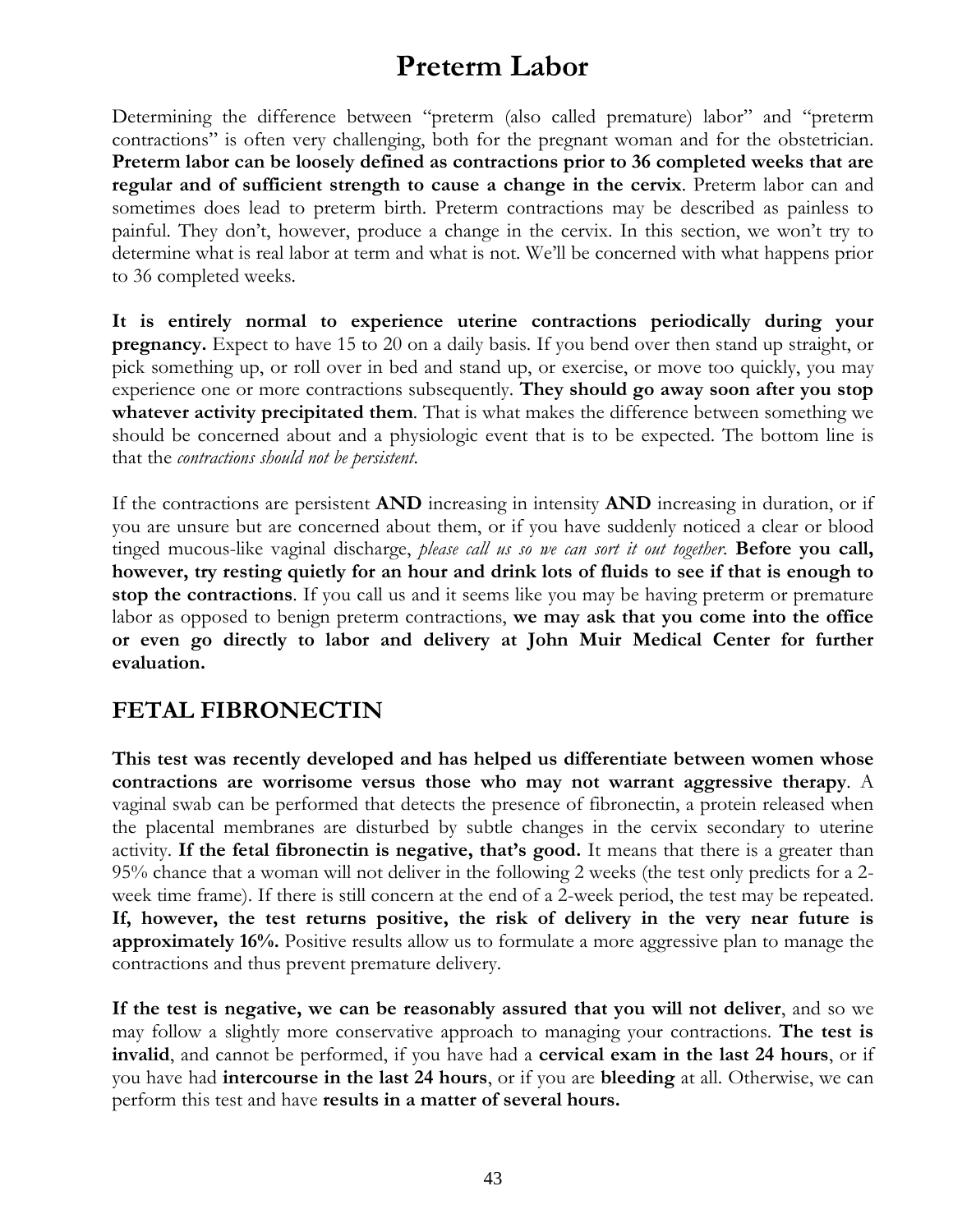We have been using this test more and more frequently in practice, and have found it to be very helpful. We do use it in the scope of the whole picture. **The fetal fibronectin test represents but one piece in the contraction puzzle**. So even if the results are negative, sometimes we treat the contractions more aggressively anyway.

If you have been diagnosed with preterm labor, keep in mind that we are largely successful with helping women make it to term and deliver "term" babies. **To improve your chances of delivering a term infant, we ask for your cooperation**. Things we may recommend if we are concerned that you may deliver early include:

- 1. **A modified work schedule or stopping work altogether**
- 2. **Reduced activity (Exercise cessation) or even bedrest at home**
- 3. **An oral medication, Terbutaline or Nifedipine, which serves to relax the uterus (see below for instructions)**
- 4. **More frequent office visits to monitor any change in your cervix**
- 5. **Prolonged hospitalization with stronger tocolytic (contraction-stopping) medications such as magnesium sulfate (yuk!)**

**A key principle regarding preterm labor is that rest seems to be the best medicine**. This is usually difficult to accomplish in today's hectic environment. Most women don't have time for the inconvenience of preterm labor. Having to arrange care for older siblings makes preterm labor even more challenging. Still, **preterm labor controlled is much better for everyone involved than preterm birth…**

**If we find rest is unsuccessful and you are in need of medication to stop the contractions, we may prescribe Terbutaline**. Its side effects are roughly the same as drinking too many espresso coffees: **increased heart rate and jitteriness**. We usually start with a 5mg tablet **every 4 hours or every 3 hours if needed.** At the end of the 3- or 4-hour mark, check your pulse. **If your heart rate is greater than 120 beats per minute, wait an extra 30 minutes and recheck**. If it is less, go ahead and take another dose. **Alternatively, we may prescribe Nifedipine**. This has relatively few side effects, but they may include dizziness. We start with a 10mg tablet every 6 hours but may increase to 20mg every 6 hours. The goal is to reduce your contraction frequency to less than 4 per hour. Sometimes you only need to take the medication while awake, whereas other times you need to take it around the clock. We'll let you know how to take it and for how long.

**If you are concerned that what you are experiencing is in fact preterm labor and not just preterm contractions, please let us know and we'll help to sort it out as best we can.**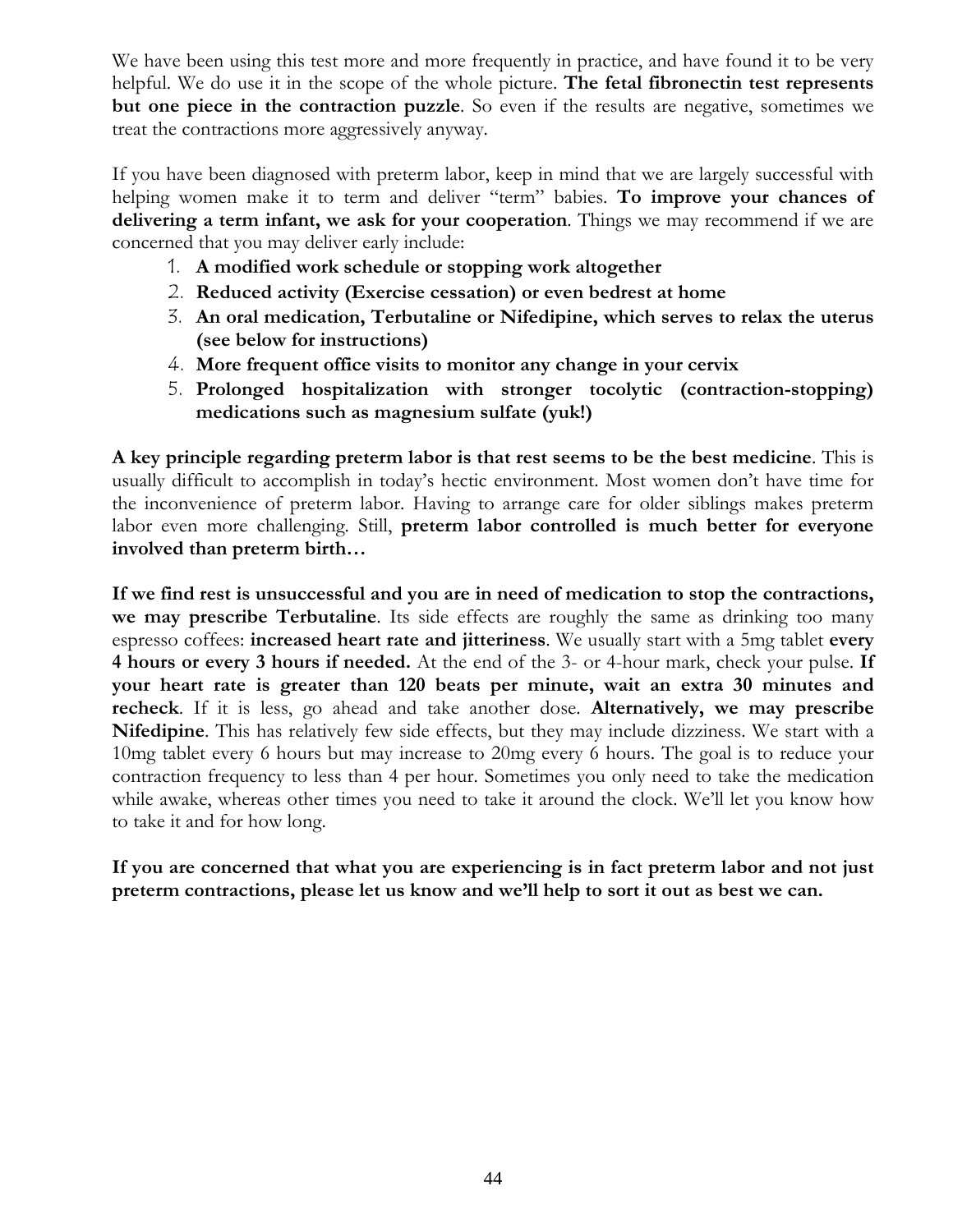# **Home On Bedrest**

If you are reading this section you are undoubtedly thinking one of two things: I hope with all that I am that I never have to do this, or I can't believe they're recommending this for me…I have so many important things to do!

We understand fully how much a recommendation of bedrest will interfere with your life. We recommend it only when we think that you and your unborn baby will derive significant benefit from doing so. If we didn't think that bedrest was important for you in your particular situation, then we wouldn't even consider making the recommendation. If I sound redundant, know that we want to let you know that we understand, but must still make appropriate medical recommendations for the benefit of you and your baby.

Bedrest is recommended for some of the following reasons: Preterm labor, premature contractions when there has been little change in the cervix, twins with lots of uterine irritability, hypertension, and placenta previa with recent or recurrent bleeding. Other reasons are more obscure where the benefit is less defined.

Once we recommend bedrest, most patients begin what I call "Negotiation for Freedom." This includes such phrases as "Can I do this? What about that?" and "If I'm not allowed to cook dinner, what about lunch" or "But what about my 18 month old? Who will take him to daycare??" and "We don't have family or friends close by, and my husband works (too much)" or "Does this mean I can't work out 6 days a week for my usual three hours??" and "There's no way I can go without driving to Starbucks at least once (twice) a day!"

So you understand what we mean by bedrest, I've tried to stratify the term into two forms: Complete (strict) Bedrest and Modified Bedrest. In an effort to cut down on bartering time, we've come up with a basic schedule for both complete and modified bedrest.

| <b>Strict Bedrest</b> |                                          |            | <b>Modified Bedrest</b>                        |  |  |
|-----------------------|------------------------------------------|------------|------------------------------------------------|--|--|
| 7:00                  | Wake up, Bathroom                        | 7:00       | Wake up, Bathroom, Shower                      |  |  |
|                       | Breakfast (Get from Kitchen, eat in bed) |            | Breakfast (Fix and eat in the Kitchen)         |  |  |
| 7:15                  | Back to Bed                              | $9:00^{-}$ | Back to Bed                                    |  |  |
| 9:30                  | Shower (if you want), Bathroom           | 11:00      | Pick up clothes/ <i>light</i> cleaning         |  |  |
|                       | Snack from Kitchen, eat in bed           |            | (No vacuuming, scrubbing, mopping, etc.)       |  |  |
| 9:45                  | Back to Bed                              | 12:00      | Lunch (Fix and eat in the Kitchen)             |  |  |
| 12:00                 | Lunch (RememberEat in Bed!)              | 12:45      | Back to Bed                                    |  |  |
| 12:15                 | Back to Bed                              | 2:30       | Bathroom, Snack                                |  |  |
| 2:30                  | Bathroom, Snack                          | 2:45       | Back to Bed                                    |  |  |
| 2:45                  | Back to Bed                              | 5:30       | Free Time to Tinker around the House           |  |  |
| 6:00                  | Dinner, Bathroom                         |            | (Remember, no lifting heavy things at all)     |  |  |
| 6:30                  | Back to Bed                              | 6:00       | Dinner at the Dining Table, Bathroom           |  |  |
| 7:30                  | Snack                                    | 6:45       | Back to Bed                                    |  |  |
|                       | Kiss the kids goodnight, etc             | 8:45       | Free time with the Family                      |  |  |
| 7:45                  | Back to Bed                              |            | Mellow, Mellow, Mellow                         |  |  |
| 10:00                 | Bathroom, Snack, Go to Bed for the       |            | 10:00 Bathroom, Snack, Go to Bed for the night |  |  |
|                       | night                                    |            |                                                |  |  |
|                       |                                          |            |                                                |  |  |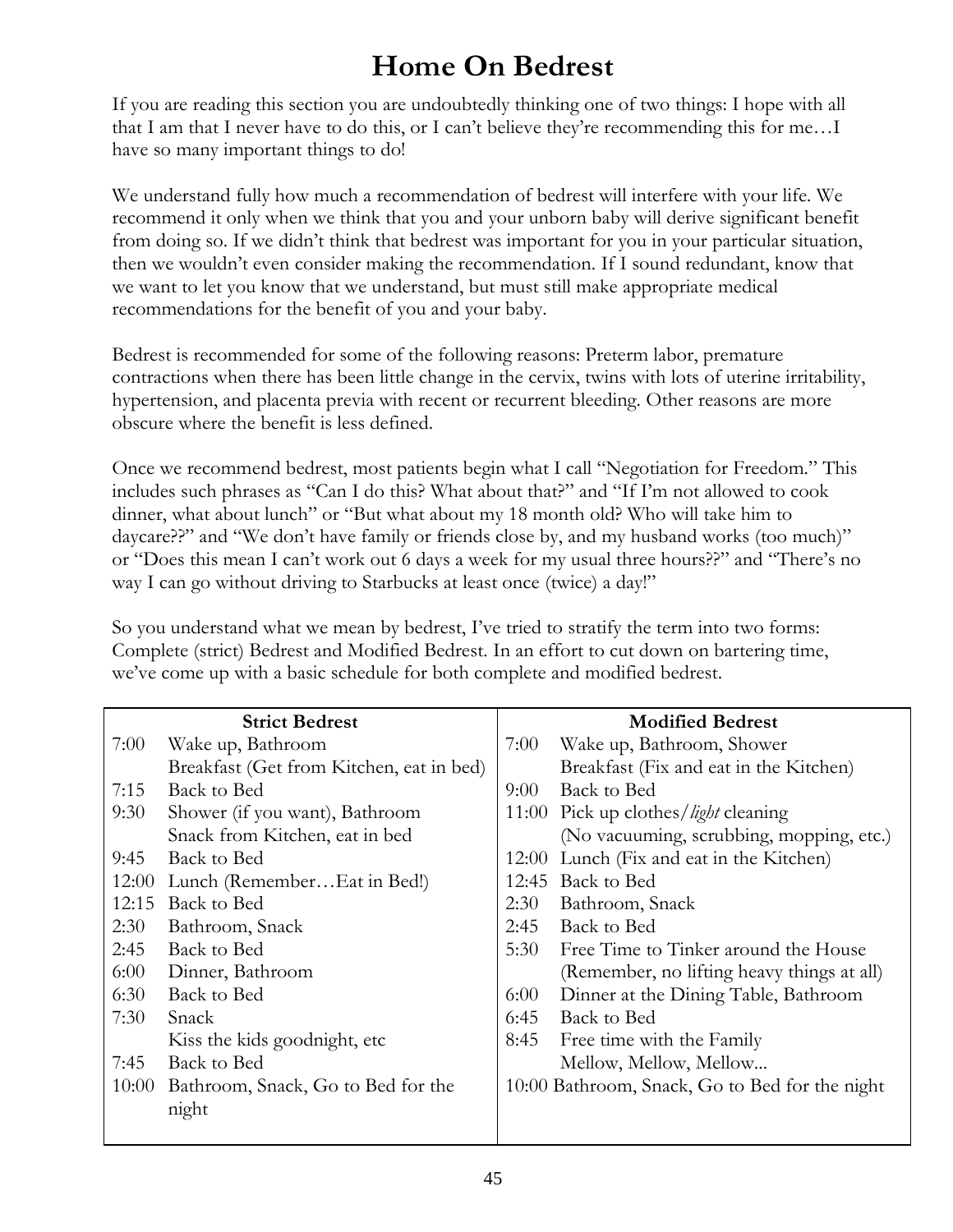## **Breech presentation and what to do about it**

As you approach the end of your pregnancy, we will be interested in confirming the position of your baby. This can be done by digital exam when we begin checking your cervix at 36 weeks, or by ultrasound if we cannot determine presentation by exam. As it turns out, there is about a 4- 6% chance your baby may be in an atypical position at term. For whatever reason, babies prefer the head down or "vertex" position. Although I do breech vaginal deliveries in women who have delivered vaginally previously and are deemed to be excellent candidates, I typically offer the opportunity to turn the baby into a vertex position by manually manipulating the baby through the abdominal wall. This procedure is called "External Cephalic Version". This procedure has been documented historically 2000 years ago but has only become more popular in the last 30 years. It is a safe procedure when performed in the hospital setting with a complication rate of 1% (usually when undue force is applied causing rupture of membranes or other problems). Success rates of 54-83% have been reported in the medical literature, and my personal success rates are about 80%. The reason my rates are high is that I individualize and only attempt ECV on women who I deem appropriate candidates. The goal in turning the baby into a vertex position is to increase the chances of a vaginal delivery when labor ensues.

Good candidates are those women who have been pregnant and delivered before, or any woman with adequate amniotic fluid, and an active baby not wedged into the pelvis. Things that make the procedure less successful is delayed diagnosis (it happens…), obesity, having the fetal breech deep in the pelvis so that it cannot be displaced, or the fetal head at the top of the uterus sort of buried in the placenta like a pillow.

If you are diagnosed with a baby in the breech position at 36 weeks (keep in mind we don't care if the baby is breech before then, because regardless of the position at 35 weeks or anytime before that, the chances of the baby being breech at 36 weeks is still 4-6%. They move around a lot in their big swimming pool.) first and foremost, don't panic, and don't look for horror stories on the Internet! You will find them, but Internet stories don't apply to you. We will discuss the option of ECV with you. If you decline, then we will wait until 39 weeks and if the baby is still breech, we will do a cesarean unless you are a rock solid candidate for breech vaginal delivery. If you are a good candidate for an external cephalic version, we will schedule it to be done ASAP. Waiting decreases the chance of success.

We will have you report to Labor & Delivery at the appointed time. After monitoring the baby, we will give you a shot of Terbutaline, a medication that relaxes the uterus (and makes you feel like you've just downed a triple shot espresso. Once the uterus is relaxed, we will lay you completely flat and put ultrasound gel on your belly and I will gently but very firmly try to manipulate your baby to roll forward (sometimes backward) to obtain a vertex position. It sounds brutal but most women who are able to relax tolerate the event very well. Usually, the attempt takes no more than a minute, although rarely can take up to 3-4 minutes. After the procedure, either with or without success, we will monitor your baby for 45 minutes to an hour, and let you go home to enjoy your usual activities. We will then follow you up at your next scheduled appointment, at which time we will verify that your baby has stayed in the correct position. I can count on one hand how many women's babies in my career have flipped back to breech requiring a repeat procedure.

If it doesn't work and you end up requiring a cesarean section, don't worry! You will still end up with a positive birth experience and life will still be good! You have no control over this one...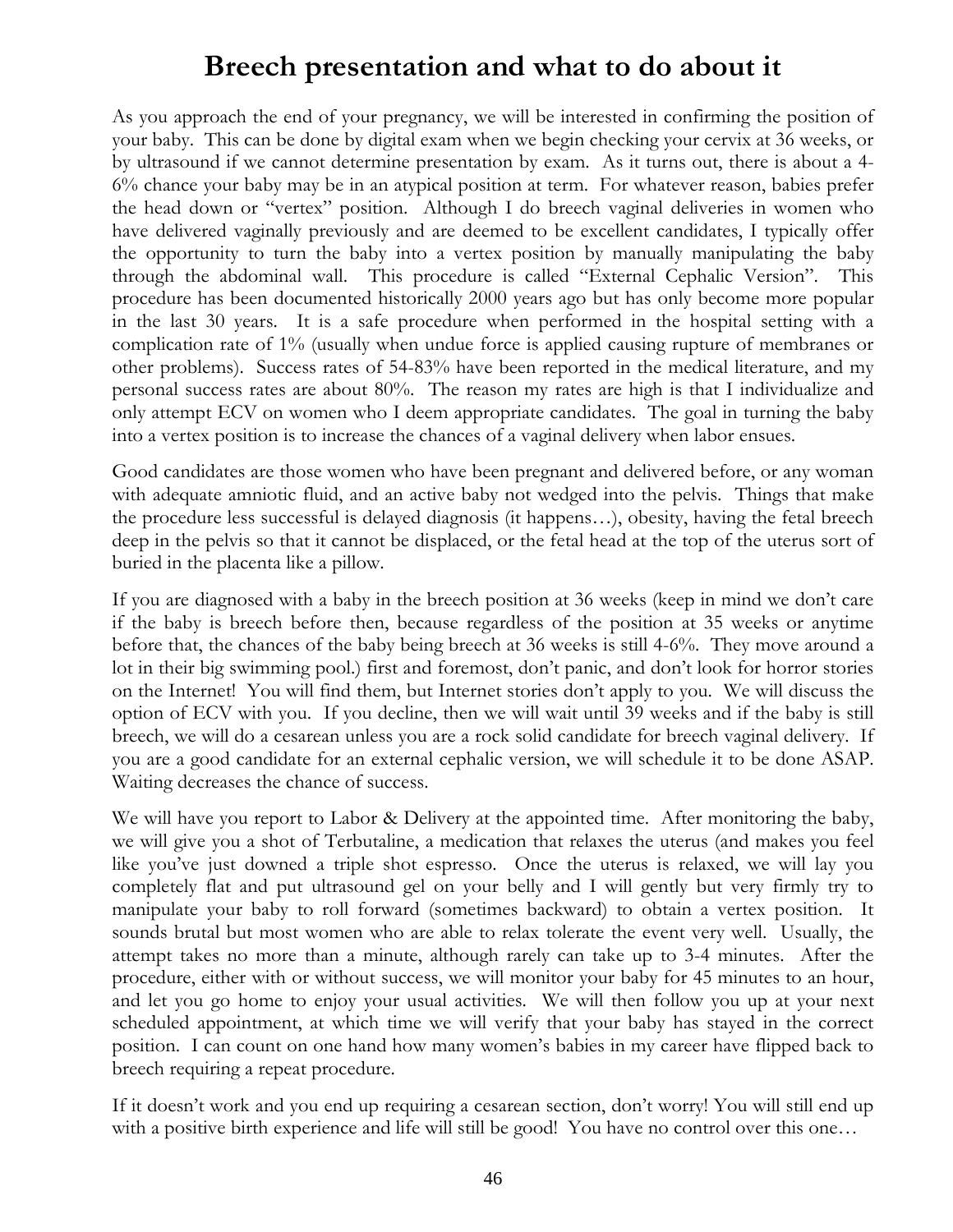# **Genetic Testing**

One of the most basic concerns a woman will have during her pregnancy is regarding the health and "normalcy" of her baby. Although no single test during pregnancy will reassure a mother more than "counting fingers and toes" after delivery, we now have the ability to identify pregnancies at risk for genetic and structural abnormalities.

This part used to be so easy…just wait until the end to see what you get.

Now, however, there are a whole host of tests available for the expectant parent. The difficulty lies in deciding which to do based upon risk factors and one's "need to know." There is no right or wrong choice here. **Unfortunately, WE are able to offer the tests, but YOU AND YOUR HUSBAND must choose which is best for you.** Keep in mind, though, that we will respect any informed decision you make regarding which test you decide to do (or not do…).

Since the State of California entered once again into this issue of genetic testing, options for YOU, its citizen, have become yet more difficult to fully explain. I am tempted to refer everyone, including patients with the fewest risk factors, for an hour-long consultation with a genetic counselor to better understand what tests are available to determine your individual risk of having a baby with a chromosomal abnormality.

### **In this section, I will mention the usual tests that are offered/performed for screening. If in fact you do have more in-depth questions about these tests or other novel screening tests, I would be happy to refer you a genetic counselor.**

The State of California offers several "levels" of testing:

- 1) Quad Marker screening. This includes a blood test drawn between 15–20 weeks (secondtrimester test also formerly known as the Expanded AFP program test), or
- 2) Serum Integrated Screening. This combines first-trimester blood results (drawn between 10 weeks and 13 weeks 6 days) with second-trimester blood-test results, or
- **3) Full Integrated Screening. Combines first-trimester blood test results and Nuchal Translucency results (see below) with second-trimester blood-test results (Expanded AFP program test).**

\*\*\*Patients will get a preliminary risk assessment for chromosomal abnormalities in the first trimester that will be revised when the second trimester blood test results are available.\*\*\*

### **ALL PATIENTS ARE OFFERED THE FULL INTEGRATED SCREENING TEST through our office. Following is the process for the full integrated screening test:**

**WE WILL GIVE YOU A REFERRAL TO HAVE THE FOLLOWING TEST (next page) AT YOUR FIRST VISIT. CALL AS INSTRUCTED TO SET UP AN APPOINTMENT AT DIABLO VALLEY PERINATAL ASSOCIATES (LOCATED DOWNSTAIRS FROM OUR OFFICE) TO HAVE THIS DONE IF YOU ARE INTERESTED IN GENETIC SCREENING TESTS.**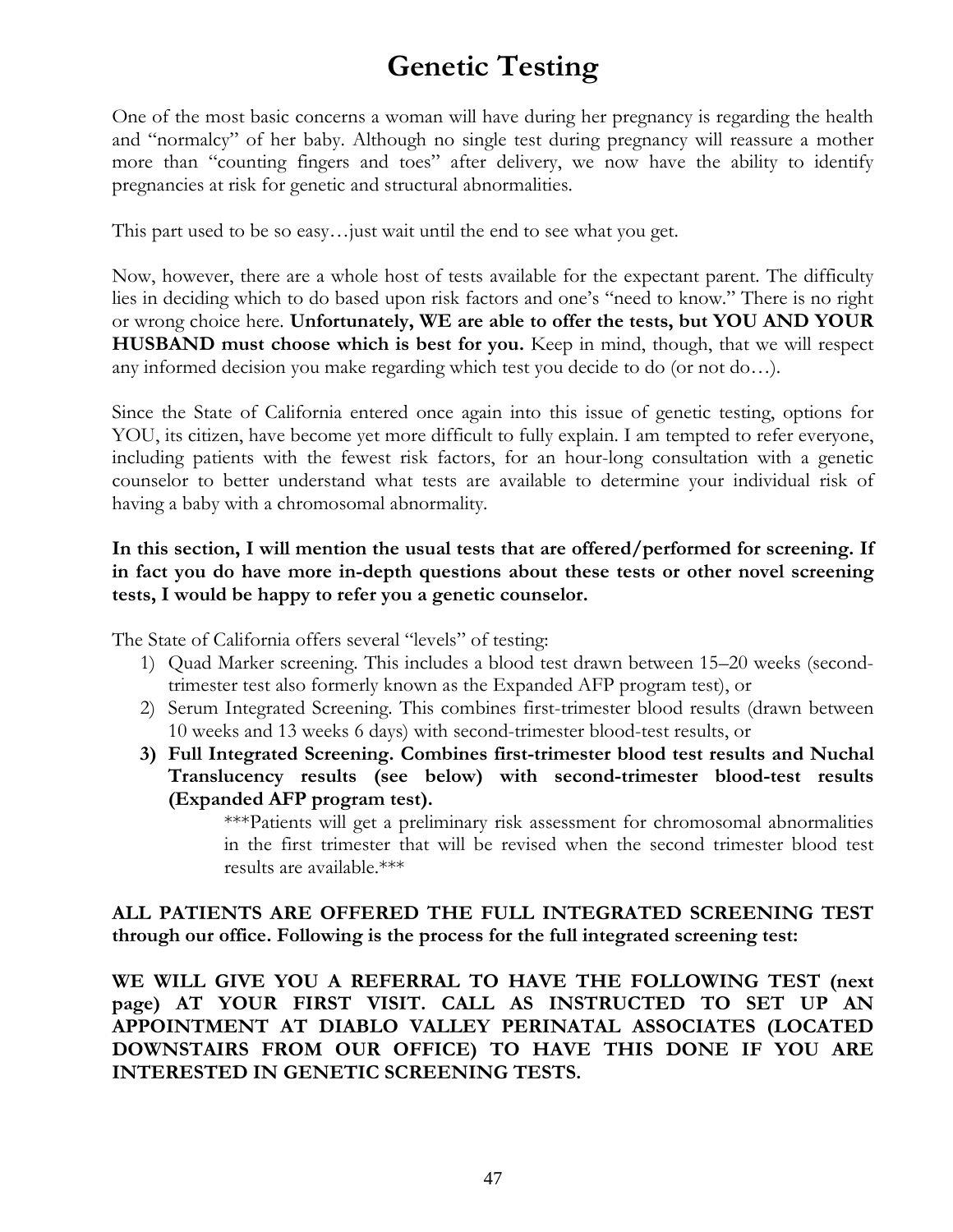## **The First Trimester Prenatal Screening Test**

also known as

### **"Nuchal Translucency"** or **"NT Test"**

(Part 1 of the State's Full Integrated Screening)

The **"NT test" (we use this abbreviated name most commonly)** is available for mothers between 11 and 14 weeks of pregnancy. This genetic screening test will help determine if your baby has an *increased risk* of Down Syndrome (also known as Trisomy 21) or Trisomy 18 (which causes multiple birth defects, severe mental retardation and is uniformly fatal at varying ages).

The test consists of two parts:

- a) **An ultrasound exam performed between 11 and 14 weeks** to measure the amount of fluid accumulation behind the neck of the fetus (called the "nuchal translucency").
- b) **Maternal blood tests**. These measure Beta-HCG and pregnancy-associated plasma protein-A (PAPP-A) and are drawn usually on the same day as the ultrasound, but may be drawn before.

### **This test** by itself **will detect approximately 75% of pregnancies affected with Trisomy 21 and about 69% of pregnancies affected with Trisomy 18.**

The perinatology physicians at **Diablo Valley Perinatal Associates** provide the test and will be able to answer any questions you may have about the results. If you choose to do this test, **you will need to call the Perinatal office at 925-891-9033 to set up an appointment.** We will give you a referral slip for this at your first appointment.

### **What Does It Mean If The NT Test Is Normal?**

**If the test returns normal**, your baby's risk for Trisomy 21 or 18 is not greater than 1/100, a level set by the state where you would not qualify for more definitive testing by the State of California. **THIS IS GOOD!!!**

**Allow about 10–14 days for results. Our medical assistants will call you as soon as we get them.**

#### **What Does It Mean If The NT Test Is Abnormal?**

**If the test returns abnormal**, this does not mean that the fetus is necessarily abnormal. **IT IS A SCREENING TEST**. If it returns abnormal, **you will be offered further definitive testing**  via chorionic villus sampling (CVS) or an Amniocentesis. **CVS can be done quickly and the results are available sooner than with amniocentesis.**

**If the First trimester prenatal screening (NT) test is normal, then you have the option to**  complete **the state's FULL INTEGRATED SCREENING by having your blood drawn during the second trimester (the Expanded AFP test). Please see the next page for details.**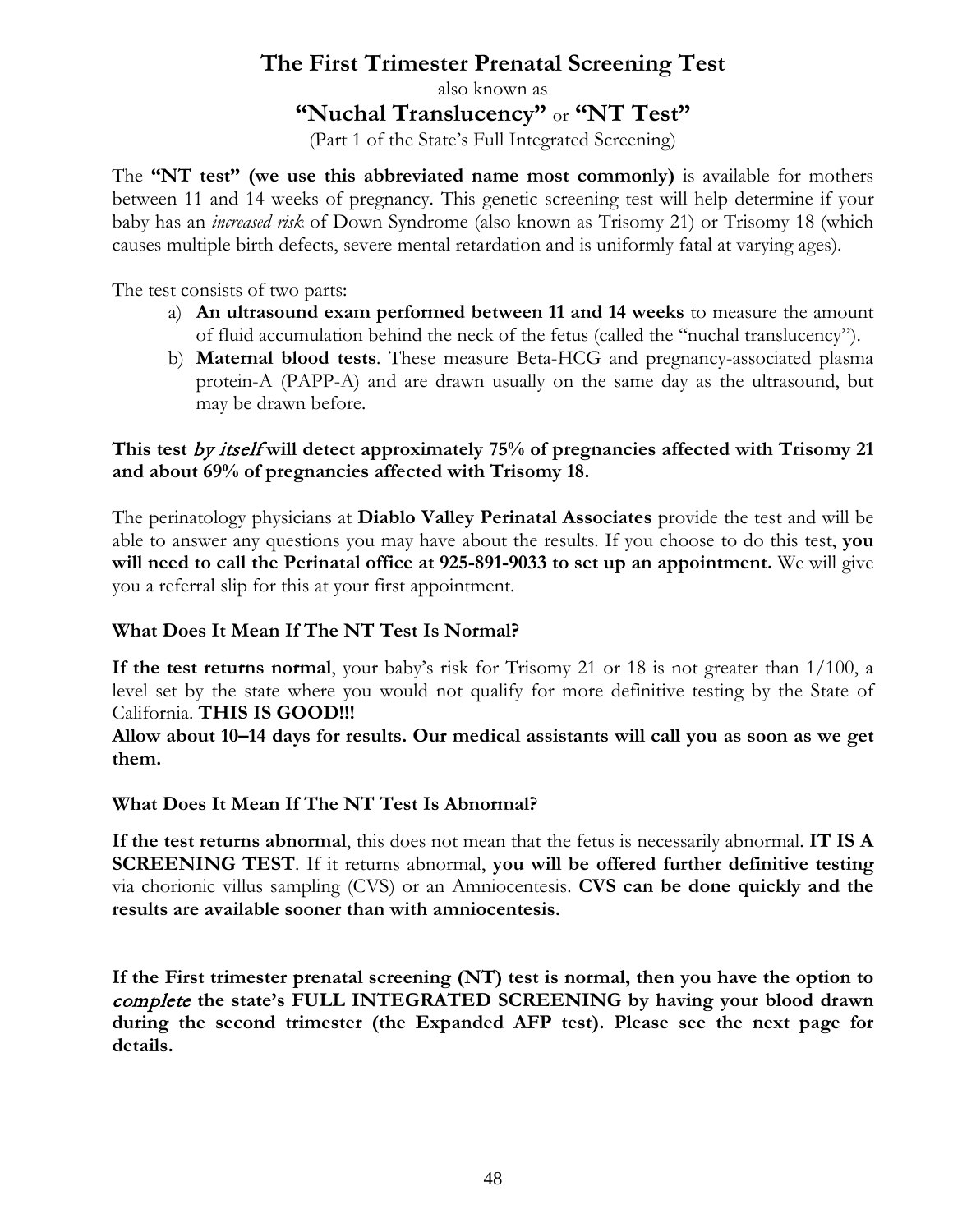## **The Expanded AFP Test**

(Part 2 of the State's Full Integrated Screening)

The **Expanded AFP is a blood test** that is drawn between 15 and 20 weeks gestation **(16–17 weeks is the ideal time)**. This test is most useful in identifying fetal open **neural tube defects** (such as spina bifida and anencephaly), **Down syndrome**, **Trisomy 18, and Smith-Lemli-Optiz syndrome (so rare, I've never seen it and will likely never see it in my entire career)**. Additionally, **abdominal wall defects** (abnormal openings in the abdomen which allow the liver or intestines to protrude through) may be identified through this test as well. This test **may be drawn in a laboratory close to your home**. There may be a **bill for roughly \$162** sent to you from the AFP Program that you should submit to your insurance company. Realistically, you may have to submit this bill several times (an unfortunate reality as insurance companies are not always prompt in paying bills in a timely manner).

**As with the others, the expanded AFP is an elective genetic test,** and *not all women decide to have it drawn*. The most common reason expressed by women who decline the test is "we wouldn't do anything if the baby was abnormal anyway so why get it done?" **We must emphasize that this test and the results may influence decision making beyond the immediate concern of whether or not to carry the pregnancy to term**.

**The Real Question "TO DO OR NOT TO DO?" is influenced by whether or not the NT Test was performed, and how comfortable you feel with the results given. For example, you may feel more comfortable with just doing the First Trimester screening test if the result revealed a 1:8000 risk for Down syndrome than you may with a 1:800 risk.** 

When adding the Second Trimester blood test to the mix, the detection rate is increased over the First Trimester screening test alone: *For Trisomy 21 (Down syndrome), the detection rate increases from 75% (with just the First Trimester NT test alone) to 90% (First AND Second Trimester tests); for Trisomy 18, the detection rate increases from 69% to 81%.*

Let's say you only do the First Trimester Prenatal Screening/NT test but decide against doing the Second Trimester screening blood test: **Then you will receive your results, either normal or abnormal, from the office of Diablo Valley Perinatal Associates or from the Medical Assistants in our office (usually from our office).**

But what if you decide to do both? Then what happens is that you will receive preliminary results from the First Trimester Prenatal Screening/NT test done at **Diablo Valley Perinatal Associates** from Judy in **OUR** office; these **will then be revised after the results of the Second Trimester blood tests are available**. Those combined results will then be reported to you from Judy in **OUR** office. **This will constitute the final results of genetic screening tests! Whew!! Read this part again SLOWLY to make sure you understand.** 

**If you screen negative for these combined tests**, the risk of certain birth defects and the aforementioned chromosomal abnormalities is low enough that the State AFP Program does not feel that any follow-up tests are necessary. For Down syndrome, the program's cutoff risk is 1:200. That means if a baby's risk is, for example, 1:210 for having Down syndrome, the result of your test is "negative." If the baby's risk is, for example, 1:190, the test will return "positive." **If it returns positive, we will call you to inform you and ask you to call the office of Diablo Valley Perinatal Associates for a follow-up appointment**. At this follow-up appointment, you would meet with a genetic counselor who will review with you particular risk factors and then you would undergo a thorough ultrasound with the perinatologist and possibly an amniocentesis.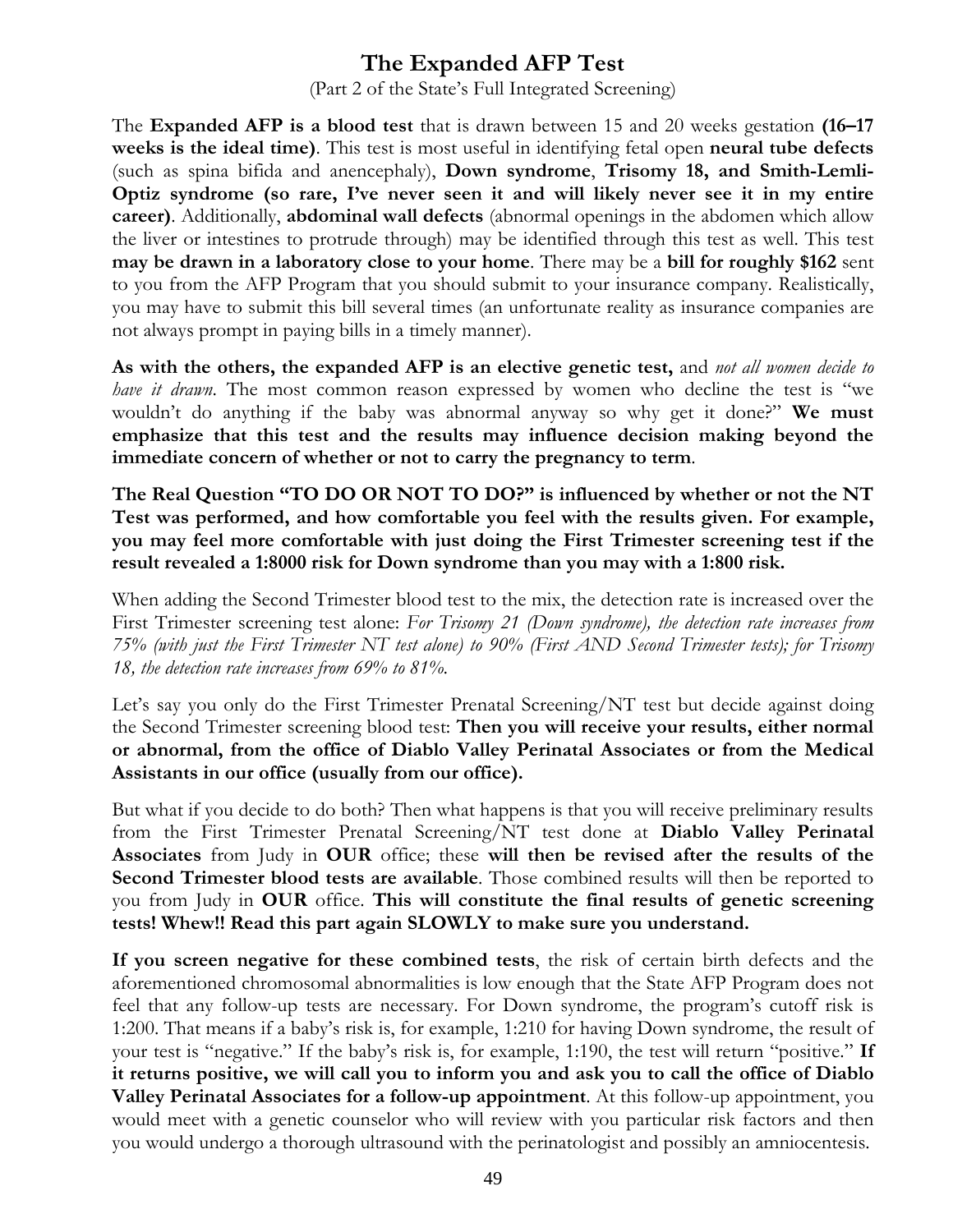**When doing both tests, 95% of pregnant women screen negative (normal), but 5% will unfortunately screen positive.** 

**If you screen positive, DON'T PANIC**. The test is *designed* to identify as many abnormal babies as possible. To do this, there must be a certain percentage of "civilian casualties" (normal babies that screen as being abnormal, also known as a "**FALSE POSITIVE**"). **THESE FALSE POSITIVE RESULTS ARE VERY FRUSTRATING!!!** The most common reason for the "screen positive" is inaccurate dates (believe it or not, it happens very commonly), multiple pregnancies, or because substances measured in the blood varied more than usual for an unknown reason, having nothing to do with the fetus**.**

**If the screen is positive, the State will reimburse for genetic counseling and an amniocentesis.** During your meeting with a genetic counselor, questions will be answered and you can decide whether or not to pursue further testing. If you decide to proceed, an ultrasound will be performed to look for structural abnormalities. In addition, an amniocentesis will be performed to determine the chromosomal makeup of your baby (i.e., normal or abnormal chromosomes). Keep in mind that there is less than a 1-in-1000 chance of miscarriage related to the amniocentesis procedure.

### **For the more MATURE Pregnant Patient…**

#### **If you are 35 years old or** will be **by the time your baby is due, you have different options**.

The state of California will allow you to bypass all of the aforementioned screening tests and proceed directly to the **GOLD STANDARD** tests, Amniocentesis or Chorionic Villus Sampling (CVS). If you wish to have one of these tests, please call the office of our Perinatologists at **Diablo Valley Perinatal Associates** for an appointment. At this visit, a genetic counselor will review your particular family and personal history and explain your choices and answer any questions you may have. Your choices will be to proceed directly with **chorionic villus sampling** at 10–14 weeks (risk of miscarriage less than 1:350) or amniocentesis – **standard and most commonly done** at 15–20 weeks (risk of miscarriage less than 1:1000).

The **Chorionic Villus Sampling (CVS)** procedure involves the removal (either through your vagina and cervix or through the abdomen) of placental cells that contain the same chromosomal makeup as your baby. **RESULTS OF THIS TEST COME FROM DIABLO VALLEY PERINATAL ASSOCIATES.**

The **amniocentesis** is a procedure that uses the ultrasound to guide a needle into the uterus to withdraw amniotic fluid, which will be used to determine the chromosomal makeup of your baby. Complications with this technique are the rarest of the invasive tests, but can range from cramping and bleeding to leakage of amniotic fluid, infection, and subsequent miscarriage (again, risk is less than 1:1000). **RESULTS OF THIS TEST COME FROM DIABLO VALLEY PERINATAL ASSOCIATES.**

**Alternatively, you may choose to have the Nuchal Translucency test and proceed with diagnostic tests only if the test is abnormal**.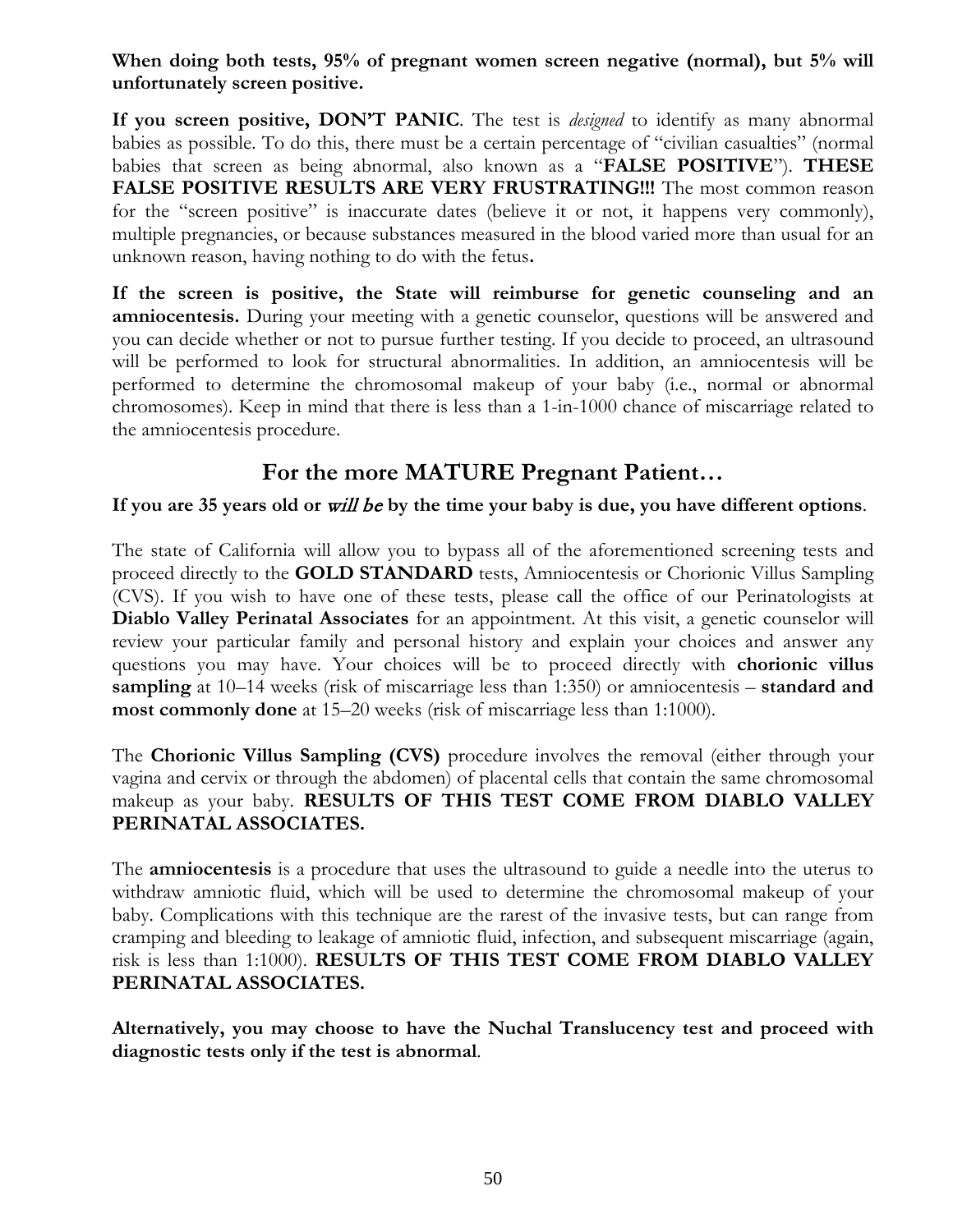**IN SUMMARY, your choices for genetic testing include one of the following: Keep in mind that everyone will have a 20-week ultrasound, except if one is done at the 16-18 week amnio…**

1. No genetic testing, AND a standard/thorough 20-week ultrasound

#### **(OR)**

- 2. First Trimester Prenatal Screening (NT) test (cost covered by insurance) WITHOUT the AFP test (Second Trimester blood test), AND a standard/thorough 20-week ultrasound **(OR)**
- 3. **First Trimester Prenatal Screening (NT) test (cost covered by insurance) AND the AFP test, AND a standard/thorough 20-week ultrasound. This is the California State's recommended screening option, called the Full Integrated Screening. (OR)**
- 4. The Expanded AFP test (cost by the state of California) AND a standard/thorough 20-week ultrasound (usually done if the NT test is missed)

#### **(OR)**

5. **Genetic Counseling AND Amniocentesis or Chorionic Villus Sampling is available and offered for women 35 years or older by the time they will deliver. We encourage all women in this category to have genetic counseling, even if they intend to pass on the invasive testing and opt instead to have any of the other tests listed above…**

**\*\*\*\*Women in this group may also elect to have the First Trimester Prenatal Screening (NT) test, because it is done so early. If the result is abnormal, then they can proceed directly to the CVS test for early definitive diagnosis. If it is normal,** and they still want an amniocentesis **because of its accuracy and relative safety, they may have it done at the usual time (or they may choose to do no further testing). We think that this approach makes the most sense for women who will be 35 at the time of delivery.\*\*\*\***

| Mother's<br>Age | Risk of<br>Down<br>Syndrome | Risk of any<br>Chromosoma<br>1 Disorder |    | Risk of<br>Down<br>Syndrome | Risk of any<br>Chromosoma<br>1 Disorder |
|-----------------|-----------------------------|-----------------------------------------|----|-----------------------------|-----------------------------------------|
| 20              | 1:1177                      | 1:526                                   | 36 | 1:236                       | 1:104                                   |
| 25              | 1:1081                      | 1:426                                   | 37 | 1:186                       | 1:82                                    |
| 30              | 1:700                       | 1:385                                   | 38 | 1:146                       | 1:64                                    |
| 31              | 1:613                       | 1:313                                   | 39 | 1:112                       | 1:50                                    |
| 32              | 1:526                       | 1:252                                   | 40 | 1:86                        | 1:39                                    |
| 33              | 1:442                       | 1:216                                   | 41 | 1:65                        | 1:30                                    |
| 34              | 1:365                       | 1:172                                   | 42 | 1:50                        | 1:24                                    |
| 35              | 1:296                       | 1:134                                   | 43 | 1:38                        | 1:18                                    |

## **Here's an idea of the risks based on age that we're talking about:**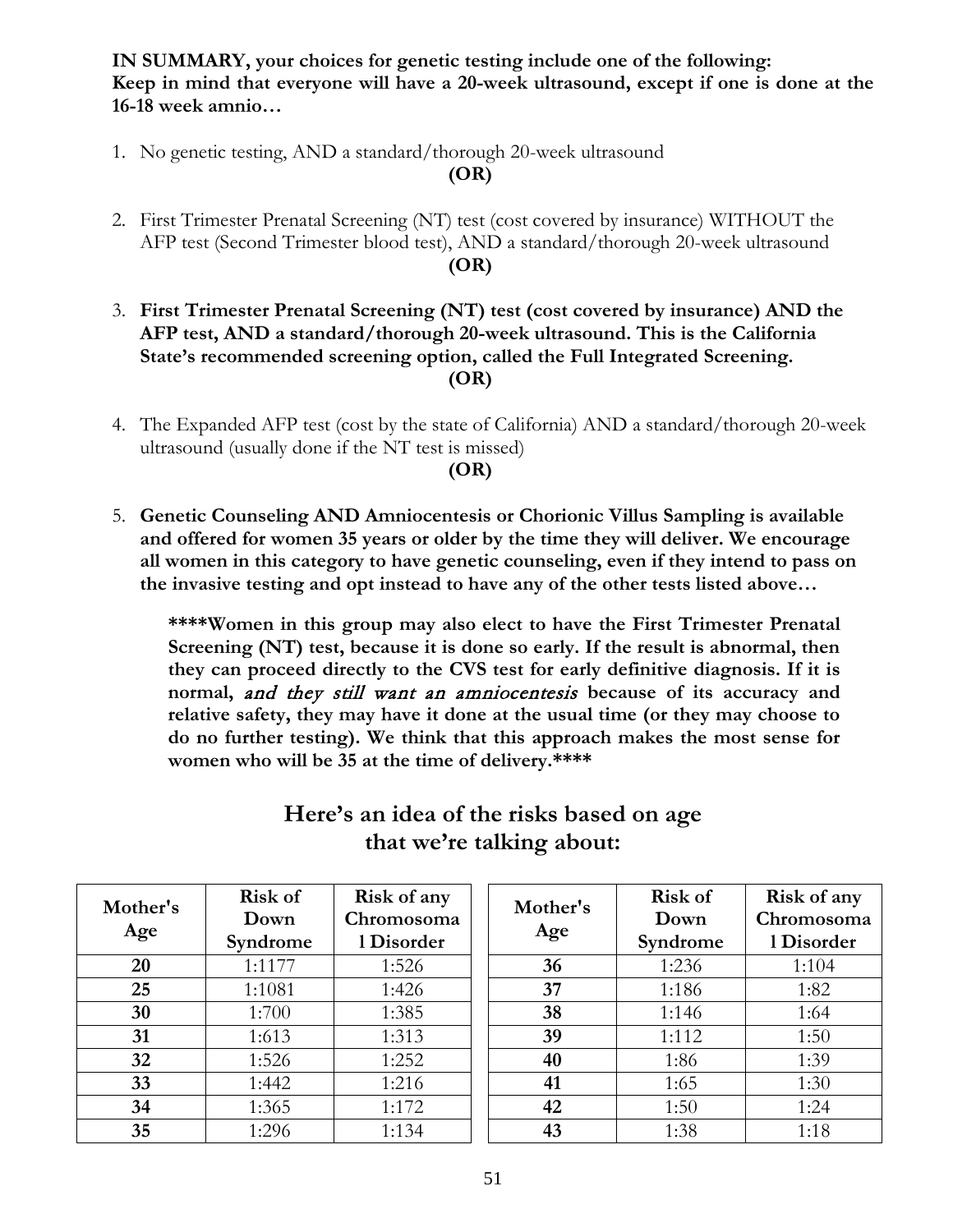# **Cystic Fibrosis Testing**

**Cystic Fibrosis is a lifelong illness that causes digestive and respiratory problems**. It is usually diagnosed in the first few years of life. Some people with cystic fibrosis have more mild symptoms and others have severe symptoms. Although this disorder **does not cause problems with intelligence or with physical appearance**, the health needs are absolutely significant. Taking medicine daily can usually treat the digestive problems. To treat lung problems, most children with CF need to have physical therapy for about a half hour every day to help clear mucus from the lungs. Lung infections are very common, and progressively become more difficult to treat.

Many people with CF can attend school, have careers, and have fulfilling lives, but **unfortunately all will have shortened life spans**. Some die in childhood, and others may live to be in their 40s; very few live beyond.

**We screen our pregnant patients routinely** to see if their offspring would be at risk for developing CF. However, **it takes two** individuals who are "carriers" of a particular abnormal gene to form a child with the disorder. If one is a carrier and the other is not, then they will not have a child with CF. Even if both are carriers, however, there is only a 25% chance of the offspring having CF**. If you have been screened before, you never have to do it again. The results will never change.**

**The big question is how frequently individuals are carriers**. The answer *depends on their ethnic background*.

- For **European Caucasians and Ashkenazi Jews**, the frequency of being a carrier is 1 in 29. The chance of both partners being carriers is 1 in 841.
- For **Hispanic Americans**, the frequency is 1 in 46; of both partners, 1 in 2,116.
- For **African Americans**, the frequency is 1 in 65; of both partners, 1 in 4,225.
- For **Asian Americans**, the frequency is 1 in 90; of both partners, 1 in 8,100.

### **If a relative of yours has CF, or is known to be a carrier of CF, your chance of being a carrier is greater based on your family history than your ethnic background.**

If the tests show that you are a carrier, **the next step** would be to test your husband. If he tests negative, that's the end of it. No chance of your baby having CF. If he tests positive, then that means there is a 25% chance that your baby would have Cystic Fibrosis (even if you have other children who do not have CF). If both you and your husband are carriers, you may want to speak with a genetic counselor and consider testing to see if your baby is one of the 25% who has CF. This testing can be accomplished by chorionic villus sampling at around the 11th week, or by amniocentesis at around the 16<sup>th</sup> week of pregnancy.

**The cost of this testing is covered by some insurance companies and not by others**. You may want to check with your insurance company prior to having the test done. As it is elective, and not "medically necessary," **it is unlikely that our "pre-authorizing" the test will affect your insurance company's policies of coverage**. We would be happy to obtain "preauthorization" for you, but only after you call them and they tell you it **will** make a difference regarding coverage, **despite the fact that there is no medical necessity**.

For more questions regarding CF and the testing available, call Cystic Fibrosis Foundation: 1-800-FIGHT CF (1-800-344-4823)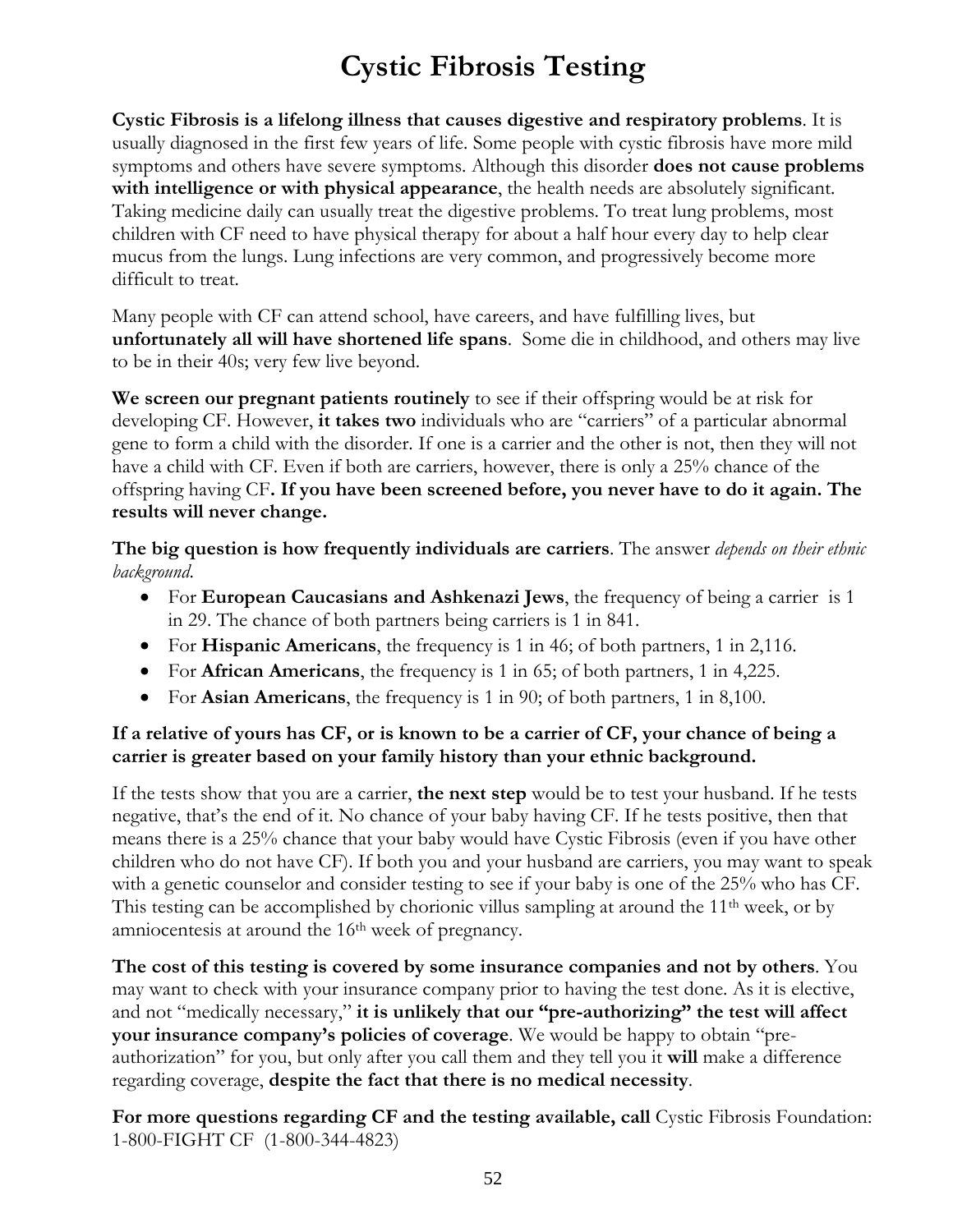# **Ashkenazi Jewish Carrier Screening Panel**

This screening panel is recommended for **couples** that are of **full** Ashkenazi Jewish descent. The panel consists of **3 screening tests: Tay-Sachs disease, Cystic Fibrosis, and Canavan disease**. If both parents are carriers, the **risk of having an affected child is 25%** with each pregnancy.

The chance of being a carrier for **Tay-Sachs** if you are of Ashkenazi Jewish descent is about **1 in 27**. With no family history of this disease, the risk of having an affected child is 1 in 2900. Tay-Sachs disease is characterized by progressive mental retardation, blindness, paralysis, and eventual death in early childhood, usually by age 5. The detection rate from a *simple* Tay-Sachs screening test alone is about 94%. **The detection rate with the Ashkenazi Jewish Carrier Screening Panel is about 98%**, because it uses an enzyme analysis as well as the DNA analysis.

**Cystic fibrosis (CF)** is one of the most common inherited diseases. The carrier incidence among Caucasians in the U.S. is about **1 in 25-30**. With no family history of CF, the risk of having an affected child is about 1 in 2500. For more information on Cystic Fibrosis, please refer to the section in this handbook. **The detection rate for CF is 97% with this panel**.

The chance of being a carrier for **Canavan disease** if you are of full Ashkenazi Jewish descent is about **1 in 45**. With no family history of this disease, the risk of having an affected child is 1 in 5200. Canavan is a neurodegenerative disease caused by the deficiency of the enzyme aspartoacyclase. Affected children are apparently normal at birth but develop macrocephaly, developmental delay, hypertonia, and eventual death at several months of age. **The detection rate for Canavan disease is 98% with this panel.**

If you and your husband are of full Ashkenazi Jewish descent, and have never been tested to see if you carry the aforementioned traits (one normal gene and one abnormal gene) **ask us and we'll gladly provide you with a request to have blood drawn for the Ashkenazi Jewish Carrier Screening Panel**. You may first want to call your insurance company and ask them if the test is covered. Sometimes (most of the time…) **insurance companies may not cover "elective" screening blood tests**. There is little we can do to successfully convince the insurance companies to change their policies regarding coverage for elective screening tests. As a result, you may have to pay out of pocket for this one.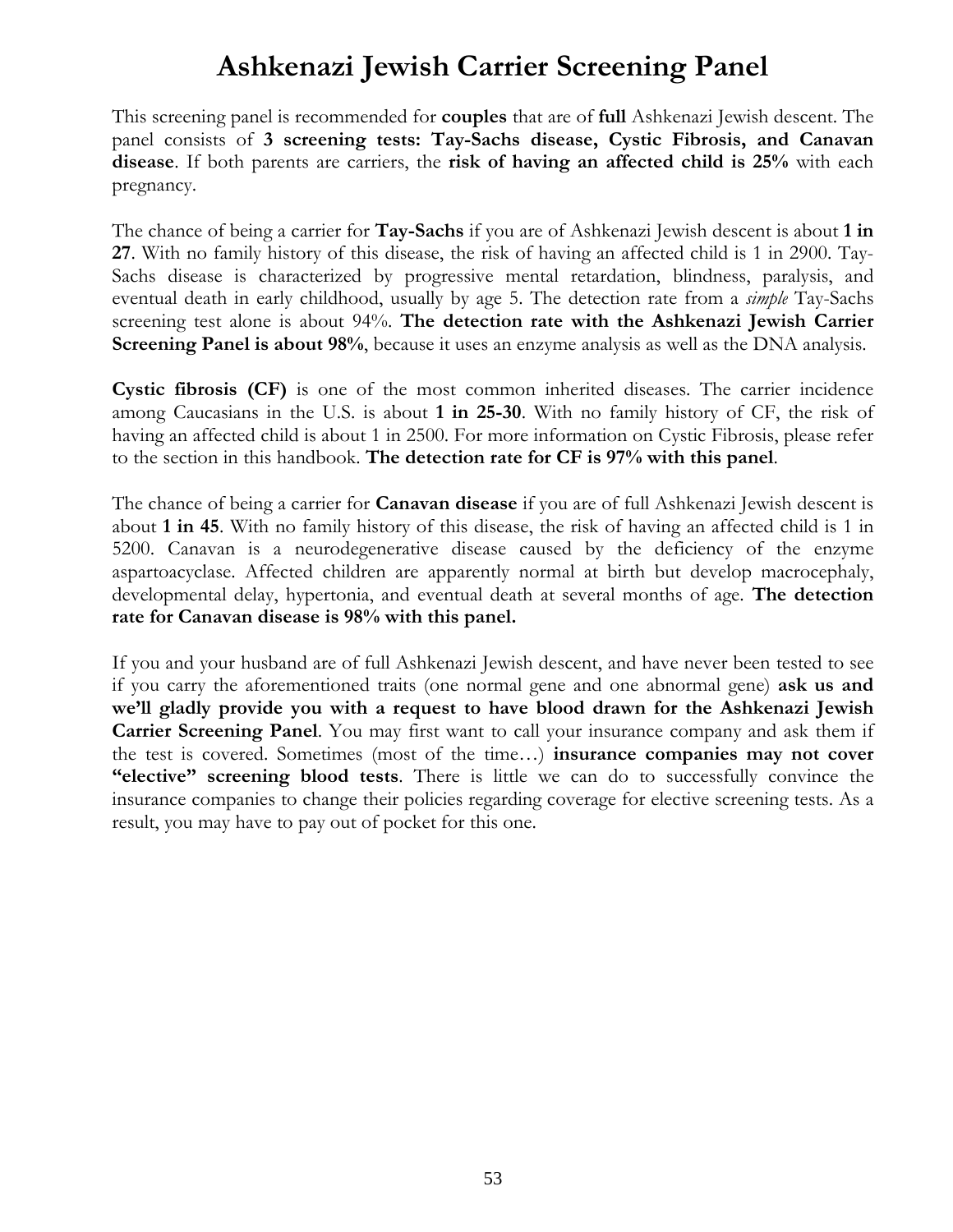# **Sickle Cell Anemia**

Sickle Cell Anemia is one of the most common inherited diseases among **African Americans**, with a **frequency of 1 in 600**. It can be found in people of other racial backgrounds, but much less commonly.

Although the hemoglobin (a red blood cell protein that helps to carry oxygen to tissues in the body) in persons with Sickle Cell Anemia functions properly most of the time, some conditions cause the protein to change the actual shape of the red blood cell. As a result, the **red blood cell takes on a sickled (crescent moon shaped) appearance**, so it can easily be caught up and lodged in small blood vessels. This causes severe pain, especially in joints, and is called "sickle crisis." The body works to break these cells down and replace them with new ones, causing anemia.

**Sickle cell anemia is a genetically inherited disease, and the genes that cause the illness may be passed from generation to generation**. *To fully manifest the condition, a person needs to have two abnormal genes.* Most genes come in pairs. A carrier of Sickle Cell Anemia has one normal gene and one abnormal gene. A carrier does not manifest symptoms of the disease. A carrier is also said to have the "Sickle Cell Trait." **If one "carrier" decides to have a child with another "carrier," there is a one in four chance of having a child with true Sickle Cell Anemia.**

We offer a simple blood test, called **hemoglobin electrophoresis**, which can determine which people are carriers for sickle cell anemia. This is *more accurate* than other screening tests for the trait or disease.

**If there is no one in a family with sickle cell anemia,** then the chance of being a carrier is about 1 in 10 for African Americans, **1 in 190 for Hispanic Americans, and 1 in 650 for Caucasian Americans**. The chance of being a carrier is increased when one has a blood relative with sickle cell anemia, regardless of the ethnic or racial background.

If you are African American and have never been tested to see if you carry the sickle cell trait (one normal gene and one abnormal gene) **ask us and we'll gladly provide you with a lab slip to have blood drawn for the hemoglobin electrophoresis**. You may first want to call your insurance company and ask them if the test is covered. Sometimes (most of the time…) **insurance companies may not cover "elective" screening blood tests**. There is little we can do to successfully convince the insurance companies to change their policies regarding coverage for elective screening tests. As a result, you may have to pay out of pocket for this one.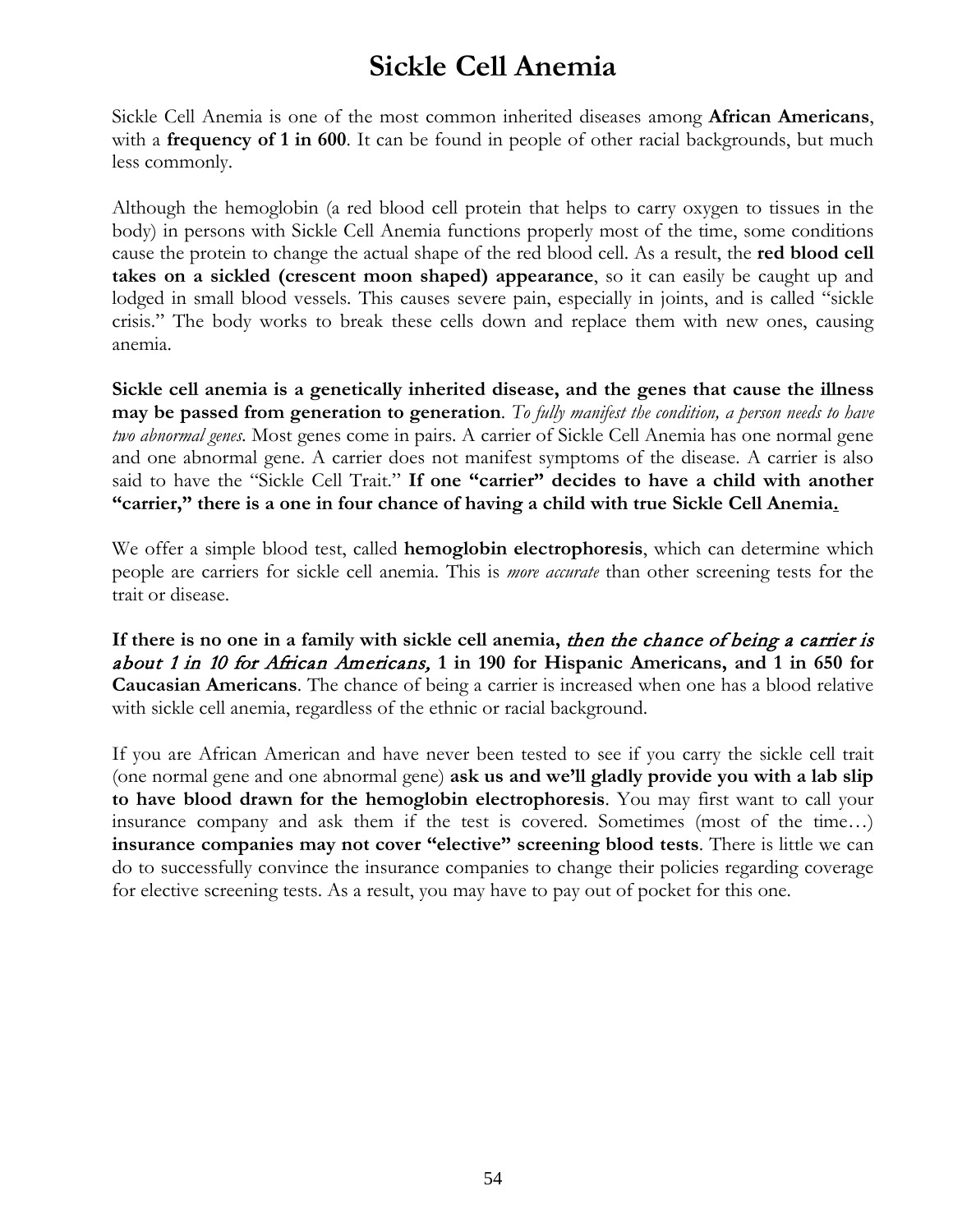# **Week Ten – Thirteen**

"It's time to listen"

### Overview

This is the first opportunity during your pregnancy to actually hear the heartbeat of this miraculous process evolving inside of you. At this point, the embryo is approximately one inch in length and an incredible amount of differentiation has already occurred: skeletal frame, heart, eyes, and lungs have formed and are now growing and developing. You have known you are pregnant for only a few weeks and already so much has happened.

Today will be your first official "OB visit." You will have a complete medical history and physical exam. Based on your history and physical, pregnancy risk factors will be discussed. Routine prenatal blood tests will be reviewed or ordered to be drawn at a lab of your choice if they were not done at your last visit. Importance of vitamin supplementation, diet and exercise will be reviewed. We will inform you of classes available to you during the early months of your pregnancy as well as childbirth preparation, breastfeeding, and newborn care classes that may be helpful later on. Today we will hear the heartbeat if we can and if we can't we will perform an ultrasound to put your mind at ease. Hearing your baby's heartbeat is a wonderful event and an important milestone for your pregnancy. **Please understand that we do not perform ultrasounds after the first trimester scan unless medically indicated. For any future ultrasounds, we will refer you to Diablo Valley Perinatal Associates. (Otherwise we would be doing up to 50 non-indicated time-consuming scans a day.)**

This appointment is a great time to begin asking questions and for us to cover a few important issues:

- 1. **Prenatal Vitamins**: How are you tolerating them?
- 2. **Symptoms**: Are the symptoms I feel normal and how long will they last?
- 3. **Genetic screening tests**: The First Trimester Prenatal Screening test (Nuchal Translucency) vs. the Expanded AFP vs. Amniocentesis. Which, if any, is right for me? When should they be done, and what are the risks? **(Be sure to read our section on Genetic Testing)**. If you are or will be 35 when your baby is due, and would like to speak with a qualified genetic counselor to discuss the risks of fetal abnormalities based upon your individual history, ask us for a referral.
- 4. **20-week anatomic ultrasound**: This will be done at the office of **Diablo Valley Perinatal Associates**. **It should be scheduled ASAP if not done already** so that it will be done at 20 weeks. Most insurance companies will cover the cost associated with this exam.
- 5. Based on my medical history, is my pregnancy considered **low or high risk**?
- 6. What **classes** provide the simplest yet most helpful information about my pregnancy?
- 7. **Your questions**:
	- a).
	- b).
	- c).
	- d).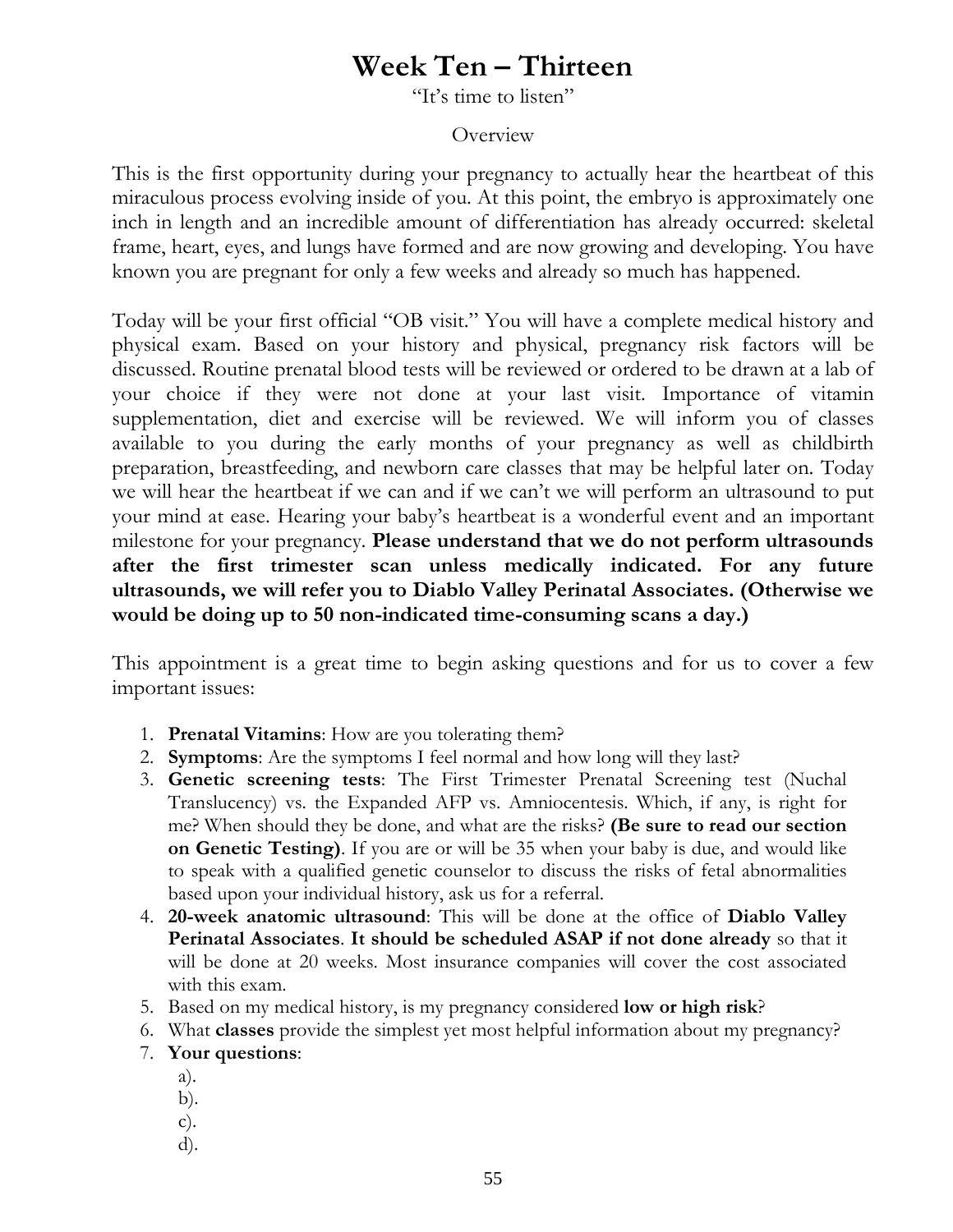# **Week Fourteen – Seventeen**

"Time for a different wardrobe"

#### Overview

By this time the vast majority of differentiation has occurred. At fourteen weeks, your baby is about 3 ½ inches long and weighs about two ounces. The arms, legs, fingers, and toes are fully formed, complete with fingerprints! The external and internal sex organs are apparent by this time. The stage has been set now for intensely rapid growth.

Hopefully the nausea, vomiting, headaches, and fatigue you may have been experiencing have begun to pass. If you still suffer from these problems, hang in there. They should pass in the next few weeks.

### **If you are sixteen weeks at this visit, then it's time for the 2nd Trimester AFP blood test if you have decided to have it drawn (whether or not you did the NT test.)**

Here are some important issues to review today:

- 1. **Laboratory tests**: Were the ones done at my first visit all normal? What is my blood type? Am I anemic?
- 2. **Genetic testing**: You have options, so please read our section on genetic testing and be prepared to ask questions. You will likely have received a lab requisition slip from Diablo Valley Perinatal Associates. If you have elected to proceed with the second part of the California State's Full Integrated Screening test (AFP), then please have it drawn roughly between 16 and 18 weeks. This is the best time to have it drawn to avoid a higher false positive rate in case there are dating discrepancies. Results are available in 2 weeks and can be obtained by calling our office. If there is an abnormality, then know that we will contact you promptly. If you are or will be 35 when your baby is due, then you may have opted for the amniocentesis. The results take from 10 to 15 days, and you should receive results from the office that performed the test.

#### 3. **Your Questions**:

- a).
- b).
- c).
- d).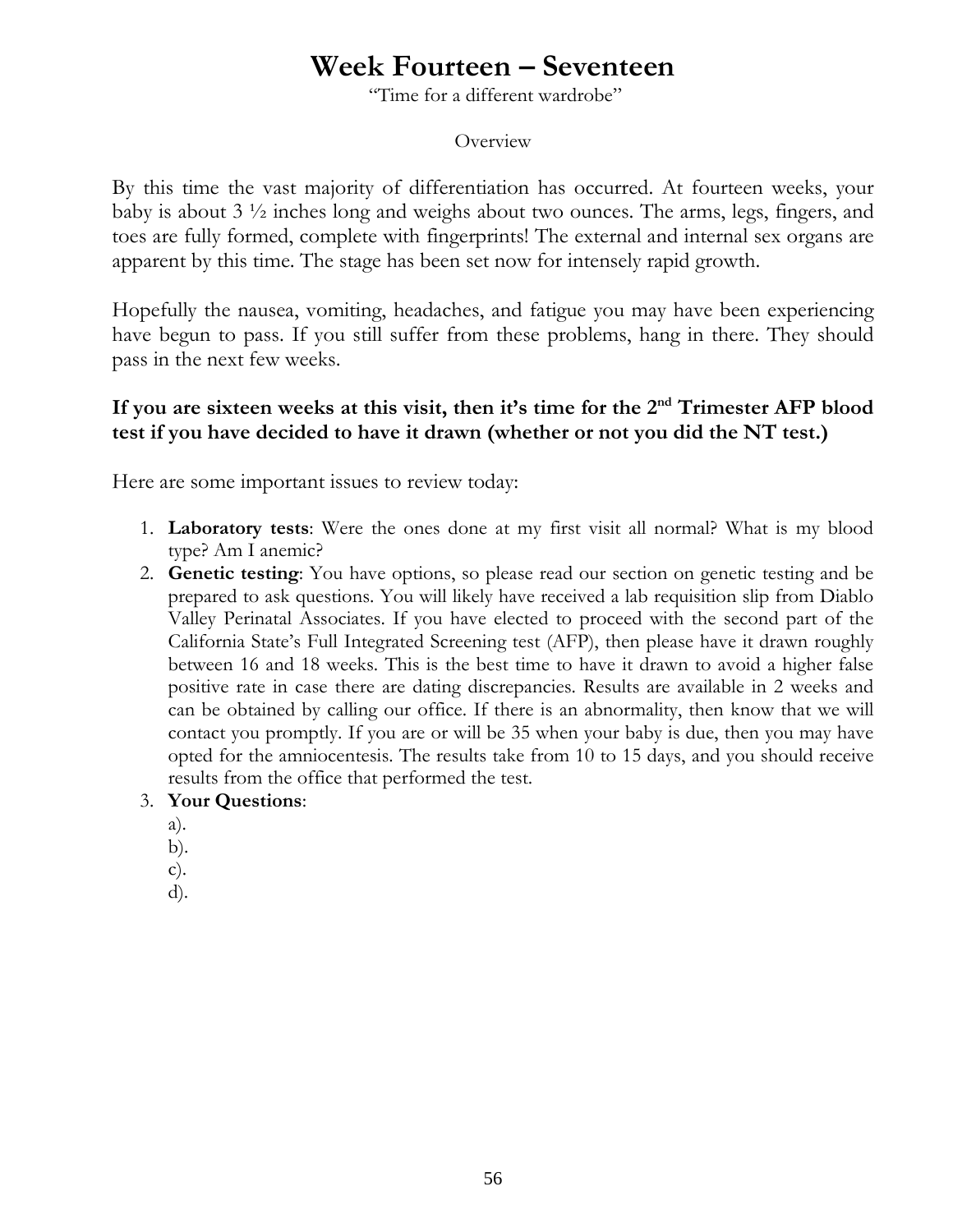# **Week Eighteen – Twenty One**

"This is definitely real"

### Overview

Can you believe you are about halfway through this event? The top of your uterus is about at your navel. At eighteen weeks, your baby is about seven inches long and weighs about four ounces. Eyebrows and eyelashes are present, and your little one may be sucking on a finger or toe.

- 1. **The second part of the Full Integrated genetic screening test (AFP test)**: This was probably drawn last week but if you are less than 20 weeks and haven't had it drawn yet it's time. Again, this test is optional and is the second part of the State's Prenatal Screening Program. The results will be available in about 2 weeks. If it is abnormal, we will notify you as soon as we have the results. **If it seems like we keep asking about this, it's because we're obligated by the state of California to offer it to every eligible pregnant woman**. Keep in mind, it's optional and some women elect not to have it drawn.
- 2. **Weight gain**: Am I on target? Do I need to adjust what I'm eating or my activity level? What foods might contribute to excessive weight gain?
- 3. **Fetal Movement**: When will I feel my baby move?
- 4. **Have you registered** at the hospital yet? If not, you may do so online at **www.jmmdhs.com/maternity/**
- 5. **Your Questions**:
	- a).
	- b).
	- c).
	- d).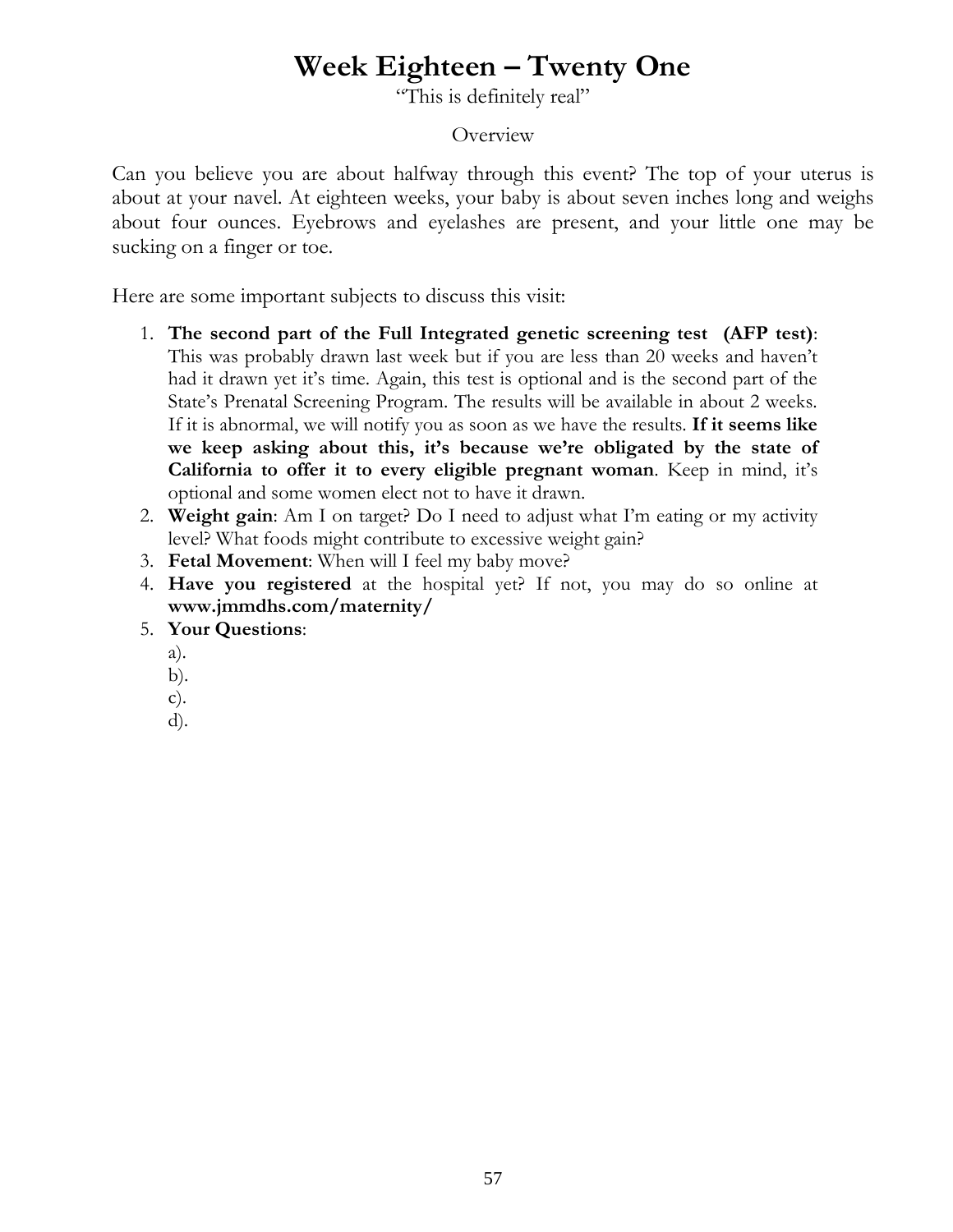# **Week Twenty Two – Twenty Five**

"I can feel my baby move"

### Overview

*Quickening* is the term we use which refers to the perceived movement of the fetus inside the uterus. Most first-time mothers sense this later than those who have been down this path before. The movement you feel is "exercise" for your baby's growing muscles. Initially, movement will be sporadic, so don't be concerned if you feel it, then don't for long periods of time. Over time, the movement will become more regular and frequent and reassuring. At this time, your baby weighs over half a pound and is ten to twelve inches long.

### This visit is usually a quick one. **At this visit, Maria or Heather will give you a lab slip for your "Gestational Diabetes screening test." This should be performed between 26–28 weeks.**

We will also give you a **prescription to get your Tdap vaccine** (for whooping cough – see my explanation in the Common Questions section regarding this important vaccine), and a **prescription for a breast pump**, in case your insurance plan covers this and it is something you would like to purchase.

Lastly, we will give you some **information about umbilical blood storage** to read up on and investigate. Umbilical cord blood storage is available and although it is not for everyone, you may find that you are interested in educating yourself further on the subject. In addition to the information that we will provide you, please consider going to the company website to peruse the information or even call the company representative for any questions that you may have. **We may be able to answer some basic questions for you, but for comprehensive information, we would ask that you call the company representatives.** It is an expensive prospect, and we want you to make an informed decision. **There will be only one opportunity to collect blood for storage, and we want to make sure you feel comfortable with the choice you have made.**  For more details, see my section on this in the Common Questions part of this handbook!

- 1. Were any abnormalities noted on the **ultrasound** report?
- 2. What were the final results of my **Full Integrated Genetic Screening Test or Amniocentesis**? (You likely have already received these results, but in case you haven't, please ask us.)
- 3. When do I need to choose a **Pediatrician**?
- 4. **Your Questions**:
	- a).
	- b).
	- c).
	- d).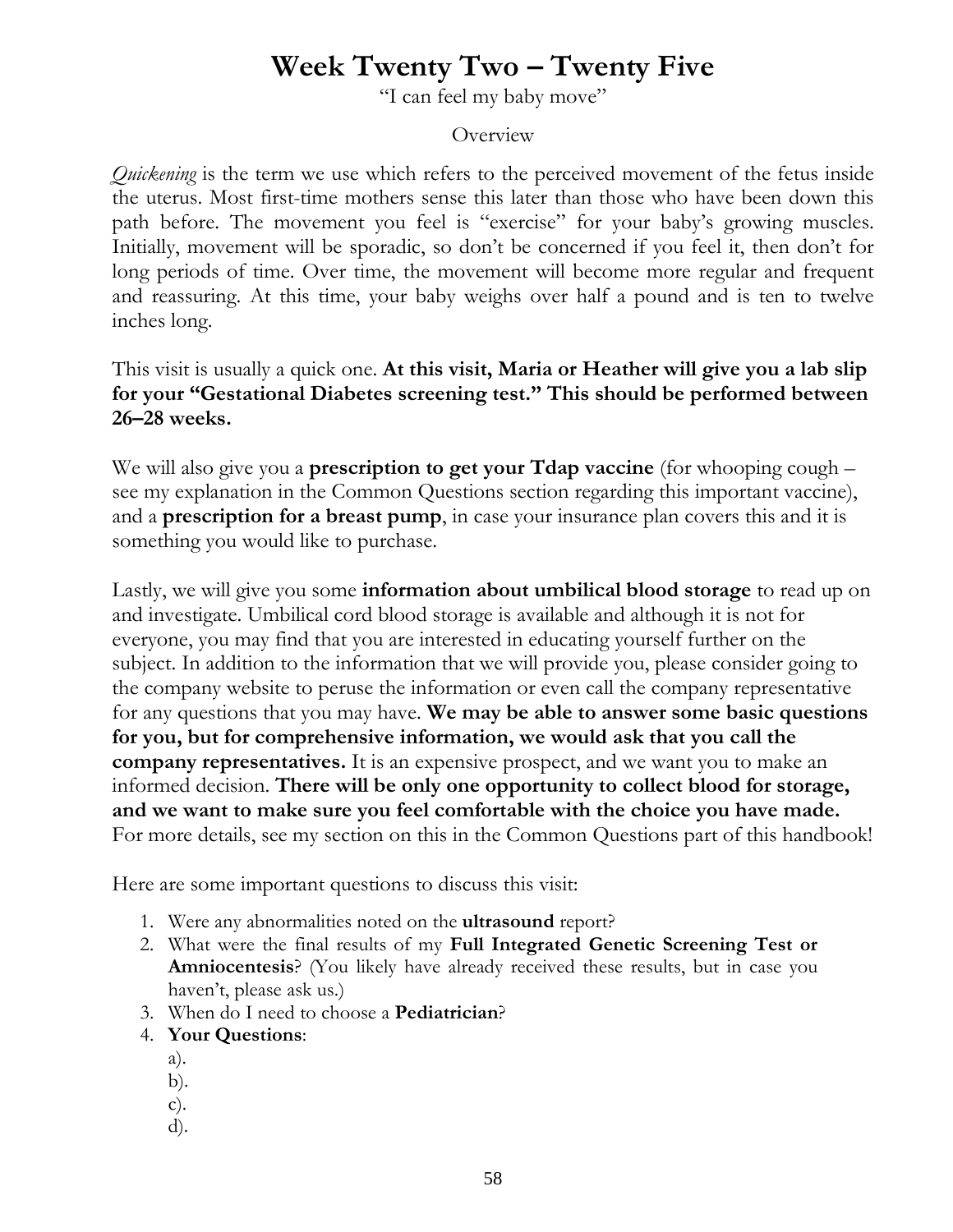# **Week Twenty Six – Twenty Nine**

"Cruisin'"

#### Overview

If all is well, you are on "autopilot" at this time. You are probably used to the pregnant look, and yet you haven't reached that uncomfortable period you hear your friends talk about. Skin changes and leg cramps may be more noticeable though. Leg cramps usually come on at the miserable time of 2 o'clock in the morning. They are not related to calcium, potassium, or magnesium deficiency, so don't even bother. Ask your partner for a massage instead. And don't forget: never flex your calves and point your toes after midnight!

Your baby's sleep cycles are regulated at this time, so don't be surprised if you don't feel movements for several hours periodically throughout the day. Calcium is being stored in your baby's bones, causing them to begin hardening. Your baby weighs about 1 ½ pounds, now.

- 1. **If I'm Rh negative, when do I need to get my Rhogam shot**?
- 2. Don't forget about the Tdap vaccine. Any time between 27 32 weeks! See page 21 for more details.
- 3. **Other tests:** During this time period, we'll want you to have several standard tests. On this visit Maria or Heather will give you a lab slip (if you did not receive it on your last visit) to have a blood panel drawn that checks for **gestational diabetes, anemia, and abnormal antibodies** (if your blood type is Rh negative only). See the next page if you have been diagnosed with **Gestational Diabetes.**
- 4. **Your Questions**:
	- a).
	- b).
	- c).
	- d).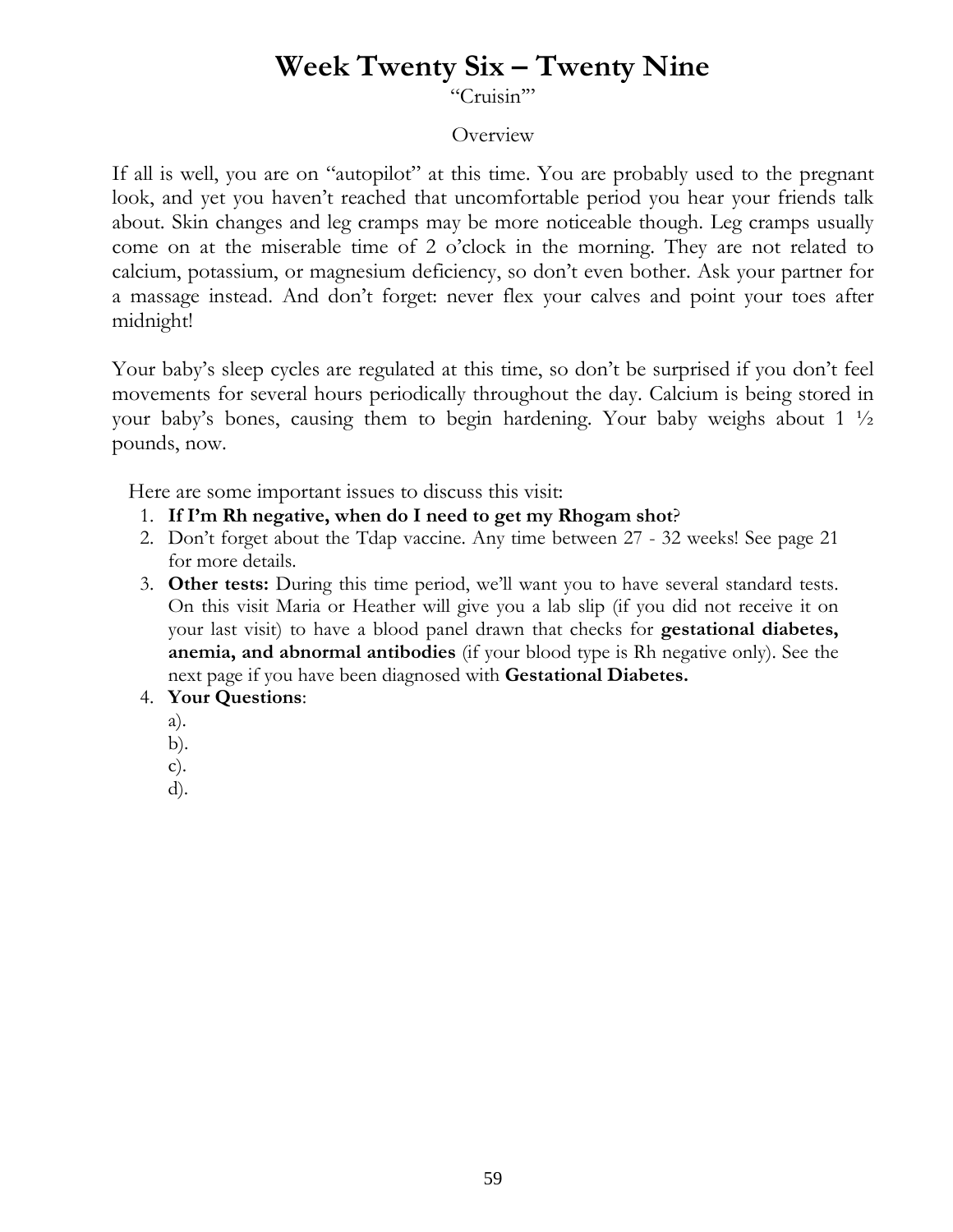# **Week Thirty – Thirty One**

"When is my due date again?"

#### Overview

Your baby is now about 2 <sup>1</sup>/<sub>2</sub> pounds. Kicks may change from jabs to rolls, as the baby takes up more space in your uterus. You may notice some swelling in your ankles, but this is common. You have probably started your prepared childbirth classes by now. You should be planning to interview **Pediatricians** very soon. When you know who it will be, please let us know.

**Braxton-Hicks contractions** may become more frequent. These are painless, irregular, and last 20 to 30 seconds. They are common at the end of a busy day, during exercise, or immediately following exercise. If they come every 10 minutes or closer, sit down and rest and drink some water. **Let us know if you have these type of contractions every 10 minutes or closer for about 2 hours or longer, as they can potentially cause your cervix to dilate prematurely**. **SO CALL US ANYTIME THIS HAPPENS…** 

**If you have recently been diagnosed with** *Gestational Diabetes*, you may be nervous as to how this will impact your pregnancy. We will have referred you to the John Muir Diabetes Center, which does a superb job in education and management of pregnancyassociated Diabetes. While you are waiting for your appointment, please be comforted. **This common condition is usually very easy to manage and alterations in the course of prenatal care are uncommon.** With good blood glucose control, pregnancy outcomes are almost always excellent. Feel free to call and ask us if you have any concerns regarding a recent diagnosis of Gestational Diabetes.

Today's visit is very easy. In addition to checking the heartbeat and growth, we'll go over results of your diabetes screening test. If you haven't heard the result yet, usually it means that it is normal. Also, we will keep reminding you about the Tdap vaccine…

- 1. **How frequently will I be seen** from now on?
- 2. What should I expect from **future visits**?
- 3. **How active can I be**? How late can I travel distances?
- 4. Be sure to tell us of any **unusual symptoms**.
- 5. **Your Questions**:
	- a).
	- b).
	- c).
	- d).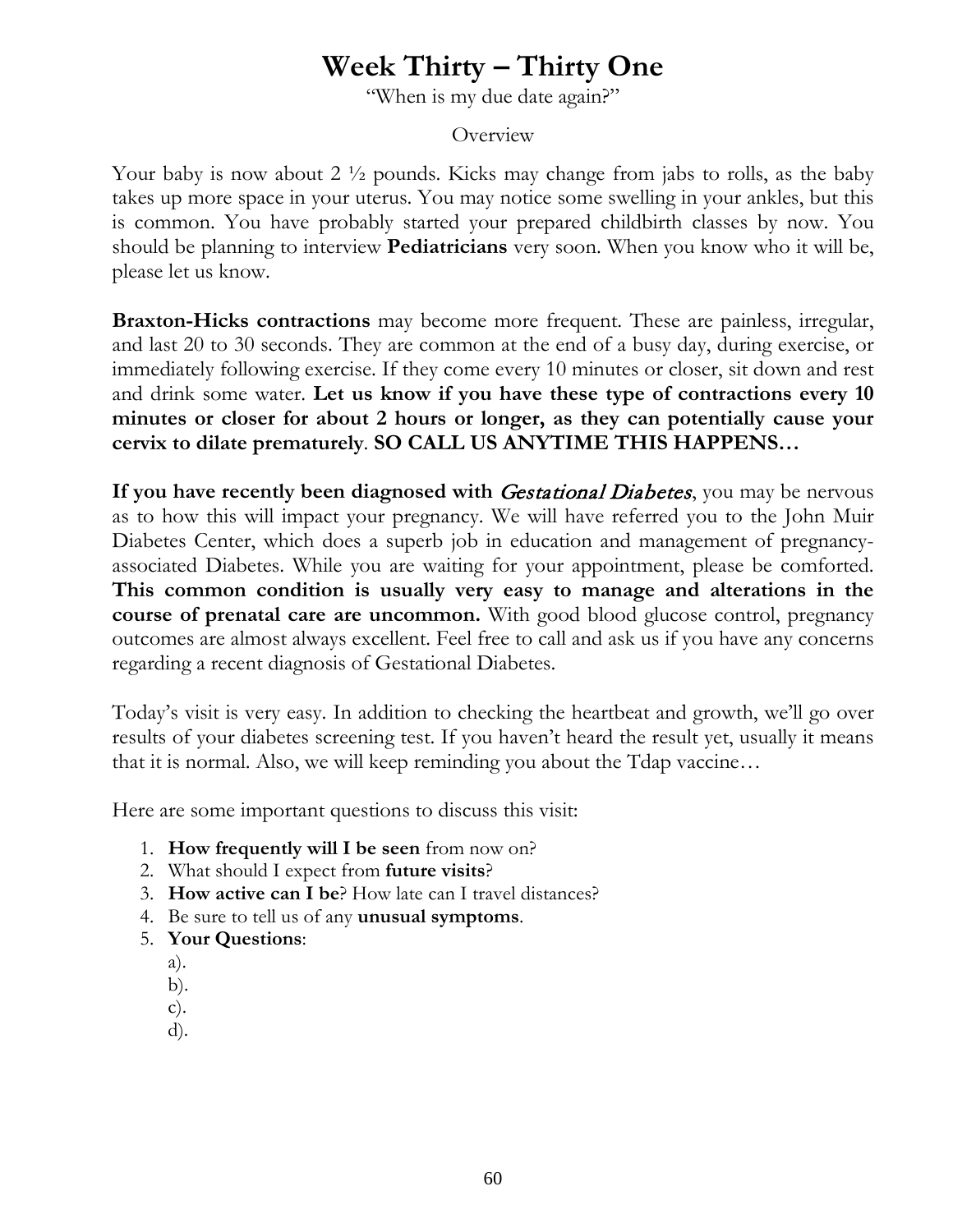# **Week Thirty Two – Thirty Three**

"Is there enough room in my body for this?"

#### **Overview**

Your baby's eyes now open and close regularly. Hair on the head is filling out. The skin is still red and wrinkled. Your baby now weighs about 3 ½ pounds. Most women worry about early delivery, but the reality is that most babies born at this gestational age do very well in the nursery and have little risk of long-term physical or developmental problems. So relax…

- 1. **Premature contractions vs. Premature labor**
- 2. **Childbirth education classes** How are they going?
- 3. **Did you get your Tdap vaccine yet**? See page 21 for details.
- 4. **Birth Plans**: Are they right for you? (**Don't feel pressured to come up with an extravagant birth plan**. Keep in mind that we want the same things you want…simplicity and a memorable experience. We pretty much do all of the things as a routine that you may come up with on a birth plan).
- 5. **Your Pediatrician** Who is it? If you haven't picked one and need a recommendation, let us know…
- 6. **Your Questions**
	- a).
	- b).
	- c).
	- d).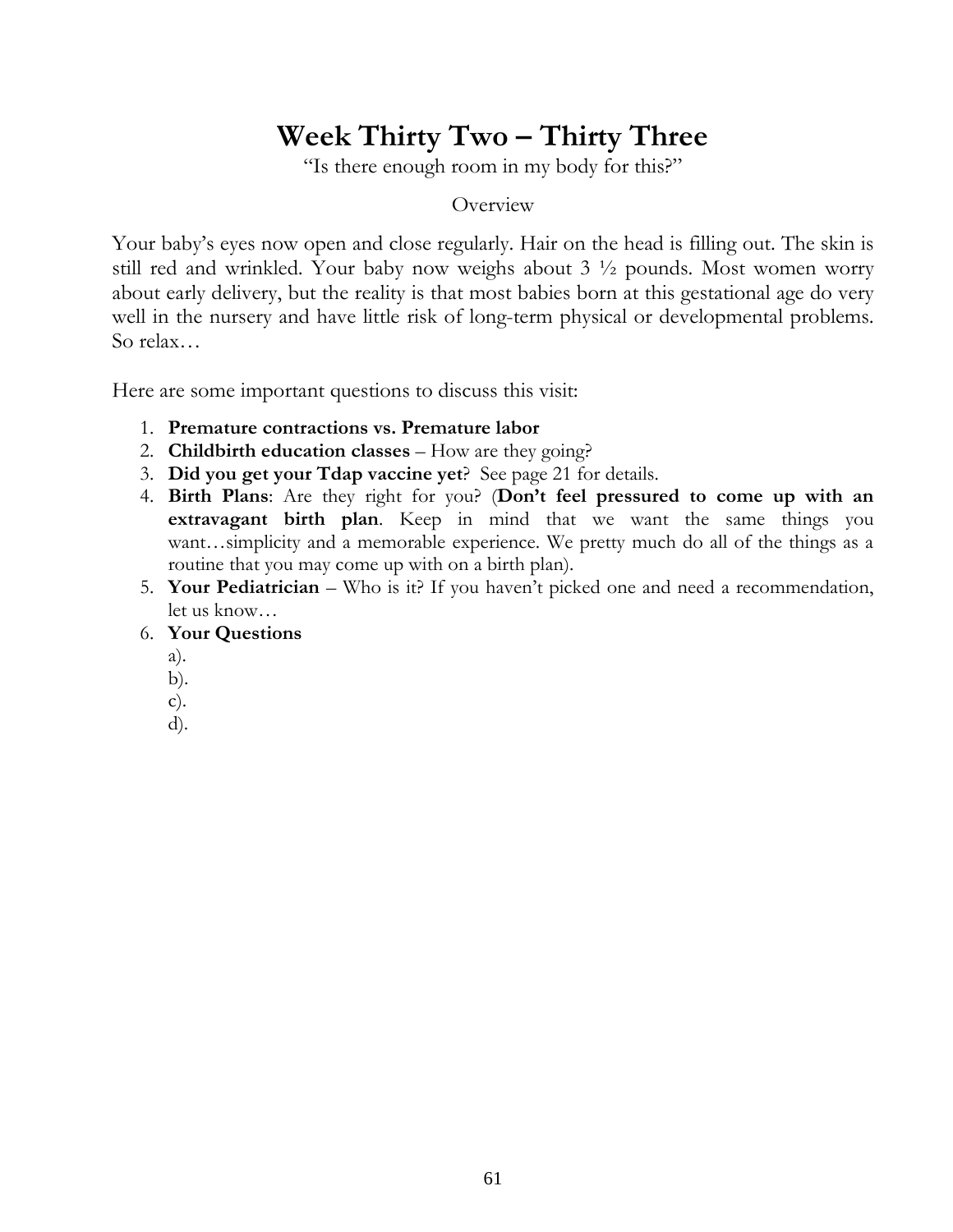# **Week Thirty Four – Thirty Five**

"This is getting old"

#### Overview

At this point, your baby's lungs are beginning to mature. Your baby may now be causing havoc in your lower pelvic region. The head grinding on your pubic bone and bladder is sure to cause you momentary distress. The only real change in your baby at this point is the size.

- 1. **Kick counts**: How, why, and when to do them.
- 2. Getting ready to start **disability** next visit at 36 weeks if you want. **The earliest time in an uncomplicated pregnancy that we can take you out of work on disability is the beginning of your 36th week**. You will need to obtain a disability form from your work if they have them or go to our website at **[www.stephenwellsmd.com](http://www.stephenwellsmd.com/)** then click "Office Functions" to get instructions for California State Disability Income. If your work needs something extra, i.e. a note, then tell us.
- 3. **Group B-streptococci vaginal culture**: We routinely screen every pregnant woman at **35 to 36 weeks to identify those who carry the bacteria called Group B-streptococci in the vagina**. This organism is a **normal** intestinal bacterium that is commonly present in the vagina, usually producing no symptoms. IT IS NOT A SEXUALLY TRANSMITTED INFECTION. **IF YOU HARBOR THIS BACTERIA IN YOUR VAGINA, IT IS COMPLETELY NORMAL**. On this visit, the culture will be obtained with a cotton swab from the vagina and the rectum, which often serves as a reservoir for Group B-streptococcus. **ASK US TO REVIEW YOUR RESULT WITH YOU** at your next visit. If your vaginal culture returns positive, **as it does in 30% of**  pregnant women, *don't worry*. No treatment is necessary prior to the onset of labor, **although we will treat you with an intravenous antibiotic** during your labor **to protect your baby**. We treat our patients who harbor the bacteria because studies have shown an association between neonatal pneumonia and/or meningitis and maternal vaginal "colonization" of Group Bstreptococcus bacteria. The risk of serious illness without treatment is still very low, about 1–2%, but we feel more comfortable treating moms who **are** carriers to further reduce risk. Please see the section on Group B Streptococcus.
- 4. Any questions regarding your **birth classes**?
- 5. **Your Questions**
	- a).
	- b).
	- c).
	- d).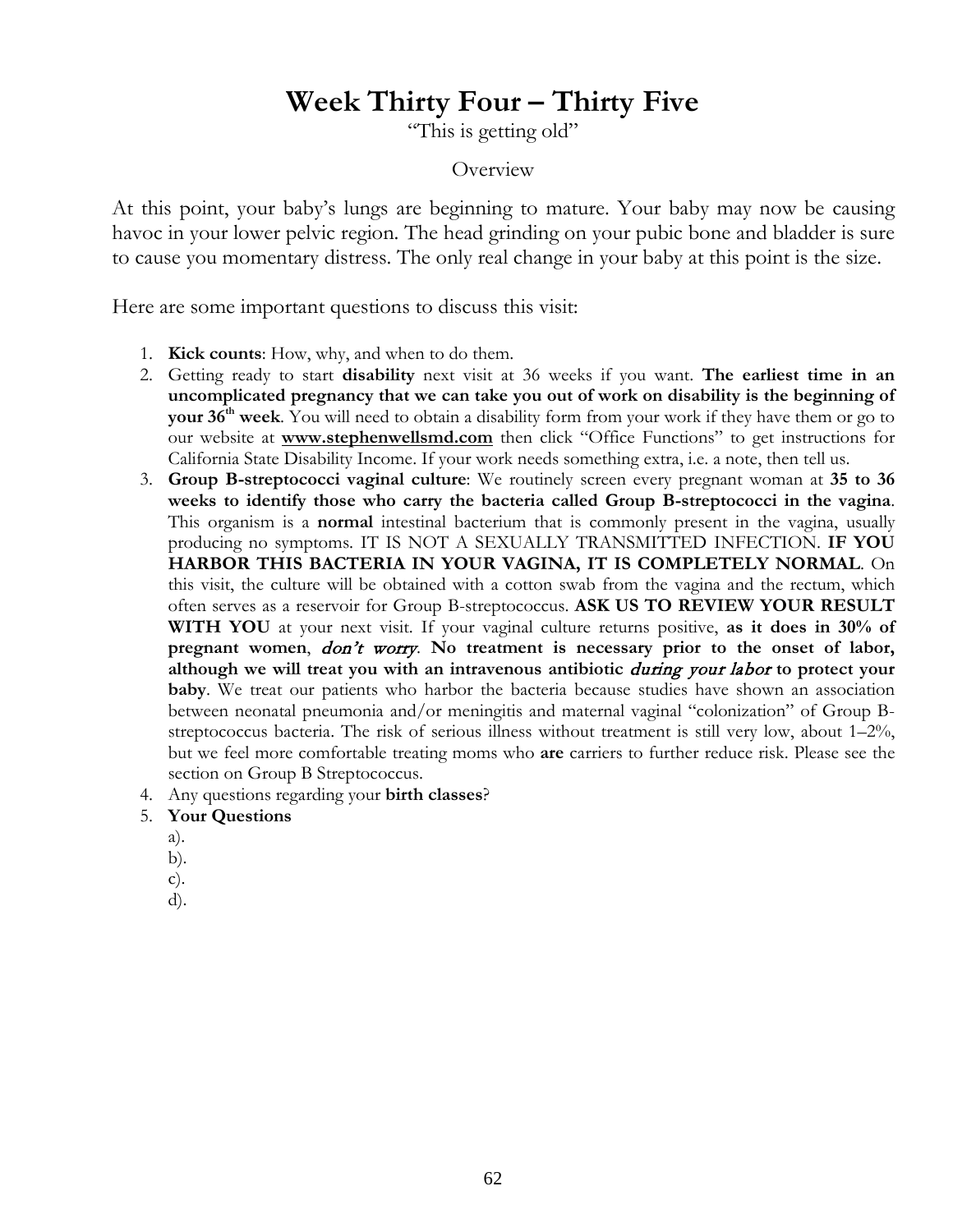# **Week Thirty Six – Thirty Seven**

"Home Stretch"

#### Overview

If you go into labor at this time, we will probably not stop you. You have now made it to the last leg of your journey. **We will check your cervix each visit** from now on. Changes we may report to you are the **dilation** (how many centimeters your cervix is open), **effacement** (how shortened or thinned out the cervix is), and **station** (how low in your pelvis the baby is). These changes are of some interest to us but unfortunately **they don't allow us to predict with any accuracy when your labor will begin.**

- 1. **Labor Precautions** when to call us. See the next section for a preview of when to call.
- 2. **Kick counts**
- 3. **Genital Herpes**: If you have genital herpes and have frequent outbreaks, you have the option, at 36 weeks, to take pregnancy-safe prophylactic antiviral medication (Valtrex or Zovirax) until you deliver. These medications dramatically reduce the chance of an outbreak at the time you enter into labor. If you do have an outbreak when you enter labor, or even 7–10 days prior, it is recommended that you deliver by cesarean section, to reduce the chance of transmission of the virus to your baby. Please see the section on Herpes Virus.
- 4. **Review special concerns** that you should convey to the labor and delivery nurses when you go in, i.e., **Group B-streptococci status (be sure to ask us your status, whether positive or negative, for GBS)**, blood type, previous cesarean section, significant medical illnesses, etc. If you can't remember all of the important stuff, don't worry. There are copies of your prenatal records at the hospital by this time.
- 5. **What is the position of the baby? Is the head down?**
- 6. **Your Questions**
	- a).
	- b).
	- c).
	- d).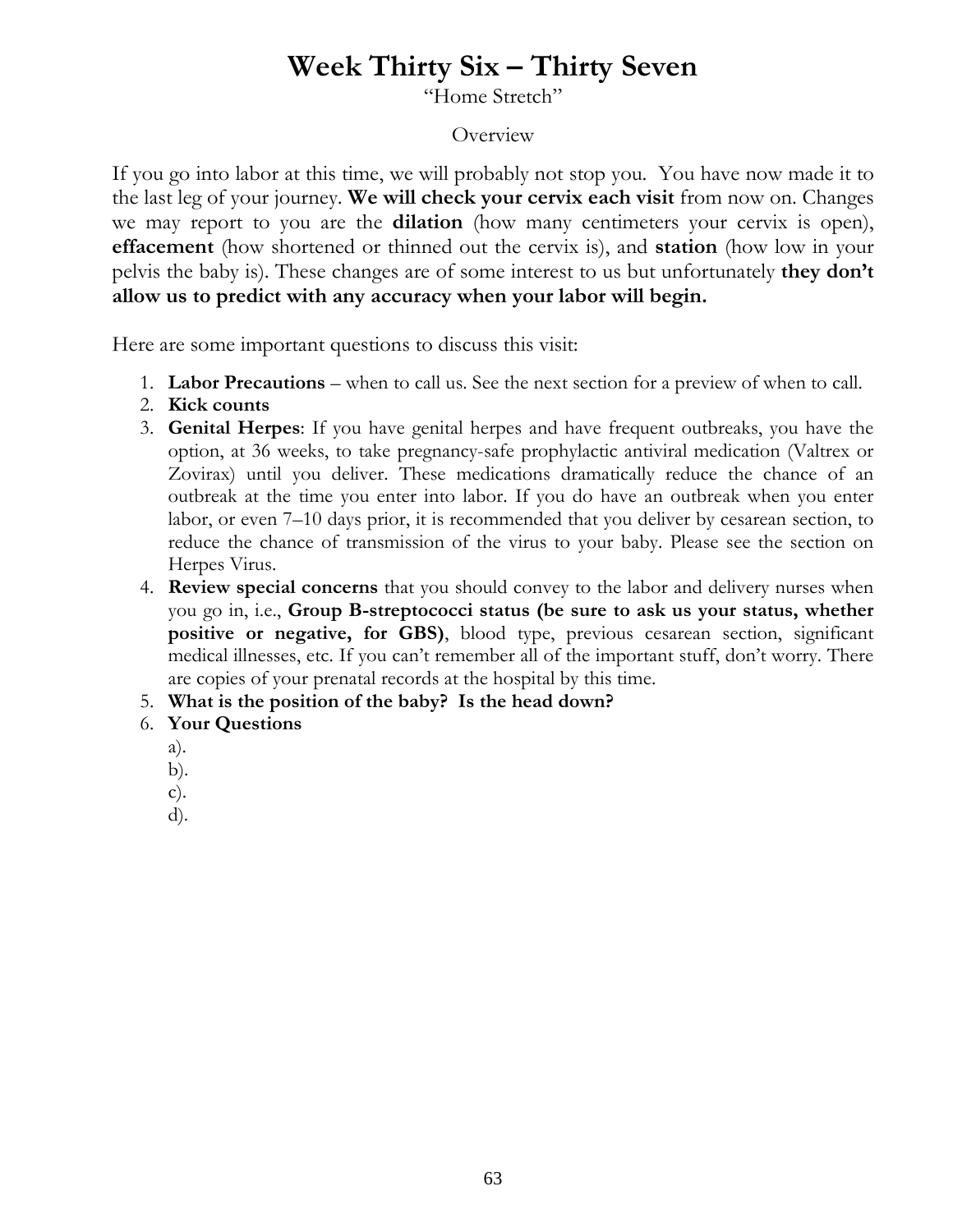# **Weeks Thirty Seven – Forty (One)**

"Any day now"

### Overview

This is a time to review and make sure everything is in order. By this time you should have: Picked the pediatrician, registered at the hospital, arranged for child care if you have other small children, packed your hospital bags, and mapped out the route to the hospital (in case you haven't been there three or four times already…). EVERYTHING READY??? Okay. Now all you can do is hurry up and wait! Be encouraged by weekly changes in your cervical exam. Walk lots if there are no contraindications, i.e. toxemia, etc. If you are still pregnant at 40 ½ weeks, we'll start talking about inducing your labor at 41 weeks. Otherwise these term visits are relatively simple. Basically, we'll check your baby's heartbeat, measure your uterus, and check your cervix during these quick visits.

Here are some important instructions to clarify this visit:

### **1. Labor precautions – When to Call:**

- a. **Contractions**: When they are **progressively increasing in frequency** over time so that they are occurring every 5 minutes **(every 10 minutes if you've been down this road before)** for an hour **AND AT THE SAME TIME** are **progressively becoming so intense** that you are not smiling anymore **AND AT THE SAME TIME** are **increasingly longer in duration** (about 45–60 seconds from 15–30 seconds). When *all three characteristics are present*, it's almost always a sure bet you're in labor…
- b. **Bleeding**: No need to call us if you've passed blood-streaked mucous, i.e., the "mucous plug." We can't predict when you'll enter labor based on passage of the plug. (And please, please, please – don't put the mucous plug in a Ziploc baggie and bring it in to show us. We'll trust you that you've passed the plug  $\mathbb{G}$ ). **But if you are having** bright red blood **from the vagina, please call us immediately**.
- c. **Ruptured membranes**: If you feel a gush of fluid, or a continuous trickle of fluid, please call us immediately. If the fluid is **greenish or brown**, tell us so when you call.
- d. **Decreased fetal movement**: Perform "kick counts" several times daily if you notice a significant decrease in your baby's movement. If the criteria mentioned in my chapter on "kick counts" are not met, please call us immediately.
- **2. Labor precautions – Whom to call:**
	- a. **Call our office first: 925-935-5356**. If it's "after hours," you will be connected to our answering service through a set of triage instructions. **When you hear the recording, press the number 1, wait, then the number 2, then when prompted leave your phone number, then wait for the operator to leave your message.** The on-call doctor will call you back, then may ask you to call L&D to let them know you will be coming in for an evaluation.
	- b. **If you are unable to connect** with Dr. Wells, or the on-call doc in a reasonable amount of time (10–15 minutes), **call directly to Labor & Delivery (L&D) at John Muir Medical Center (925-947-5330)** and ask for advice, or **if you really can't wait and are worried, proceed directly to L&D and we'll work out the details when you get there!**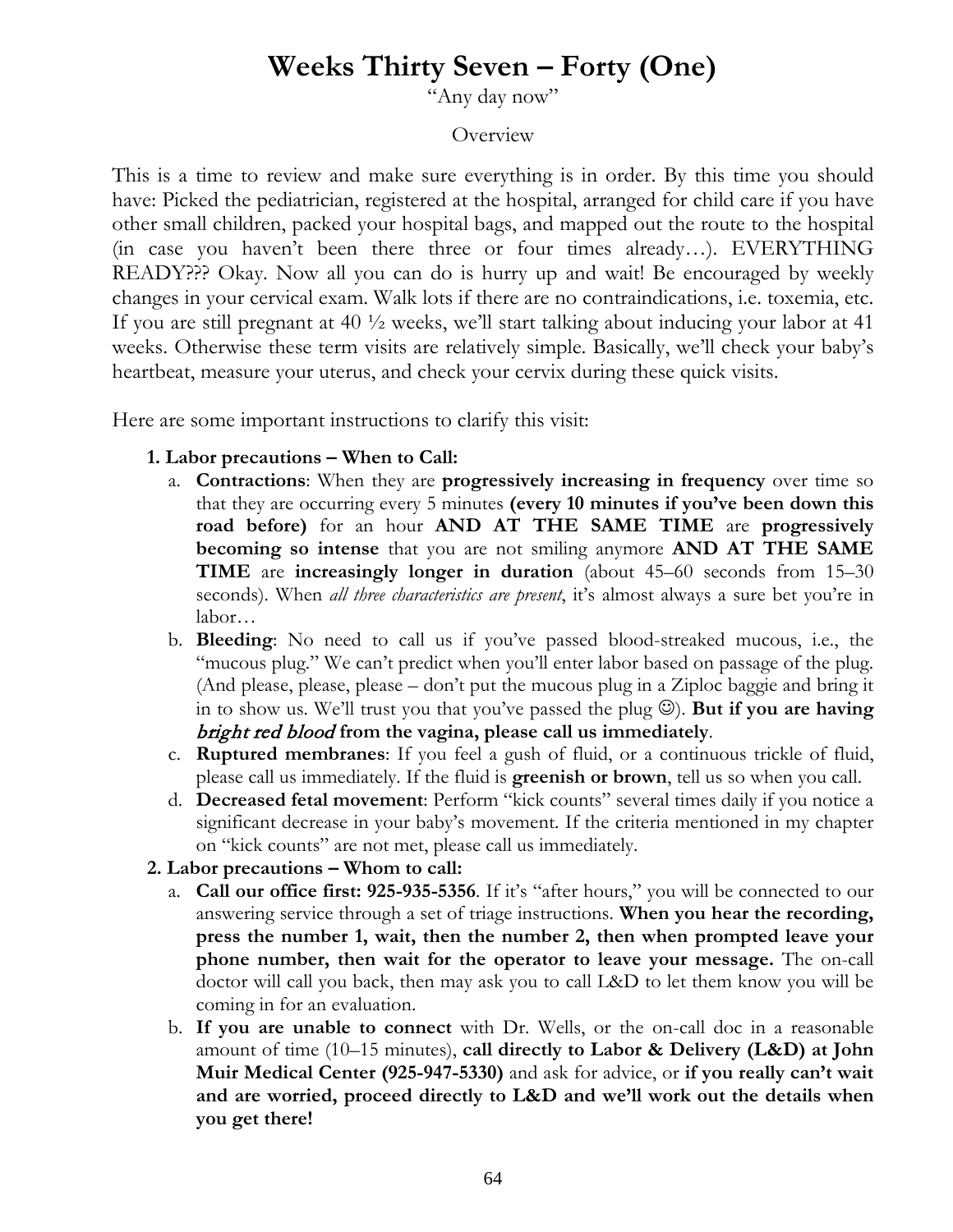# **Birth Plan for Teresa and Stephen Wells**

The following was presented **in jest** to my wife's Obstetrician, the night before her VBAC induction. Don't take this seriously at all. I include it here because every time I read it, I crack up, remembering the actual events of her labor…

We, Teresa and Steve Wells, are looking forward to a wonderful birth experience. We understand and have learned through our "Bradley Method" childbirth education classes that although occasionally there may be some minor complications such as shoulder dystocia, placental abruption, and uterine rupture, childbirth is almost always a very natural experience that usually doesn't even require the presence of an Obstetrician. Although we know that there are some hospital policies that need to be enforced, we would ask for the most natural form of childbirth possible, and that our wishes for a beautiful experience be respected. The following is a list of our preferences during the course of labor. We know that some of them may not be able to be performed for various reasons, but we ask that you try to aid us in completing each item on our checklist so that we may impress all of our "Bradley Method" colleagues:

- 1. Teresa would like to labor on a bed of garden-fresh scented pillows surrounding her, and to be able to sip herbal tea and listen to Enya.
- 2. Early during the course of labor, Teresa would prefer no artificial form of anesthesia. Instead, she would like a mixture of garlic paste and dill weed to be massaged onto her abdomen to minimize discomfort from her gentle little labor pains.
- 3. She does not desire the use of an I.V., and would rather replenish her fluid stores and maintain electrolyte homeostasis with Crystal Geyser mineral water served on ice.
- 4. She would like her Obstetrician to be at bedside holding her hand and offering mild words of encouragement the moment her cervix is dilated to 3 centimeters, and to remain at bedside until she has delivered and completed her bonding experience.
- 5. We prefer an unmonitored labor. If the fetus is in jeopardy, we believe it to be a natural, predestined event that should not be interfered with.
- 6. In the unlikely event that the labor pains become intense, she would like to internalize the feelings of pain and become introspective. If this technique is not effective, she would like to be allowed to use strong adult language. However, no mind-altering narcotic medications or leg-paralyzing epidural anesthesia should be suggested or encouraged, even if the pain literally kills her. Her goal is to undergo natural childbirth at any cost. Anything less will lead to deepseated feelings of guilt and worthlessness.
- 7. When she is ready to deliver, she desires the "urge to push" technique, even if she is only at 6 centimeters. She would rather not have her interfering Obstetrician tell her when she should or shouldn't push.
- 8. Teresa would prefer no form of anesthesia that may dull her sense of excruciating, brainracking pain as her beloved newborn rips her supple perineum nearly unrecognizable as she listens to Enya and sips her herbal tea. As an alternative, she would like 37.5°C warm compresses with rosebud scented mineral oil massaged into her perineum to uselessly reduce the severe trauma and multitude of lacerations that will undoubtedly occur when the head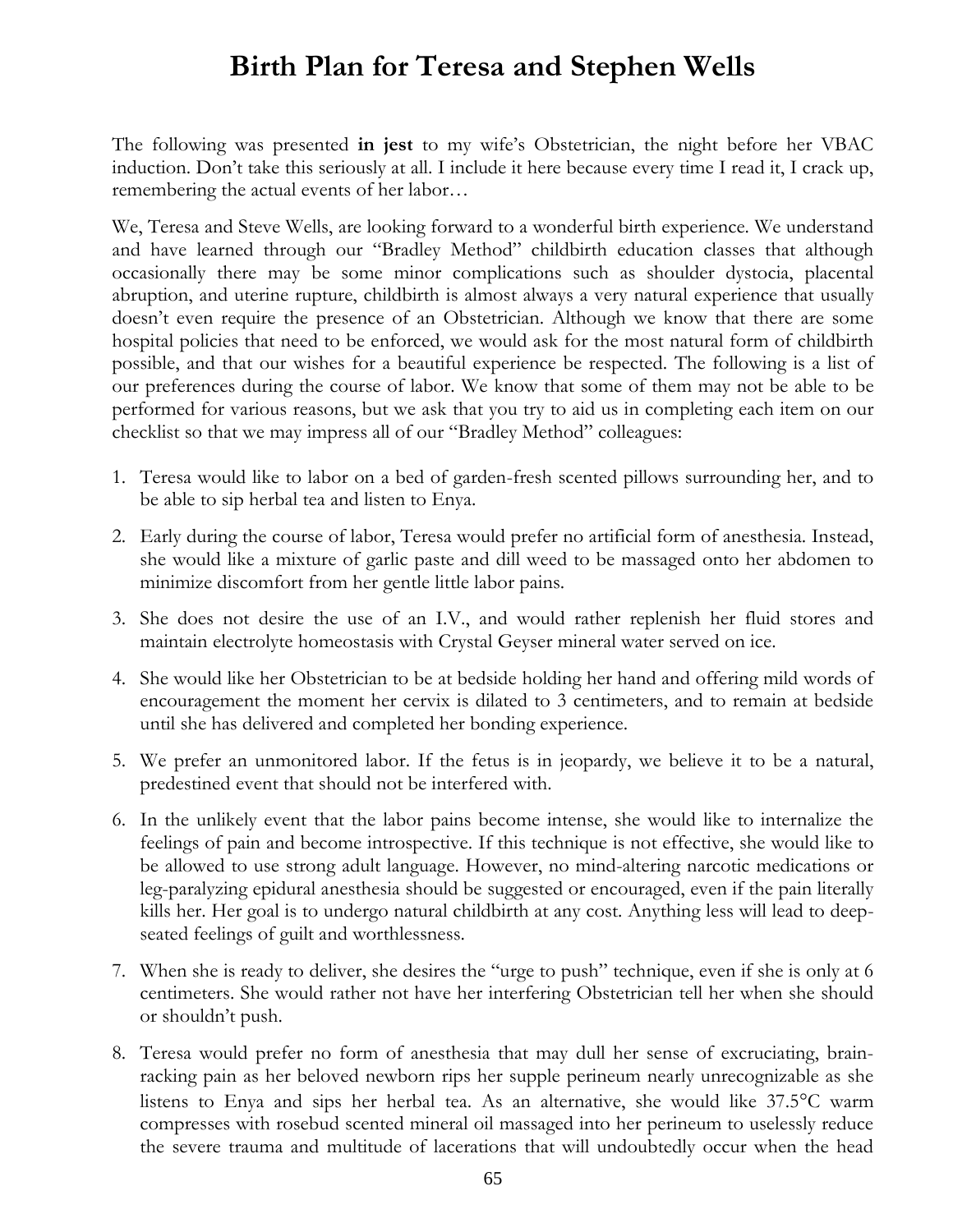passes through. Should the shoulders become entrapped, she would like all persons in attendance to urge little Katie through the birth canal with song, instead of using any unnatural barbaric maneuvers that the Obstetrician may have in mind.

9. Immediately after delivery, Teresa would like Katie on her breast. The umbilical cord should not be clamped or cut until it has completely dried up and fallen off little Katie. Should there be a little heavy hemorrhage, we would prefer to coax Katie to "suck a little harder" instead of the use of the evil Pitocin.

*We understand that there may be some alteration in the above birth plan, but keep in mind that if we do something different, we may be the laughing stock of all our "Bradley Method" classmates.*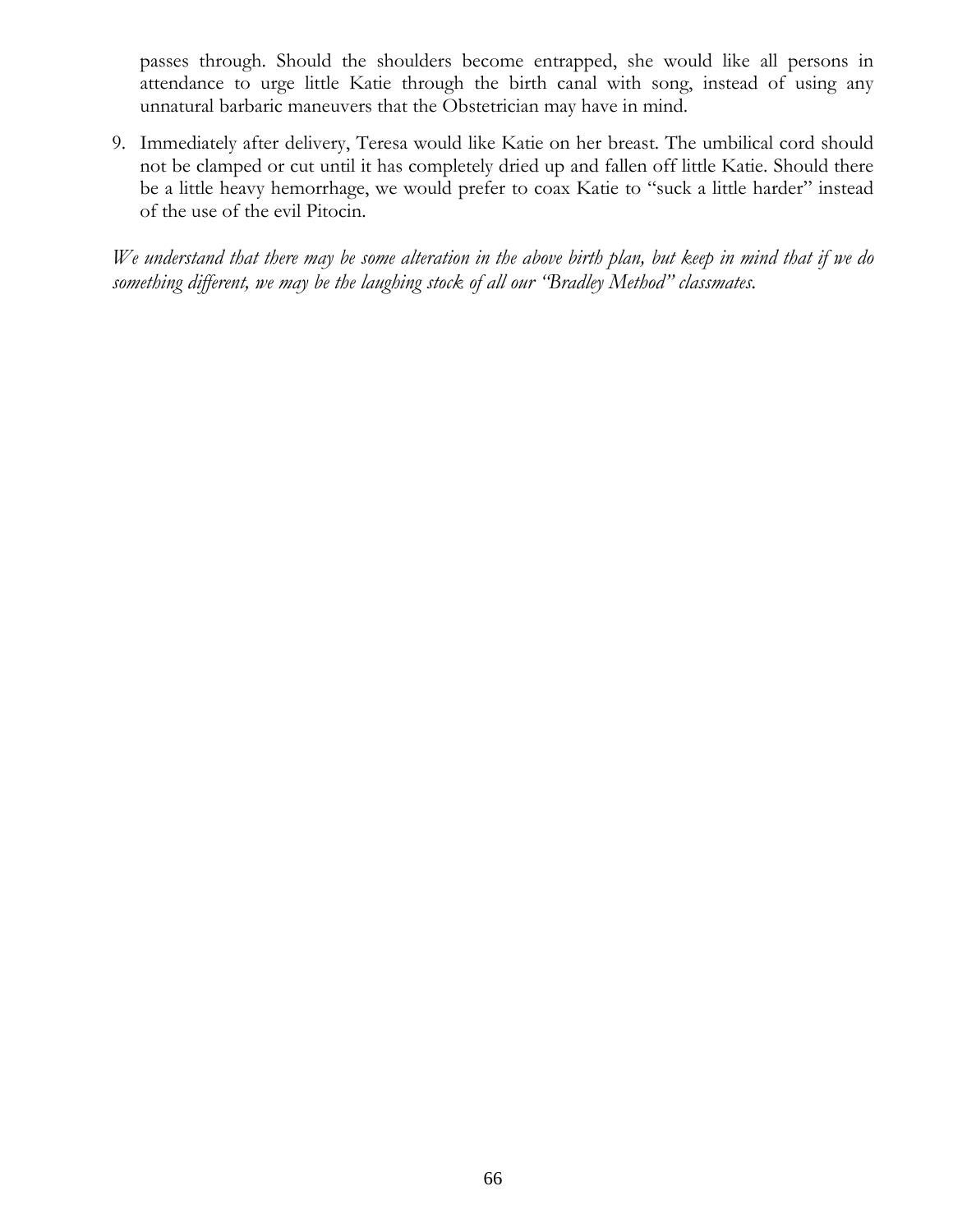## **Labor and Delivery**

### "Honey, it's time"

You're in labor and sure of it. There's no doubt this time. So what's going to happen next???

#### **First, call us.**

If you go into labor during office hours, you may speak with either of the midwives, the nurse practitioners, or me. If it is after hours, then call the office and our answering service will put you in touch with me or with one of the on-call docs. After hours, you will hear a triage phone message that should ALWAYS end in a conversation with a live person. When you call 925-935- 5356 and hear the message, you should be able to press the number 1 then the number 2, and then be asked to punch in a 10-digit phone number (area code plus your number). Then wait and your call should be answered by an attendant who will then text or call the on-call physician. Your call-back from the on-call physician should be received in a reasonable amount of time (10–15 minutes, possibly longer if our hands are tied up in surgery, delivery, etc). Regardless, we can help put you at ease and direct you to the hospital. After we talk with you, we'll ask you to call the hospital to notify them of your impending arrival. If you have any special concerns about your labor and delivery i.e., your birth plan, needing antibiotics for mitral valve prolapse or for a positive Group B streptococcal culture, etc., mention it to the nurses when you arrive. Your prenatal records are available on L&D, so the nurses will have them to review when you arrive.

### **Then go to the hospital.**

If labor has commenced or if your membranes have ruptured, we would feel more comfortable having you at the hospital, being carefully monitored. Obviously the risks of staying home longer are remote, but there are *serious problems* that can be prevented or promptly treated if you are assessed early during the course of labor.

### **Upon arrival…**

Ahhh, paperwork. Another reason to get to the hospital earlier, rather than later. Hospital policy requires your filling out consent-for-treatment forms, security forms, and any other forms the nurses may find laying around.

The "questionnaire." Going over your life history with your attending labor nurse between contractions. What fun…

Plugging in the fetal monitors. They consist of two parts. One monitors the fetal heart rate pattern and the other the contraction pattern.

Getting settled. Realizing that you're in for the duration and there's no turning back. Remembering all of the items you forgot at home. At this point, try to relax and just go with the flow. Everything will fall into place. Besides, there is nothing you can do about "loose-ends" now anyway.

### **Who will deliver my baby?**

This question has been asked since the first time you set foot in our office. For years I have told my patients that I usually deliver the vast majority of my patients. Many wished to have a 100% guarantee that I would be there on that special day. But most understood that I "had a life also…" and knew that I couldn't give that 100% guarantee. Interestingly, when I asked patients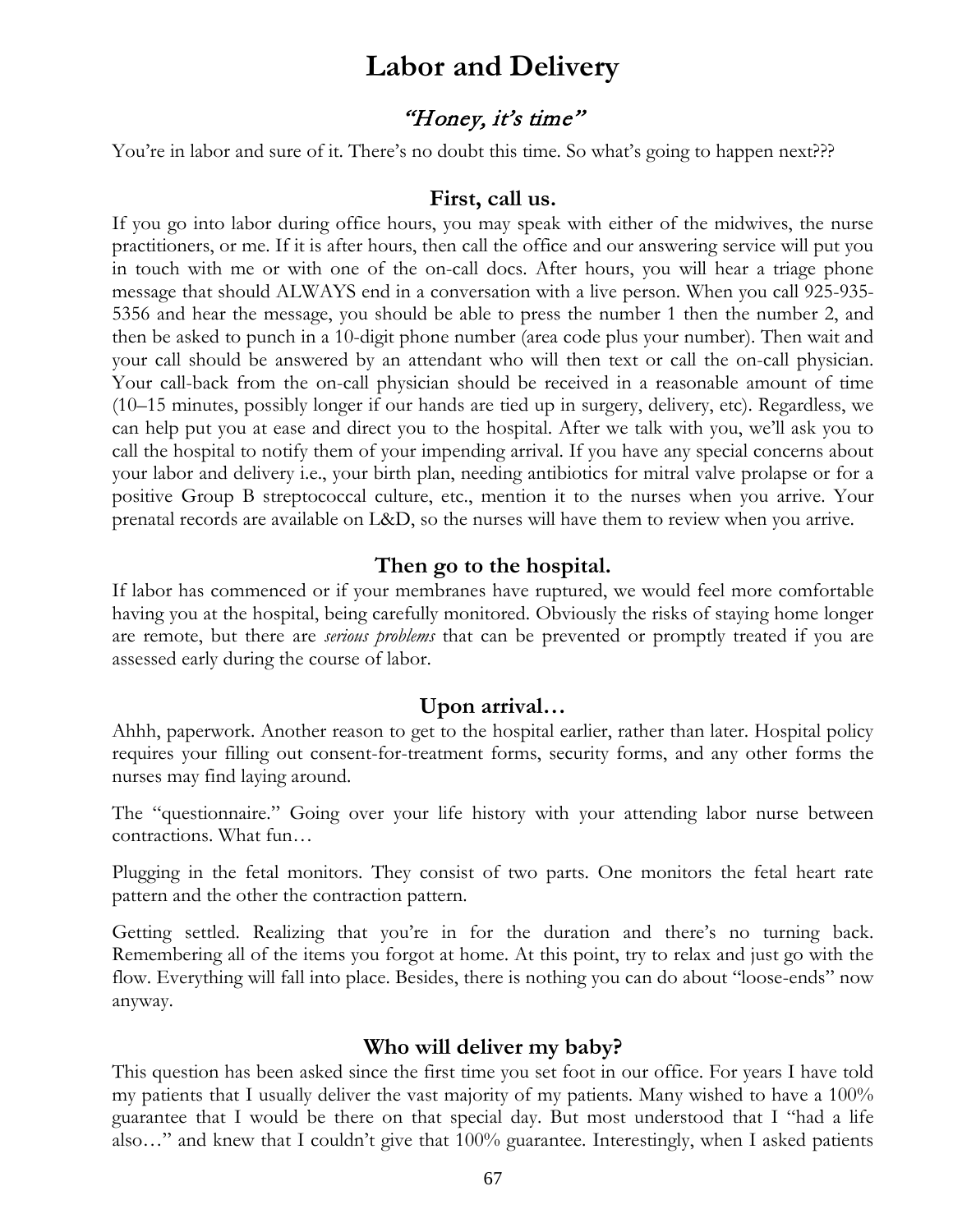about their experiences having been delivered by my colleagues, the usual answer was "we had a great experience." With that in mind, I have taken on Sonya and Amanda, two highly qualified Certified Nurse Midwives, to help with deliveries so that most all of our patients, if they choose, will have someone they know and trust present to deliver their baby. I have also queried patients who have been delivered by Sonya or Amanda, and comments I have heard validated my suspicion: Women love to be delivered by them, and the bonds that have made have led to these women coming back hoping to be delivered by them again! Please visit my website [www.stephenwellsmd.com](http://www.stephenwellsmd.com/) for testimonials that came from a survey I had sent out years ago.

Our on-call schedule will have frequent changes due to vacations and mid-week conflicts, but basically it will look like this: I am on-call with my 6-physician call group every sixth night and every sixth weekend, so am on for night-time call most Wednesdays, but on other random nights as well. I also deliver inductions and other laboring patients who will likely deliver by the evening on Mondays, Wednesdays, and Fridays. Tuesday I am in surgery and Thursday I am off altogether. Sonya works in the office every Monday and Thursday, and on these nights, plus every other weekend, she delivers. Amanda is in the office all day Tuesday and Friday. She delivers Tuesday day and night, and alternates Wednesdays and Fridays with me. VERY CONFUSING, I KNOW, BUT THIS ACTUALLY WORKS! In this way, you will either see Sonya, Amanda, or me. If you prefer not to have Sonya or Amanda attend your delivery or if your pregnancy is very complex, then you may have one of my other call-group obstetricians deliver you on the days that I am off and Sonya or Amanda is on call. This should be a relatively rare occurrence. I know this sounds confusing, but we have a schedule that is sent to Labor & Delivery each month, so WE know who is on at any given time. Again, we want you to be delivered by a familiar face. If you labor and ultimately need a cesarean section for delivery and I am NOT available to come in to deliver you, DON'T WORRY! Sonya and Amanda both have privileges to assist in your cesarean section with one of my colleagues. Continuity of care is important to me!

### **Regarding Labor**

*Our primary goal is for your labor and delivery to end with a healthy infant, healthy mom, and fond memories*. In accomplishing this, we want to allow you to proceed in the way you have envisioned. It is our philosophy that your labor should progress with minimal intervention. We will only augment your labor if it is not progressing in a timely fashion. It is important for you to understand that *labors prolonged more than normal lead to unnecessary exhaustion and profoundly increase the risk of infection and cesarean sections*.

After we have assessed your baby by monitoring the heart rate for a short period of time, you may walk around in your room or in the hallways. Only if there is a medical reason, will we need to draw blood or start an I.V. If you need antibiotics during labor we can hook up your I.V. when receiving the medication, allowing you to move about freely. Showers are fine. You may rock in a rocking chair and use a birthing ball if you so desire.

#### **"Natural Childbirth"**

The decision to undertake labor and delivery without "pain medication" is a misnomer. During labor, your body actually produces chemicals called endorphins, which act like morphine to provide slight relief from pain associated with contractions. In addition, you can use breathing techniques to help maintain a sense of control during labor. At this time, you will want to follow the approach learned in your childbirth education classes.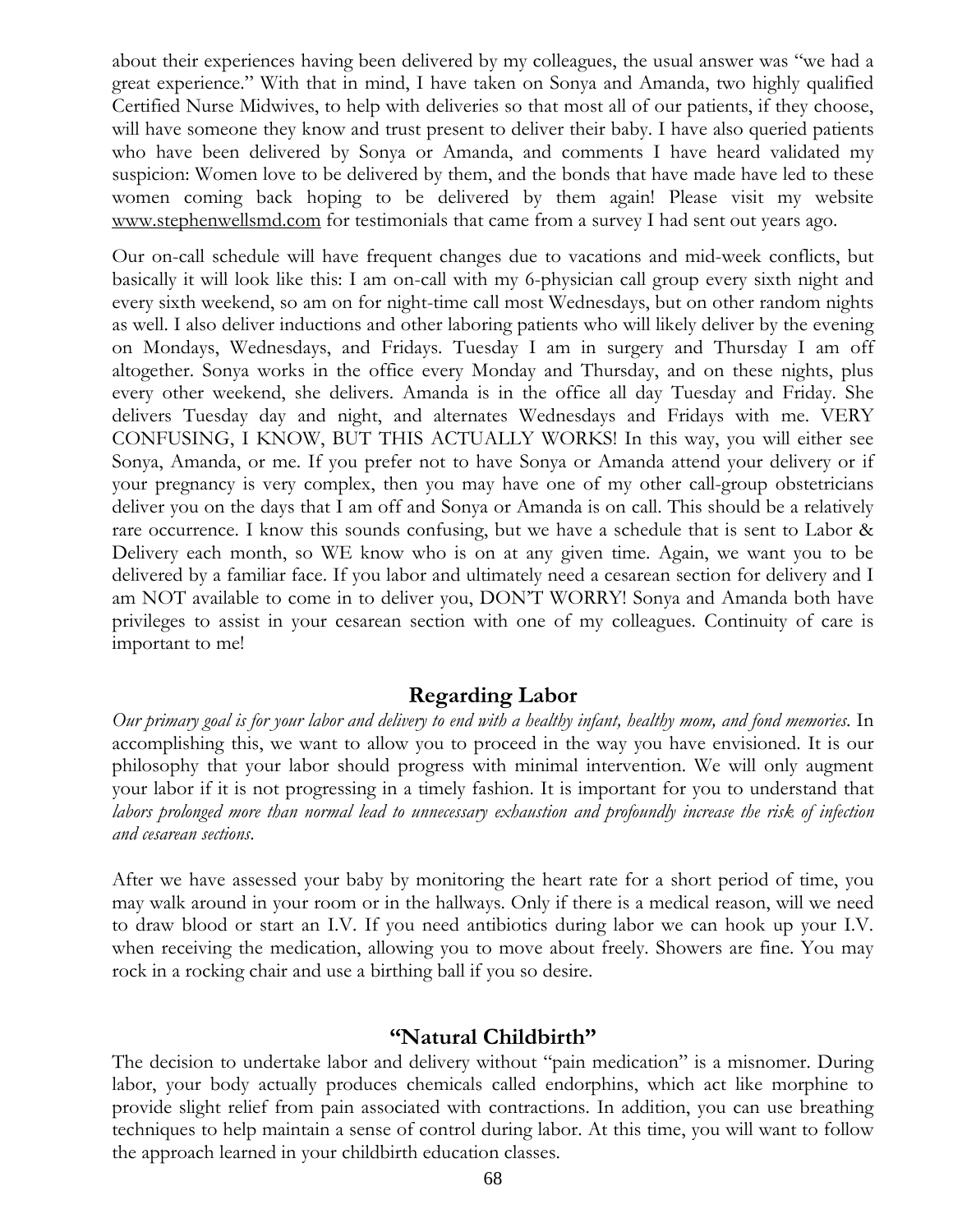We will not hinder you from going through labor without analgesia. However, if you ask for medication for pain relief we will give it to you. *Keep in mind that sometimes a patient's response to pain can hinder the progress of labor, and when pain is relieved, labor can speed along quickly.*

### **"Natural Childbirth…with a little help from the Anesthesiologist"**

There is nothing unnatural about going through labor with an epidural. With an epidural, your course of labor will be shorter, more restful, and more enjoyable. You will be more rested in the end when you are looking forward to spending time with your newborn. Don't underestimate the value of being well rested as you face going home with a newborn that likes to eat every few hours.

### **Pain Control in a nutshell**

In an effort to make your whole experience as pleasant as possible, various forms of pain relief are available. Intravenous narcotics and labor epidurals are the primary methods used today.

**Intravenous narcotics** are most commonly used to "take the edge off" labor pain. Advantages include easy administration, quick onset, and these medications do not inhibit your ability to move about. Disadvantages are that they tend to make you feel doped up and they don't take away the majority of the pain. They do cross the placenta but the effects on the baby are negligible. For patients who don't mind feeling like their head is in a fog, this is a great way to go.

**Labor epidurals** are the "gold standard" for pain relief during labor. They take away most if not all pain associated with labor and delivery. There are no effects on the fetus. Complications are extremely rare, and therefore it is very popular at most hospitals.

Some childbirth educators may have taught you that epidurals slow the course of labor. However after years of anecdotal experience, we believe that although an epidural may slow the frequency of contractions for a short period of time, in general they shorten the time until delivery. Epidurals are placed when the patient needs pain relief, not when the cervix is dilated to a certain number of centimeters.

## **Special Delivery**

Our methods of delivery are all basically the same. We coach you, but we let you do all the work. If you have a birth plan, we will follow it as closely as possible. We won't intervene unless harm will come to you or your baby by waiting. Our rate of use with the vacuum is very low, and our C-section rates are very low (unless you have a very rigid birth plan). We won't do anything for our own convenience. We do not do routine episiotomies, but if we strongly recommend them, don't be discouraged. We're trying to save you from worse types of lacerations, including those that tear through the labia, clitoris, or urethra.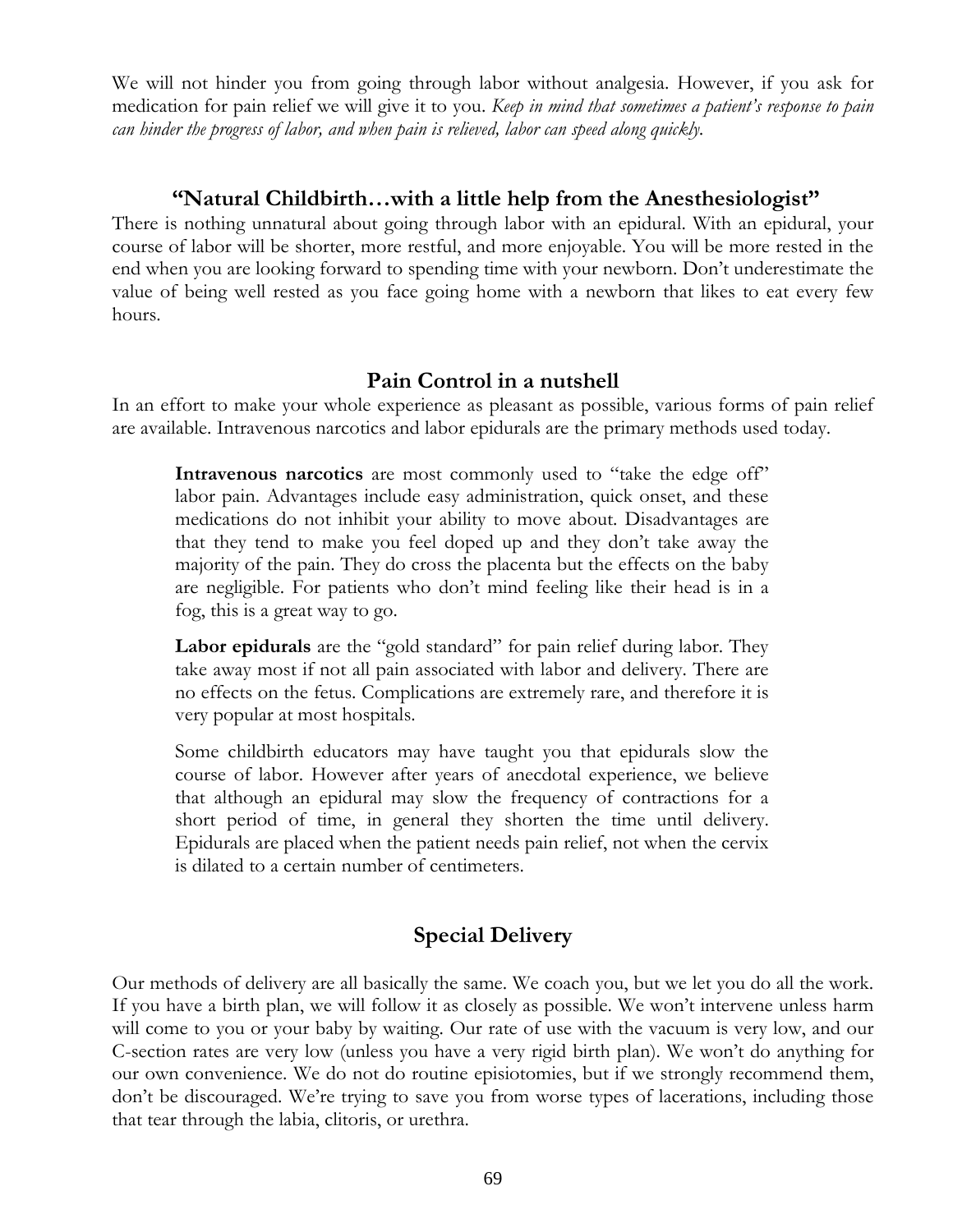You may have as many people as you want in the room for the delivery, and feel free to take pictures, videotape, etc. This is your special time and we want you to enjoy the miracle. I would advise, however, that you give serious thought to who you wish to have in the delivery room with you WELL IN ADVANCE. Having done this for a while, I am continually amazed and slightly amused at family dynamics right at the time of delivery. Decisions are made right at the last possible moment and concerns are expressed so that no one's feelings are hurt. If anyone asked what generally works the best, I'd have to say that a husband helping his wife through labor and delivery makes for a fantastic experience. After all, the whole process began intimately with just the two, so why not the same for the end? Additionally, I'd say that family members and friends tend to congregate in one part of the room and "talk quietly with each other," which to a laboring woman has the same calming effect as a jackhammer. Nevertheless, if you've given it plenty of thought, and want multiple people in the room for the grand finale, it's okay by me.

#### **The Aftermath**

After delivery, you may rest, breastfeed, eat whatever you want, or just stare at your baby in utter amazement. Whatever you want to do is fine. You'll stay in the delivery room for about 1 hour and then the nurses will take you to the postpartum ward to rest. Our best advice is to get as much rest as possible. A remarkably short time passes until you'll be leaving the hospital and it's "24 hour child-care services."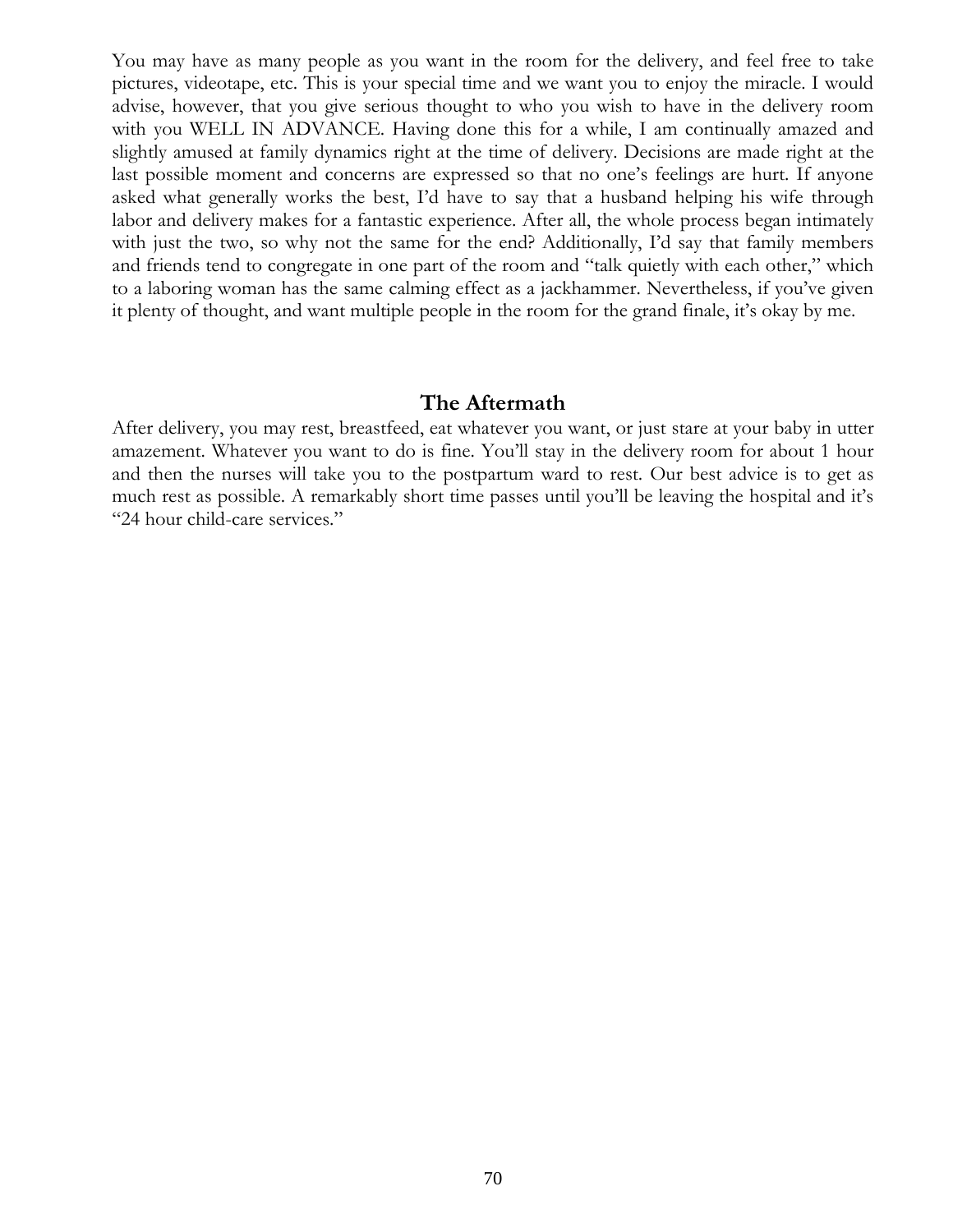# **Home From the Hospital**

### **Activity:**

When you first get home from the hospital, you will no doubt be tired and sore to a varying degree. For the first week or so, plan on lounging around the house getting used to a much different routine. Rest when you can and let those around you take care of details such as keeping the house clean and cooking. Walking around the house and going outside for short walks should be fine, but let your body guide how much you do. If you do something and it hurts, don't do it. Wait a little longer. You will progressively be able to do more and more with each passing day. Soon you will be able to carry on with your normal activities. You may shower and take tub baths as soon as you get home from the hospital (hold off on tub baths if you've had a cesarean section until two weeks have passed). Jacuzzis are fine, as well.

### **Visitors:**

For the first several days, it is normal to have family and friends come by to see the newest addition to your family. Most will come by at their own convenience and with the best of intentions. **Husbands, heed my advice:** Protect your wife!!! If people come by to visit at staggered time intervals, your wife will get frustrated because of the exhausting task of entertaining visitors. Several days of this may lead to profound exhaustion, and difficulty caring for your newborn. **My advice is for the husbands to coordinate visiting hours for family and friends**. For example, if people call with an interest in coming by, ask them to come during a specified one-hour interval. That way, your wife knows she will get rest after that one-hour visit with multiple guests has passed. Trust me. **Your guests won't mind having guidance on stopping by at a time that is good for the new mother!**

### **Exercise:**

You may be able to resume exercising as early as two weeks after delivery. Again, let your body guide how much you do. If you do something and it hurts, that is your body telling you you're doing too much too soon… Remember, you are kind of starting from scratch. Start slow and work yourself up over time. Keep yourself well hydrated at all times. Walking and swimming remain the best exercises (swim only after your bleeding has completely subsided), although you may jog, run, use the StairMaster, or lift weights at your own pace. Obviously, wait a while for bike riding…

If you've had a cesarean section, wait at least 4–5 weeks before beginning any vigorous exercises. Walking should be fine earlier than this time as long as it is not too uncomfortable.

### **Diet:**

Eat healthy and try not to purposefully lose weight. Let it come off from exercise, not by decreasing caloric intake. Remember you need about 500 extra calories for the purposes of breastfeeding. Keep taking your prenatal vitamin. You shouldn't need to continue taking iron supplements unless you lost a lot of blood during delivery, but extra calcium is not a bad idea.

I've found that most women who come back for their 6–week postpartum visit weigh on average the same as they did when they were 20 weeks pregnant. This seems to be a good goal. Women who follow this trend usually weigh their pre-pregnant weight by three months following delivery. Again, it is usually exercise that allows women to return to their pre-pregnant weight. It is important for the baby not to reduce caloric intake in an effort to reach your goal weight.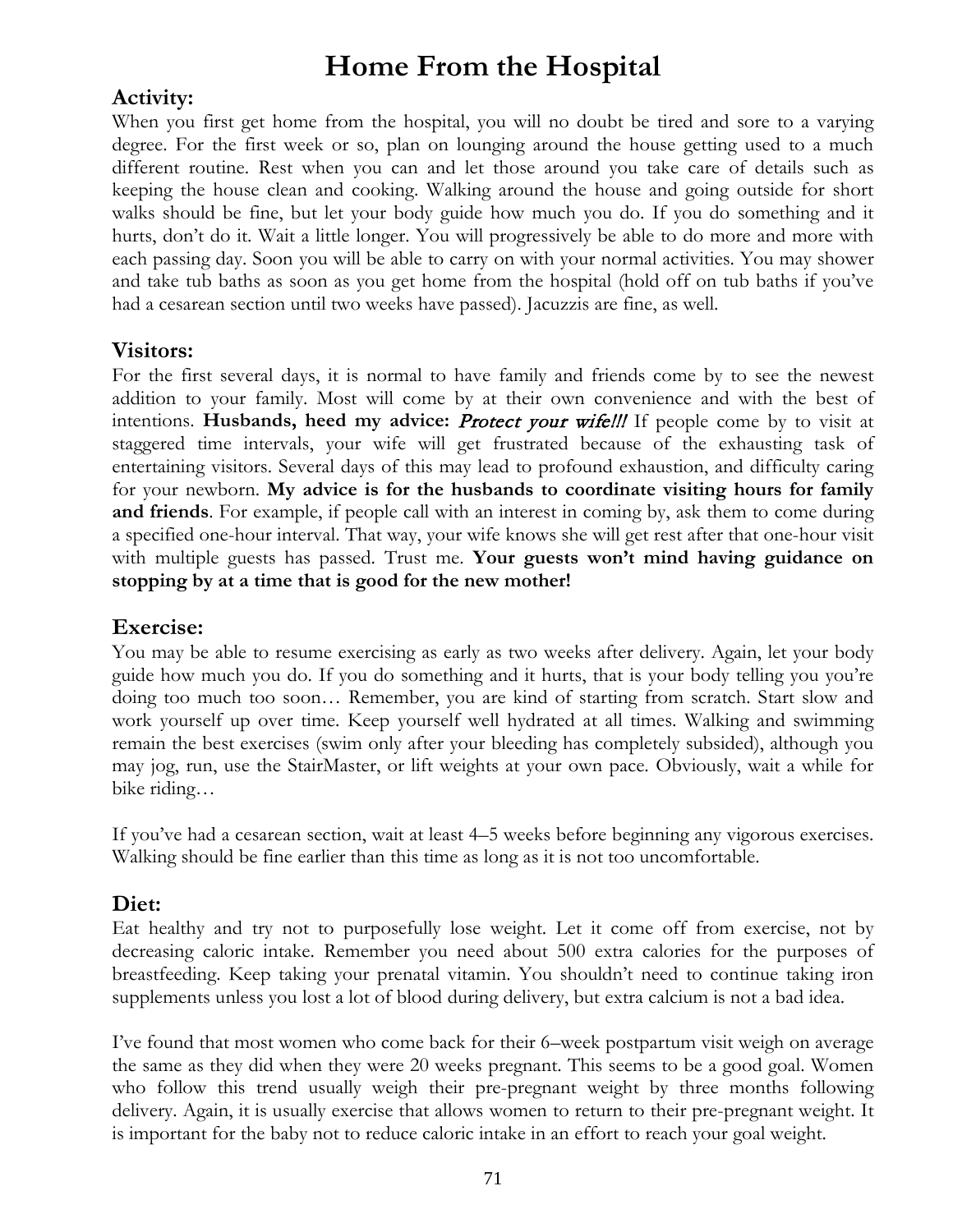## **Breastfeeding:**

Breast milk will come in 2–4 days following delivery. Breastfeeding is nature's best for your child, so we recommend you give it a try. For difficulty with the process of breastfeeding, you may call the Women's Health Center in Walnut Creek (call 925-947-3331). There are lactation consultants available to speak with you who specialize in helping moms learn how to breastfeed successfully, and they are skilled in helping with most problems that you may have. You may have even met with some while recovering in the hospital. An initial consultation with the lactation consultants is free.

If you have problems with engorgement (very hard, tender breasts associated with fever, flu-like symptoms such as muscle aches and chills) we recommend hot showers, moist heat applied to the breasts followed by feeding, manual massage to express milk, or a breast pump to empty the breasts as much as possible. Call us if you experience these symptoms AND a red, painful area on a particular area of the breast. This may represent a condition called "mastitis" which usually warrants antibiotic therapy as soon as possible.

If you decide not to breastfeed or cannot for some reason, that's okay. Even though society puts a ridiculous amount of pressure on women to breastfeed, many decide not to, or can't because of certain conditions. Don't feel bad and don't feel like you're not being a good mother. Remember 3 things:

- 1. Formula contains plenty to provide your newborn with adequate nutrition.
- 2. Breastfeeding has come in and out of "vogue" about every 10 years since the 1960s. Most of the women whose babies I deliver weren't breastfed. Myself included. I think we turned out o.k.…
- 3. The same women who so adamantly support breastfeeding with the mindset "It's the best nutrition for my child – how could I even think about giving my child anything but the best?!" are likely the same women you'll see cruising through Burger King with their kids for that OH-SO-Nutritious lunch (with a special toy, of course…).

So keep it in perspective. If you don't breastfeed, your child will still grow up with the same chances of being a productive member of society as any other breastfed kid.

That being said, if you are not going to breastfeed, wear a sports bra plus a small bra on top of the sports bra every day, 24 hours a day (except in the shower…) until your breasts become soft again. Ice packs help with the 2-4 days of engorgement you'll feel after your milk has come in. Take Motrin or Vicodin for the discomfort as you need.

## **Bleeding / Stitches / Hemorrhoids:**

Bleeding should taper in the week following delivery, and ultimately stop altogether. When breastfeeding, the patterns of bleeding are variable. You may find that the bleeding stops completely by the  $5<sup>th</sup>$  to  $6<sup>th</sup>$  day after you deliver. On the other hand, you may have intermittent bleeding/spotting or light continual daily spotting that lasts for quite some time. Even past 6 weeks. HOWEVER, if your bleeding doesn't subside and remains heavy or clotty for longer than a week, please call the office. We may not recommend anything at that time, but we'll want to remain in close contact with you. Sometimes women pass tiny pieces of membrane in the days following delivery. This is fairly common. The uterus is usually very effective in removing loose bits of membrane and tissue as it "cleans house." Rarely, if the bleeding is significant, we may need to help the uterus in the housecleaning process. Help may be in the form of a medication to cause the uterus to contract harder, thus expelling residual tissue and blood clots. At times we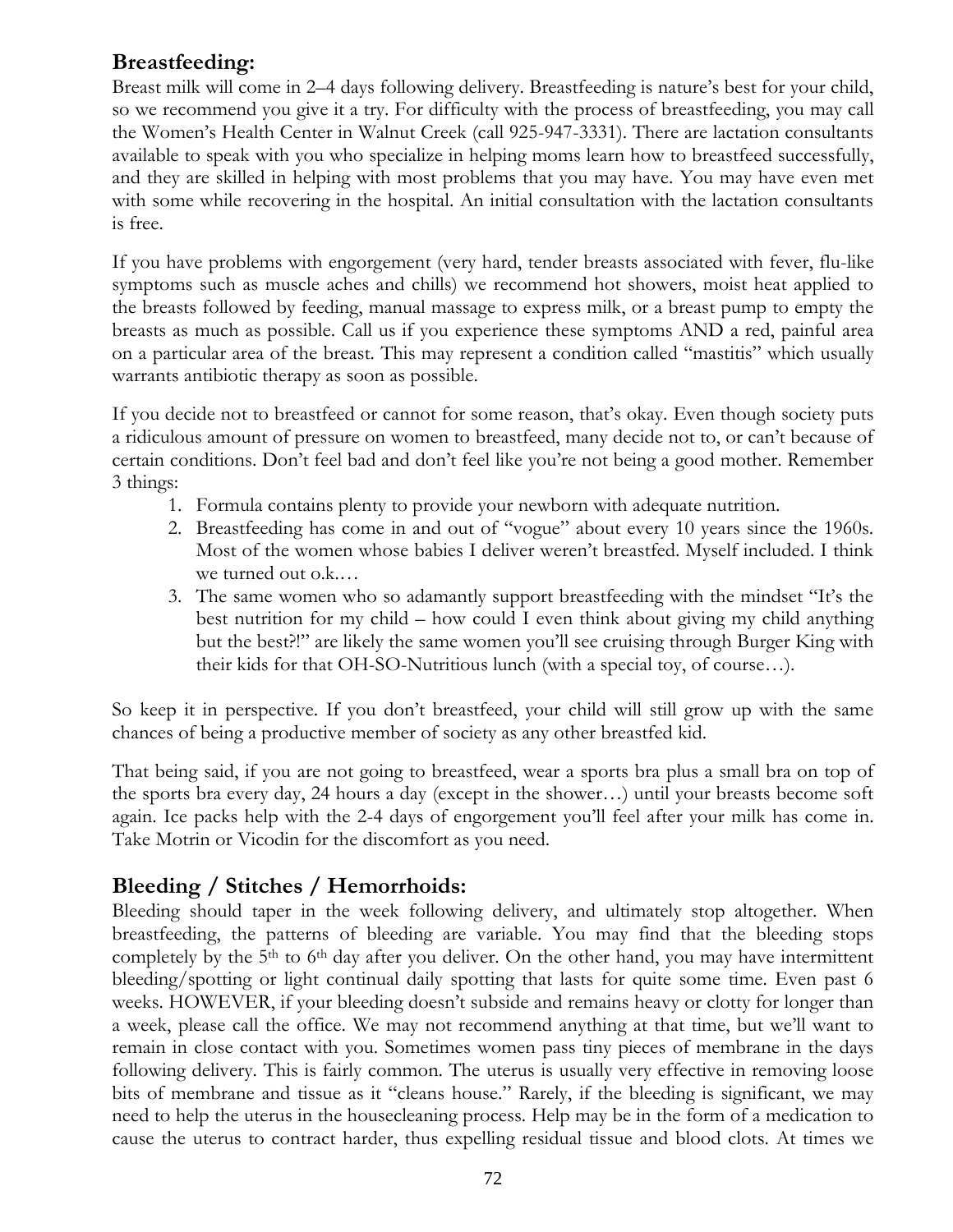may also need to help by scraping the inside of the uterus, called a D&C. This can usually be done in the office but if necessary, can be done at the hospital.

The stitches we use to repair episiotomies or lacerations are dissolvable. That means that they last long enough to allow complete tissue healing before dissolving completely. We do not need to remove any stitches. Sometimes women notice the knots hanging loosely weeks after delivery. Don't worry, they'll fall out as soon as they have dissolved completely underneath the surface of the skin. It means that they've nearly completed their task.

When you first get home, your perineum may be quite sore, swollen, and bruised. This can be expected, as you did JUST GIVE BIRTH! Ice packs, a soft pillow, and pain medications (Motrin or Vicodin) should ease the pain just enough. Some women find that using a donut pillow (with a hollow center) works well, especially if hemorrhoids are a problem as well. Sitting in a tub of warm water with Epsom salts (takes the sting out of the water) may help relax you and ease the tenderness. The discomfort usually resolves in 7–10 days, but sometimes more time is required. If you notice that the redness doesn't go away or that the discomfort steadily increases, or if you notice pus coming from the repair site, call us immediately. Infections are very rare (surprisingly) but may require prompt attention. In the absence of any problems complete healing occurs usually by about 4–5 weeks.

If hemorrhoids have been a problem for you during your pregnancy, they most likely will cause a problem during the immediate postpartum period, before slowly going away. The best advice is to use ice packs to reduce swelling, and use Hydrocortisone 1% cream several times daily. Don't worry! Most all of them become much less symptomatic over a few short weeks. If the hemorrhoids become increasingly painful and hard, however, let us know. Occasionally, blood clots form inside the hemorrhoidal veins, causing extreme pain and inability to sit. If this happens, surgical drainage of the thrombosed (clotted) vein is usually required (instant relief!!!).

If a cesarean section was performed, the incision usually heals very nicely, and does not require a lot of attention. Steri-strips were applied at the hospital prior to your discharge. Leave them alone. We'll take them off at your 2-week postpartum visit. While the incision heals, don't be nervous if it gets wet in the shower. Just pat dry when getting out (don't rub the incision or you'll inadvertently remove the steri-strips. If you notice the incision getting red, swollen, or leaking pus or blood, call the office. Otherwise, leave it alone and it will probably heal up very nicely.

### **Sex:**

If you find that you've gotten enough sleep to where you can begin thinking about other things, you may find that you begin to consider sex again. As long as you are healed up, you have our blessing. If you are breastfeeding, consider using a lubricant such as Astroglide (available at Long's or other pharmacies). When a woman breastfeeds, there are very low levels of circulating estrogen in her body. As a result the vagina, which is dependent upon estrogen for lubrication and elasticity, becomes thin, dry, and somewhat stiff (lacking normal elasticity). Lubricants help to make intercourse more comfortable. For the first few times, start very slowly.

Husbands, the sex isn't really about you this time… Your wife is likely to be very tentative the first few times, so go at her pace, and make her feel as comfortable as possible. Don't presume everything is feeling okay for her unless she tells you. Allow her to take her time.

By the way husbands, did I mention that the sex isn't about you the first few times after delivery???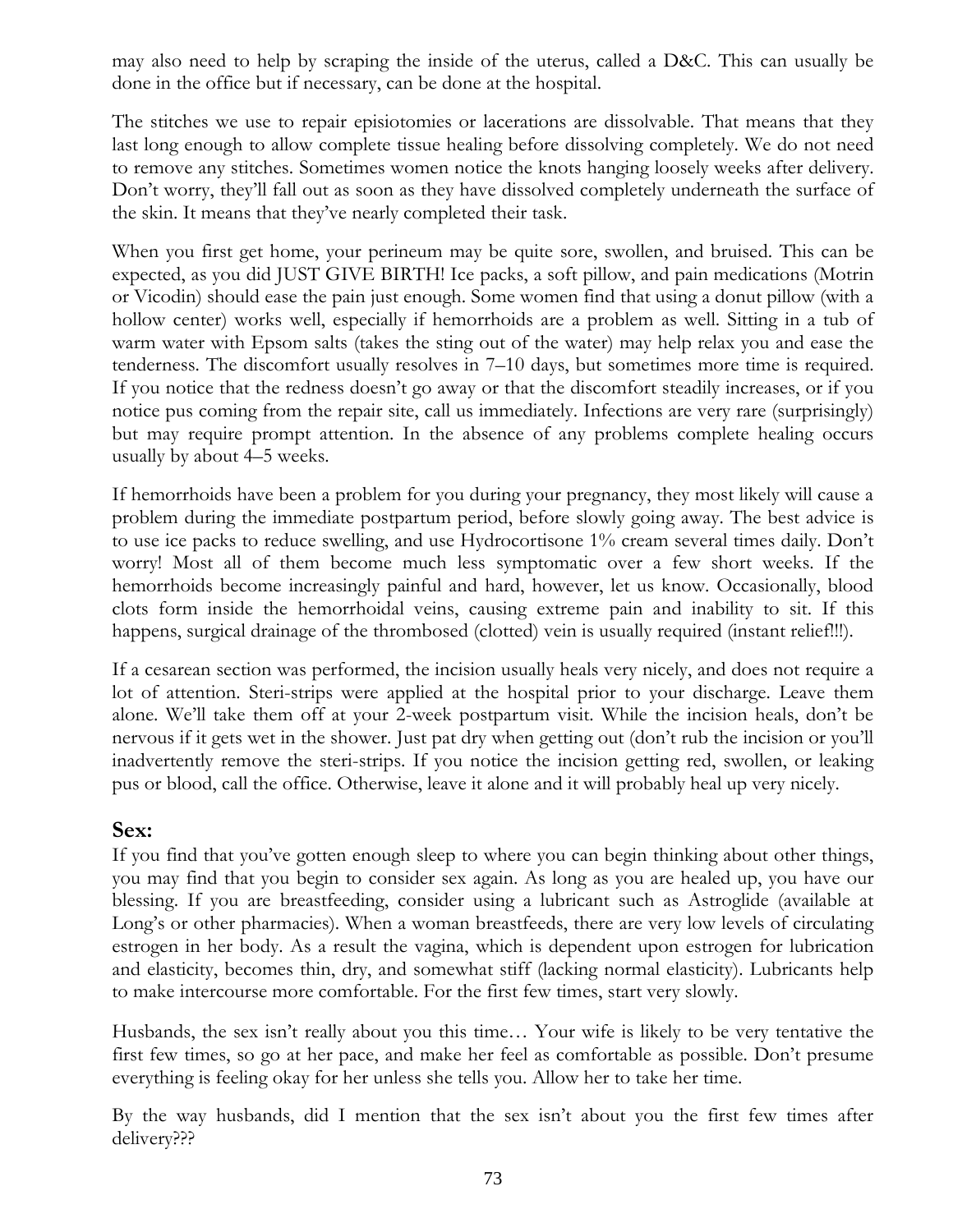## **The Moody Blues and Darker Shades**

So you've finally come home with your little miracle. Hopefully, your experience was as pleasant as childbirth can be. Keep in mind that it is common to have mixed emotions about your newly and dramatically changed life. In fact, as many as 80% of women will experience POSTPARTUM BLUES ("baby blues") after delivery. This transient mood disturbance is VERY common. It most typically occurs within 3 to 10 days after delivery, and can last from days to several weeks. If you are tearful for no apparent reason, feel fatigued, irritable, unable to sleep or sleep all of the time, or if you are moody and feel like you can't cope with the new changes, then you may have the postpartum blues. These symptoms are common, as caring for your newborn is a 24-hour-a-day job. This new responsibility is demanding and at times can be very frustrating. If you find yourself experiencing the blues, try to set aside time during the day just for yourself – doing other things that you enjoy, like taking a hot bath, exercising, writing letters, or even just catching up on sleep! Find family members or close friends to watch your infant for just a few hours periodically to give you "sanity time" for yourself. Keep in mind that this sense of feeling down will most likely pass in a couple of weeks.

If a few weeks have passed since your delivery and you feel that the "Baby Blues" have not passed and in fact have worsened, you may have POSTPARTUM DEPRESSION. This condition may also be accompanied by feelings of guilt and worthlessness, or having dangerous thoughts about yourself or your infant. Women who are more likely to develop postpartum depression are those moms who have a personal or family history of depression or those who have suffered from severe PMS. Although less common than the postpartum blues, postpartum depression affects about 10–15% of all mothers.

Postpartum depression can last up to 6–9 months. If treated, it carries an excellent prognosis. Unfortunately, 80% of the time this problem goes undetected and untreated. Delayed diagnosis unnecessarily prolongs the depressive state and makes it more difficult to treat. In addition, it can have a devastating effect on a woman's life and the health of her family, as she sinks deeper and deeper into depression. Therefore, diagnosis and prompt treatment consisting of support, psychotherapy, and medication are of paramount importance.

If you feel like you may have symptoms of postpartum depression, please make the effort to let us know. Simple measures can be instituted early so that you can be on the road to recovery in a short period of time. We can refer you to several counseling centers that specialize in the complex issues associated with postpartum depression. In addition, we can prescribe medications that are extremely safe and very effective in treating hormonal imbalances that are found in women with this condition. Lastly, national organizations devoted to the study of postpartum depression also provide literature and newsletters for the general public.

**The only way we can help you determine whether or not you are suffering from this relatively common and** very treatable **problem is if you share with us what you are experiencing. We would like to help you, so please don't hesitate to ask!!!**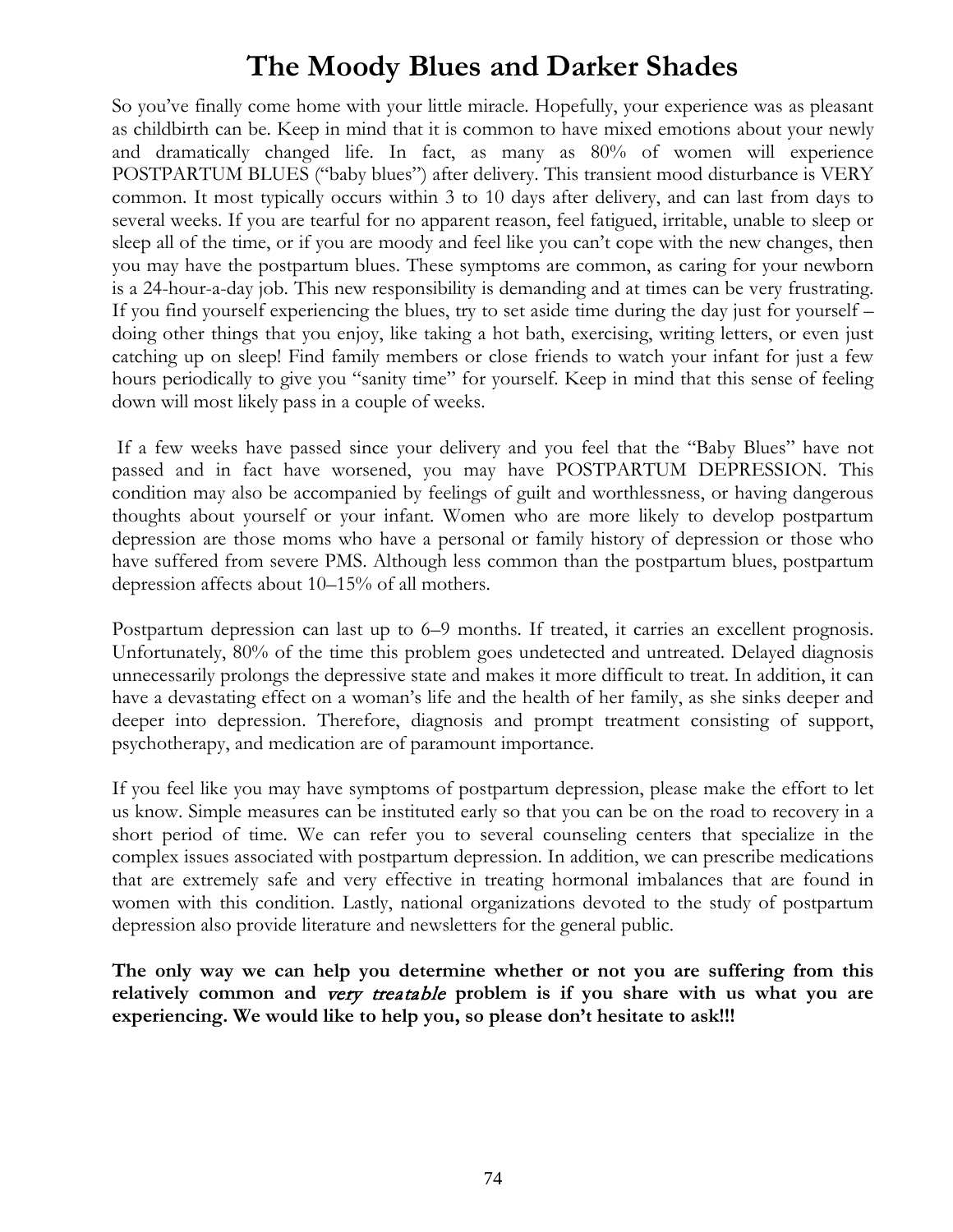## **Postpartum Contraception THE LEAST-READ SECTION IN THIS WHOLE BOOK….**

Something near and dear to the hearts of new parents is the subject of post-partum contraception. In this section, we will explain the most popular options for those couples that would like to wait awhile before expanding their families…

## **Birth Control Pills:**

The most popular form of contraception following the delivery of a child remains oral contraceptives. This is true despite the popular misconception regarding the use of oral contraceptive pills while breastfeeding. Some women still believe that the hormones found in oral contraceptives can be dangerous to their young infants. This simply is not true. Studies have confirmed that the hormones associated with birth control pills, both estrogen and especially progesterone, do enter into breast milk, but have no clinical impact whatsoever on infants. There are many years of retrospective data that confirm the safety of birth control pill use during breastfeeding. We now prescribe oral contraceptive pills probably more than any other form of contraception device because of its long track record of safety and effectiveness.

Another area of concern regarding the use of birth control pills is the impact they may have on breast milk supply. Physiologically speaking, if a woman takes birth control pills immediately after giving birth, she will not lactate. However, once lactation is initiated, estrogen-containing birth control pills will not stop it. Estrogen containing pills may, however, decrease the volume of milk produced in varying degrees. Therefore…

#### **We typically divide moms interested in contraceptive pills into two camps as follows:**

1) **Moms who produce enough breast milk to feed a small village**. These moms will rarely notice a significant drop in breast milk supply and therefore do quite well on standard-dose birth control pills. The benefits derived from the use of estrogen-containing birth control pills include significant help with the emotional roller coaster new moms experience in the first several months following delivery. In addition, estrogen in standard birth control pills helps to restore the vagina to a more natural condition. There is increased lubrication and elasticity of the vaginal tissue, which contributes significantly to making sexual intercourse more comfortable. In addition, hot flashes often experienced by moms who breastfeed are relieved quite effectively with standard or low-dose estrogen-containing birth control pills.

2) **Moms who produce just barely enough milk for their newborns**. We find that these moms may sometimes have just enough of a drop in breast milk production when taking standard or low-dose estrogen-containing birth control pills that their infants become more irritable and experience inadequate weight gain. For these moms, there is the "mini-pill." **This is a low-dose, progesterone-only pill that is effective only in moms who are breastfeeding or pumping regularly (a minimum of five times daily)**. The benefit of this pill is that there is little or no impact on the breast milk supply whatsoever. The drawback to this type of pill is that it has to be taken at the same time each day and is effective only when used during full-time breast feeding or pumping. In addition, there is no benefit to the vaginal tissue or control of hot flashes.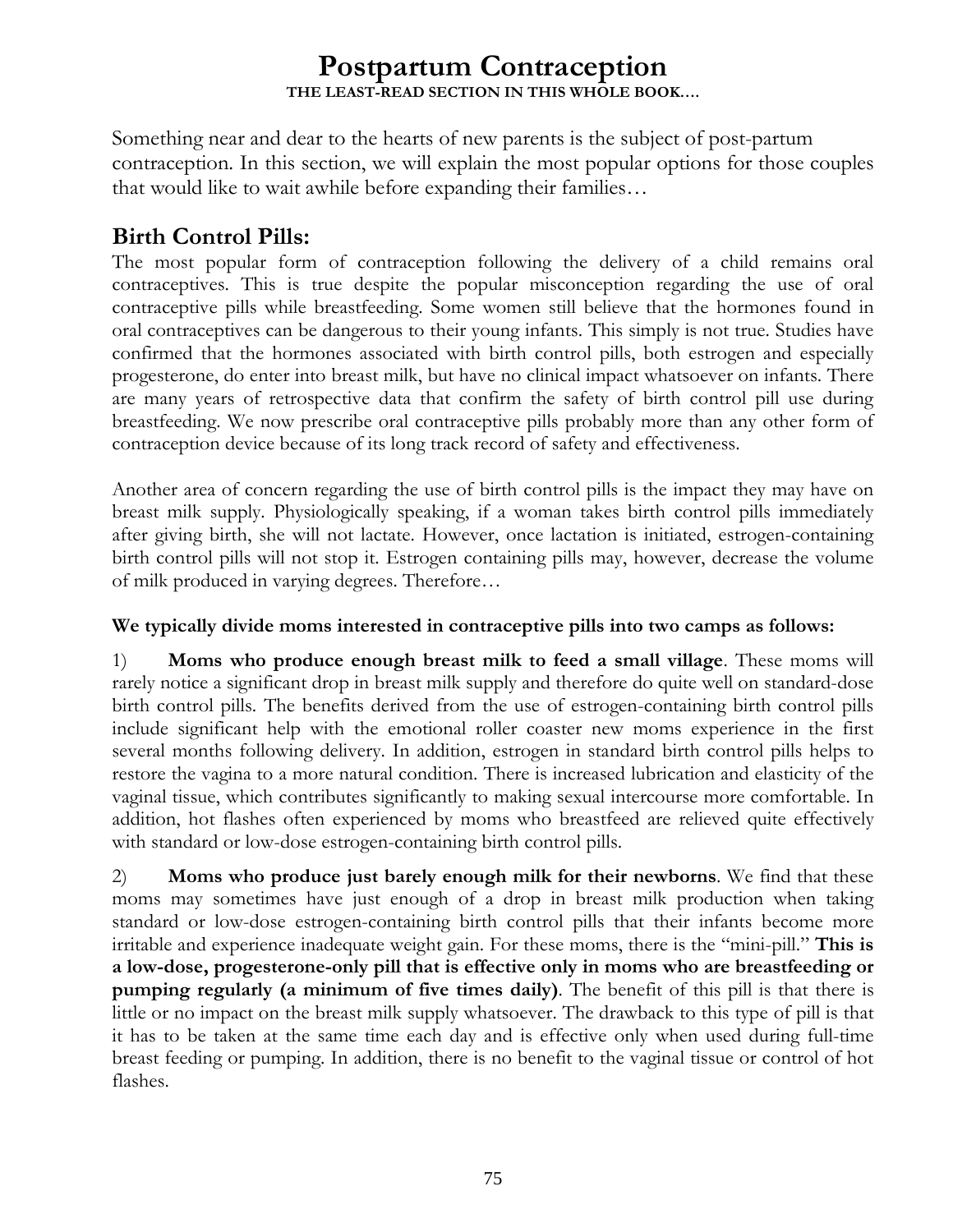## **Barrier Methods:**

Devices, including condoms, diaphragms, or cervical caps are used primarily for women who for one reason or another can't tolerate birth control pills. They are good protection against pregnancy **only** when used correctly. The pregnancy rates associated with barrier methods are as follows: with typical use over a one-year period, the pregnancy rate with condoms is 12%. That is, 12% of women using condoms regularly for one year will become pregnant. During breastfeeding, this percentage would be less, as lactation suppresses ovulation. The pregnancy rate associated with diaphragm use over one year's time is approximately 18%. To put these numbers into perspective, pregnancy rates with birth control pills are roughly 1% to 2% per year.

## **Intrauterine Device:**

An increasingly common contraceptive device used during the post-partum period is the intrauterine device. The rise in popularity of the IUD has occurred in the face of great conflict. There have been many **myths and misconceptions** associated with today's IUD. In the 1970s, an IUD called the Dalkon shield was manufactured and subsequently taken off the market due to its contribution to a huge increase in pelvic infections that sometimes resulted in permanent infertility. As it turned out, a manufacturing flaw caused these infections. The Dalkon shield consisted of a main circular part that rested in the uterus. Like most other IUDs, a thread was attached to this main part. This "tail" ran through the cervix and protruded slightly into the vagina. The purpose of this thread was simply to provide a means of confirming its presence and to facilitate an easy removal. For this particular IUD, however, a **braided multi-filament thread** was used. This gave bacteria in the vagina an opportunity to "wick" (climb) up the thread in all of its cracks and crevices into the uterus. After this was discovered, the Dalkon shield was taken off the market, and all subsequent IUDs were manufactured with a **monofilament thread. The monofilament tail prevents bacteria from gaining access into the intrauterine cavity, thus virtually eliminating the opportunity for developing an infection.** 

Previously it had been thought that the IUD worked by preventing implantation of fertilized eggs. Having studied this issue in depth, we now know that **the mechanism of action of an IUD is spermicidal.** The way this was discovered is very interesting. Researchers took a group of women desiring permanent sterilization by tubal ligation, and divided them into two groups. In one group, IUDs were placed for a time prior to the surgical sterilization procedure. On the morning of their tubal ligation procedure, the women in both groups had "unprotected" intercourse. During the actual sterilization procedure, the intrauterine cavities were irrigated and the contents of the irrigant were studied microscopically. In addition, the contents within the resected segments of fallopian tubes were inspected microscopically, as well.

What they discovered was interesting. In the group that did *not* have the IUD, they found living, motile (moving) sperm in both the uterine cavity irrigant and the fallopian tube segment, just as one would expect. In the group that did have the IUD, they found dead sperm in the uterine cavity irrigant, and NO sperm in the fallopian tube segment. Upon further research, they discovered that the device causes swelling in the endometrial cells lining the uterus. This sterile inflammatory reaction causes these cells to burst and release lysozymes that are spermicidal.

The risk of infection related to IUD use is most prominent within the first 20 days and usually associated with contamination during the insertion process. Following the first twenty days, **the risk of infection is limited** so long as patients who utilize this form of contraception are monogamous. It has been found that there is an increased risk of infection with multiple sexual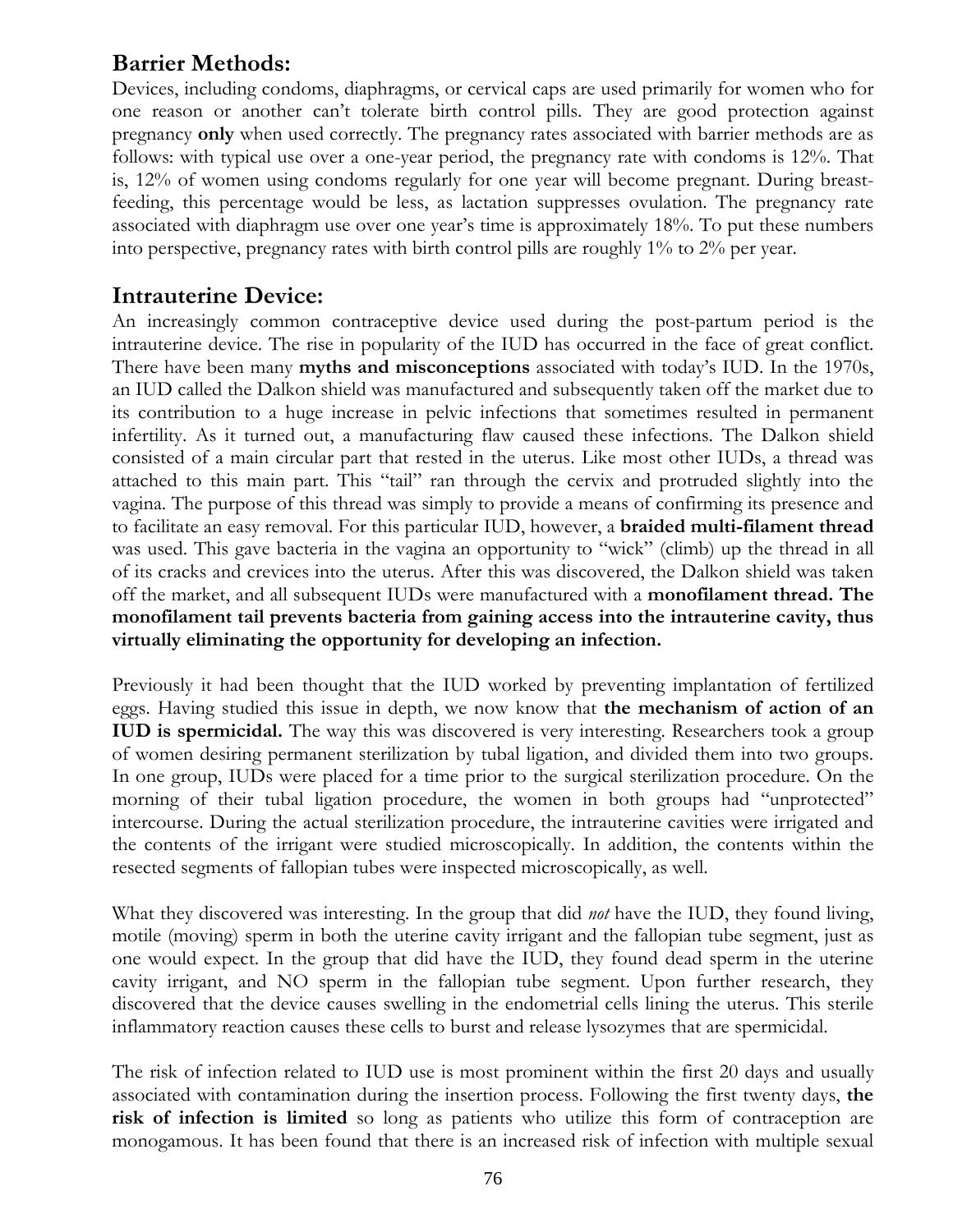partners. Some side effects associated with the IUD include **cramping and heavier periods when menses have resumed** following cessation of breastfeeding. This usually occurs for the first several menstrual cycles and then **regresses**, as the uterus becomes used to the presence of the IUD.

**The IUD method of birth control is as effective in preventing pregnancy as birth control pills when used correctly, or tubal ligation, or vasectomy**. The IUD is FDA-approved to remain in the uterus for up to **five to ten years (depending on which IUD is chosen)** before removal is mandated. Once the device is removed, conception can take place as soon as the sterile inflammatory response resolves, which is usually very quickly (a few weeks).

The one drawback to the IUD is its expense. **Insurance companies oftentimes will cover either the device or the insertion, although sometimes they cover both the device and the insertion and sometimes they cover neither one**. The fee for both the device and insertion can range from \$450.00 to \$900.00. Compared to the cost of birth control pills, the IUD would pay for itself in approximately 20 to 24 months. **If you are interested in the IUD, please ask us about the differences between the Paraguard (non-hormonal) or the Mirena (progesterone-containing) IUD.**

## **Depo-Provera:**

Depo-Provera is another alternative for postpartum contraception that is safe with breastfeeding. However, it is used much less commonly because of its known association with significant weight gain. Depo-Provera is an injectable progesterone contraceptive agent usually administered **every three months**. This contraceptive steroid quite effectively suppresses ovulation. It is very effective if barrier methods are not desired and the patient is forgetful about taking birth control pills daily. The advantage of this form of contraception is that it is "user friendly." One shot every three months is all that is necessary. Because it suppresses ovulation and does not contain estrogen, women using Depo-Provera are typically amenorrheic (no menstrual periods). **This form of contraception is highly desired among women where weight gain is not a concern.** 

## **Tubal Ligation/Vasectomy/Tubal Occlusion (**Essure®**)**

Permanent sterilization in the form of tubal ligation can be performed either **immediately following delivery under epidural or spinal anesthesia** or after the uterus has returned to its normal size, which takes about six weeks. If the patient desires the latter choice, then the tubal ligation is usually performed via a laparoscopic approach. This means a trip to a surgery center and being put to sleep for the procedure. The procedure usually takes all of 45 minutes and is accomplished through two puncture wounds in the abdomen, one in the umbilicus and one in the suprapubic area. A laparoscope is placed through the umbilicus and another small instrument is placed through the incision in the suprapubic area. The fallopian tubes are cauterized and transected. As an alternative, special clips or rings may be placed around the fallopian tubes. Recovery from this type of surgical sterilization takes about three to seven days.

Lastly, vasectomy is another form of permanent sterilization. This procedure is performed in the **doctor's office** and usually completed in **25 minutes**. It entails only minimal discomfort and requires no significant anesthesia other than a local preparation. **It is entirely possible to have a vasectomy on Friday and be back to work on Monday.**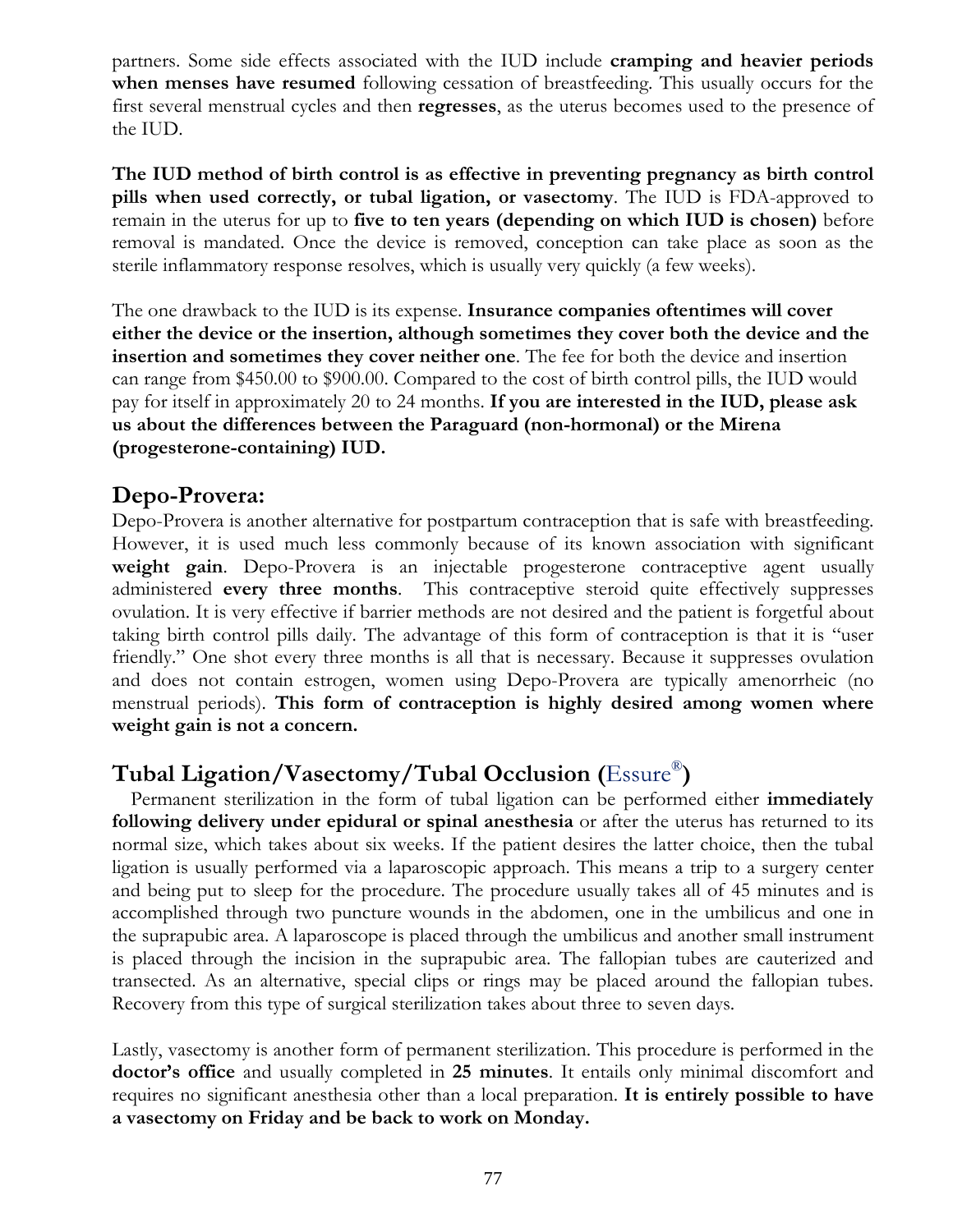**Vasectomy and tubal ligation are both 99% effective**; however, some failures do occur due to recanalization of the fallopian tubes or vas deferens. The incidence of this, however, is quite low.

**I am also happy to offer** Essure® **for office-based, non-surgical permanent sterilization.** This procedure is becoming more popular to provide permanent contraception for those who are sure their childbearing days are over. Unlike classic tubal sterilization, Essure® occludes the fallopian tubes *without using any incisions*. **It can be performed under local anesthesia in the office, depending on insurance, but is** not **associated with postoperative pain like standard laparoscopic tubal ligations or vasectomies**. It takes less than 30 minutes to perform the Essure® procedure **(I've done it in as little as 8 minutes)**, which is less time than a laparoscopic tubal ligation.

**The** Essure® **procedure is about 99.7% effective (compare this to the effectiveness of tubal ligation: 99.1%; and vasectomy: 99.85%; and the Intrauterine Device 99.2%). Most women who have the procedure return to their usual daily lives within one day of the procedure.**

This procedure involves placing a very small micro-insert (shaped like a small flexible spring) through the cervix into the entrance of the fallopian tubes located at the top of the uterus. Placement is accomplished by using a hysteroscope, an instrument that allows visualization of the entire uterine cavity. The micro-inserts contain no hormones, and the procedure has no impact on a woman's natural hormone balance. The device works by inducing scar tissue to form over the insert, blocking the fallopian tube and preventing fertilization of the egg by sperm. After three months, an x-ray examination is performed to confirm tubal occlusion, after which couples can resume intercourse without using other contraceptive devices.

If you are considering permanent sterilization, please ask us about the Essure® **procedure.** 

**Should you have any questions regarding any of these methods of contraception, please don't hesitate to call and ask. At the time of your 6-week appointment, we will ask which method you would like to use, so please be prepared.**